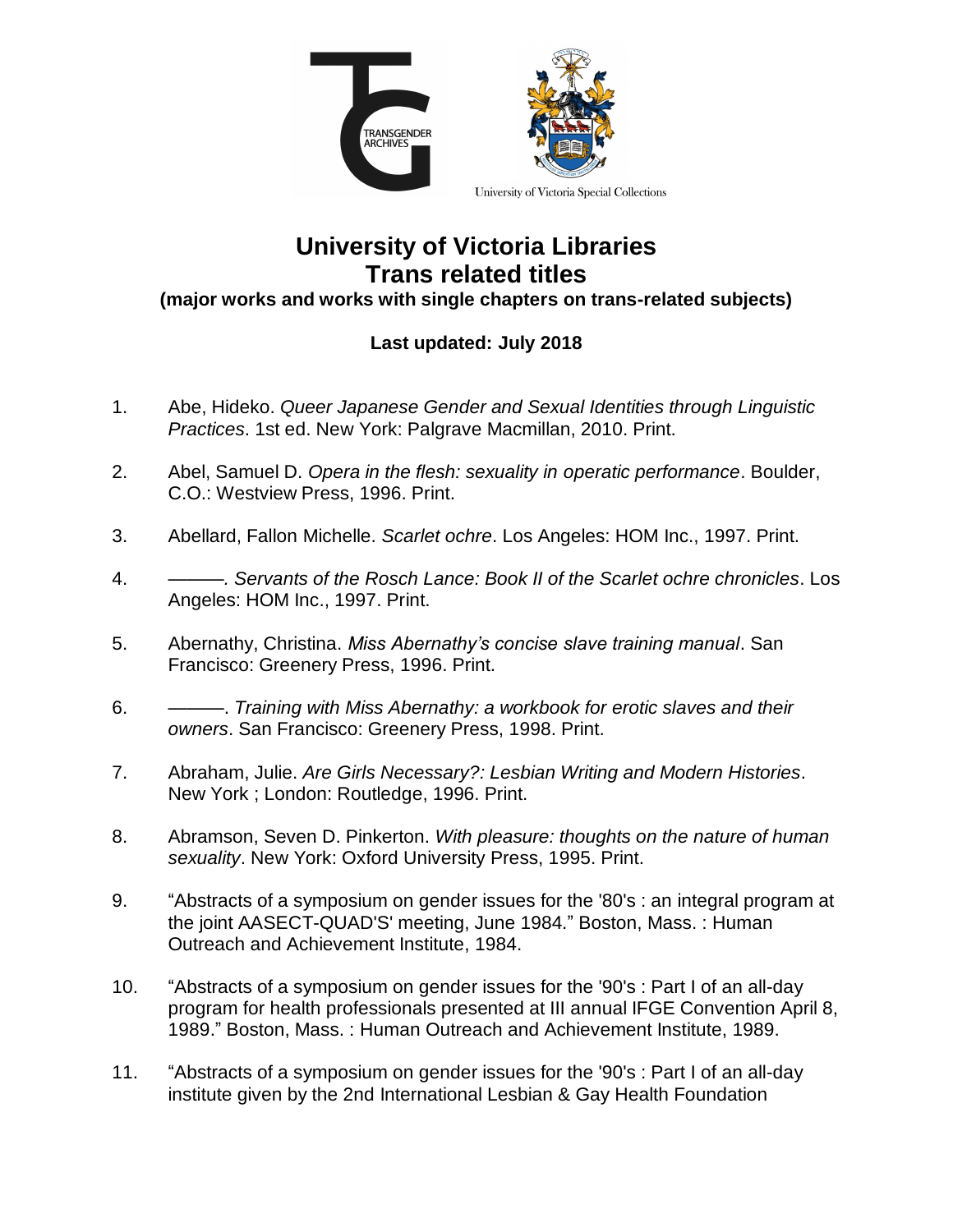Conference July 20, 1988." Boston, Mass. : Human Outreach and Achievement Institute, 1988.

- 12. Ackroyd, Peter. *Dressing Up: Transvestism and Drag: The History of an Obsession*. London: Thames and Hudson, 1979. Print.
- 13. Adams, Maurianne, Lee Anne Bell, and Pat Griffin. *Teaching for Diversity and Social Justice*. 2nd ed ed. New York: Routledge, 2007. Print.
- 14. Addams, Calpernia Sarah. *Mark 947: a life shaped by God, gender and force of will*. New York: Writers Club Press, 2003. Print.
- 15. Adelson, Edward T., editor. *Sexuality and Psychoanalysis: Papers*. New York: Brunner/Mazel, 1975. Print.
- 16. Agger, Ben. *Gender, Culture, and Power: Toward a Feminist Postmodern Critical Theory*. Westport, CT ; London: Praeger, 1993. Print.
- 17. *A guide to transsexualism, transgenderism, and gender dysphoria: for those needing guidance, those seeking to understand, and those concerned with their care and treatment.* First Edition. London: Gender Trust, 1990.
- 18. *A guide to transsexualism, transgenderism, and gender dysphoria: for those needing guidance, those seeking to understand, and those concerned with their care and treatment.* Second Edition. London: Gender Trust, 1995.
- 19. Airès, Phillippe and André Béjin, editors. *Western sexuality: practice and precept in past and present times*. Translated by Anthony Forster. Oxford, U.K.; New York, N.Y.: Basil Blackwell, 1985. Print.
- 20. Akenson, Donald H. *At face value: the life and times of Eliza McCormack/John White*. Montreal: McGill-Queen's University Press, 1990. Print.
- 21. Albus, Anita, Frank Böckelmann, Bazon Brock, Peter Gorsen, Hazel E. Hazel, and Rita Mühlbauer. *Maskulin, feminin: [die Sexualität ist das Unnatürlichste von der Welt]*. Müchen: Rogner & Bernhard, 1975. Print.
- 22. Aldama, Arturo J., Chela Sandoval, and Peter J. García. *Performing the US Latina & Latino Borderlands*. Bloomington: Indiana University Press, 2012. Print.
- 23. Alderman, Ellen, and Caroline Kennedy. *The Right to Privacy*. 1st Vintage Books ed. New York: Vintage Books, 1997. Print.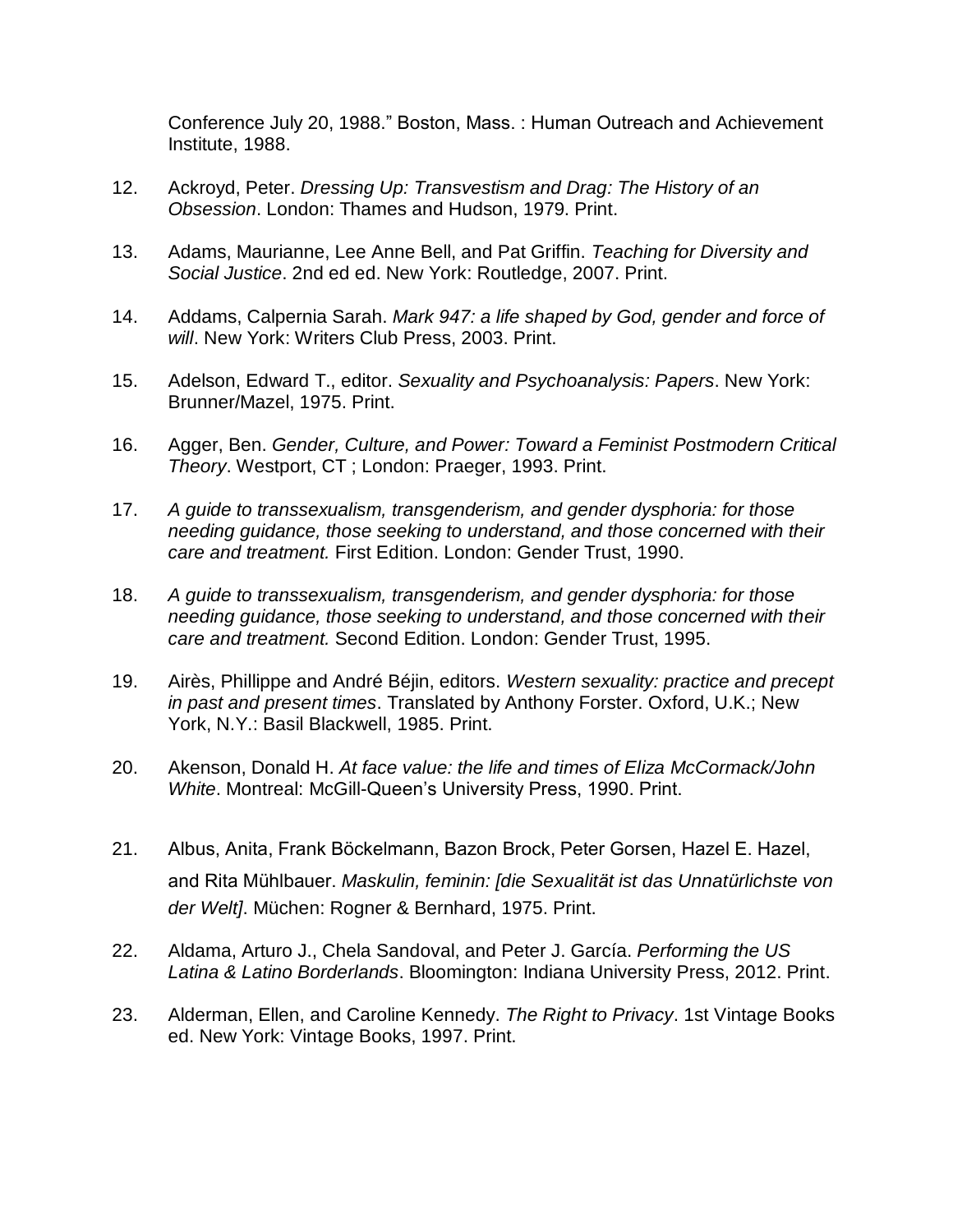- 24. Alderson, David and Linda Anderson, editors. *Territories of Desire in Queer Culture: Refiguring Contemporary Boundaries*. Manchester, U.K.; New York: Manchester University Press, 2000. Print.
- 25. Aldon, Arthur. *All-girl office*. New York: Lancer Books, 1965, Print.
- 26. Aléra, Brennus. *Frédérique: the true story of a youth transformed into a girl*. London: Delectus, 1998. Print.
- 27. Alexander, Jonathan, and Karen Yescavage, editors. *Bisexuality and Transgenderism: InterSEXions of the Others*. Binghamton, NY: Harrington Park Press, 2003. Print.
- 28. ———. *Bisexuality and Transgenderism interSEXions of the Others*. Binghamton, NY: Harrington Park Press, 2003. Electronic.
- 29. Alfano, Candice A., and Deborah C. Beidel. *Social Anxiety in Adolescents and Young Adults: Translating Developmental Science into Practice*. Washington, D.C: American Psychological Association, 2011. Print.
- 30. Alice, Lynne, and Lynne Star. *Queer in Aotearoa New Zealand*. Palmerston North, N.Z: Dunmore Press, 2004. Print.
- 31. Allen, Clifford. *The sexual perversions and abnormalities*. London: Oxford University Press: Humphrey Mildord, 1940. Print.
- 32. Allen, J.J. *The man in the velvet dress: inside the world of cross dressing*. New York: Carol Publishing Group, 1996. Print.
- 33. Allen, John D. *Gay, Lesbian, Bisexual, and Transgender People with Developmental Disabilities and Mental Retardation: Stories of the Rainbow Support Group*. Binghamton, N.Y: Harrington Park Press, 2003. Print.
- 34. Allen, Mariette Pathy. *The gender frontier*. Heidelberg: Kehrer Verlag, 2003. Print.
- 35. *———. Uomini come donne = Men as women.* Milano: Galleria il Diaframma/Canon, 1987. Print.
- 36. ———. *Transformations: Crossdressers and Those Who Love Them*. 1st ed. New York: Dutton, 1989. Print.
- 37. Allen, Robert. *But for the grace*. London: W.H. Allen, 1954. Print.
- 38. Allgeier, Albert Richard, and Elizabeth R. Allgeier. *Sexual Interactions*. 2nd ed. Lexington, MA: D.C. Heath, 1988. Print.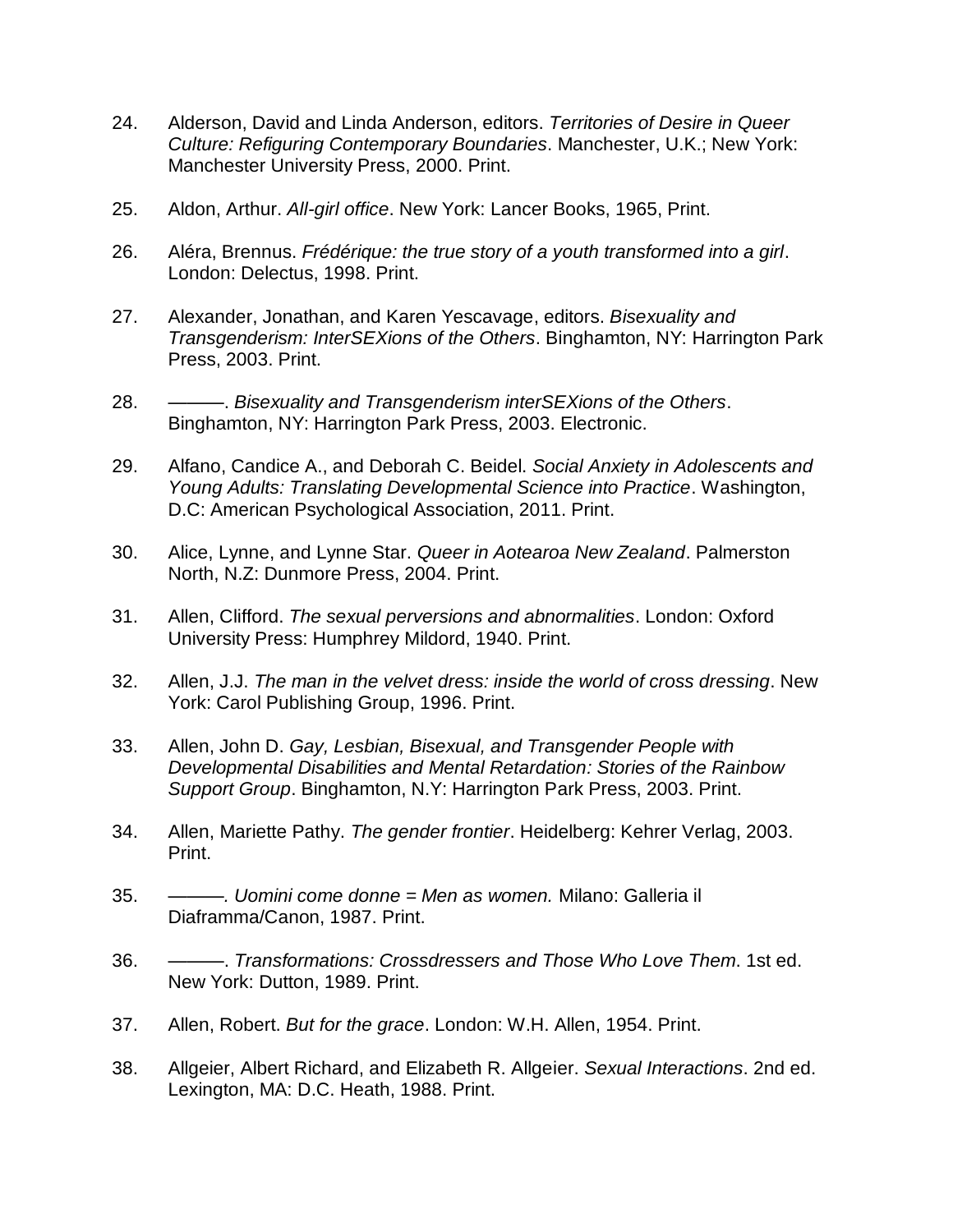- 39. ———. *Sexual Interactions*. 5th ed. Boston: Houghton Mifflin, 2000. Print.
- 40. "Alone." *20th century*. F.D.L. Astor. Garden City Press Limited, Letchworth, Hertfordshire. 1964. Volume 173, no. 1022, Summer 1964; pages 4-120. Print.
- 41. Alper, Joseph S. *The Double-Edged Helix: Social Implications of Genetics in a Diverse Society*. Baltimore [MD] ; London: Johns Hopkins University Press, 2002. Print.
- 42. Alpert, George. *The Queens*. New York: Da Capo Press, 1975. Print.
- 43. *I Am a Male Actress*. Los Angeles, Calif: Chevalier Publications, 1963. Print.
- 44. Amborn, Erich. *Und dennoch ja zum Leben: die Jugend eines Intersexuellen in den Jahren 1915-1933*. Schaffhausen: Verla Meier, 1981. Print.
- 45. Ambrosio, Giovanna, editor. *Transvestism, transsexualism in the psychoanalytic dimension*. London: Karnac Books, 2009. Print.
- 46. Ames, Jonathan, editor. *The extra man*. London: Scribner, 1999. Print.
- 47. *———. Sexual Metamorphosis: An Anthology of Transsexual Memoirs*. New York: Vintage Books, 2005. Print.
- 48. Amnesty International United Kingdom. *Breaking the silence: human rights violations based on sexual orientation*. London: Amnesty International United Kingdom, 1997. Print.
- 49. *An introduction to the subject of transvestism or femmiphilia (cross dressing).* Los Angeles, CA : Chevalier Publications, between 1961 and 1969. Print.
- 50. Anders, Charles. *The lazy crossdresser*. Emeryville, C.A.: Greenery Press, 2002. Print.
- 51. Anders, Renate. *Grenzübertritt: eine Suche nach geschlechtlicher Identität*. Frankfurt am Main: Fischer Taschenbuch Verlag, 1984. Print.
- 52. Andersen, Robin, and Jonathan Gray. *Battleground: The Media*. Westport, Conn: Greenwood Press, 2008. Print.
- 53. Anderson, Sandra Caughran. *Substance use Disorders in Lesbian, Gay, Bisexual, and Transgender Clients: Assessment and Treatment*. New York: Columbia University Press, 2009. Print.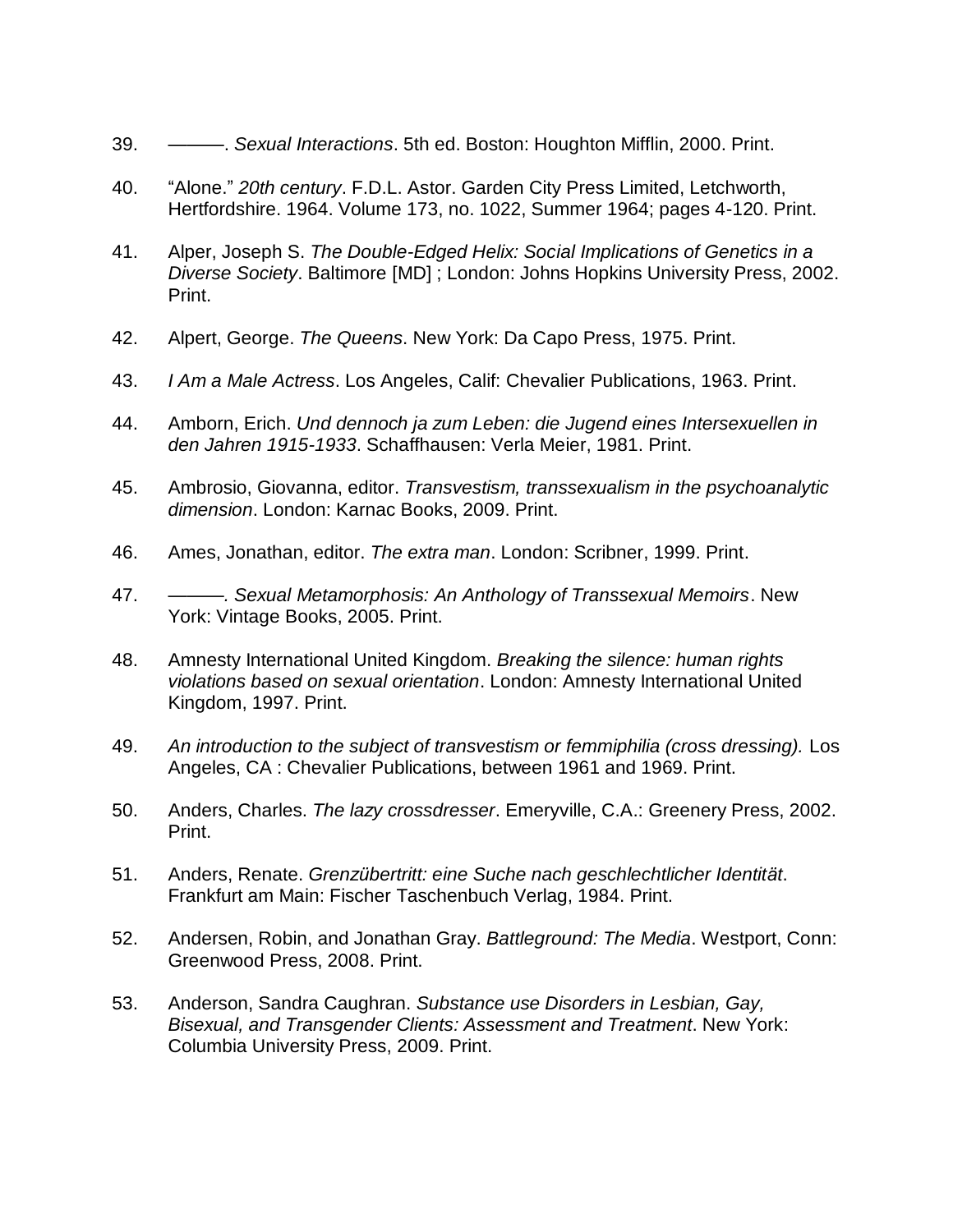- 54. Andrei, Claudia. *Transgender underground: London and the third sex*. London: Glitter Books, 2002. Print.
- 55. Ang, Ien. *Watching Dallas: soap opera and the melodramatic imagination*. Translated by Della Couling. London; New York: Methuen, 1985. Print.
- 56. Anger, Kenneth. *Kenneth Anger's Hollywood Babylon II*. London: Arrow Books, 1986. Print.
- 57. Anita. *Coccinelle: eine der schonsten frauen mit vergangenheit*. Offenbach: Transidentitas, 1990. Print.
- 58. Anita. *Transvestitismus: Beiträge zum Thema in Wort und Bild*. Offenbach: Transidentitas, März 1990. Print.
- 59. Anita. *Das Phänomen der Frau-zu-Mann-Transsexualität*. Offenbach: Transidentitas, 1991. Print.
- 60. Anita, Inoszka Prehm. *Partnerinnen: ein leben mit transvestitismus oder transsexualität*. Offenbach: Transidentitas, 1990. Print.
- 61. Ann. *From man to model and marriage*. Los Angeles, Calif.: Chevalier Publications, 1963. Print.
- 62. Anselmi, Dina L. and Anne L. Law. *Questions of gender: perspectives and paradoxes*. Boston: McGraw-Hill, 1998. Print.
- 63. Antoinette. *Figure-training fundamentals (for women of distinction and discernment)*. Orange C.A.: Versaitile Fashions, 1997. Print.
- 64. Apter, Emily S. *Feminizing the fetish: psychoanalysis and narrative obsession in turn-of-the-century France*. Ithaca: Cornell University Press, 1991. Print.
- 65. Aragon, Angela Pattatucci. "Challenging Lesbian Norms: Intersex, Transgender, Intersectional, and Queer Perspectives." Binghamton, NY: Harrington Park Press, 2006. Print. *Journal of Lesbian Studies*; v. 10, no. 1/2.
- 66. Archer, John and Barbara Lloyd. *Sex and gender*. Harmondsworth, Middlesex, England; Markham, Ontario, Canada: Penguin Books, 1982. Print.
- 67. Argüelles, Miriam, and José Argüelles. *The Feminine: Spacious as the Sky*. Boulder, CO; London: Shambhala, 1977. Print.
- 68. Armstrong, Pat. *A Place to Call Home: Long-Term Care in Canada*. Halifax: Fernwood Pub, 2009. Print.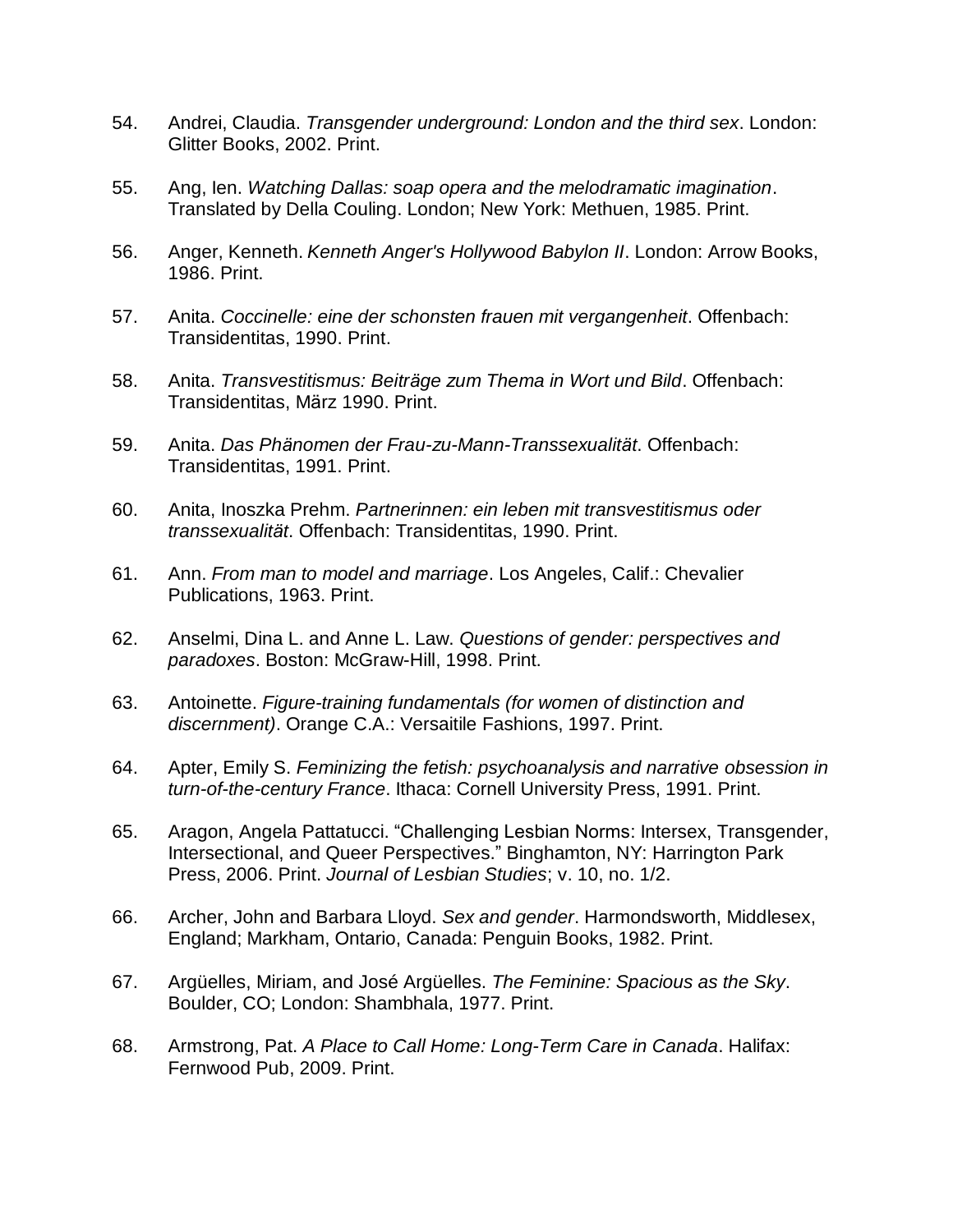- 69. Arndt, William B. Jr. *Gender disorders and the paraphilias*. Madison: International Universities Press, 1991. Print.
- 70. Arnold, Chris, director, editor, narrator. *Trans*. SexSmartFilms, 2012.
- 71. Arobateau, Red Jordan. *Doing it for the mistress*. Oakland, California: Red Jordan Press, 1999. Print.
- 72. ———. *Street of Dreams*. Oakland, California: Red Jordan Press, 1998. Print.
- 73. Ashbee, Henry Spencer. *A Complete Guide to Forbidden Books*. North Hollywood, California: Brandon House, 1966. Print.
- 74. Ashbee, Olivia, Joshua Mira Goldberg, and Emily Hodge. *Getting Hormones*. Vancouver B.C: Vancouver Coastal Health Authority ; Transcend Transgender Support & Education Society ; Canadian Rainbow Health Coalition, 2006. Print.
- 75. Ashbee, Olivia, et al. *Getting Sex Reassignment Surgery*. Vancouver B.C: Vancouver Coastal Health Authority ; Transcend Transgender Support & Education Society ; Canadian Rainbow Health Coalition, 2006. Print.
- 76. Ashbee, Olivia, and Joshua Mira Goldberg. *Fit Or Fatphobic? Trans People, Weight and Health*. Vancouver B.C: Vancouver Coastal Health Authority ; Transcend Transgender Support & Education Society ; Canadian Rainbow Health Coalition, 2006. Print.
- 77. ———. *Getting Trans-Competent Care: How to Work with Your Nurse Or Doctor*. Vancouver B.C: Vancouver Coastal Health Authority ; Transcend Transgender Support & Education Society ; Canadian Rainbow Health Coalition, 2006. Print.
- 78. ———. *Hormones: A Guide for FTMs*. Vancouver B.C: Vancouver Coastal Health Authority ; Transcend Transgender Support & Education Society ; Canadian Rainbow Health Coalition, 2006. Print.
- 79. ———. *Hormones: A Guide for MTFs*. Vancouver B.C: Vancouver Coastal Health Authority ; Transcend Transgender Support & Education Society ; Canadian Rainbow Health Coalition, 2006. Print.
- 80. ———. *Trans People and Cancer*. Vancouver B.C: Vancouver Coastal Health Authority ; Transcend Transgender Support & Education Society ; Canadian Rainbow Health Coalition, 2006. Print.
- 81. ———. *Trans People and Cardiovascular Disease*. Vancouver B.C: Vancouver Coastal Health Authority ; Transcend Transgender Support & Education Society ; Canadian Rainbow Health Coalition, 2006. Print.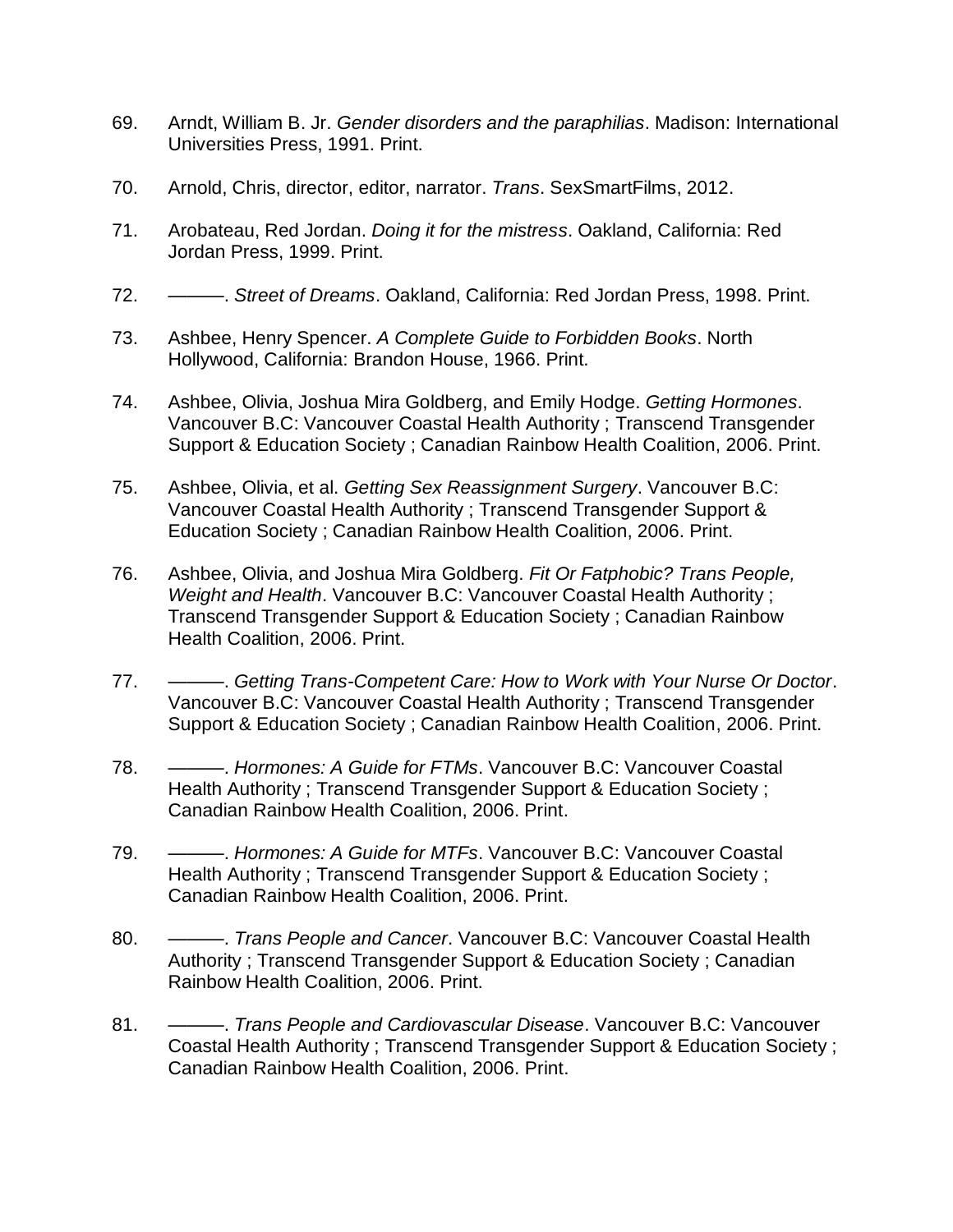- 82. ———. *Trans People and Diabetes*. Vancouver B.C: Vancouver Coastal Health Authority ; Transcend Transgender Support & Education Society ; Canadian Rainbow Health Coalition, 2006. Print.
- 83. ———. *Trans People and Osteoporosis*. Vancouver B.C: Vancouver Coastal Health Authority ; Transcend Transgender Support & Education Society ; Canadian Rainbow Health Coalition, 2006. Print.
- 84. ———. *Trans People and Vaccinations*. Vancouver B.C: Vancouver Coastal Health Authority ; Transcend Transgender Support & Education Society ; Canadian Rainbow Health Coalition, 2006. Print.
- 85. Ashbee, Olivia, and Annalee E. Lepp. "Tracing Erasures and Imagining Otherwise Theorizing Toward an Intersectional trans/feminist Politics of Coalition." 2009. Print.
- 86. Ashley, April. *The first lady: I was a Vogue model and a national celebrity but I was living with a secret that was to shake the world*. London: John Blake, 2006. Print.
- 87. *Assuming a woman's role*. London: Swish, 1987. Print.
- 88. *Astounding transvestite tales*. Seattle, Wash.: Empathy Press Publications, 1978. Print.
- 89. Atkins, Dawn. *Looking Queer: Body Image and Identity in Lesbian, Bisexual, Gay, and Transgender Communities*. New York: Harrington Park Press, 1998. Print. Haworth Gay & Lesbian Studies.
- 90. Aucoin, Kevyn. *Making Faces*. 1st ed. Boston: Little, Brown, 1997. Print.
- 91. Avena, Thomas, Adam Klein, and William Lyon Strong. *Jerome: After the Pageant*. 1st ed. San Francisco: Bastard Books, 1996. Print.
- 92. Ayres, Tony, editor. *String of Pearls: Stories about Cross-dressing*. St. Leonards, NSW, Australia: Allen & Unwin, 1996. Print.
- 93. Bach, Sheldon. *The language of perversion and the language of love*. Northvale, N.J.: Jason Aronson, 1994. Print.
- 94. Baddeley, Gavin. *Dissecting Marilyn Manson*. London: Plexus, 2000. Print.
- 95. Badertscher, Amos. *Baltimore portraits*. Durham, N.C.; London: Duke University Press in association with Duke University Museum of Art, 1999. Print.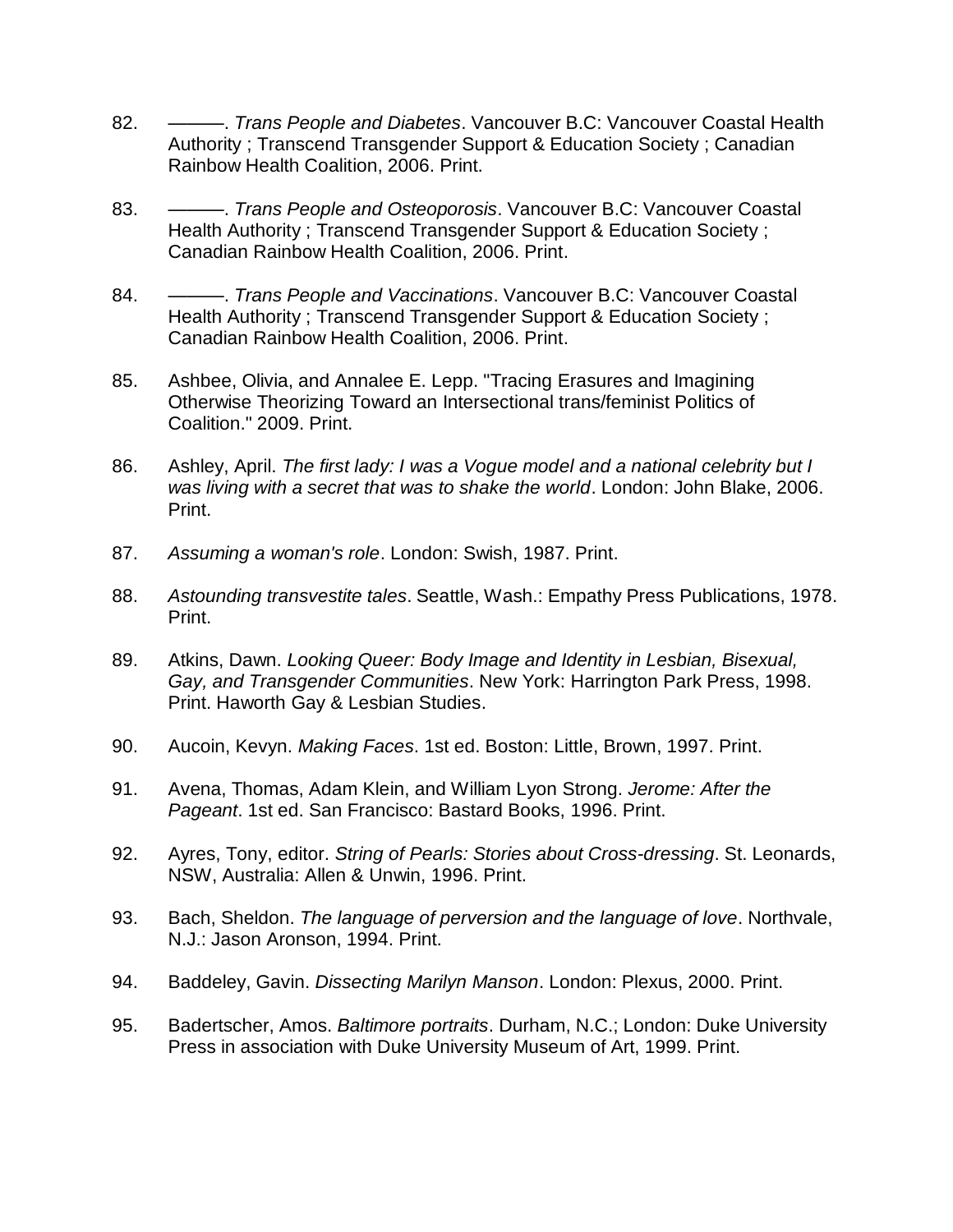- 96. Badinter, Elisabeth. *XY, on Masculine Identity*. New York; Chichester, West Sussex, England: Columbia University Press, 1995. Print. European Perspectives.
- 97. Bailey, J. Michael. *The Man Who would be Queen: The Science of Gender-Bending and Transsexualism*. Washington, D.C: Joseph Henry Press, 2003. Print.
- 98. Bailey, Paul. *An English madam: the life and work of Cynthia Payne*. London: Johnathan Cape, Thirty Bedford Square, 1982. Print
- 99. Baird, Vanessa. *The no-Nonsense Guide to Sexual Diversity*. Toronto: Between the Lines, 2001. Print.
- 100. Baker, Roger. *Drag: A history of female impersonation in the performing arts*. London: Cassell, 1994. Print.
- 101. Bamforth, Nicholas. *Sex Rights: The Oxford Amnesty Lectures 2002*. Oxford; New York: Oxford University Press, 2005. Print.
- 102. Bancroft, John. *Human sexuality and its problems*. Edinburgh; New York: Churchill Livingstone, 1989.
- 103. *———,* editor*. Researching sexual behavior: methodological issues.*  Bloomington: Indiana University Press, 1997. Print.
- 104. Banister, Elizabeth M., and Stephanie Coen. *What a Difference Sex and Gender make a Gender, Sex and Health Research Casebook*. Vancouver, B.C: Canadian Institutes of Health Research, 2012. Print.
- 105. Banner, Keith. *The Life I Lead*. New York: Alfred A. Knopf, 1999. Print.
- 106. Barbach, Lonnie Garfield. *For Yourself: The Fulfillment of Female Sexuality*. Garden City, NY: Anchor Press, 1976. Print.
- 107. Barbin, Herculine. *Herculine Barbin: being the recently discovered memoirs of a nineteenth-century French hermaphrodite*. New York: Pantheon Books, 1980.
- 108. Barclay, Scott, Mary Bernstein, and Anna-Maria Marshall. *Queer Mobilizations: LGBT Activists Confront the Law*. New York: New York University Press, 2009. Print.
- 109. Bard, Christine, and Nicole Pellegrin. *Femmes Travesties: Un "Mauvais" Genre*. Toulouse: Clio et Presses Universitaires du Mirail, 1999. Print.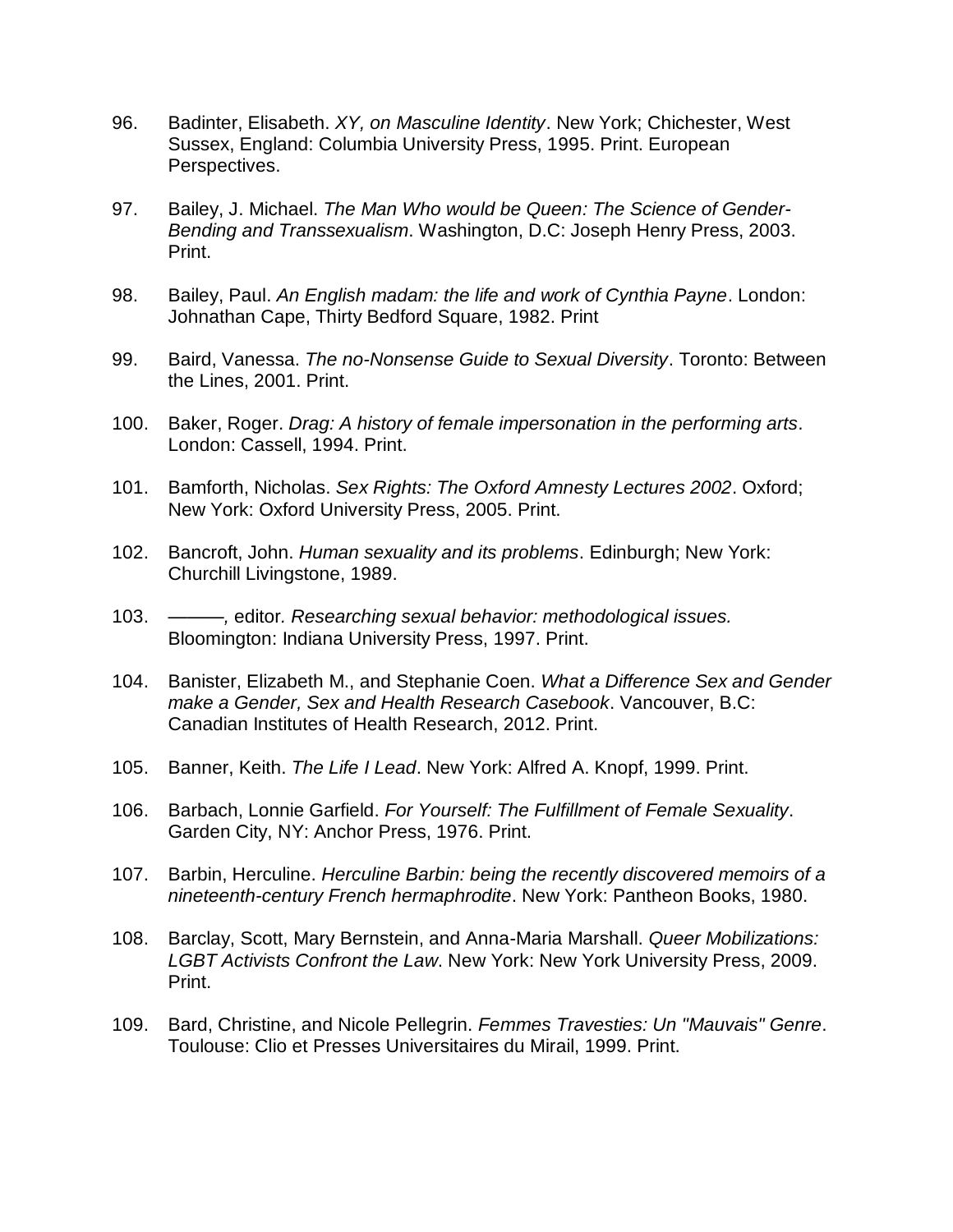- 110. Bargate, Verity. *No mama no.* London: Jonathan Cape Thirty Bedford Square, 1978. Print.
- 111. Barnes, Ruth and Joanne B. Eicher, editors. *Dress and gender: making and meaning in cultural contexts*. Providence: Oxford: Berg, 1992. Print. [Special Collections copy 1993]
- 112. Barnes, Terri. *"We Women Worked so Hard": Gender, Urbanization, and Social Reproduction in Colonial Harare, Zimbabwe, 1930-1956*. Portsmouth, NH: Oxford, Oxon, UK: Heinemann; James Currey, 1999. Print. Social History of Africa.
- 113. Barrett, James, editor. *Transsexual and other disorders of gender identity: a practical guide to management*. Oxford; New York: Radcliffe, 2007. Print.
- 114. Barrett, Michèle. *Women's oppression today: the Marxist-feminist encounter*. London; New York: Verso, 1988. Print.
- 115. Barrington, John S. *Sexual alternatives for men: a report on male bisexual behaviour and contacts with homosexual men in the United Kingdom, 1960 to 1981.* London, England: Alternative Publishing Company, 1981. Print.
- 116. Barry, John. *Erotic Variations*. North Hollywood, CA: Brandon Books, 1967. Print.
- 117. Barry, Peter. *Exclusive Lingerie*. England: Coombe Books, 1984. Print.
- 118. Barthes, Roland*. The fashion system*. Translated by Matthew Ward and Richard Howard. London: Jonathan Cape, Thirty Bedford Square, 1985. Print.
- 119. Bates, Martha. *Each won two*. Fresno, C.A.: Fabian Books, 1959. Print.
- 120. Battis, Jes. *Homofiles Theory, Sexuality, and Graduate Studies*. Lanham, MD ; Plymouth, UK: Lexington Books, 2011. Print.
- 121. Bauer, Greta R. *"I Don't Think this is Theoretical; this is our Lives": How Erasure Impacts Health Care for Transgender People*. Print.
- 122. Bauer, Greta, Michelle J. Boyce, and Rebecca Hammond. *Trans PULSE Report on Phase I & Plans for Phases II and III*. Toronto, Ont. ; London, Ont: Trans PULSE Project, 2007. Print.
- 123. Bauer, Greta, Nik Redman, and Kaitlin Bradley. *Gay, Bisexual and MSM Trans Guys no Assumptions!* [Toronto, Ont.]: Trans PULSE Project, 2013. Print.
- 124. Bauer, Greta. *Estimating Unmet Need for OHIP-Funded Sex Reassignment Surgeries a Report*. [Toronto, Ont.]: Trans PULSE Project, 2013. Print.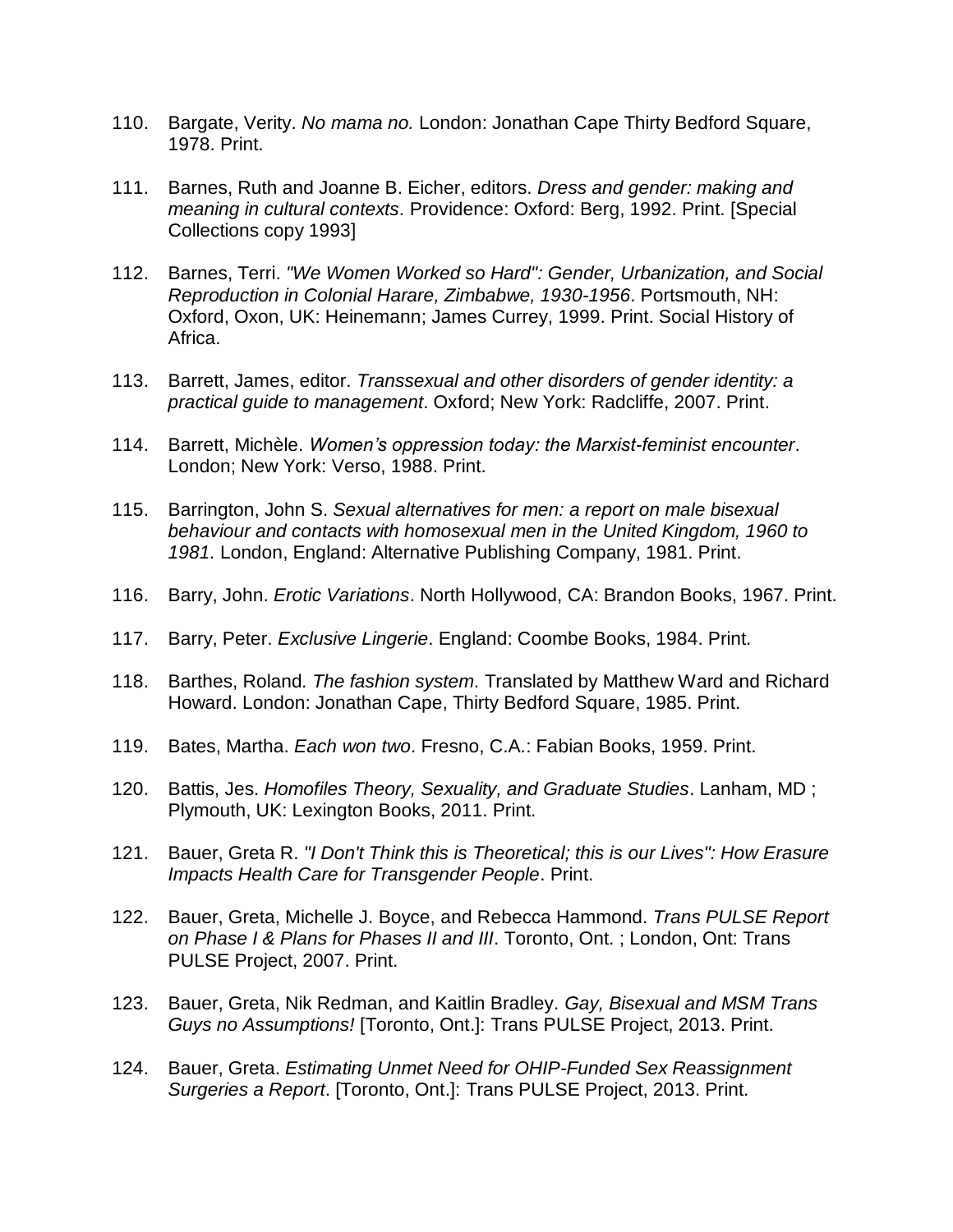- 125. ———. *Trans Ontarians' Sex Designation on Federal and Provincial Identity Documents a Report Prepared for the Canadian Human Rights Commission*. [Toronto, Ont.]: Trans PULSE Project, 2013. Print.
- 126. Baughman, Cynthia. *Women on Ice: Feminist Essays on the Tonya Harding/Nancy Kerrigan Spectacle*. New York: Routledge, 1995. Print.
- 127. Baumle, Amanda K. *International Handbook on the Demography of Sexuality* [Delta]. Dordrecht: Springer Netherlands : Imprint: Springer, 2013. Print.
- 128. Baxter, Stanley. *Stanley Baxter on Screen*. London: Michael Joseph in association with M & J. Hobbs, 1980. Print.
- 129. Bayer, Ronald. *Homosexuality and American psychiatry: the politics of diagnosis*. New York: Basic Books, 1981. Print.
- 130. Beam, Cris. *Transparent: Love, Family, and Living the T with Transgender Teenagers*. 1st ed. Orlando [FL] ; Toronto ; London: Harcourt, 2007. Print.
- 131. Beardsley, Aubrey. *The early works of Aubrey Beardsley*. London: J. Lane, 1899. Print.
- 132. ———. *The later work of Aubrey Beardsley*. London: John Lane, 1912. Print.
- 133. Beetham, Margaret. *A magazine of her own?: domesticity and desire in the woman's magazine, 1800-1914*. London; New York: Routledge, 1996. Print.
- 134. Beemyn, Brett, and Mickey Elianon. *Queer Studies: A Lesbian, Gay, Bisexual, & Transgender Anthology*. New York: New York University Press, 1996. Print.
- 135. Beemyn, Genny, and Susan R. Rankin. *The Lives of Transgender People*. New York, NY ; Chichester, West Sussex, UK: Columbia University Press, 2011. Print.
- 136. Behdad, Ali. *Belated Travelers Orientalism in the Age of Colonial Dissolution*. Durham, N.C: Duke University Press, 1994. Print. Post-Contemporary Interventions .
- 137. *Being Out: Lesbian, Gay, Bisexual & Transgender Youth in BC : An Adolescent Health Survey*. Burnaby, B.C: McCreary Centre Society, 1999. Print.
- 138. Bell, Alan P. and Martin S. Weinberg. *Homosexualities: a study of diversity among men and women*. New York: Simon and Schuster, 1978. Print.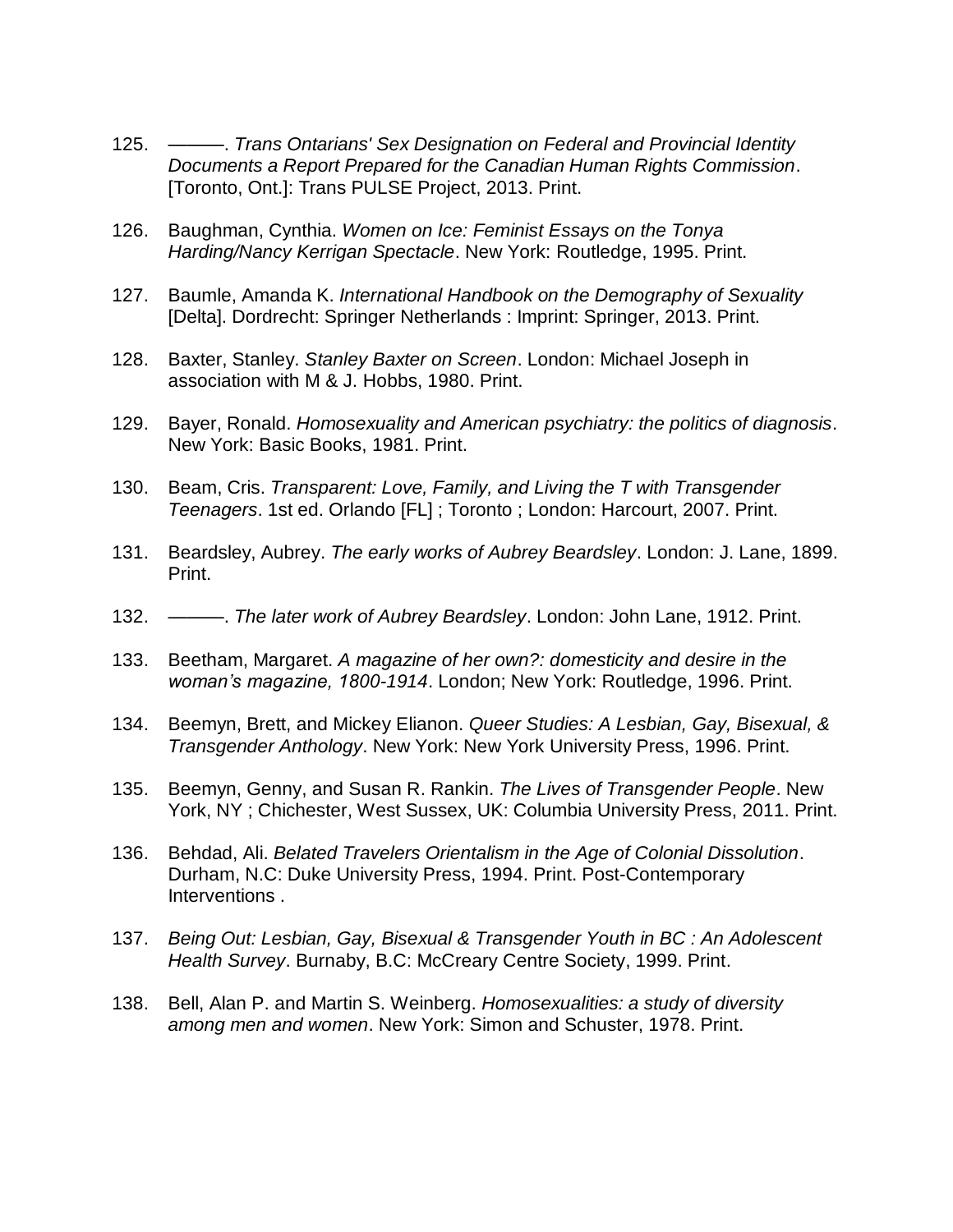- 139. Bell, Alan P., Martin S. Weinberg, and Sue Kiefer Hammersmith. *Sexual preference: its development in men and women*. Bloomington: Indiana University Press, 1981.
- 140. Bell, David, editor. *Psychoanalysis and culture: a Kleinian perspective*. London: Duckworth, 1999. Print.
- 141. Bell, David and Barbara M. Kennedy, editors. *The Cybercultures Reader*. London; New York: Routledge, 2007. Print.
- 142. Bell, David and Gill Valentine, editors. *Mapping Desire: Geographies of Sexualities*. London; New York: Routledge, 1995. Print.
- 143. Bell, Shannon. *Whore Carnival*. Brooklyn, NY: Autonomedia, 1995. Print. New Autonomy Series.
- 144. Bell-Metereau, Rebecca Louise. *Hollywood Androgyny*. 2nd ed. New York: Columbia University Press, 1993. Print.
- 145. Bem, Sandra L. *The lenses of gender: transforming the debate on sexual inequality*. New Haven: Yale University Press, 1993. Print.
- 146. Bendelack, Steve (director). *Little Britain*. television director, Lucas, Matt, screenwriter, actor, and Walliams, David ,screenwriter, actor. BBC Video ; Distributed by Warner Home Video, 2005.
- 147. Benjamin, Harry. *The Transsexual Phenomenon*. New York: Julian Press, 1966. Print.
- 148. ———. *Prostitution and morality: a definitive report on the prostitute in contemporary society and an analysis of the causes and effects of the suppression of prostitution*. London: Souvenir Press, 1965. Print.
- 149. Benjamin, Jessica. *Shadow of the Other: Intersubjectivity and Gender in Psychoanalysis*. New York ; London: Routledge, 1997. Print.
- 150. Bennett, Betty T. *Mary Diana Dods, a Gentleman and a Scholar*. Johns Hopkins paperbacks ed. Baltimore: Johns Hopkins University Press, 1994. Print.
- 151. Bennett, Paula, and Vernon A. Rosario. *Solitary Pleasures: The Historical, Literary, and Artistic Discourses of Autoeroticism*. New York; London: Routledge, 1995. Print.
- 152. Benson, E.F. *The freaks of Mayfair*. London: Hogarth Press, 1985. Print.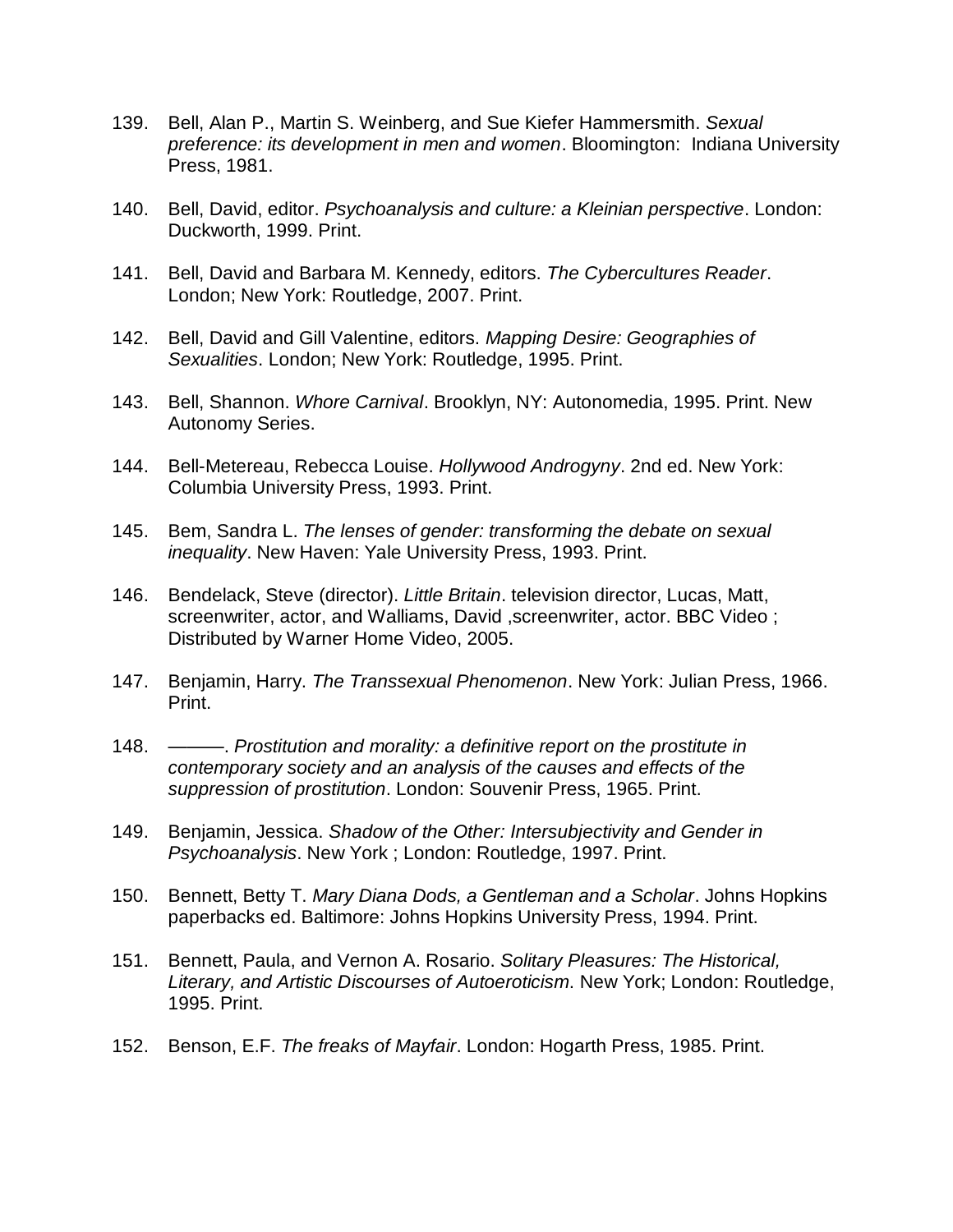- 153. Bentley, Robert L. *Dangerous Games: The True Story of a Convicted Murderer on Death Row Who Changed His Sex and Won Her Freedom*. Secaucus, N.J: Carol Pub. Group, 1993. Print.
- 154. Berendt, John. *Midnight in the garden of good and evil: a Savannah story.* New York: Random House, 1994. Print.
- 155. Berg, André. *Creatures*. Nyons: Le Club du Livre Secret; Paris: Pink Star Editions, 1982. Print.
- 156. Berger, Thomas. *Regiment of Women*. London: Eyre Methuen, 1974. Print.
- 157. Bergler, Edmund. *Fashion and the Unconscious*. Madison, Conn.: International Universities Press, 1987. Print.
- 158. Bergling, Tim. *Sissyphobia: Gay Men and Effeminate Behavior*. New York: Southern Tier Editions, Harrington Park Press, 2001. Print.
- 159. Berlage, Gai. *Women in Baseball: The Forgotten History*. Westport, Conn: Praeger, 1994. Print.
- 160. Berliner, Alain, and Carole Scotta (Director). *Ma Vie En Rose My Life in Pink*. Columbia TriStar Home Video, 1999.
- 161. Bernhard, Sandra. *Confessions of a Pretty Lady*. New York: Harper & Row, 1988. Print.
- 162. Bertram, Corrine C., M. Sue Crowley, and Sean G. Massey. *Beyond Progress and Marginalization: LGBTQ Youth in Educational Contexts*. New York: Peter Lang, 2010. Print.
- 163. Besnier, Niko and Kalissa Alexeyeff (editor). *Gender on the Edge: Transgender, Gay, and Other Pacific Islanders*. Honolulu: University of Hawaiʻ i Press, 2014. Print.
- 164. Betteridge, Glenn, and Michael G. Wilson. *Transgender Men's Sexual Health and HIV Risk*. Toronto, Ont: Ontario HIV Treatment Network, 2012. Print.
- 165. Bhaktivedanta Swami Prabhupãda, A.C. *The Science of Self Realization*. New York: Bhaktivedanta Book Trust, 1977. Print.
- 166. Biegel, Stuart. *The Right to be Out: Sexual Orientation and Gender Identity in America's Public Schools*. Minneapolis, Minn.; London: University of Minnesota Press, 2010. Print.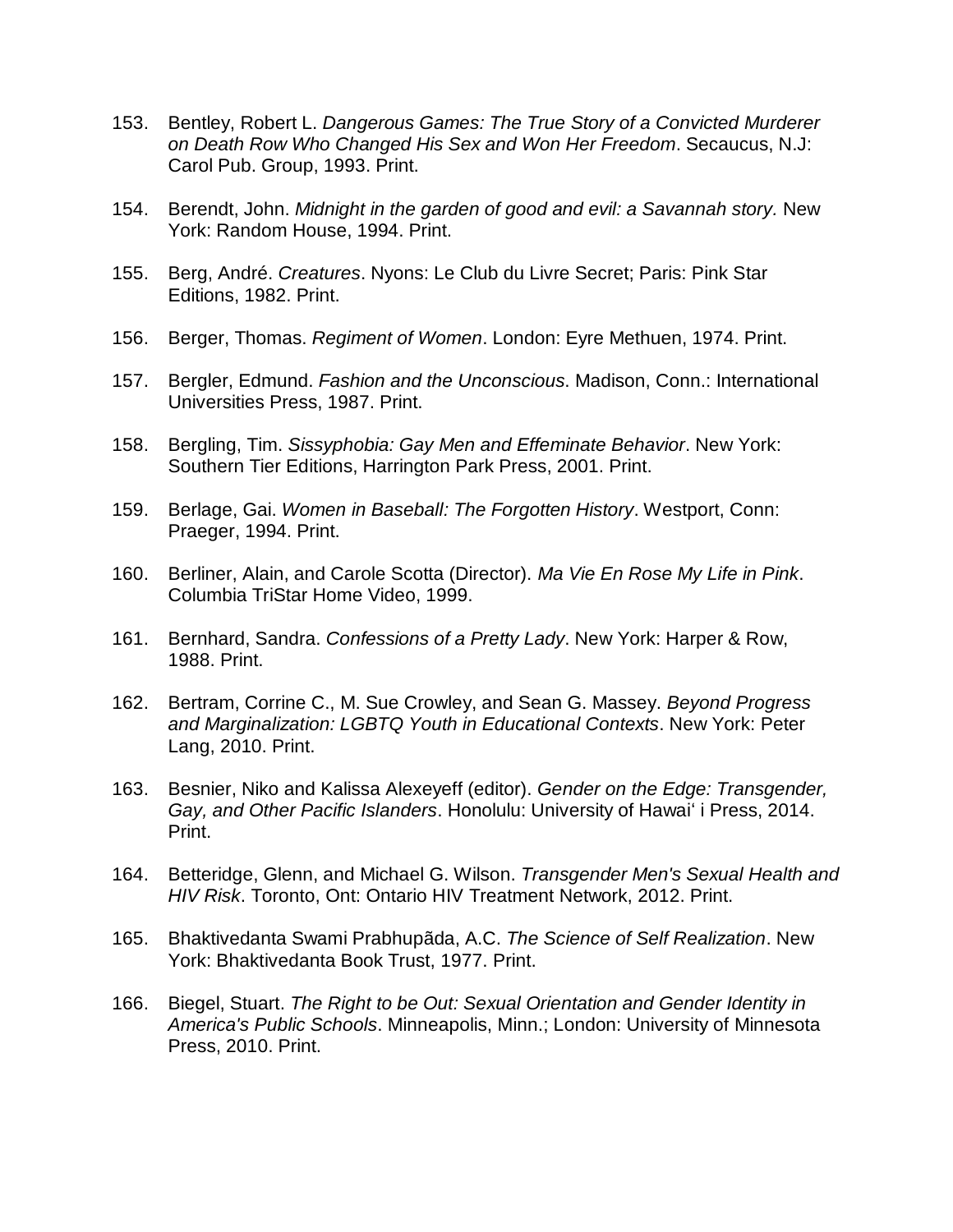- 167. Bigner, Jerry J., and Andrew R. Gottlieb. *Interventions with Families of Gay, Lesbian, Bisexual, and Transgender People: From the Inside Out*. Binghamton: Haworth Press, 2006. Print.
- 168. ———. *An Introduction to GLBT Family Studies*. New York: Haworth Press, 2006. Print. Haworth Series in GLBT Family Studies.
- 169. Binkley, John Frey. *The Voice of the Cuckold*. Baltimore: AmErica House, 2001. Print.
- 170. Birman, C. David. *The Book of Billy*. 2nd ed. New York: Plutonia Press, 1993. Print.
- 171. *The birth of Barbara*. Tulare, Calif.: Chevalier Publications, 1972.
- 172. Black, Paula. *The Beauty Industry: Gender, Culture, Pleasure*. London; New York: Routledge, 2004. Print.
- 173. Blackheart, Aletha. *The Black Rose Academy*. Alexandria, VA: Reluctant Press, 1993. Print.
- 174. Blackwood, Evelyn, and Saskia Wieringa. *Female Desires: Same-Sex Relations and Transgender Practices Across Cultures*. New York: Columbia University Press, 1999. Print. Between Men--between Women.
- 175. ———. *Falling into the Lesbi World: Desire and Difference in Indonesia*. Honolulu: University of Hawai'i Press, 2010. Print.
- 176. Bland, Jed. *Agenda: The Biological Basis of Gender*. Derby: Derby TV/TS Group, 1996. Print.
- 177. ———. *The Gender Paradox: What it Means to be a Transvestite. Issues behind cross-dressing, for counsellors and clients*. Belper: Derby TV/TS Group, 1983. Print.
- 178. ———. *Transvestism: Four Monographs*. Belper: Derby TV/TS Group, 1994. Print.
- 179. Blank, Hanne and Raven Kaldera, editors. *Best Transgender Erotica*. Cambridge, M.A.: Circlet Press, 2002. Print.
- 180. Blanton, David, editor. *Queer notions: a fabulous collection of gay and lesbian wit and wisdom*. Philadelphia: Running Press, 1996. Print.
- 181. Blasius, Mark, editor*. Sexual identities, queer politics*. Princeton, N.J.: Princeton University Press, 2001. Print.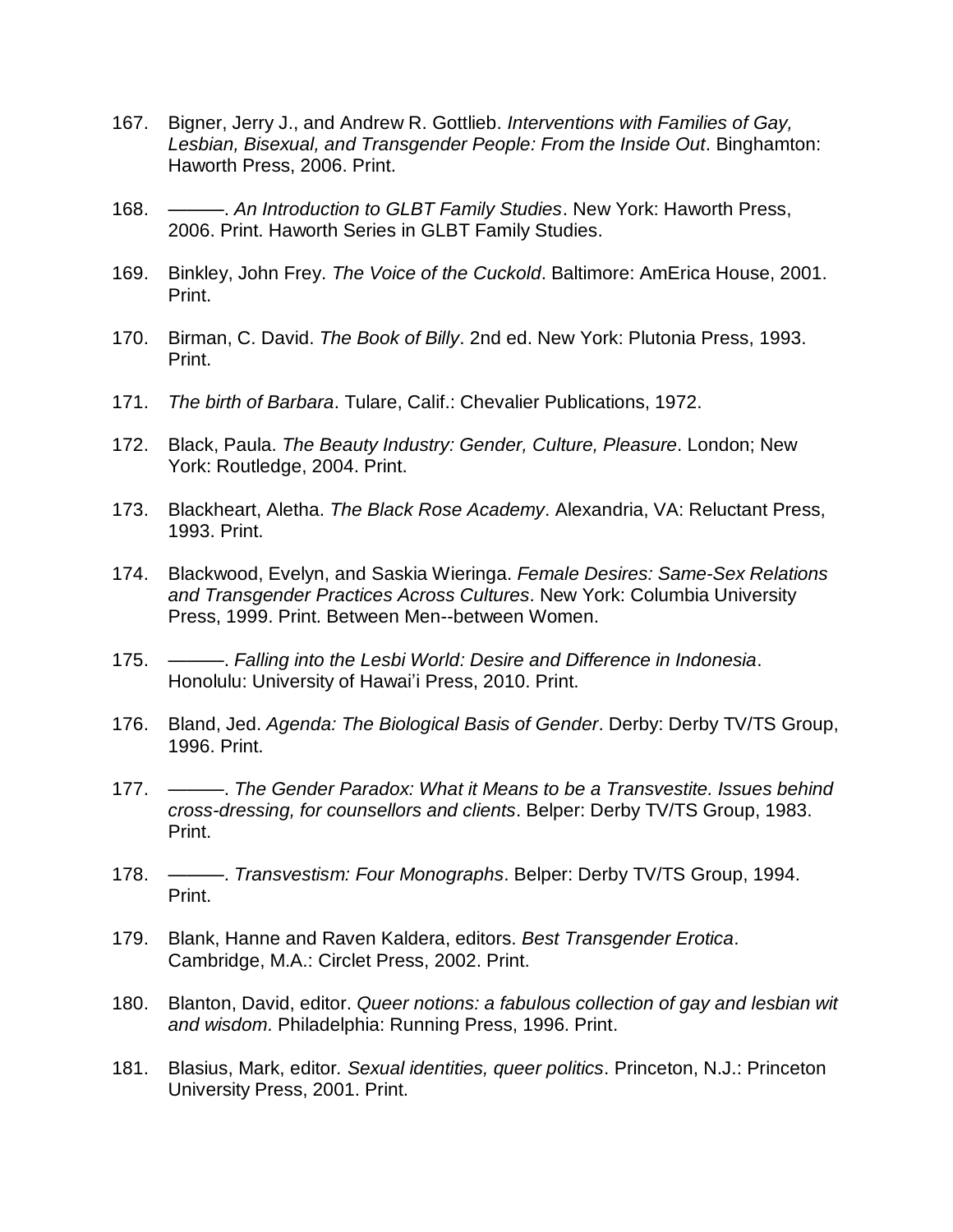- 182. Blaszak, Barbara J. *The Matriarchs of England's Cooperative Movement: A Study in Gender Politics and Female Leadership, 1883-1921*. Westport, Conn: Greenwood Press, 2000. Print.
- 183. Bloch, Iwan. *Sexual Life in England*. Translated by William H. Forstern. London: Corgi Books, 1958. Print.
- 184. ———. *The Sexual Life of Our Time in its Relations to Modern Civilization*. Translated by M. Paul Eden. Berlin: L. Marcus, 1908. Print.
- 185. Bloom, Abigail Burnham. *Nineteenth-Century British Women Writers: A Bio-Bibliographical Critical Sourcebook*. Westport, Conn: Greenwood Press, 2000. Print.
- 186. Bloom, Amy. *Normal: Transsexual CEOs, Crossdressing Cops, and Hermaphrodites with Attitude*. 1st ed. New York: Random House, 2002. Print.
- 187. Blumenstein, Rosalyne. *Branded T*. United States: 1st Books Library, 2003. Print.
- 188. Bockting, Walter O. *Transgender HIV Prevention: a Minnesota response to a global health concern*. Amsterdam: Walter O. Bockting, 1998. Print.
- 189. ———, and Eric Avery. *Transgender Health and HIV Prevention: Needs Assessment Studies from Transgender Communities Across the United States*. New York: Haworth Medical Press, 2005. Print.
- 190. ———, and Eli Coleman. *Gender Dysphoria: Interdisciplinary Approaches in Clinical Management*. New York: Hayworth Press, 1993. Print.
- 191. ———, and Joshua Goldberg. *Guidelines for Transgender Care*. Binghamton, NY: Haworth Medical Press, 2006. Print.
- 192. ———, and Sheila Kirk M.D. *Transgender and HIV Risks, Prevention, and Care*. New York: Haworth Press, 2001. Print.
- 193. ———, Gail Knudson, and Joshua Mira Goldberg. *Counselling and Mental Health Care of Transgender Adults and Loved Ones*. [Vancouver B.C:] Vancouver Coastal Health Authority; Transcend Transgender Support & Education Society ; Canadian Rainbow Health Coalition, 2006. Print.
- 194. ———, Gail Knudson, and Joshua Goldberg. *Counselling and Mental Health Care of Transgender Adults and Loved Ones*. [Saskatoon, Sask.]: [Vancouver, B.C.]: crhc/csac: Transcend; Vancouver Coastal Health, 2006. Print.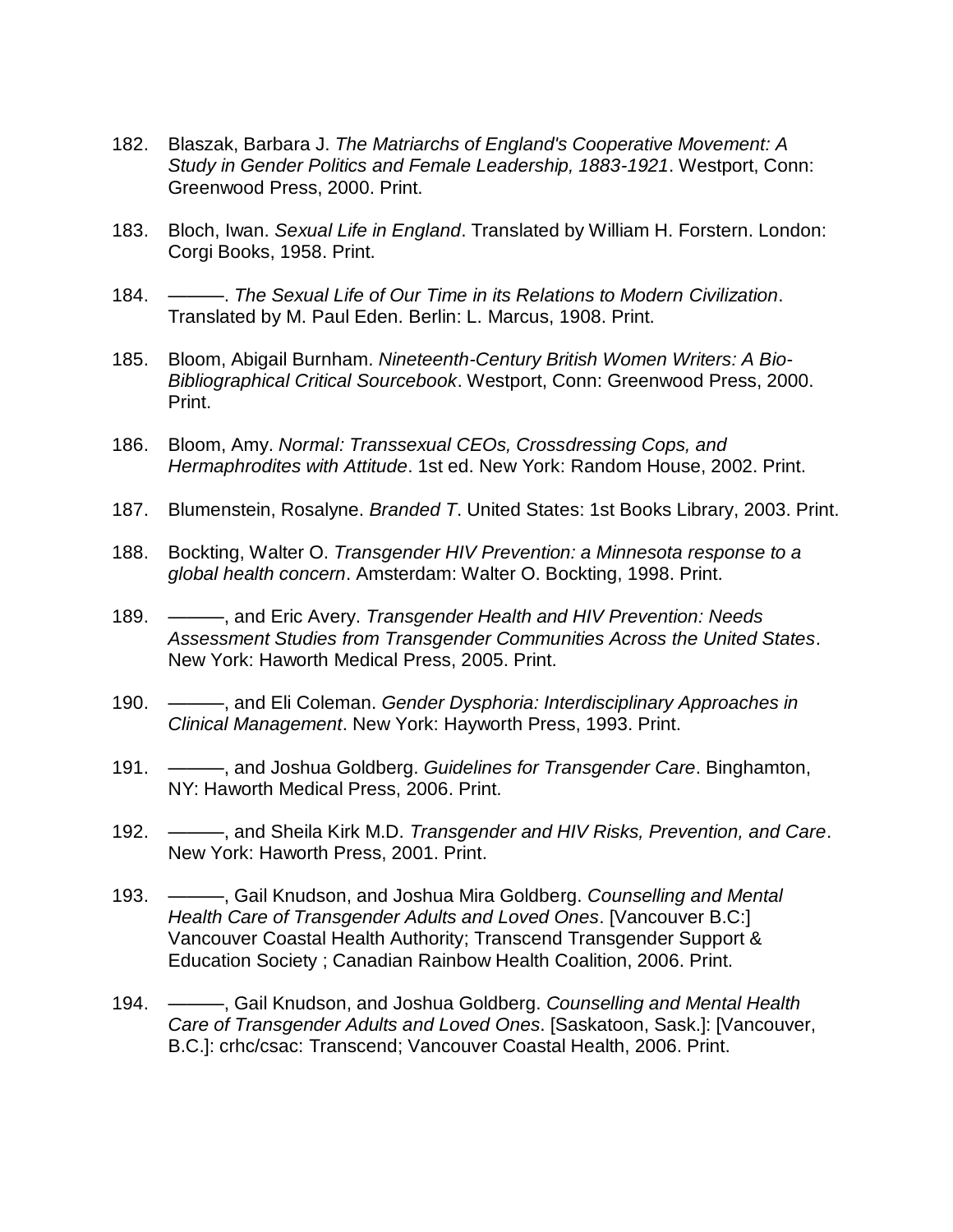- 195. Boellstorff, Tom. *A Coincidence of Desires: Anthropology, Queer Studies, Indonesia*. Durham: Duke University Press, 2007. Print.
- 196. Boenke, Mary. *Trans Forming Families: Real Stories about Transgendered Loved Ones*. 2nd ed., updated and expanded ed. Hardy, VA: Oak Knoll Press, 2003. Print.
- 197. Boffin, Tessa and Jean Fraser. *Stolen Glances: Lesbians Take Photographs*. London: Pandora Press, 1991. Print.
- 198. Bogdan, Robert. *Freak Show: Presenting Human Oddities for Amusement and Profit.* Chicago: University of Chicago Press, 1990. Print.
- 199. Bohigian, Amy (Director). *Rural Transcapes*. Kootenay Transgender, 2012.
- 200. Bohmer, Carol. *The Wages of Seeking Help: Sexual Exploitation by Professionals*. Westport, Conn: Praeger, 2000. Print.
- 201. Boisvert, Donald L., and Jay Emerson Johnson. *Queer Religion*. Santa Barbara, CA; Denver, CO; Oxford, England: Praeger, 2012. Print.
- 202. Bolin, Anne. *In Search of Eve: Transsexual Rites of Passage*. South Hadley, Mass: Bergin & Garvey, 1988. Print.
- 203. *Bondage: Laura Manson Stansfield photocollection*. Frankfurt/Main: Goliath, 2001. Print.
- 204. Bonneau, Alcide, and Monsieur Freydier. *Padlocks and Girdles of Chastity*. [Paris: s.n,] 1925. Print.
- 205. Bono, Chaz, and Billie Fitzpatrick. *Transition: The Story of how I Became a Man*. New York: Dutton, 2011. Print.
- 206. Bookman, Milica Zarkovic. *The Third Career: Revisiting the Home Vs. Work Choice in Middle Age*. Westport, Conn: Praeger, 2000. Print.
- 207. Booth, Alison. *Famous Last Words: Changes in Gender and Narrative Closure*. Charlottesville: University Press of Virginia, 1993. Print.
- 208. Booth, Mark. *Camp*. London; New York: Quartet, 1983. Print.
- 209. Borich, Barrie Jean. *My Lesbian Husband: Landscapes of a Marriage*. Saint Paul, Minn: Graywolf Press, 1999. Print.
- 210. Bornstein, Kate. *Gender Outlaw: On Men, Women, and the Rest of Us*. New York: Routledge, 1994. Print.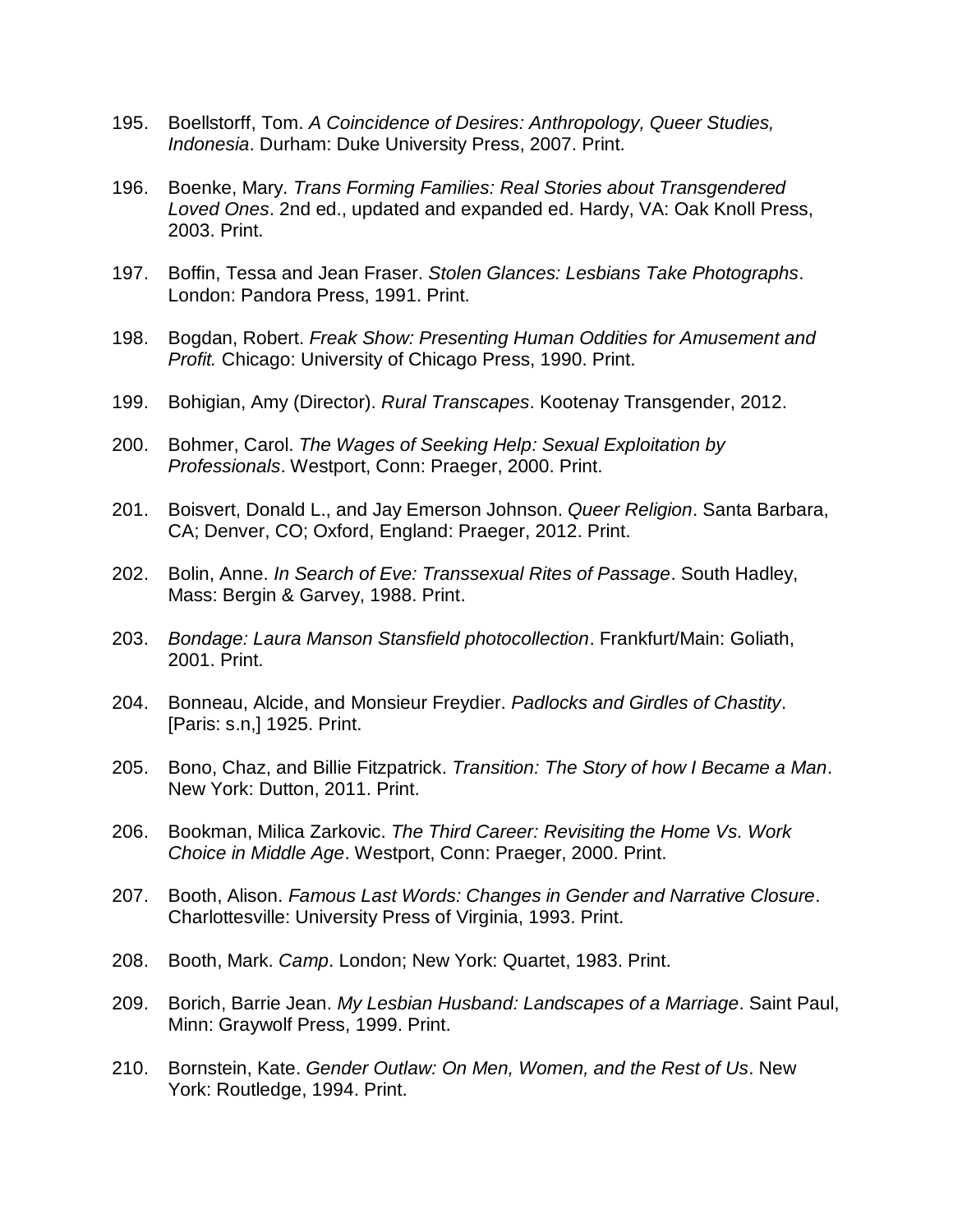- 211. ———. *My Gender Workbook: How to Become a Real Man, a Real Woman, the Real You, or Something Else Entirely*. New York; London: Routledge, 1998. Print.
- 212. Borowitz, Eugene B. *Choosing a Sex Ethic; a Jewish Inquiry*. New York: Schocken Books for B'nai B'rith Hillel Foundations, 1969. Print.
- 213. Borsch, Erik. *The 'Gentle' Man: a Case Book of Homosexuality*. London: Diamond Star Books, 1969. Print.
- 214. Boswell, Holly. *The Original Transgender Pride Symbol, as created by Holly Boswell in April, 1993.* United States: Holly Boswell, 1993. Print.
- 215. Bounds, Elizabeth M. *Coming Together/Coming Apart: Religion, Community, and Modernity*. New York; London: Routledge, 1997. Print.
- 216. Bourdin, Guy. *A message for you*. Curated by Nicolle Meyer. Edited by Shelly Verthime. Göttingen: SteidlDangin, 2006. Print.
- 217. Bow, Leslie. *Partly Colored: Asian Americans and Racial Anomaly in the Segregated South*. New York: New York University Press, 2010. Print.
- 218. Bowdler, Roger. *Sense and Sensuality*. London: Sphere Books Limited, 1972. Print.
- 219. Bowen, Hugh. *Reversal*. New York: Eloquent Books, 2008. Print.
- 220. Bowie, David. *Bowie In His Own Words*. London: Omnibus Press, 1980. Print.
- 221. Bowman, Cameron, and Joshua Mira Goldberg. *Care of the Patient Undergoing Sex Reassignment Surgery (SRS)*. [Vancouver B.C:] Vancouver Coastal Health Authority; Transcend Transgender Support & Education Society; Canadian Rainbow Health Coalition, 2006. Print.
- 222. ———. *Care of the Patient Undergoing Sex Reassignment Surgery (SRS)*. [Saskatoon, Sask.]: [Vancouver, B.C.]: crhc/csac: Transcend; Vancouver Coastal Health, 2006. Print.
- 223. Boy George. *Take it Like a Man: the Autobiography of Boy George*. London: Pan Books, 1995. Print.
- 224. *Boy-girl slave: a crossdressing romance*. New York: Star distributors, 1989. Print.
- 225. Boyd, Helen. *My Husband Betty: Love, Sex, and Life with a Crossdresser*. New York: Thunder's Mouth Press, 2003. Print.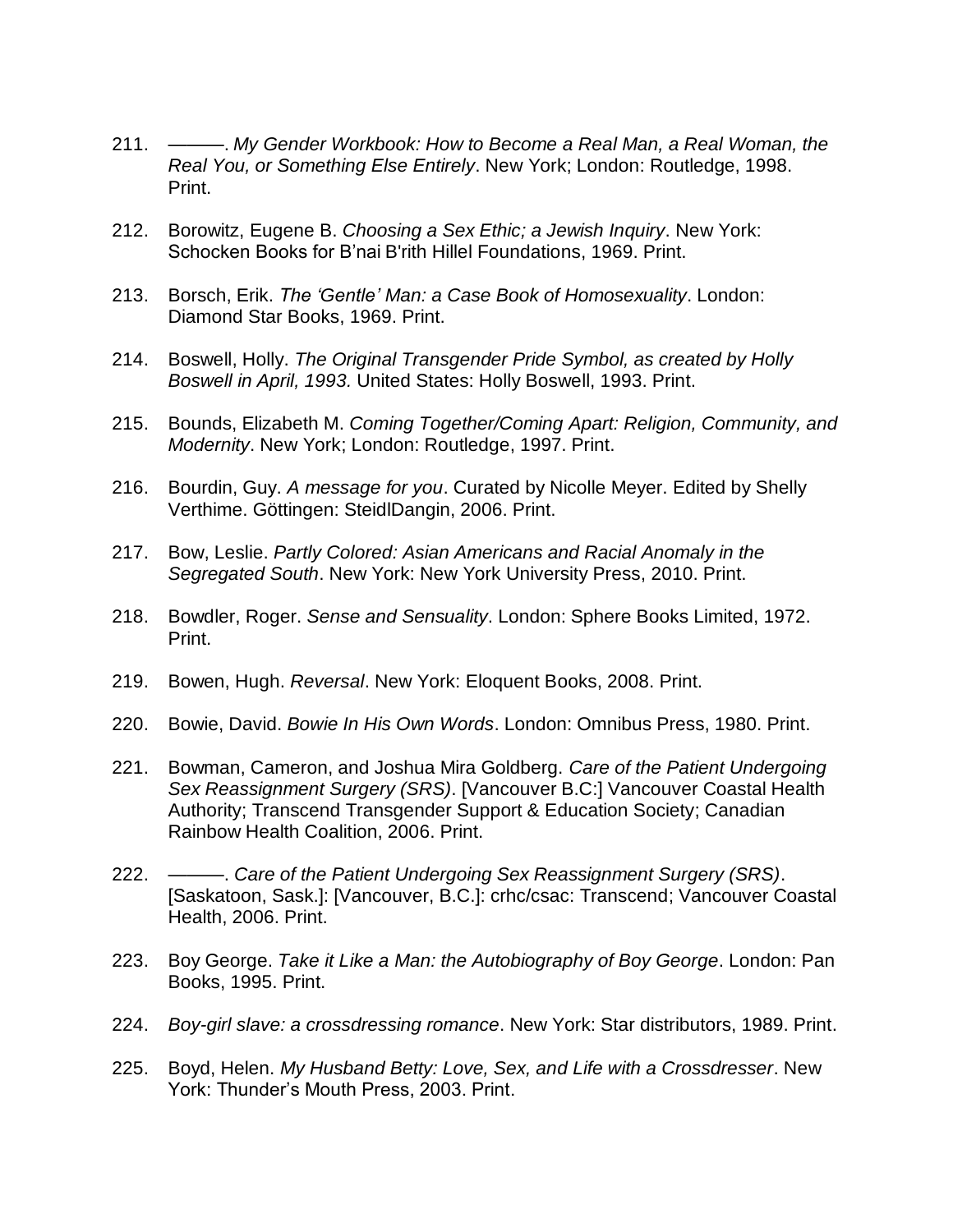- 226. ———. *She's Not the Man I Married: My Life with a Transgender Husband*. Emeryville, CA: Seal Press: Distributed by Publishers Group West, 2007. Print.
- 227. Boyd, Nan Alamilla, and Horacio N. Roque Ramírez. *Bodies of Evidence: The Practice of Queer Oral History*. Oxford, Oxon, UK ; New York, NY: Oxford University Press, 2012. Print.
- 228. Boylan, Jennifer Finney. *She's Not There: A Life in Two Genders*. New York: Broadway Books, 2003. Print.
- 229. Bradley, Matt. *Third Sex*. London: G. Gold & Sons, 1963. Print.
- 230. Brame, Gloria G., William D. Brame, and Jon Jacobs. *Different Loving: An Exploration of the World of Sexual Dominance and Submission*. 1st ed. New York: Villard Books, 1993. Print.
- 231. Brannigan, Gary G., Elizabeth Rice Allgeier, and Albert Richard Allgeier, editors. *The Sex Scientists*. New York: Longman, 1998. Print.
- 232. Brant, Madeleine, editor. *The Etiquette of Dress*. East Grinstead: Copper Beech, 1996. Print.
- 233. Brassaï. *The Secret Paris of the 30's*. Translated by Richard Miller. New York; London: Thames & Hudson, 2001. Print.
- 234. Brecher, Edward M. *The Sex Researchers*. London: Andre Deutsch, 1970. Print
- 235. Breen, Dana, editor. *The Gender Conundrum: contemporary psychoanalytic perspectives on femininity and masculinity*. London; New York: Routledge, 1993. Print.
- 236. Bremer, Johan. *Asexualization: a Follow-up Study of 244 Cases*. New York: Macmillan Company, 1959. Print.
- 237. Bremmer, Jan, editor. *From Sappho to De Sade: moments in the history of sexuality*. English Translation. London; New York: Routledge, 1991. Print.
- 238. Brettell, Caroline, and Carolyn Fishel Sargent. *Gender in Cross-Cultural Perspective*. Englewood Cliffs, N.J: Prentice Hall, 1993. Print.
- 239. Brevard, Aleshia. *The Woman I Was Not Born to Be: a transsexual journey*. Philadelphia: Temple University Press, 2001. Print.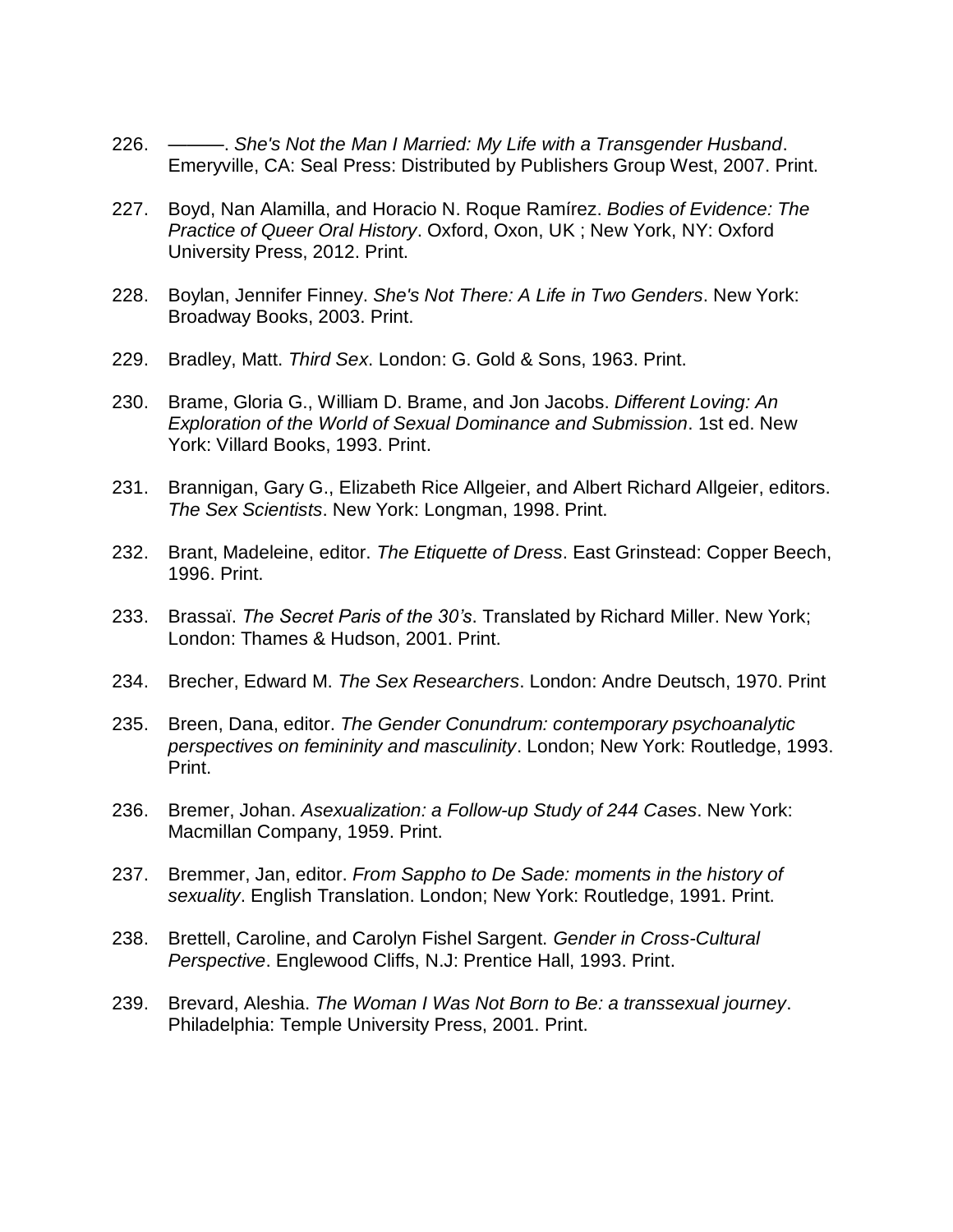- 240. Brewer, Carolyn. *Shamanism, Catholicism, and Gender Relations in Colonial Philippines, 1521-1685*. Aldershot, Hants, England; Burlington, VT: Ashgate, 2004. Print. Women and Gender in the Early Modern World.
- 241. Brierley, Harry. *Transvestism: A Handbook with Case Studies for Psychologists, Psychiatrists and Counsellors*. Oxford ; New York: Pergamon Press, 1979. Print.
- 242. Brill, Stephanie A., and Rachel Pepper. *The Transgender Child*. San Francisco, Calif: Cleis Press, 2008. Print.
- 243. Brod, Harry, and Michael Kaufman. *Theorizing Masculinities*. Thousand Oaks, Calif: Sage Publications, 1994. Print. Research on Men and Masculinities Series; 5.
- 244. Brome, Vincent. *Frank Harris*. London: World Distributors, 1962. Print.
- 245. ———. *Havelock Ellis, Philosopher of Sex: a Biography*. London: Routledge & Kegan Paul, 1979. Print.
- 246. Bronfen, Elisabeth. *Over Her Dead Body: Death, Femininity, and the Aesthetic*. New York: Routledge, 1992. Print.
- 247. Brooks, Philip, and Laurent Bocahut (Director). California Newsreel, 1998.
- 248. Brophy, Brigid. *In Transit: an Heroi-cyclic Novel*. Harmondsworth: Penguin, 1971. Print.
- 249. Brophy, John. *The Human Face Reconsidered*. London: George G. Harrap & Co. Ltd., 1962. Print.
- 250. Brown, Geoff. *I Want What I Want*. London: Panther Books, 1970. Print.
- 251. ———. *I Want What I Want*. First American Edition ed. New York: G. P. Putnam's Sons, 1967. Print.
- 252. ———. *I Want What I Want: A Novel*. London: Weidenfeld and Nicolson, 20 New Bond Street, 1966. Print.
- 253. Brown, Lester B., editor. *Two spirit people: American Indian, lesbian women and gay men*. New York: Harrington Park Press, 1997. Print.
- 254. Brown, Mildred L., and Rounsley, Chloe Ann. *True Selves: Understanding Transsexualism...: For Family, Friends, Coworkers, and Helping Professionals*. 1st edition ed. San Francisco: Jossey-Bass Publishers, 1996. Print.
- 255. Brown, Susan. *Persona*. New York: Rizzoli, 1997. Print.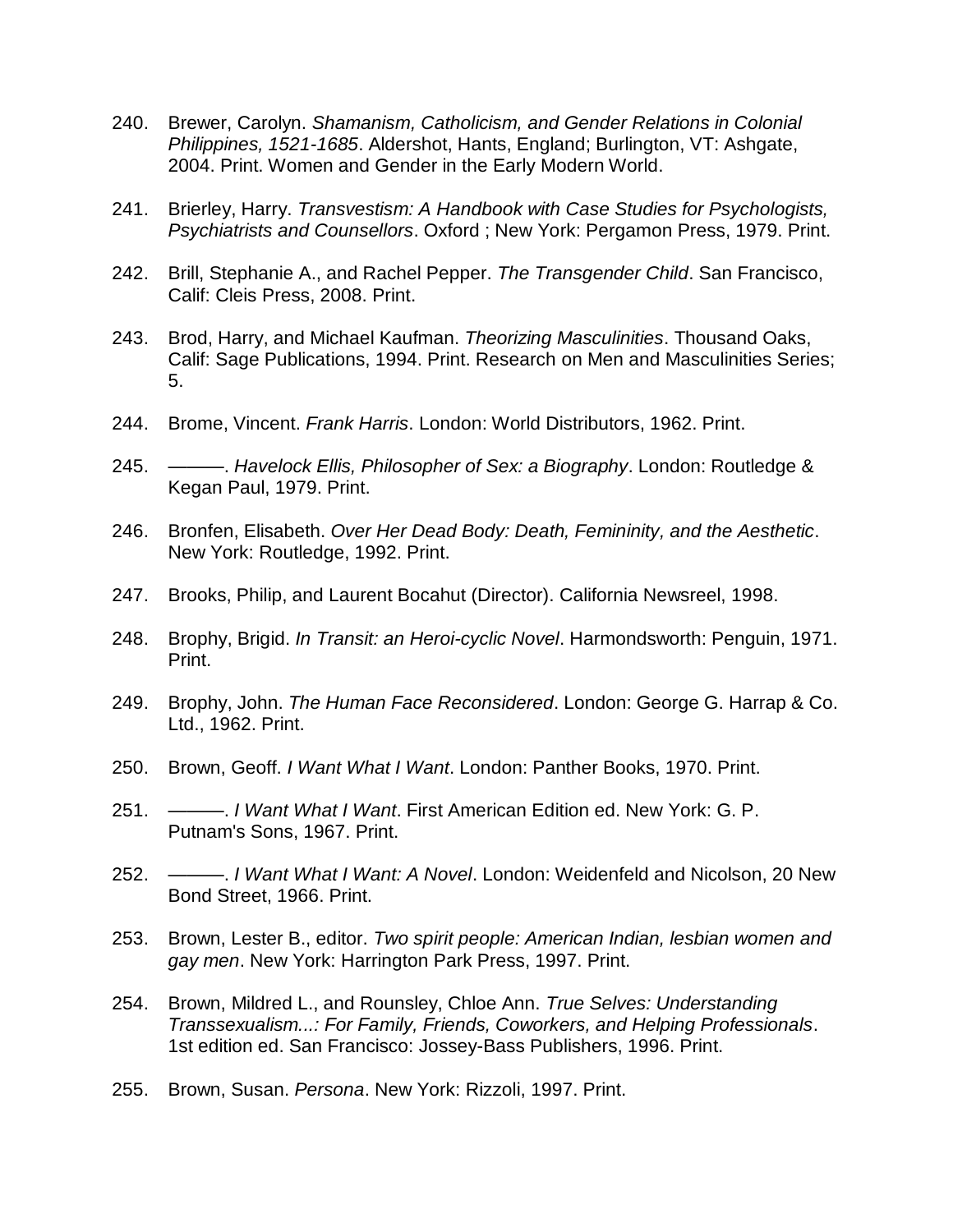- 256. Brubach, Holly. *Girlfriend: Men, Women, and Drag*. New York: Random House, 1999. Print.
- 257. Bruder, Helen P., and Tristanne J. Connolly. *Queer Blake*. Basingstoke; New York: Palgrave Macmillan, 2010. Print.
- 258. Bryant, Clifton D. *The Routledge Handbook of Deviant Behaviour*. Abingdon, Oxon; New York: Routledge, 2011. Print.
- 259. ———, editor. *Sexual Deviancy in Social Context*. New York: New Viewpoints, 1977. Print.
- 260. ———. *Sexual Deviancy and Social Proscription: The Social Context of Carnal Behavior*. New York, N.Y.: Human Sciences Press, 1982. Print.
- 261. Bryant, Wayne M. *Bisexual Characters in Film: From Anaïs to Zee*. New York: Haworth Press, 1997. Print.
- 262. Buchanan, Rebecca J. *Tough Nutt*. Trenton, N.J.: En Femme Publishing, 1990. Print.
- 263. Buckner, H. Taylor. *Deviance, Reality and Change*. New York: Ransom House, 1971. Print.
- 264. Buick, Joanna and Zoran Jevtic. Cyberspace for Beginners. Edited by Richard Appignanesi. Trumpington: Icon Books, 1995. Print.
- 265. Bulliet, C. J., and King, Alexander, illustrator. *Venus Castina: Famous Female Impersonators, Celestial and Human*. New York: Bonanza Books, 1956. Print.
- 266. Bullough, Bonnie, Vern L. Bullough, Marilyn A. Fithian, William E. Hartman, and Randy Sue Klein, editors. *Personal stories of "How I got into sex": leading researchers, sex therapists, educators, prostitutes, sex toy designers, sex surrogates, transsexuals, criminologists, clergy, and more ...* Amherst, N.Y.: Prometheus Books, 1997. Print.
- 267. ———, Vern L. Bullough, and James Elias. *Gender Blending*. Amherst, N.Y: Prometheus Books, 1997. Print.
- 268. Bullough, Vern L., editor. *The Frontiers of sex research: the latest findings*. Buffalo, N.Y.: Prometheus Books, 1979. Print.
- 269. ———. *Sexual variance in society and history*. Chicago: University of Chicago Press, 1980. Print.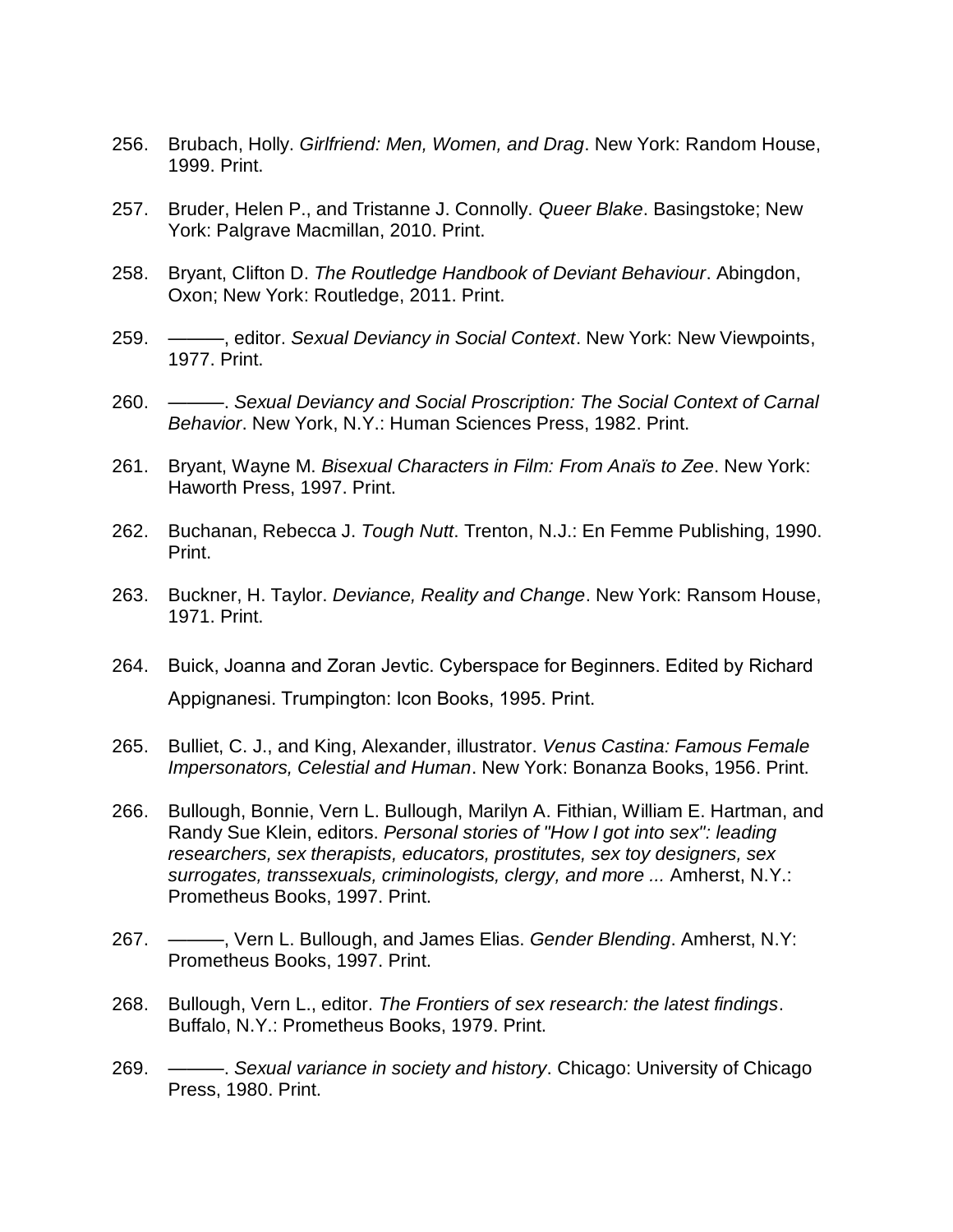- 270. ———. *Sin, sickness, and sanity: a history of sexual attitudes*. New York: New American Library, 1977. Print.
- 271. ———, and Bonnie Bullough. *Cross Dressing, Sex, and Gender*. Philadelphia: University of Pennsylvania Press, 1993. Print.
- 272. Bunnell, Jacinta. *Girls will be boys will be girls will be … coloring book*. New Paltz, NY: Jacinta Bunnell and Irit Reinheimer, 2003. Print.
- 273. ———. *Girls are not chicks coloring boo*k. Rosendale, NY: Jacinta Bunnell and Julie Novak, 2000-2009. Print.
- 274. Burbank, Patricia M. *Vulnerable Older Adults: Health Care Needs and Interventions*. New York, N.Y: Springer Pub, 2006. Print.
- 275. Burbidge, Michael and Jonathan Walters, editors. *Breaking the silence: gay teenagers speak for themselves*. London: Joint Council for Gay Teenagers, 1981. Print.
- 276. Burdick, John. *Blessed Anastácia: Women, Race, and Popular Christianity in Brazil*. New York; London: Routledge, 1998. Print.
- 277. Burke, Phyllis. *Gender Shock: Exploding the Myths of Male and Female*. 1st Anchor Books trade paperback ed. New York: Anchor Books, 1997. Print.
- 278. Burns, Christine. *The Problems of Gender Re-Registration: A Consultation Paper*. [London]: [Press for Change?], 2000. Print.
- 279. ———. *Recognising the Identity and Rights of Transsexual and Transgender People in the United Kingdom: A Report*. London: Press for Change, 1999. Print.
- 280. Buruma, Ian, and Ian Japanese mirror Buruma. *Behind the Mask: On Sexual Demons, Sacred Mothers, Transvestites, Gangsters, Drifters and Other Japanese Cultural Heroes*. 1st American ed ed. New York: Pantheon Books, 1984. Print.
- 281. Butler, Judith. *Gender trouble: feminism and the subversion of identity*. New York: Routledge, 1999. Print.
- 282. ———, and Elizabeth Weed. *The Question of Gender: Joan W. Scott's Critical Feminism*. Bloomington: Indiana University Press, 2011. Print.
- 283. Butler, Sandra. *Conspiracy of silence: the trauma of incest*. San Francisco: Volcano Press, 1982. Print.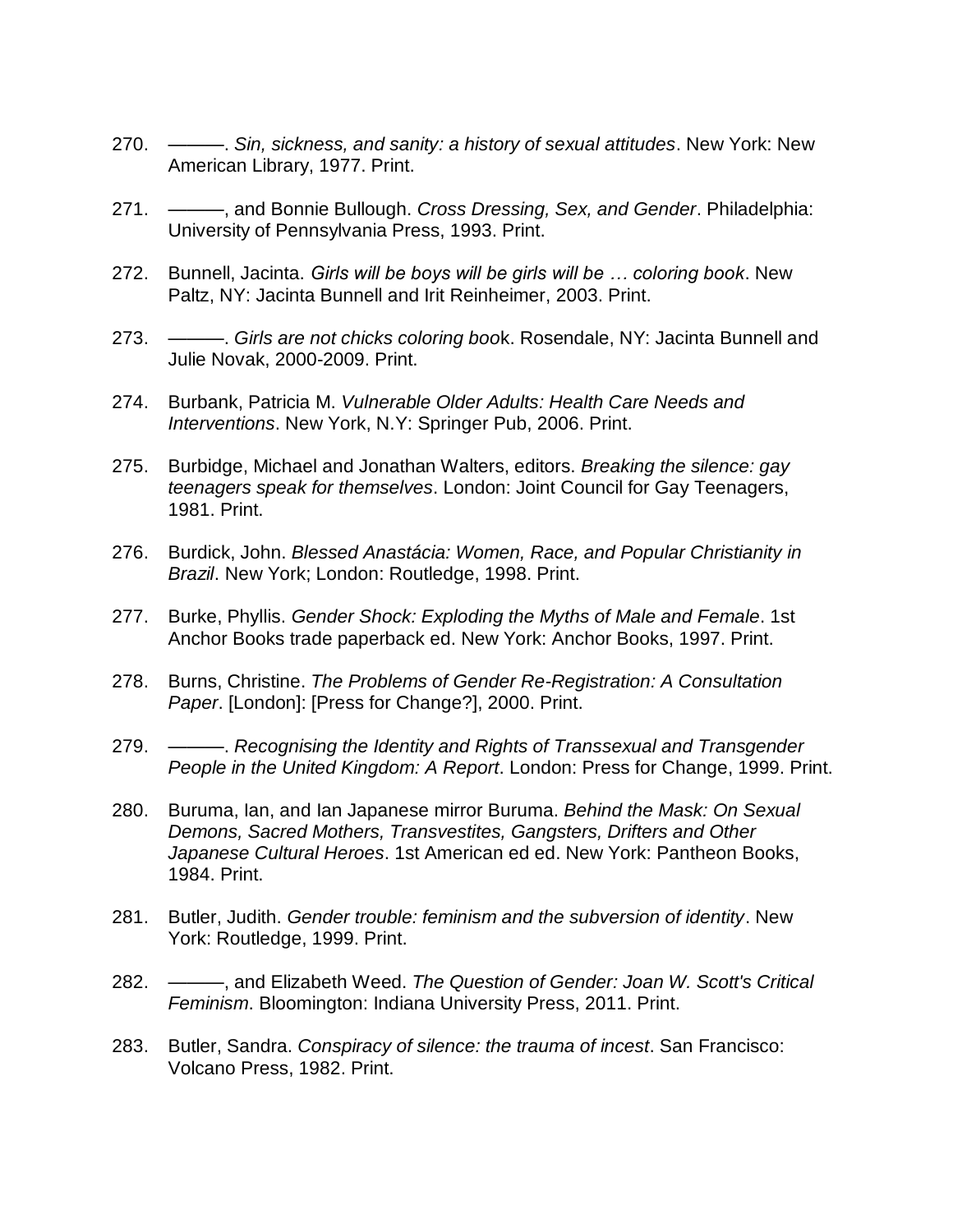- 284. Butt, Leslie, and Richard Eves. *Making Sense of AIDS: Culture, Sexuality, and Power in Melanesia*. Honolulu: University of Hawai'i Press, 2008. Print.
- 285. Cadeac, Marcel. *Le Chevalier d'Eon Et Son Probleme Psycho-Sexuel, Considerations Sur Les Etats Psycho-Sexuels Et Sur Le Travestisme*. Paris: Maloine, 1966. Print.
- 286. Cahalane, Helen. *Contemporary Issues in Child Welfare Practice*. New York, NY: Springer New York: Imprint: Springer, 2013. Print.
- 287. Cahill, Sean, and Sarah Tobias. *Policy Issues Affecting Lesbian, Gay, Bisexual, and Transgender Families*. Ann Arbor: University of Michigan Press, 2007. Print.
- 288. Calder-Marshall, Arthur. *The Sage of Sex: a Life of Havelock Ellis.* New York: G.P. Putnam's Sons, 1960. Print.
- 289. ———. Havelock Ellis: a Biography. London: Rupert Hart-Davis, Soho Square, 1959. Print.
- 290. Califa, Patrick. Sensuous Magic: a Guide to S/M for Adventurous Couples. San Francisco: Cleis Press, 2001. Print.
- 291. Califia, Patrick. *Sex Changes: The Politics of Transgenderism*. 2nd ed. San Francisco, Calif: Cleis Press, 2003. Print.
- 292. ———. *Speaking Sex to Power: The Politics of Queer Sex*. 1st ed. San Francisco, CA: Cleis Press, 2002. Print.
- 293. Cameron, Loren. *Body Alchemy: Transsexual Portraits*. 1st ed. Pittsburgh, PA: Cleis Press, 1996. Print.
- 294. Camilleri, MaryAnn. *Ladies, Please!* Toronto: Exile Editions, 1994. Print.
- 295. Campbell, Frank E. *Cords & Nudity*. Los Angeles: HOM Inc., 1992. Print.
- 296. Campbell, Jane, and Theresa Carilli. *Queer Media Images: LGBT Perspectives*. Lanham: Lexington Books, 2013. Print.
- 297. Cantarella, Eva. *Bisexuality in the Ancient World*. Translated by Cormac Ó Couilleanáin. New Haven: Yale University Press, 1994. Print.
- 298. Cantor, Charles R. and Cassandra L. Smith. *Genomics: The Science and Technology behind the Human Genome Project*. New York: John Wiley & Sons, Inc., 1999. Print.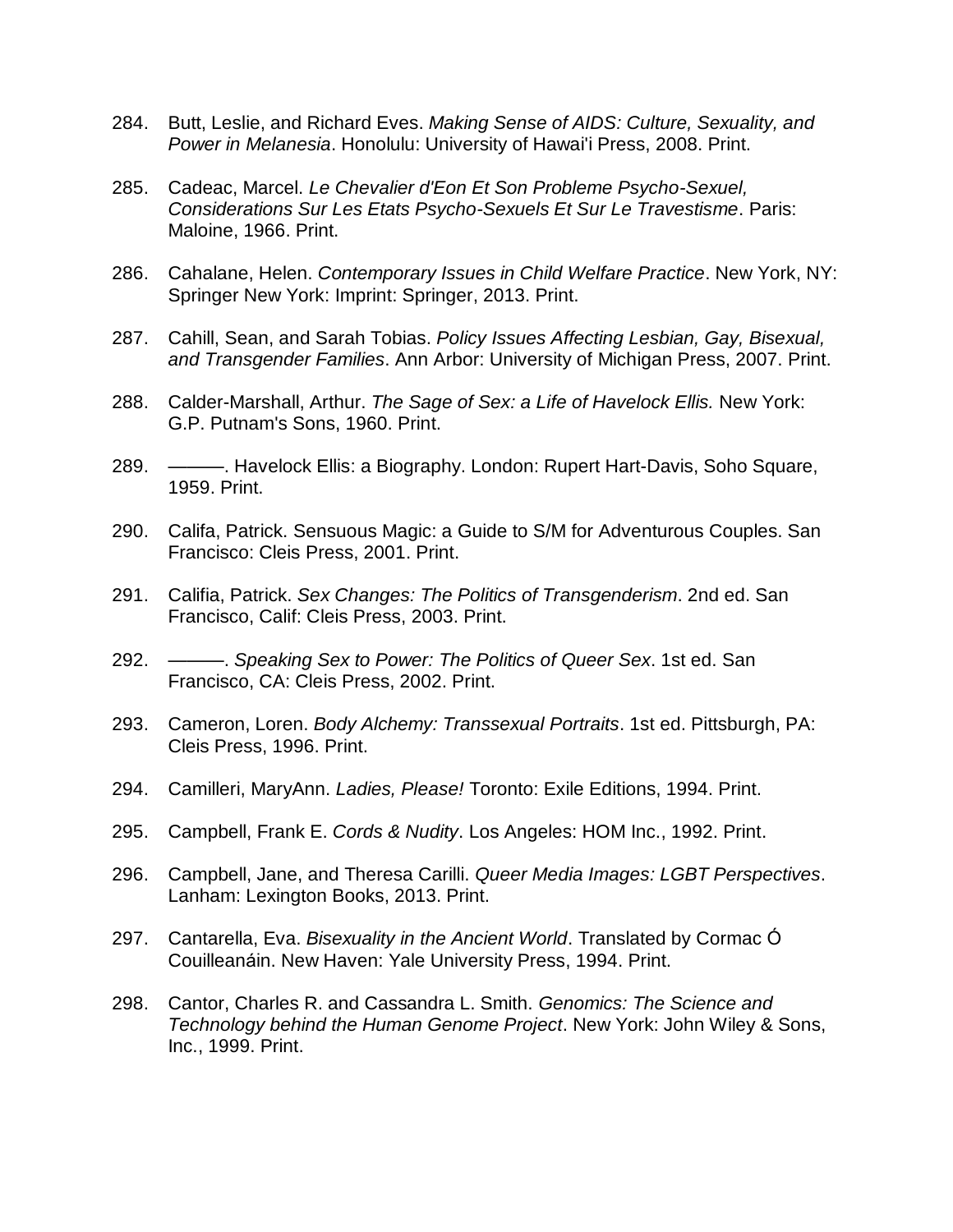- 299. Caplan, Paula J. and Jeremy B. Caplan. *Thinking Critically About Research on Sex and Gender*. New York: Addison-Wesley Longman, 1999. Print.
- 300. *Caring for Transgender Adolescents in BC Suggested Guidelines*. Saskatoon, Sask.; Vancouver, B.C.: crhc/csac: Transcend; Vancouver Coastal Health, 2006. Print.
- 301. Carlisle, David Brez. *Human Sex Change and Sex Reversal: Transvestism and Transsexualism*. Lewiston, N.Y.: Edward Mellen Press, 1998. Print.
- 302. Carmen. *Carmen: My Life: As Told to Paul Martin*. Auckland, N.Z.: Benton Ross, 1988.
- 303. Carnes, Patrick, David L. Delmonico, Elizabeth Griffin, and Joseph M. Moriarity. *In the Shadows of the Net: Breaking Free of Compulsive Online Sexual Behavior*. Center City, Minn.: Hazelden, 2007. Print.
- 304. Carpenter, Edward. *The Intermediate Sex: A Study of Some Transitional Types of Men and Women*. London: George Allen & Unwin Limited; Manchester: Shadwell & Son Limited, 1918. Print.
- 305. ———. *Selected Writings*. Introduction by Noël Greig. London: GMP, 1984. Print.
- 306. Case, Sue-Ellen, Philip Brett, and Susan Leigh Foster, editors. *Cruising the performative: interventions into the representation of ethnicity, nationality, and sexuality*. Bloomington: Indiana University Press, 1995. Print.
- 307. *The Case of the accidental murder!* Los Angeles, Calif.: Chevalier Publications, 1970. Print.
- 308. Castle, Stephanie. *The Enchantment of Margot Tyson*. Vancouver: Stephanie Castle Publications, 2012. Print.
- 309. *———. Feelings: A Transexual's Explanation of a Baffling Condition*. Vancouver, BC: Perception Press, 1992. Print.
- 310. ———, editor. *Guidelines: A Manual for Transsexuals and their Caregivers*. Vancouver: Published for the Zenith Foundation by Perceptions Press, 1997. Print.
- 311. ———. *The Miracle Workers*. Vancouver, BC: Stephanie Castle Publications, 2012. Print.
- 312. ———. *The Partnership*. Vancouver: Perceptions Press, 2004. Print.
- 313. ———. *Shadows in the City*. Vancouver: Perceptions Press, 2004. Print.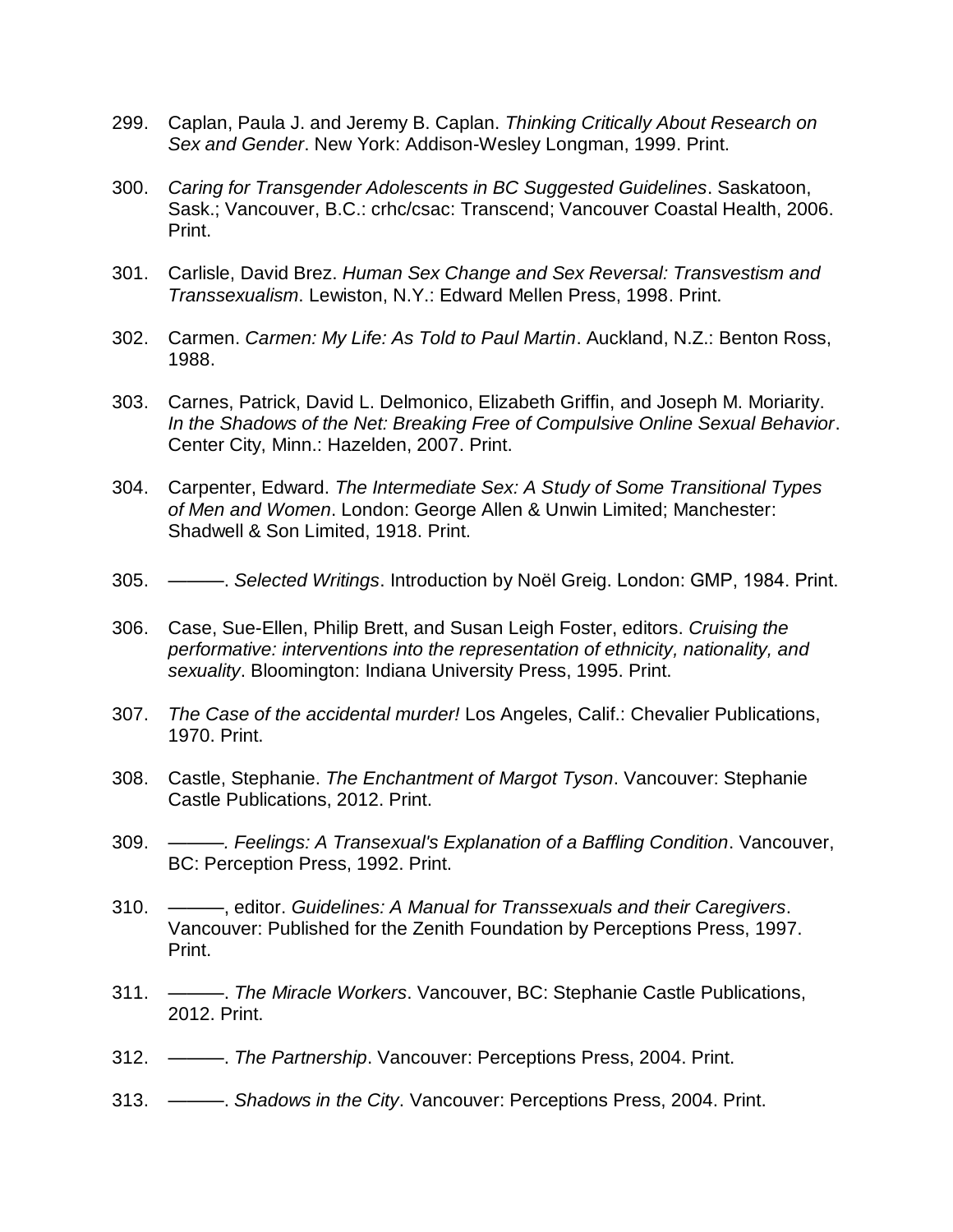- 314. ———. *A Tale of Two Wives*. Vancouver, B.C: Perceptions Press, 2004. Print.
- 315. ———. *Tales from Cascadia: A Collection of Gender Stories*. Vancouver: Perceptions Press, 2004. Print.
- 316. Caudwell, Jayne. *Sport, Sexualities and Queer/Theory*. London; New York: Routledge, 2006. Print.
- 317. Caughey, John L. *Imaginary Social Worlds: A Cultural Approach*. Lincoln: University of Nebraska Press, 1984. Print.
- 318. Cauldwell, David O. *Oral Genital Contacts*. Inglewood, California: Monogram Publications, 1967. Print.
- 319. *———. Transvestism ... Men in Female Dress*. New York: Sexology Corp, 1956. Print.
- 320. ———. *Unusual Female Sex Practices*. Inglewood, Calif.: Banner Book, 1966. Print.
- 321. Cawadias, A. P. *Hermaphroditos, the Human Intersex*. London: Heinemann Medical Books, 1943. Print.
- 322. Cealey Harrison, Wendy and John Hood-Williams. *Beyond Sex and Gender*. London; Thousand Oaks, CA.: SAGE Publications, 2002. Print.
- 323. *Challenging Homophobia in Schools: A K to 12 Resource for Educators, Counsellors and Administrators to Aid in the Support of, and Education about Lesbian, Gay, Bisexual, and Transgender Youth and Families*. 2nd ed. Vancouver: Gay and Lesbian Educators of British Columbia, 2004. Print.
- 324. *Challenging Homophobia in Schools: A K to 12 Resource for Educators, Counsellors and Administrators to Aid in the Support of, and Education about Lesbian, Gay, Bisexual, and Transgender Youth and Families*. Vancouver: Gay and Lesbian Educators of British Columbia, 2000. Print.
- 325. Chang-Muy, Fernando, and Elaine Piller Congress. *Social Work with Immigrants and Refugees: Legal Issues, Clinical Skills and Advocacy*. New York: Springer, 2009. Print.
- 326. Chapkis, Wendy. *Beauty Secrets: Women and the Politics of Appearance*. London: Women's Press, 1988. Print.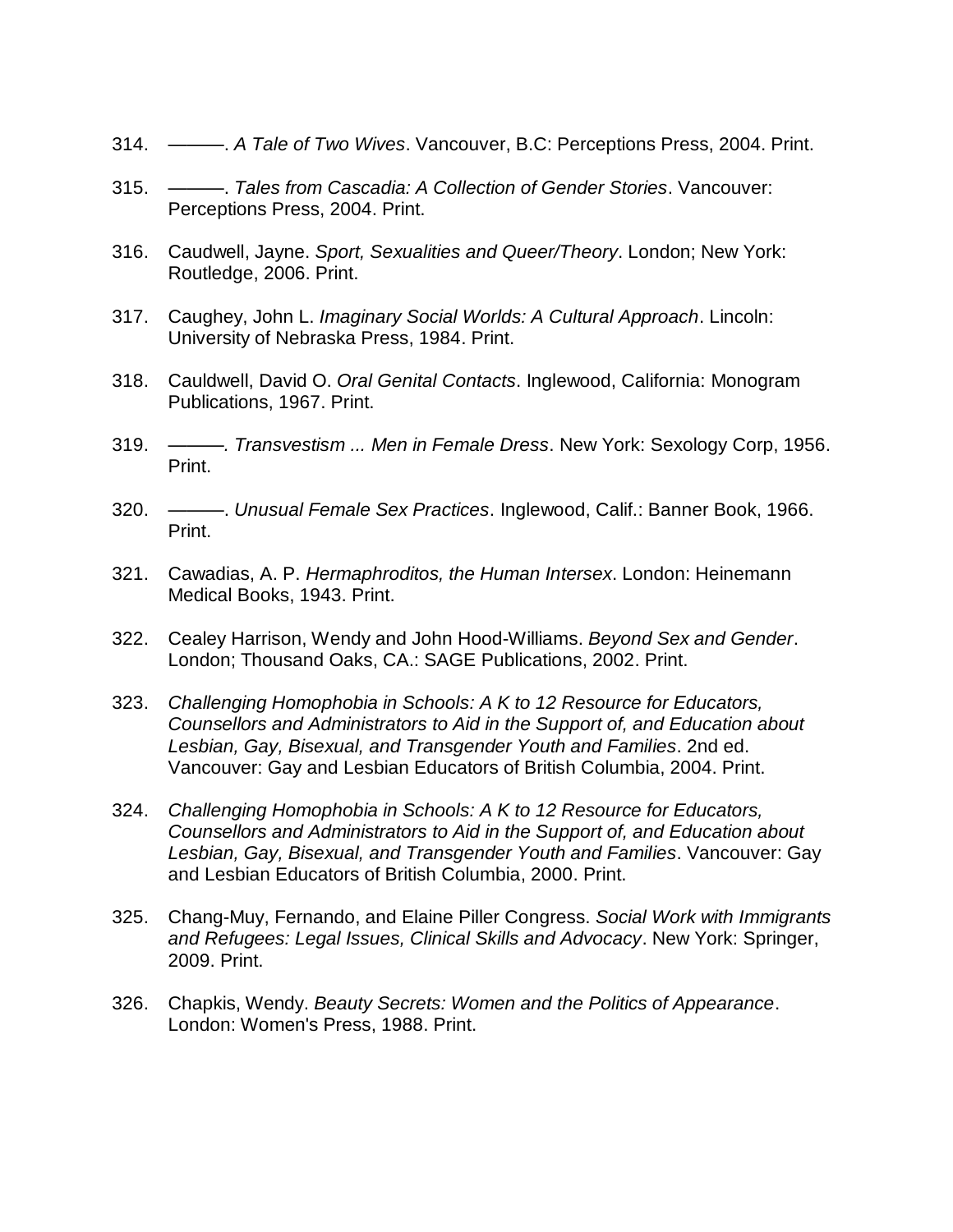- 327. Charles, Casey. *Critical Queer Studies Law, Film, and Fiction in Contemporary American Culture*. Farnham, Surrey, UK; Burlington, VT: Ashgate Pub, 2012. Print.
- 328. Chasseguet-Smirgel, Janine. *Creativity and Perversion*. London: Free Association Books, 1985. Print.
- 329. ———. *Sexuality and Mind: The Role of the Father and Mother in the Psyche*. London: Karnac, 1989. Print.
- 330. Chavre, Renne. *Sex Change*. El Cajon, Calif: Publisher's Export, 1970. Print.
- 331. Chermayeff, Catherine, Jonathan David, and Nan Richardson. *Drag Diaries*. San Francisco, Calif.: Chronicle Books, 1995. Print.
- 332. Chesser, Eustace. *Odd Man Out: Homosexuality in Men and Women*. London: Victor Gollancz Ltd, 1959. Print.
- 333. ———. *Reich and Sexual Freedom*. London: Vision Press, 1972. Print.
- 334. Chiang, Howard. *Transgender China*. New York, NY: Palgrave Macmillan, 2012. Print.
- 335. Chiland, Colette. *Exploring Transsexualism*. London: H. Karnac, 2005. Print.
- 336. ———. *Transsexualism: Illusion and Reality*. 1st U.S. ed. Middletown, CT: Wesleyan University Press, 2003. Print.
- 337. Chodorow, Nancy. *Femininities, Masculinities, Sexualities: Freud and Beyond*. London: Free Association Books, 1994. Print.
- 338. ———. *The Reproduction of Mothering: Psychoanalysis and the Sociology of Gender*. Berkeley; Los Angeles; London: University of California Press, 1978. Print.
- 339. Choisy. *The Transvestite Memoirs of the Abbe´ De Choisy; and, the Story of the Marquise-Marquis De Banneville*. Translated from French. London: Owen, 1973. Print.
- 340. Chrisler, Joan C., and Donald R. McCreary. *Handbook of Gender Research in Psychology Volume 1: Gender Research in General and Experimental Psychology*. New York, NY: Springer New York, 2010. Print.
- 341. Christenson, Cornelia V. *Kinsey, a Biography.* Bloomington: Indiana University Press, 1971. Print.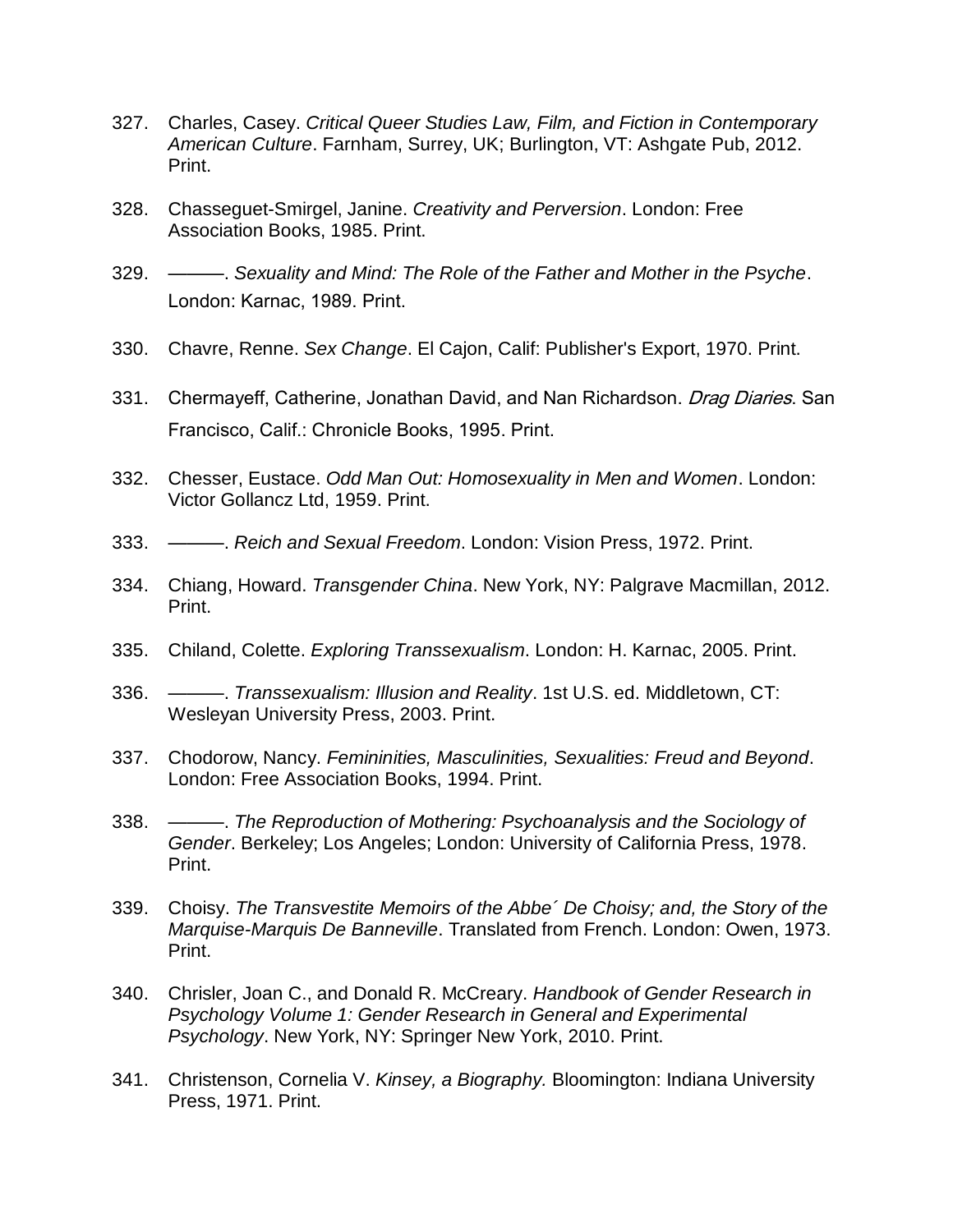- 342. Christian, M. *Transgender Erotica: Trans Figures*. New York; London; Oxford: Southern Tier Editions, Harrington Park Press, 2006. Print.
- 343. Church of Scotland, Working Party on Obscenity and Community Standards, issuing body. *Obscenity and Community Standards*. Edinburgh: St Andrew Press, 1979. Print.
- 344. Clark, Alice, and Amy Louise Erickson. *Working Life of Women in the Seventeenth Century*. New ed. London; New York: Routledge, 1992. Print.
- 345. Clarke, Bob Carlos. *The Dark Summer*. London; New York: Quartet Books, 1985. Print.
- 346. Clarke, Gillian. *This Female Man of God: Women and Spiritual Power in the Patristic Age, AD 350-450*. London; New York: Routledge, 1995. Print.
- 347. Clarke, Michele. *The Toronto Rainbow Tobacco Survey a Report on Tobacco use in Toronto's LGBTTQ Communities*. Toronto, Ont: The Rainbow Tobacco Intervention Project, 2007. Print.
- 348. Clauss-Ehlers, Caroline S., Zewelanji Natashya Serpell, and Mark D. Weist. *Handbook of Culturally Responsive School Mental Health Advancing Research, Training, Practice, and Policy*. New York: Springer, 2013. Print.
- 349. Clunis, D. Merilee, and G. Dorsey Author Green*. Lesbian Couples A Guide to Creating Healthy Relationships*. 4th ed. New York: Jackson: Seal Press Perseus-PGW [Distributor], 2004. Print.
- 350. Cobble, Dorothy Sue. *The Sex of Class: Women Transforming American Labor*. Ithaca [NY]; London: ILR Press, 2007. Print.
- 351. Cochrane, Brett M. *(Don't) Call me Shirley*. Sidney: Alfred A. Knopf, 1995. Print.
- 352. Cocks, Harry, and Matt Houlbrook. *Palgrave Advances in the Modern History of Sexuality*. Basingstoke [England]; New York: Palgrave Macmillan, 2006. Print. Palgrave Advances.
- 353. Cocteau, Jean. *Le no Barbette*. Paris: Jacques Damase, 1980. Print.
- 354. Cohen, Colleen Ballerino, Richard R. Wilk, and Beverly Stoeltje. *Beauty Queens on the Global Stage: Gender, Contests, and Power*. New York; London: Routledge, 1996. Print.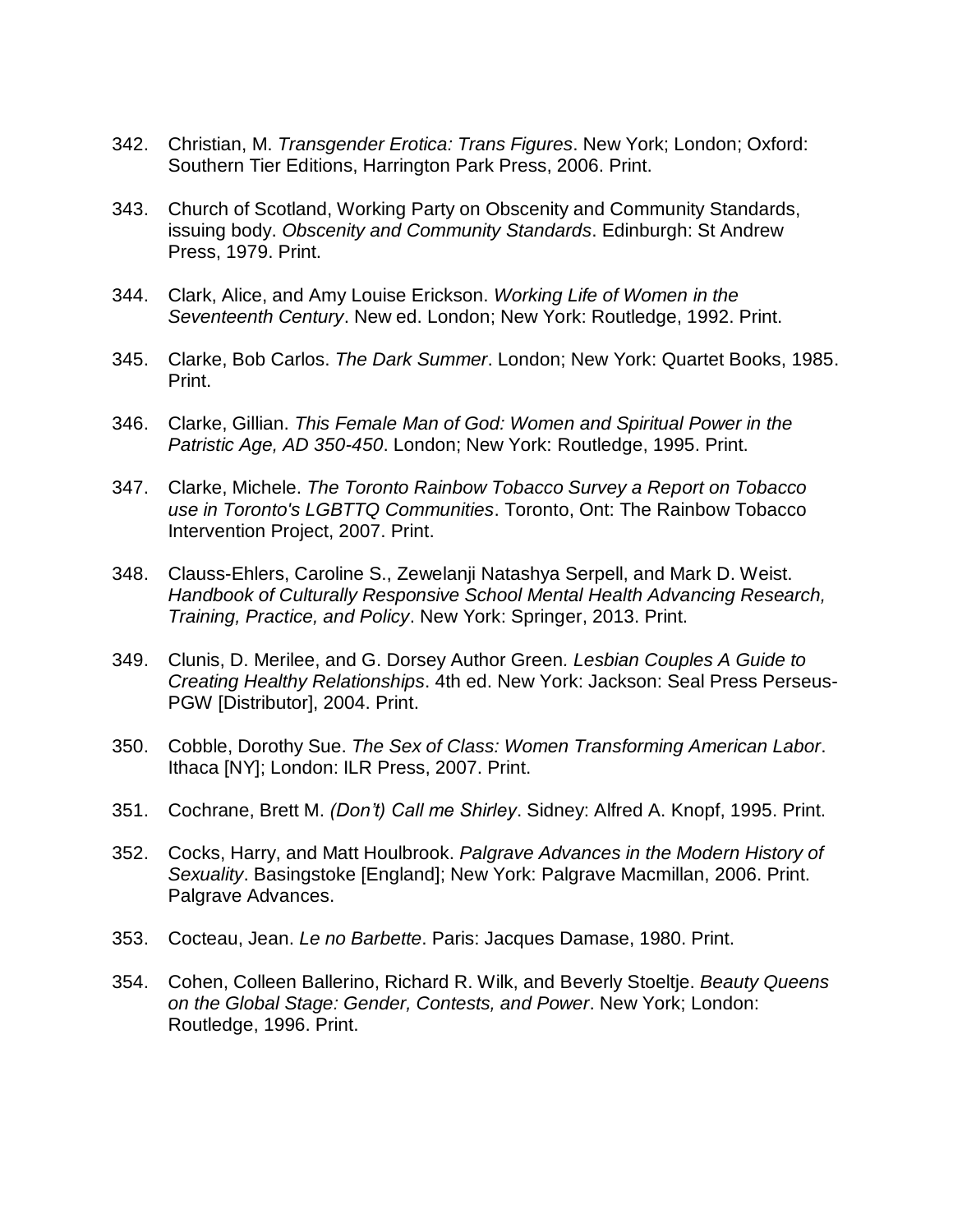- 355. Cohen, Daniel A. *The Female Marine and Related Works: Narratives of Cross-Dressing and Urban Vice in America's Early Republic*. Amherst: University of Massachusetts Press, 1997. Print.
- 356. Cohen, Steve, Stepjhanie Green, Lesley Merryfinch, Gay Jones, Janet Slade, and Maggie Walker. *The Law and sexuality: how to cope with the law if you're not 100% conventionally heterosexual.* Manchester: Grass Roots Books, 1978. Print.
- 357. Cohen-Kettenis, Peggy Tine, and Friedemann Pfäfflin. *Transgenderism and Intersexuality in Childhood and Adolescence: Making Choices*. Thousand Oaks, Calif.; London: Sage Publications, 2003. Print.
- 358. Colapinto, John. *As Nature made Him: The Boy Who was Raised as a Girl*. 1st ed. New York: HarperCollins Publishers, 2000. Print.
- 359. Coleman, Eli, editor. *John Money: A Tribute*. New York: Haworth Press, 1991. Print.
- 360. Coleman, Vernon. *Men in Dresses: A Study of transvestism/crossdressing*. Barnstaple, Devon, England: European Medical Journal, 1996. Print.
- 361. Collins, Eoin and Brian Sheehan. *Access to Health Services for Transsexual People*. Dublin: Equality Authority, 2004. Print.
- 362. Collins, Joan. *The Joan Collins Beauty Book*. London: Macmillan, 1980. Print.
- 363. Collins, Susie. *Crossdressing Mercenaries*. Bayhead: UTTS, 1980. Print.
- 364. ———. *Forced to be a little girl*. Thompson: Echo Sales and Services, 1980. Print.
- 365. Comfort, Alex. *Sex in Society.* Harmondsworth, Eng.: Penguin Books, 1964. Print.
- 366. Commission international de l'état civil, issuing body. *Transsexualism in Europe*. Strasbourg: Council of Europe Publishing, 2000. Print.
- 367. Conn, Canary. *Canary: The Story of a Transsexual*. Los Angeles: Nash Pub, 1974. Print.
- 368. Conn, Marie A. *Noble Daughters: Unheralded Women in Western Christianity, 13th to 18th Centuries*. Westport, CT; London: Greenwood Press, 2000. Print. Contributions to the Study of Religion; no. 60.
- 369. Connell, Raewyn. *Masculinities*. Cambridge, UK: Polity Press, 1995. Print.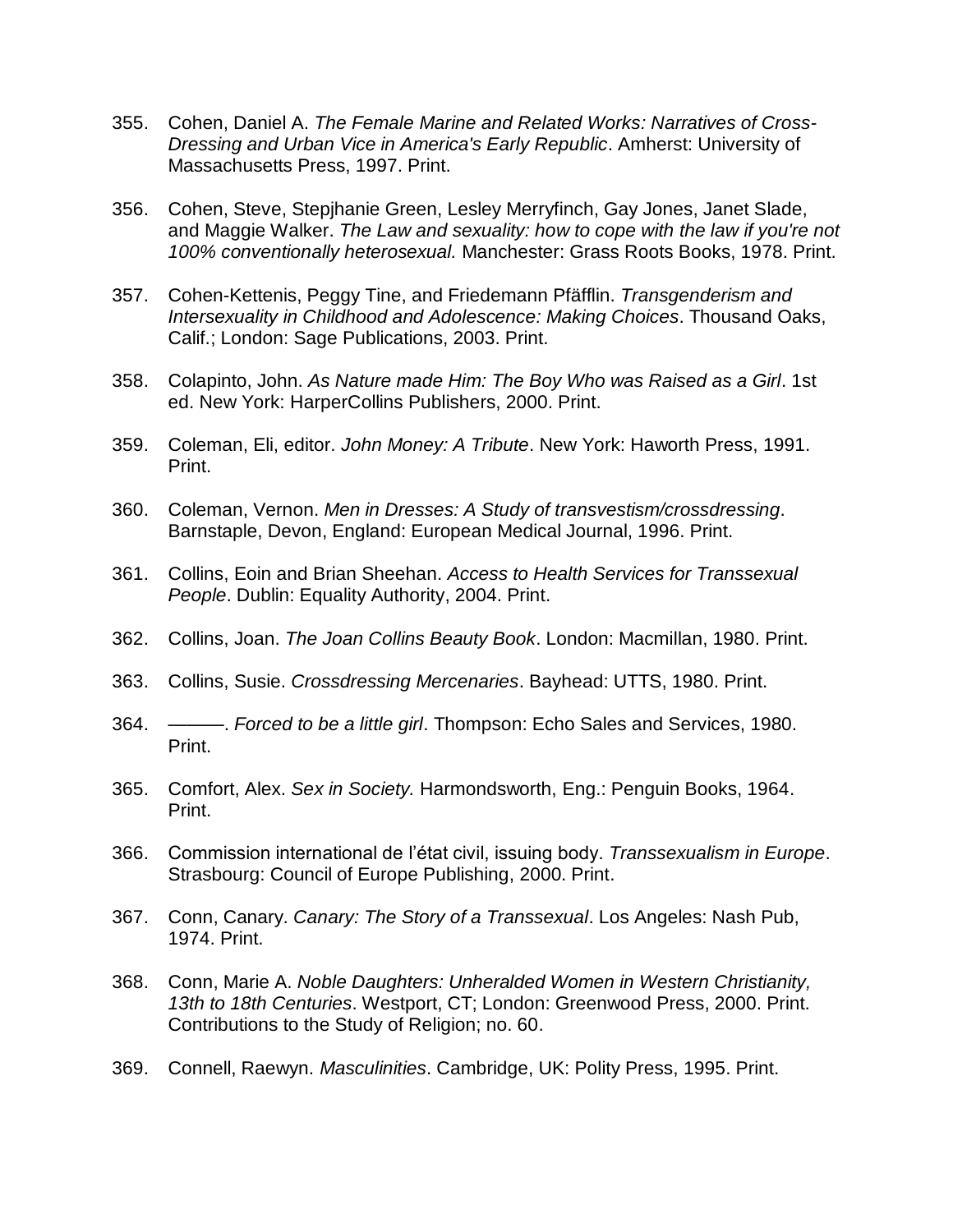- 370. Conner, Randy P., et al. *Cassell's Encyclopedia of Queer Myth, Symbol, and Spirit: Gay, Lesbian, Bisexual, and Transgender Lore*. London ; Herndon, VA: Cassell, 1997. Print.
- 371. Conover, Pat. *Transgender Good News*. Silver Spring: New Wineskins Press, 2002. Press.
- 372. Coogan, Steve and Henry Normal. *Paul's Book for Boys*. London: Hodder and Stoughton, 1996.
- 373. Cooley, Dennis R., and Kelby Harrison. *Passing/out Sexual Identity Veiled and Revealed*. Farnham, Surrey, England; Burlington, VT: Ashgate, 2012. Print.
- 374. Cooper, Emmanuel. *The Sexual Perspective: Homosexuality and Art in the Last 100 Years in the West*. London; New York: Routledge, 1994. Print.
- 375. Core, Philip, and George Melly. *Camp: The Lie that Tells the Truth*. London: Plexus, 1984. Print.
- 376. Corinne, Tee. *Femalia*. San Francisco: Down There Press, 1995. Print.
- 377. Corley, Carl. *Brazen Image*. San Diego, CA: P.E.C. Inc, 1967. Print.
- 378. Cortés, José Miguel G*. Irudi lausotua: trabestismoa eta identitatea artean = El rostro velado: travestismo e identidad en el arte*. San Sebastián, Spain: Diputación Foral de Guipuzkoa, 1997. Print.
- 379. Cory, Donald Webster. *The Lesbian in America*. Introduction by Albert Ellis. New York: Citadel Press, 1964. Print.
- 380. ———. *The Homosexual in America: A Subjective Approach*. Introduction by Albert Ellis. New York, N.Y.: Greenberg, 1951. Print.
- 381. Costa, LeeRay M., and Andrew Matzner. *Male Bodies, Women's Souls: Personal Narratives of Thailand's Transgendered Youth*. New York: Haworth Press, 2007. Print.
- 382. Costa, Mario A. *Reverse Sex*. London: Challenge Publications, 1962. Print.
- 383. Costler, A. *Encyclopaedia of sexual knowledge*. English Translation. London: Francis Aldor, 1934. Print.
- 384. Cotten, Trystan T. *Transgender Migrations: The Bodies, Borders, and Politics of Transition*. New York: Routledge, 2012. Print.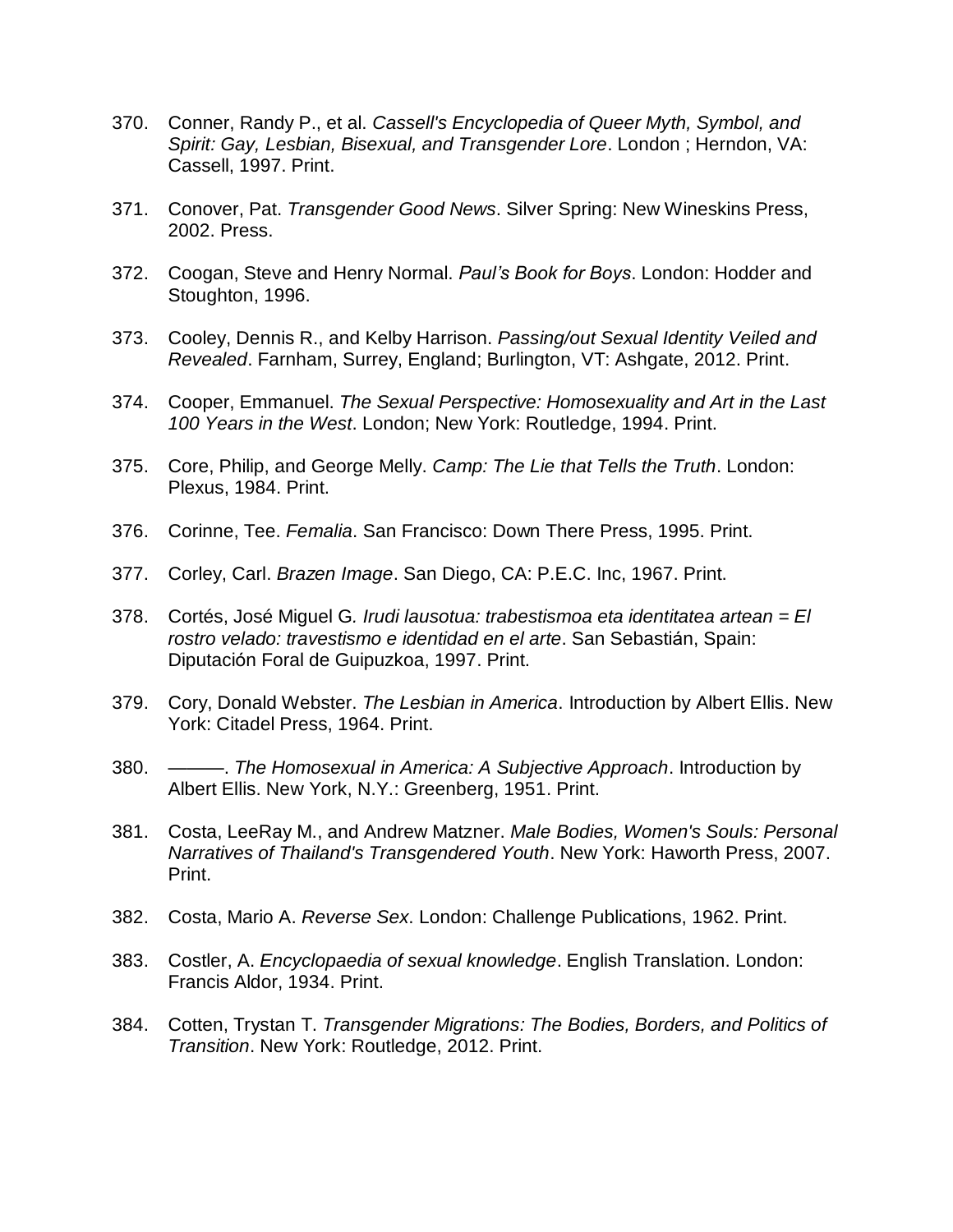- 385. Council of Europe. *Combating Discrimination on Grounds of Sexual Orientation Or Gender Identity: Council of Europe Standards*. Strasbourg: Council of Europe, 2011. Print.
- 386. County, Jayne, and Rupert Smith. *Man enough to be a Woman*. London; New York: Serpent's Tail, 1995. Print.
- 387. Cousins, Mark and Hussain Athar. *Michel Foucault*. London: Macmillan, 1984. Print.
- 388. Cousins, Sadie, and Hugh Jones. *Confessions of a Pervert: The Six Sexes of Sam*. Los Angeles, Calif: Classic Publications, 1968. Print.
- 389. Coveney, Lal, Margaret Jackson, Sheila Jeffreys, Leslie Kay and Pat Mahony, editors. *The Sexuality papers: male sexuality and the social control of women.*  London: Hutchinson in association with the Explorations in Feminism Collective, 1984. Print.
- 390. Coward, Rosalind. *Female Desire*. London: Paladin, 1984. Print.
- 391. Cowell, Roberta. *Roberta Cowell's Story*. New York: British Book Centre, 1954. Print.
- 392. Crane, Paul. *Gays and the Law*. London: Pluto Press, 1982. Print.
- 393. Crawford, Stacy, and Mona Joslin Cross. *The Eve Principle: The Story of a Truly Unique Transsexual, Stacy Crawford*. 1st ed. New York: Vantage Press, 1984. Print.
- 394. Creekmuir, Corey R. and Alexander Doty, editors. *Out in culture: gay, lesbian, and queer essays on popular culture*. London: Cassell, 1995. Print.
- 395. Crisp, Quentin. *The Naked Civil Servant*. London: Fontana/Collins, 1977. Print.
- 396. Croall, Heather (Director). *Paradise Bent Boys Will be Girls in Samoa*. Filmakers Library, 2005.
- 397. Croland, David. *Drag Dolls: Eight Cut-Out Drag Queens and Their Fabulous, Over-the-Top Ensembles*. San Francisco: Chronicle Books, 1996. Print.
- 398. Crompton, Rosemary and Michael Mann, editors. *Gender and stratification*. Cambrdige, UK: Polity Press, 1986. Print.
- 399. Cromwell, Jason. *Transmen and FTMs: Identities, Bodies, Genders, and Sexualities*. Urbana; Chicago: University of Illinois Press, 1999. Print.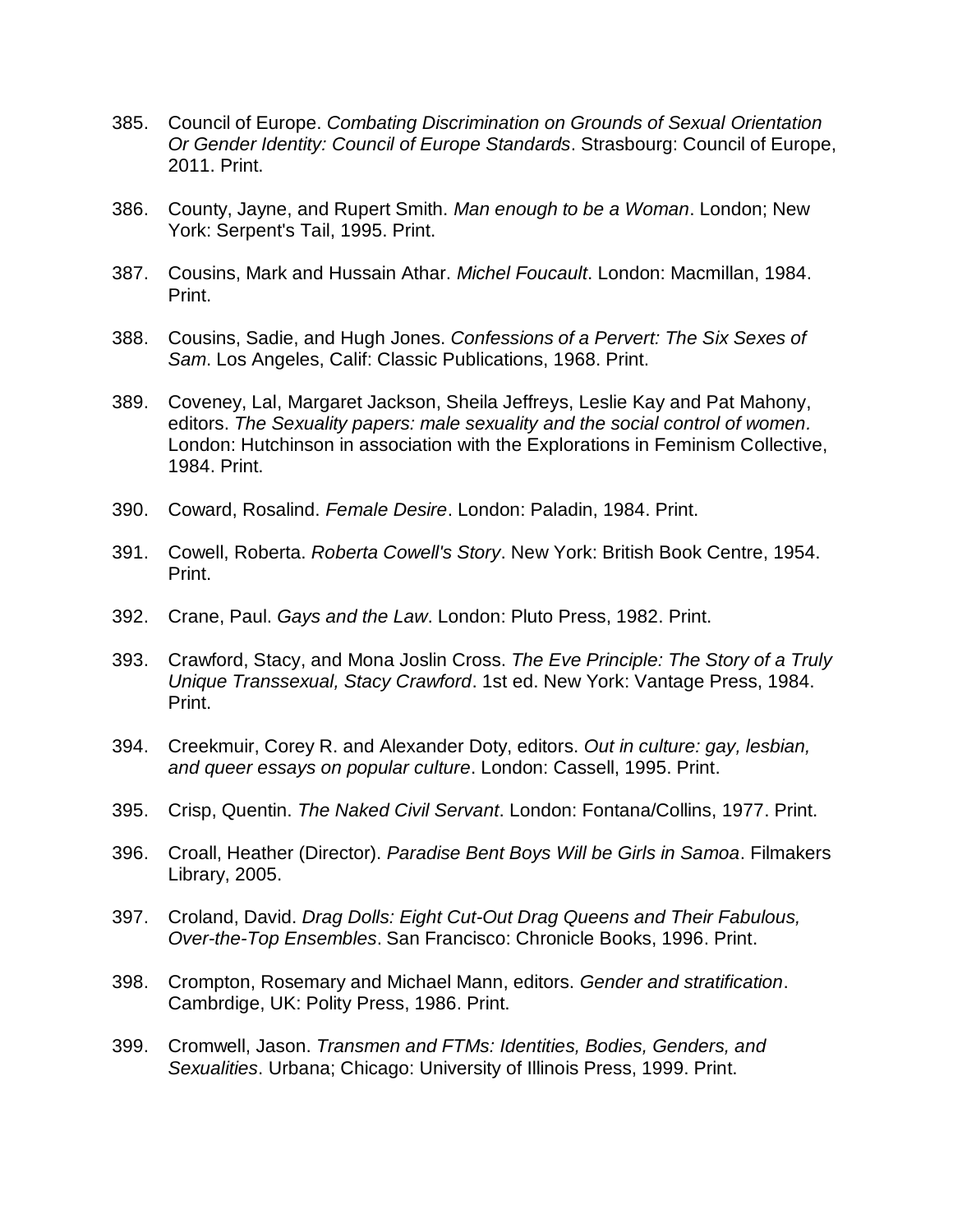- 400. Cronin, Mary, and James McNinch. *"I could Not Speak My Heart": Education and Social Justice for Gay and Lesbian Youth*. Regina: Canadian Plains Research Center, University of Regina, 2004. Print.
- 401. Croom, Gladys L., and Beverly Greene. *Education, Research, and Practice in Lesbian, Gay, Bisexual, and Transgendered Psychology: A Resource Manual*. Thousand Oaks [CA]: Sage Publications, 2000. Print. Psychological Perspectives on Lesbian and Gay Issues; v. 5.
- 402. Cross, Donna Woolfolk. *Pope Joan: A Novel*. 1st Ballantine Books ed. New York: Ballantine Books, 1997. Print.
- 403. Crowder, E.C. *The Transsexuals*. Foreword by Alfredo Rathermann. Libertyville, Ill.: Oligarch Publishing Co., Inc., 1969. Print.
- 404. Cuffel, Alexandra, and Brian M. Britt. *Religion, Gender, and Culture in the Pre-Modern World*. 1st ed. New York: Palgrave Macmillan, 2007. Print.
- 405. Cummings, Katherine. *Katherine's Diary: The Story of a Transsexual*. Port Melbourne: Mandarin, 1993. Print.
- 406. Currah, Paisley and Shannon Minter. *Transgender Equality: A Handbook for Activists and Policymakers*. Introduction by Jamison Green. Washington, D.C.: National Gay and Lesbian Task Force, 2000. Print.
- 407. Currah, Paisley, Richard M. Juang, and Shannon Minter, editors. *Transgender Rights*. Minneapolis: University of Minnesota Press, 2006. Print.
- 408. Curti, Lidia. *Female Stories, Female Bodies: Narrative, Identity and Representation*. Basingstoke, England: Macmillan, 1998. Print.
- 409. Dahl, Marshall Andrew, et al. *Endocrine Therapy for Transgender Adults in British Columbia: Suggested Guidelines*. [Vancouver B.C:] Vancouver Coastal Health Authority; Transcend Transgender Support & Education Society; Canadian Rainbow Health Coalition, 2006. Print.
- 410. Dali, Salvador. *The Unspeakable Confessions of Salvador Dali*. Translated by Harold J. Salemsom. London: Quartet Books, 1977. Print.
- 411. Damase, Jacques. Les folies du music-hall: A History of the Music-Hall in Paris from 1914 to the Present Day. Foreword by Noël Coward. London; New York: Spring Books, 1970. Print.
- 412. Dani. *Male Lesbians of Club Lesbos*. Alexandria, V.A.: Reluctant Press, 1990. Print.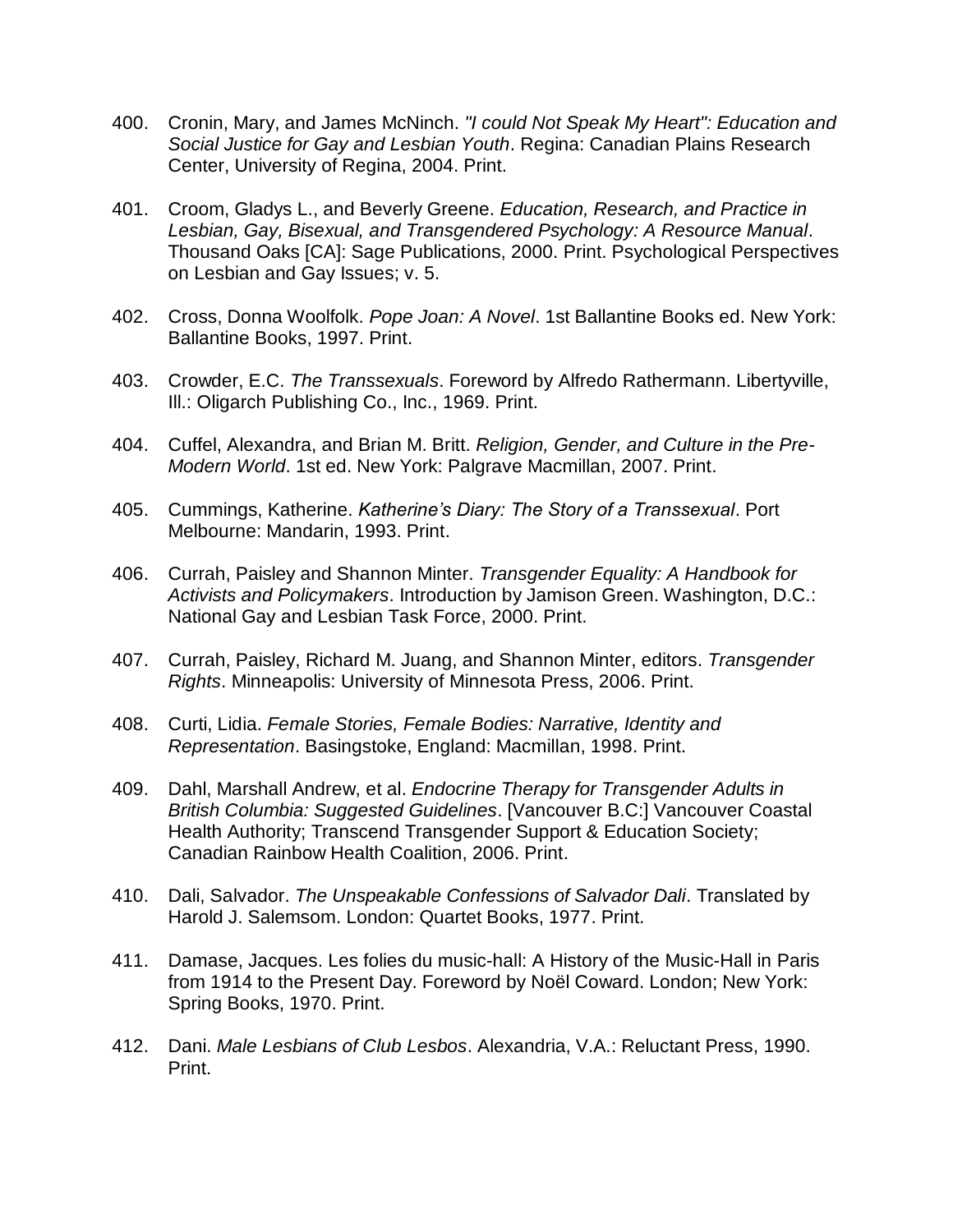- 413. Danto, Arthur C. *Playing with the Edge: The Photographic Achievement of Robert Mapplethorpe*. Berkeley: University of California Press, 1996. Print.
- 414. Danziger, David. *David Danziger's Novel of the Devil in Miss Jones*. New York: Grove Press, 1973. Print.
- 415. Darling, Candy. *My Face for the World to See: The Diaries, Letters, and Drawings of Candy Darling*. Edited by Jeremiah Newton, Francesca Passalacqua & D.E. Hardy. Honolulu: Handy Marks Publications, 1997. Print.
- 416. David, Henry Philip, and Joanna Skilogianis. *From Abortion to Contraception: A Resource to Public Policies and Reproductive Behavior in Central and Eastern Europe from 1917 to the Present*. Westport, CT; London: Greenwood Press, 1999. Print.
- 417. David, Maria. *Boy George and Culture Club.* Guldford, Surrey, England: Colour Library Books, 1984. Print.
- 418. Davidmann, Sara. *Crossing the Line*. Stockport: Dewi Lewis Publishing, 2003. Print.
- 419. Davidson, Megan E. *Binary Sex & Transgender: Denaturalizing the Body and Extending Feminist Theory*. 2002. Print.
- 420. Davies, Ben, and Jana Funke. *Sex, Gender and Time in Fiction and Culture*. Houndmills, Basingstoke, Hampshire; New York: Palgrave Macmillan, 2011. Print.
- 421. Davies, Jude and Carol R. Smith. *Gender, Ethnicity and Sexuality in Contemporary American Film*. Edinburgh: Edinburgh University Press Ltd., 2004. Print.
- 422. Davies, Sharyn Graham. *Gender Diversity in Indonesia*. London; New York: Routledge, 2010. Print.
- 423. Davies, Shelagh, and Joshua Mira Goldberg. *Transgender Speech feminization/masculinization: Suggested Guidelines for BC Clinicians*. [Vancouver B.C:] Vancouver Coastal Health Authority; Transcend Transgender Support & Education Society; Canadian Rainbow Health Coalition, 2006. Print.
- 424. ———, and Joshua Goldberg. *Transgender Speech feminization/masculinization Suggested Guidelines for BC Clinicians*. [Saskatoon, Sask.]: [Vancouver, B.C.]: crhc/csac: Transcend; Vancouver Coastal Health, 2006. Print.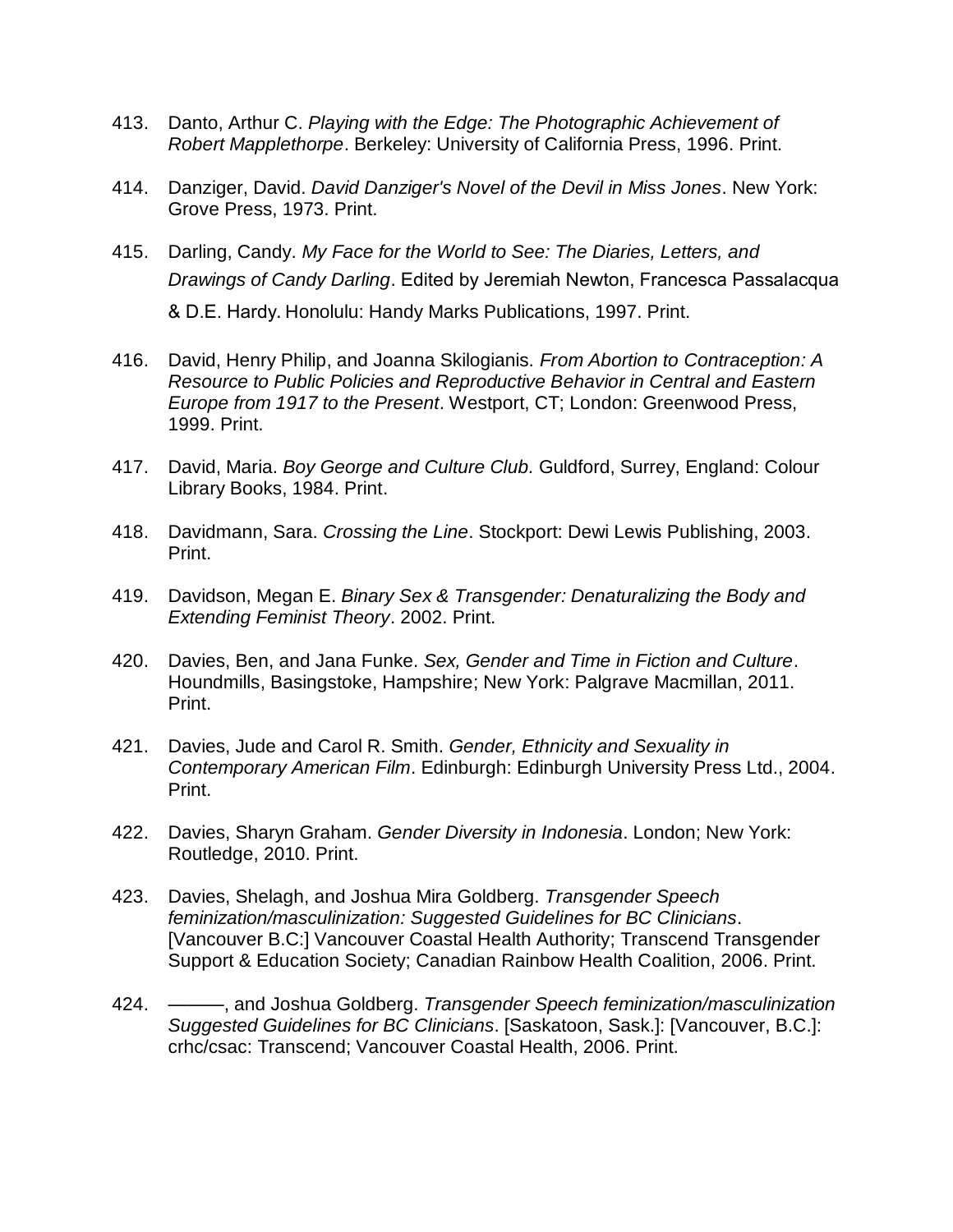- 425. Davis, Kate (Director). *Southern Comfort*. Docurama: Distributed by New Video Group, 2003.
- 426. Davis, Kathy. *Reshaping the Female Body: The Dilemma of Cosmetic Surgery*. New York; London: Routledge, 1995. Print.
- 427. Davis, Lisa E. *Under the Mink: A Novel*. Los Angeles: Alyson Books, 2001. Print.
- 428. Davis, Murray S. *Smut: Erotic Reality/Obscene Ideology*. Chicago; London: University of Chicago Press, 1983. Print.
- 429. Davis, Sharon. *A Finer Specimen of Womanhood: A Transsexual Speaks Out*. 1st ed. New York: Vantage Press, 1985. Print.
- 430. Davison, Kevin G. *Negotiating Masculinities and Bodies in Schools: The Implications of Gender Theory for the Education of Boys*. Lewiston; Queenston; Lampeter: Edwin Mellen Press, 2007. Print.
- 431. Davy, Zowie. *Recognizing Transsexuals: Personal, Political, and Medicolegal Embodiment*. Farnham, Surrey, England: Ashgate, 2011. Print.
- 432. De Lauretis, Teresa. *Technologies of Gender: Essays on Theory, Film, and Fiction*. Basingstoke: Macmillan, 1989. Print.
- 433. Dean, Tracy (editor). *A Gender Trust guide to transsexualism, transgenderism and gender dysphoria*. London: Gender Trust, 1998.
- 434. Dee, Catherine, Cynthia Jabar, and Carol Palmer. *The Girls' Guide to Life: How to Take Charge of the Issues that Affect You*. 1st ed. Boston: Little, Brown, 1997. Print.
- 435. DeHaan, Jerry. *Reaching Intimacy: A Male Sex Surrogate's Perspective*. 1st ed. New York: St. Martin's Press, 1986. Print.
- 436. Dekker, Rudolf M., and Lotte van de Pol. *The Tradition of Female Transvestism in Early Modern Europe*. Basingstoke, Hants, UK: Macmillan, 1989. Print.
- 437. ———. *The Tradition of Female Transvestism in Early Modern Europe*. Foreword by Peter Burke. New York: St. Martin's Press, 1989. Print.
- 438. Delisle, Françoise Roussel. *Friendship's Odyssey*. London: William Heinemann Ltd., 1946. Print.
- 439. DeLora, Joann S., Carol A.B. Warren, and Carol Rinkleib Ellison. *Student Guide: Understanding Human Sexuality*. Boston: Houghton Mifflin, 1980. Print.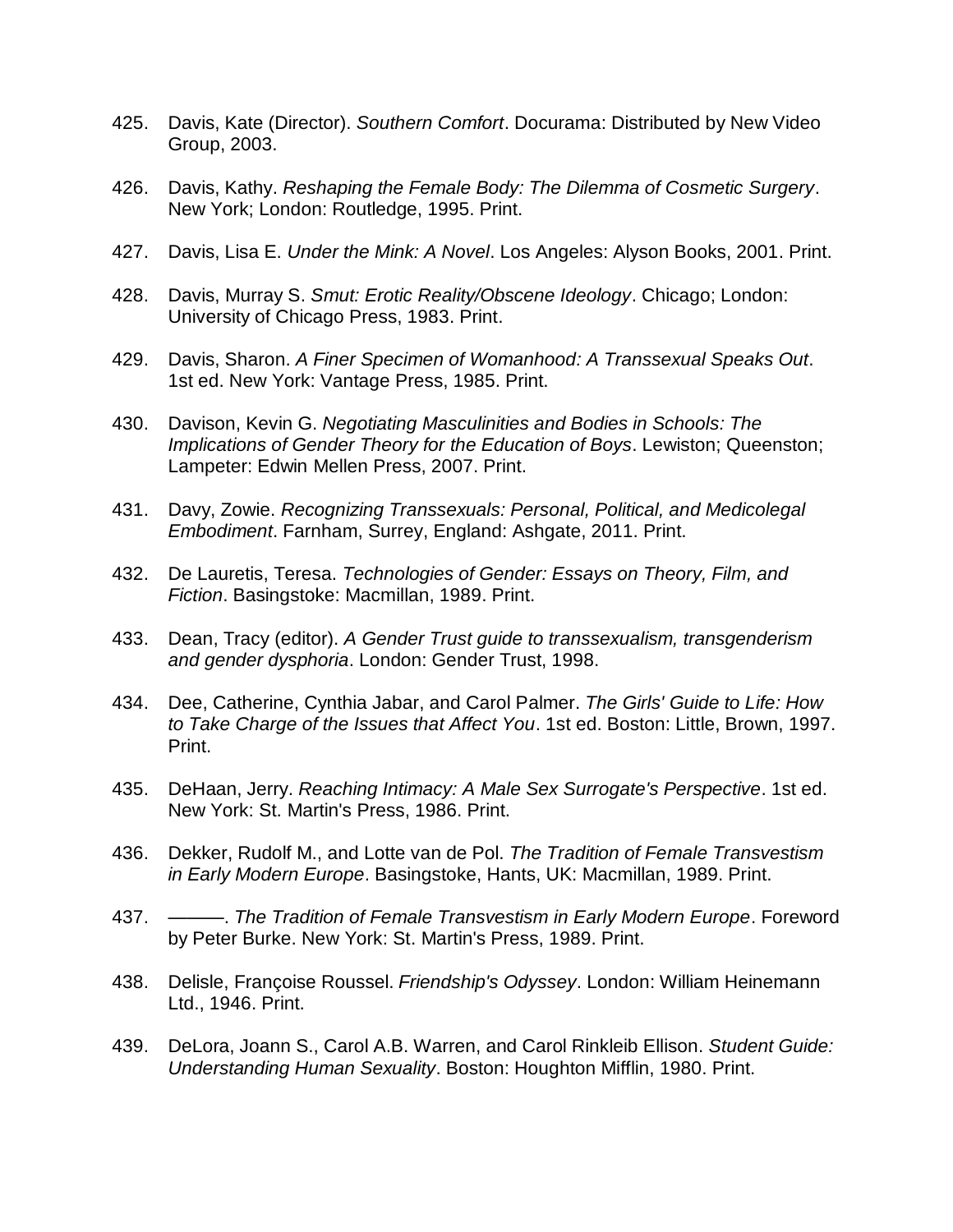- 440. ———. *Understanding Sexual Interaction*. Boston: Houghton Mifflin, 1977. Print.
- 441. ———. *Understanding Human Sexuality*. Boston: Houghton Mifflin, 1980. Print.
- 442. Demos, Vasilikie P., and Marcia Texler Segal. *Ethnic Women: A Multiple Status Reality*. Dix Hills, NY: General Hall, 1994. Print.
- 443. Denis, Armand. *Taboo*. London: New English Library, 1967. Print.
- 444. Denny, Dallas. *Current Concepts in Transgender Identity*. New York: Garland Pub, 1998. Print.
- 445. ———. *Deciding what to do about your gender dysphoria: some considerations for those who are thinking about sex reassignment*. Decatur, G.A.: AEGIS, American Educational Gender Information Service, 1991. Print.
- 446. ———. *Dealing with your feelings: a guide to coming out for persons with gender dysphoria*. Decatur, G.A.: AEGIS, American Educational Gender Information Service, 1991. Print.
- 447. ———. *Gender Dysphoria: A Guide to Research*. New York: Garland Publishing,Inc., 1994. Print.
- 448. ———. *Identity management in transsexualism: a practical guide to managing identity on paper*. King of Prussia, PA.: Creative Design Services, 1994. Print.
- 449. Dénommé-Welch, Spy. *Invisible Men FTMs and Homelessness in Toronto*. Toronto, Ont: Wellesley Institute, 2008. Print.
- 450. Derwald, Richard. *For men only: secrets of a successful image*. Amherst, N.Y.: Prometheus Books, 1995. Print.
- 451. Devor, Aaron H., writing as Holly Devor. *FTM: Female-to-Male Transsexuals in Society*. Bloomington: Indiana University Press, 1997. Print.
- 452. ———. *Gender Blending: Confronting the Limits of Duality*. Bloomington: Indiana University Press, 1989. Print.
- 453. Di Ceglie, Dominico and David Freedman (editors). *A stranger in my own body: atypical gender identity development and mental health.* London : Karnac Books, 1998.
- 454. *Diagnostic and statistical manual of mental disorders: DSM-IV-TR*. Washington, DC : American Psychiatric Association, 2000.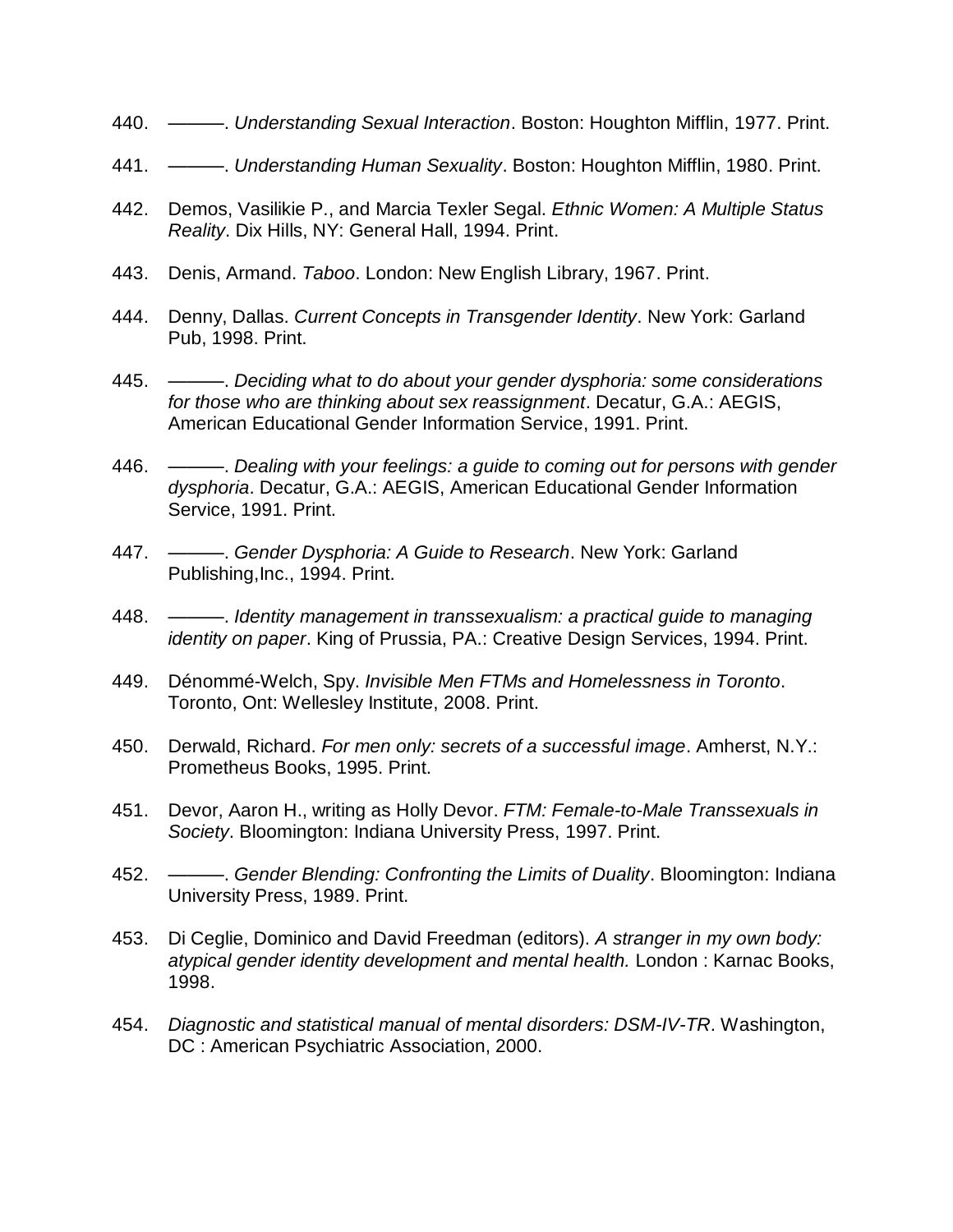- 455. *Diagnostic and statistical manual of mental disorders: DSM-IV-TR*. Second ed. Washington, DC : American Psychiatric Association, 2002.
- 456. Diamond, Morty. *From the Inside Out: Radical Gender Transformation, FTM and Beyond*. San Francisco: Manic D Press, 2004. Print.
- 457. ———. *Trans/love: Radical Sex, Love, and Relationships Beyond the Gender Binary*. San Francisco: Manic D Press, 2011. Print.
- 458. Dianna, and Felicity Cochrane. *Behold, I Am a Woman*. New York: Pyramid Books, 1972. Print.
- 459. Dickens, Homer. *What a Drag: Men as Women and Women as Men in the Movies*. New York: Quill, 1984. Print.
- 460. Dieke, Ikenna (editor). *Critical Essays on Alice Walker*. Westport, Conn; London: Greenwood Press, 1999. Print.
- 461. Dimen, Muriel and Virginia Goldner, editors. *Gender in psychoanalytic space: between clinic and culture*. New York: Other Press, 2002. Print.
- 462. Dinovo, Cheri. *Qu(e)Erying Evangelism Growing a Community from the Outside in*. Cleveland: Pilgrim Press, The/United Church Press, 2005. Print. Center for Lesbian and Gay Studies in Religion and Ministry Ser.
- 463. Dixon, Jan & Diane, editors. *Wives, partners and others: living with crossdressing*. Wayland, Mass.: International Foundation for Gender Education, 1991.
- 464. Doan, Laura, editor. *The lesbian postmodern.* New York: Columbia University Press, 1994. Print.
- 465. Docter, Richard F. *Becoming a Woman: A Biography of Christine Jorgensen*. New York: Harrington Park Press, the Trade Division of The Haworth Press, Inc., 2007. Print.
- 466. *———. From Man to Woman: The Transgender Journey of Virginia Prince*. Northridge, C.A.: Docter Press, 2004. Print.
- 467. ———. *Transvestites and Transsexuals: Toward a Theory of Cross-Gender Behavior*. New York: Plenum Press, 1988. Print. Perspectives in Sexuality.
- 468. Dodson, Betty. *Sex for One: The Joy of Selfloving*. New York: Three Rivers Press, 1996.
- 469. Dönmez, Rasim Özgür, and Fazilet Ahu Özmen. *Gendered Identities: Criticizing Patriarchy in Turkey*. Lanham, Maryland: Lexington Books, 2013. Print.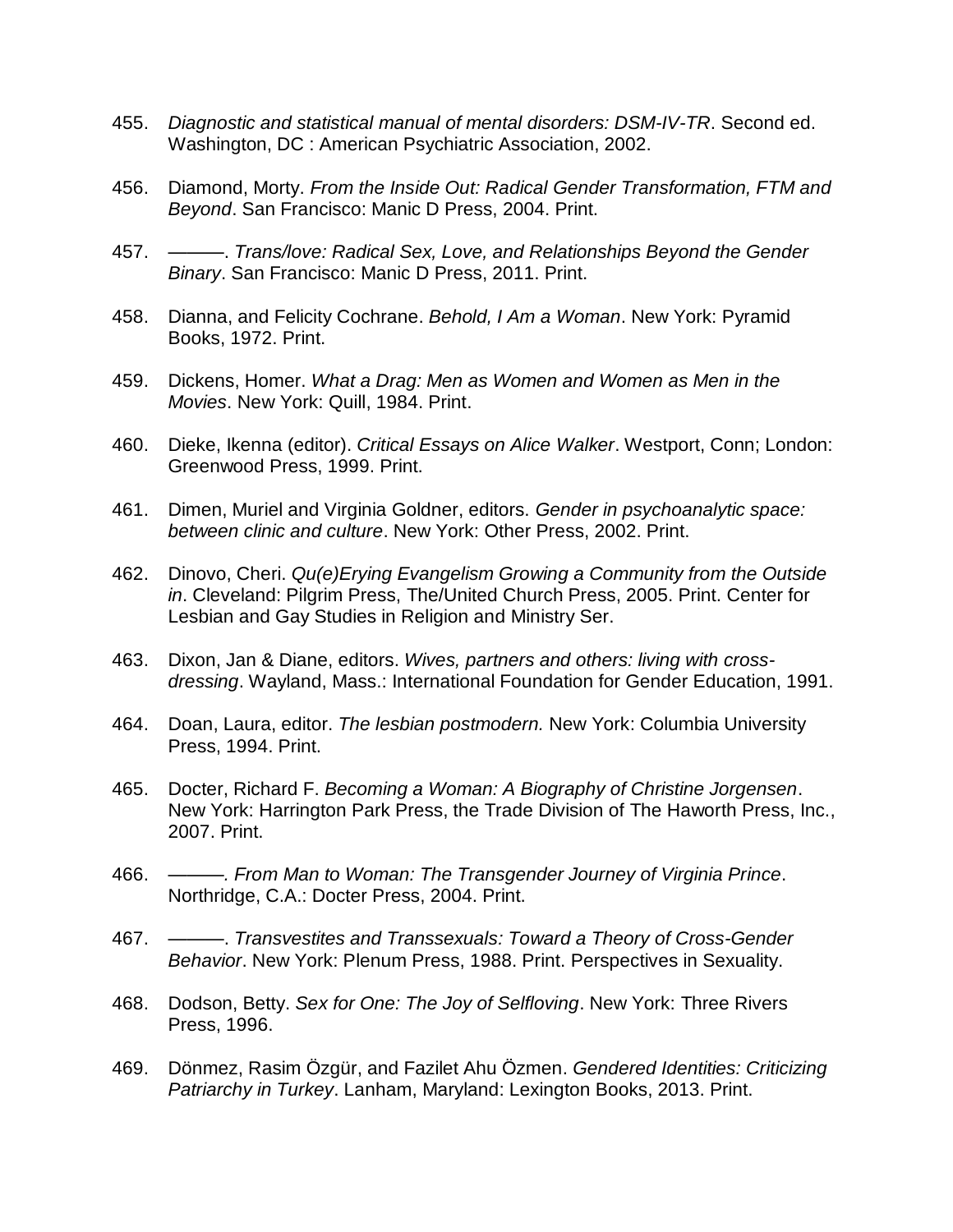- 470. Doll, Gayle Appel. *Sexuality & Long-Term Care: Understanding and Supporting the Needs of Older Adults*. Baltimore, Md: Health Professions Press, 2012. Print.
- 471. Dollimore, Jonathan. *Sexual Dissidence: Augustine to Wilde, Freud to Foucault*. Oxford: Clarendon Press; New York: Oxford University Press, 1991. Print.
- 472. Domínguez Ruvalcaba, Héctor. *Modernity and the Nation in Mexican Representations of Masculinity from Sensuality to Bloodshed*. 1st ed. New York, N.Y: Palgrave Macmillan, 2007. Print. New Concepts in Latino American Cultures.
- 473. *Double switch*. Los Angeles, California: Chevalier Publications, 1964.
- 474. Dreger, Alice Domurat. *Hermaphrodites and the Medical Invention of Sex*. Cambridge, Mass.: Harvard University Press, 1998. Print.
- 475. ———, editor. *Intersex in the age of ethics*. Hagerstown, M.D.: University Publishing Group, 1999. Print.
- 476. Drescher, Jack, and William Byne. *Treating Transgender Children and Adolescents: An Interdisciplinary Discussion*. New York: Routledge, 2013. Print.
- 477. Driskill, Qwo-Li, et al. *Sovereign Erotics: A Collection of Two-Spirit Literature*. Tucson: University of Arizona Press, 2011. Print.
- 478. Driver, Susan. *Queer Youth Cultures*. Albany: State University of New York Press, 2008. Print. SUNY Series, Interruptions -- Border Testimony(Ies) and Critical discourse/s.
- 479. Du Bouleau, M. Le Comte. *The Petticoat Dominant, or, Woman's Revenge: The Autobiography of a Young Nobleman as a Pendant to Gynecocracy*. London: Delectus, 1994. Print.
- 480. Duberman, Martin B. *Stonewall*. New York: Plume, 1994. Print.
- 481. Dubreuil, Linda. *Morfie*. San Diego, Calif.: Greenleaf Classics, 1967. Print.
- 482. Duclos, Denis. *The Werewolf Complex: America's Fascination with Violence*. Translated by Amanda Pingree. Oxford; New York: Berg, 1998. Print.
- 483. Dunseath, Kristy, editor. *A Second Skin: Women Write about Clothes*. London: Women's Press, 1998. Print.
- 484. Dunton, James G. *A Maid and a Million Men: The Candid Confessions of Leona Canwick*. New York: Grosset & Dunlap, 1928. Print.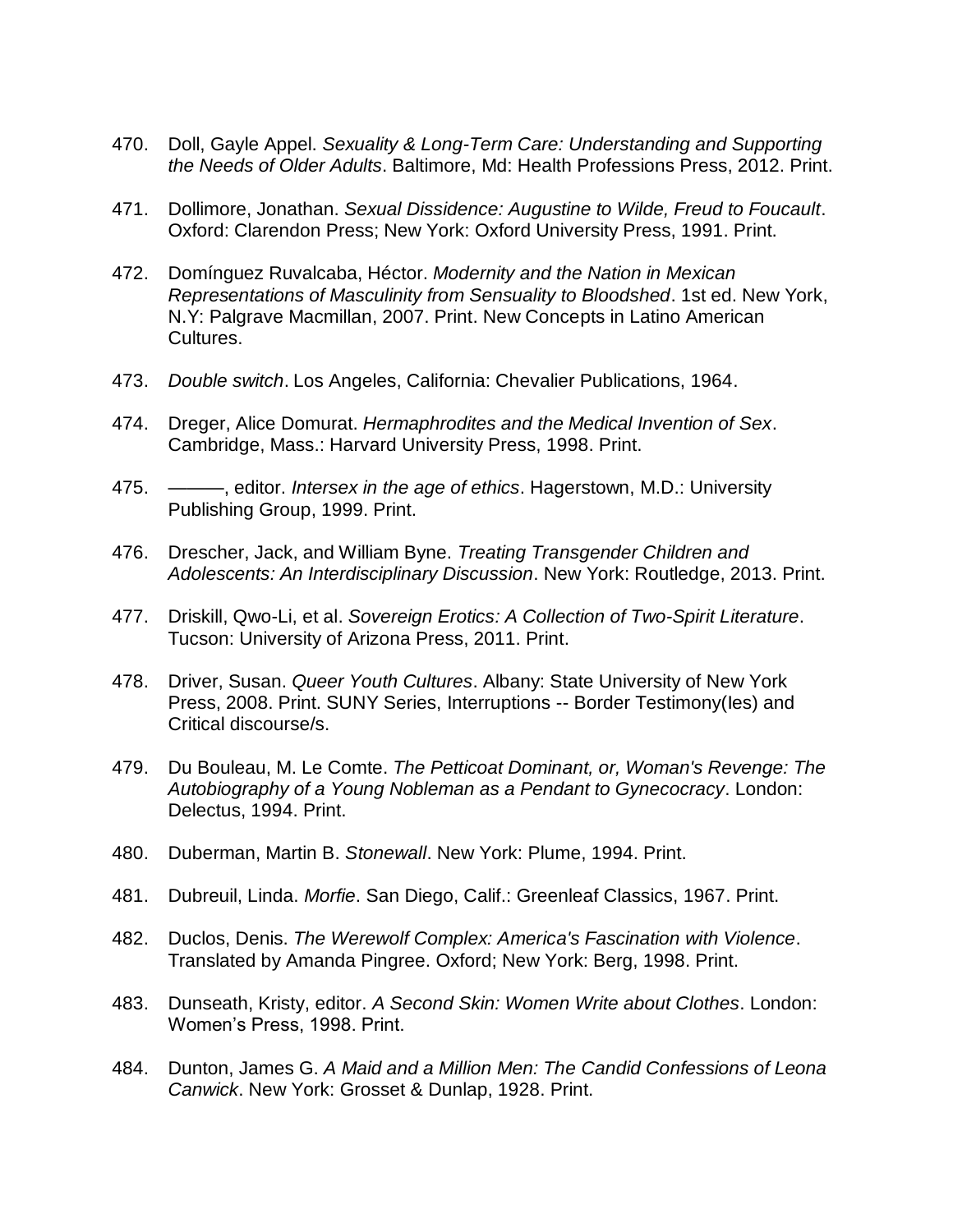- 485. Durden-Smith, Jo. *Sex and the Brain: The Separate Inheritance*. London: Pan Books Ltd., 1983. Print.
- 486. Durgnat, Raymond. *Eros in the Cinema*. London: Calder & Boyars, 1966. Print.
- 487. Durova, N. A., and Mary Fleming Zirin. *The Cavalry Maiden: Journals of a Russian Officer in the Napoleonic Wars*. 1st Midland Books ed. Bloomington; Indianapolis: Indiana University Press, 1989. Print. Indiana-Michigan Series in Russian and East European Studies.
- 488. Dyck, Ronald Paul, and James Tully. "Recasting Encounters between Women and the Transgendered a Sensitive Analysis of Nixon v. Vancouver Rape Relief Society." 2006. Print.
- 489. Dylan, Bob, and Janet Kling. *The Fifth Sex: the Forbidden World of the Hermaphrodites*. Libertyville, Ill: Oligarch Publishing Co, 1969. Print.
- 490. Dyson, Michael Eric. *Mercy, Mercy Me: The Art, Loves, and Demons of Marvin Gaye*. New York: Basic Civitas Books, 2004. Print.
- 491. Eaklor, Vicki Lynn. *Queer America: A GLBT History of the 20th Century*. Westport, CT; London: Greenwood Press, 2008. Print.
- 492. Ebershoff, David. *The Danish Girl: A Novel*. New York: Viking, 2000. Print.
- 493. Edwards, Susan S.M., editor. *Gender, Sex and the Law*. London; Dover, N.H.: Croom Helm, 1985. Print.
- 494. ———. *Women on Trial: A Study of the Female Suspect, Defendant, and Offender in the Criminal Law and Criminal Justice System*. Manchester; Dover, N.H.: Manchester University Press, 1984. Print.
- 495. Efron, Arthur. *The Sexual Body: An Interdisciplinary Perspective*. Special issue of *Journal of Mind and Behavior* 6, no. 1/2 (Winter/Spring 1985): New York City, N.Y.: Institute of Mind and Behavior, 1985. Print.
- 496. Eichenbaum, Luise. *Outside in ... Inside out: Women's Psychology: a Feminist Psychoanalytic Approach*. Harmondsworth: Penguin Books, 1982. Print.
- 497. Eichler, Margrit. *The Double Standard: A Feminist Critique of the Social Sciences*. London: Croom Helm, 1980. Print.
- 498. Einstein, Gillian. *Sex and the Brain*. Cambridge, Mass: MIT Press, 2007. Print.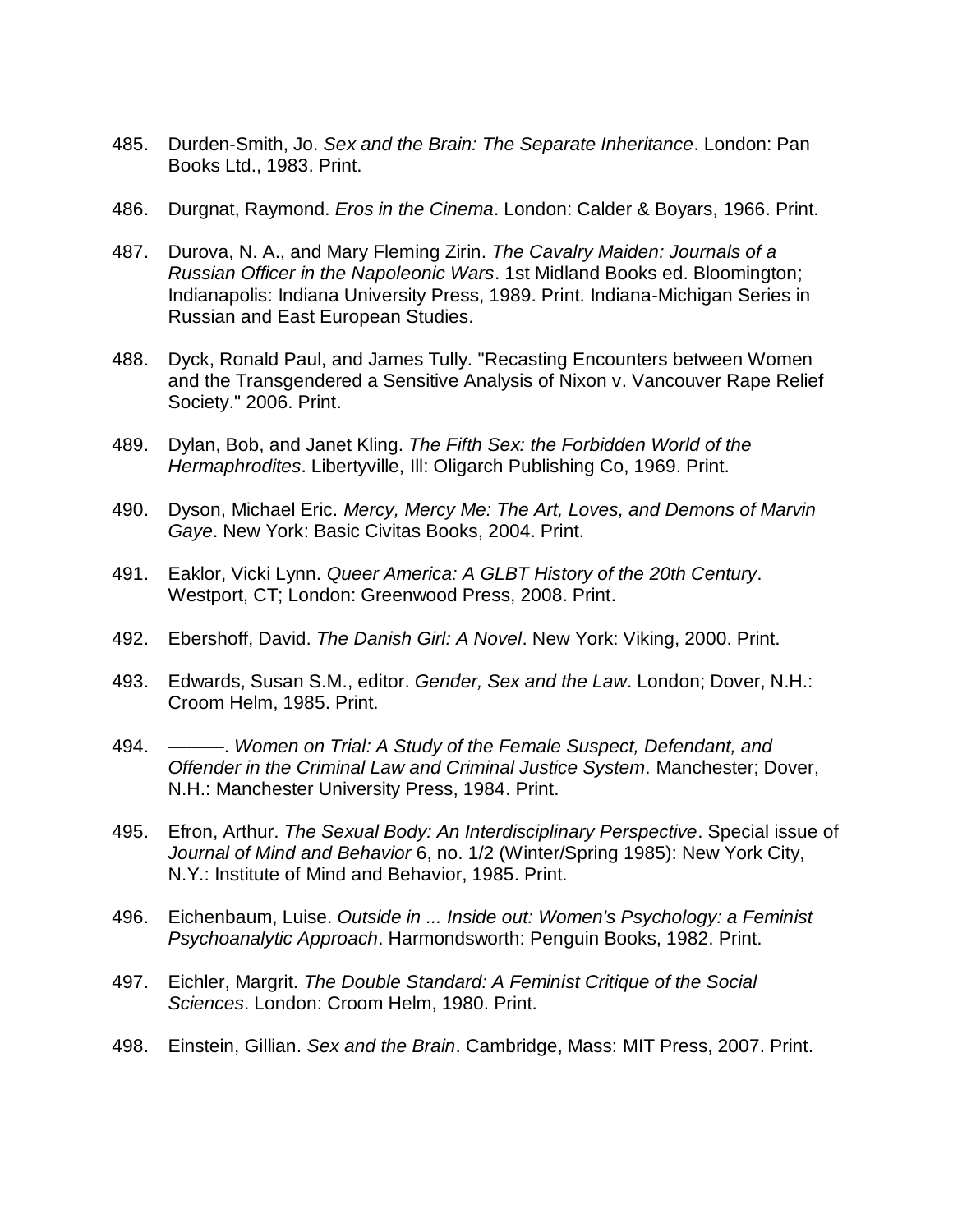- 499. Ekins, Richard. *Male Femaling: A Grounded Theory Approach to Cross-Dressing and Sex-Changing*. London; New York: Routledge, 1997. Print.
- 500. Ekins, Richard, and Dave King. *Blending Genders: Social Aspects of Cross-Dressing and Sex-Changing*. London; New York: Routledge, 1996. Print.
- 501. ———. *The Transgender Phenomenon*. London; Thousand Oaks, CA; New Delhi: SAGE Publications, 2006. Print.
- 502. Elbe, Lili, et al. *Man into Woman: An Authentic Record of a Change of Sex: The True Story of a Miraculous Transformation of the Danish Painter Einar Wegener (Andreas Sparre)*. London: Jarrolds Publishers Limited, 34 Paternoster Row, E.C.4, 1933. Print.
- 503. Elias, James E., Vern L. Bullough, Veronica Elias & Gwen Brewer, editors. *Prostitution: on whores, hustlers, and johns.* Amherst, N.Y.: Prometheus, 1998.
- 504. Elias, Norbert. *The Civilizing Process*. Translated by Edmund Jephcott. Oxford: Basil Blackwell, 1978. Print.
- 505. Elliot, Patricia. *Debates in Transgender, Queer, and Feminist Theory: Contested Sites*. Farnham, Surrey, England; Burlington, VT: Ashgate Pub, 2010. Print.
- 506. Ellis, Alan. *The Harvey Milk Institute Guide to Lesbian, Gay, Bisexual, Transgender, and Queer Internet Research*. New York: Harrington Park Press, 2002. Print. Haworth Gay & Lesbian Studies.
- 507. Ellis, Albert, and Albert Abarbanel, editors. *The Encyclopedia of sexual behavior.*  New York: Hawthorn Books Inc., 1961. Print.
- 508. Ellis, Cyrus Marcellus, and Jon Carlson. *Cross Cultural Awareness and Social Justice in Counseling*. New York; London: Routledge, 2009. Print.
- 509. Ellis, Deborah. *Women of the Afghan War*. Westport, CT; London: Praeger, 2000. Print.
- 510. Ellis, Havelock. *Eonism and Other Supplementary Studies*. Covina, Calif.: Collectors Publications, 1967. Print.
- 511. ———. *Man and Woman: A Study of Secondary and Tertiary Sexual Characters*. London: William Heinemann Medical Books Ltd., 1934. Print.
- 512. ———*. My Confessional: Questions of our Day*. Boston; New York: Houghton Mifflin Company, 1934. Print.
- 513. ———. *My Life*. London; Toronto: William Heinemann, 1940. Print.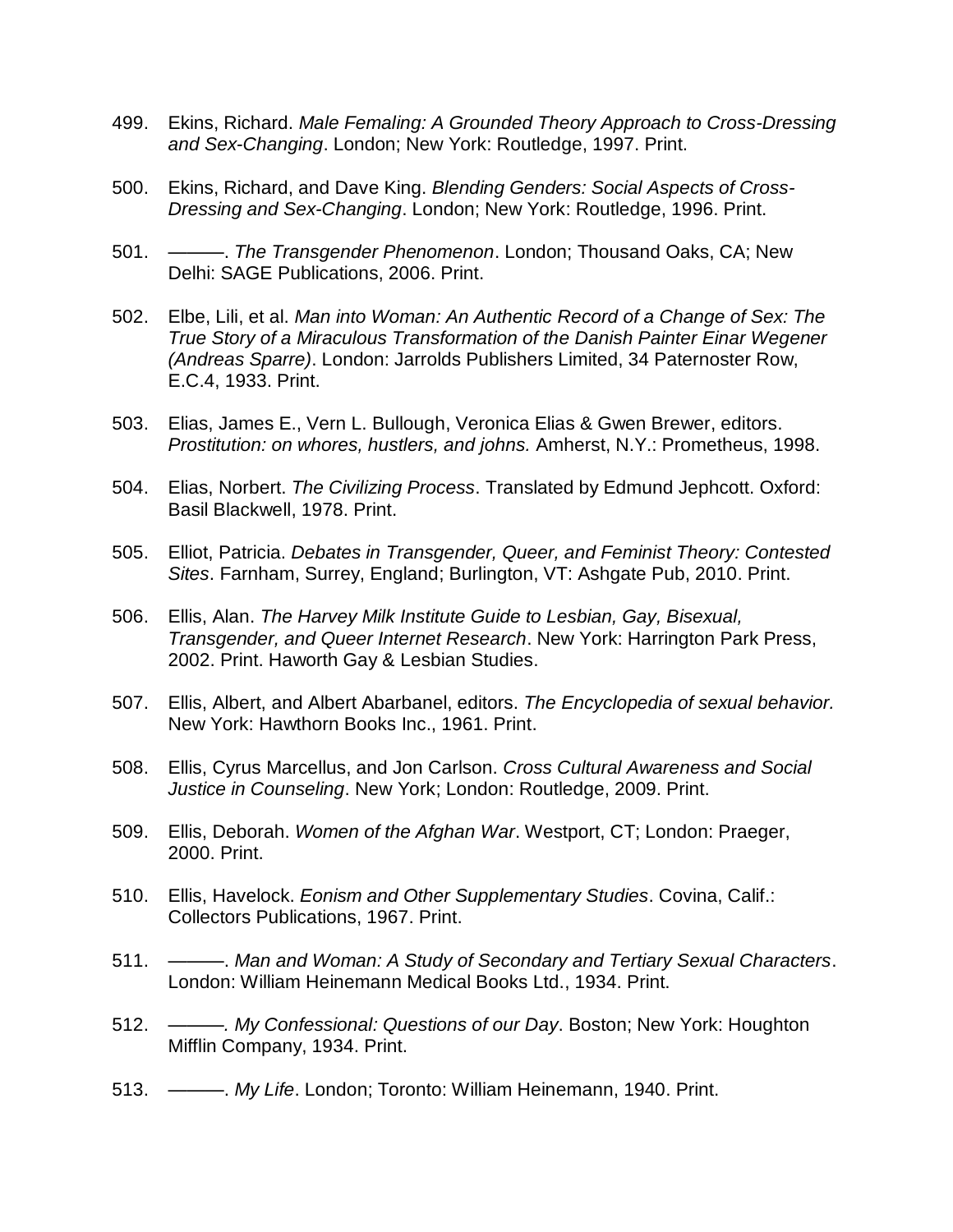- 514. ———. *Sex in Relation to Society: Being the First English Edition of Studies in the Psychology of Sex Volume VI*. London: Wm. Heinemann Medical Books Ltd., 1945. Print.
- 515. ———. *Studies in the Psychology of Sex*. New York: Random House, 1942. Print.
- 516. Ellison, Marvin M. *Same-Sex Marriage? A Christian Ethical Analysis*. Cleveland: Pilgrim Press, The/United Church Press, 2004. Print.
- 517. Ellmann, Richard. *Oscar Wilde*. London: Penguin, 1988. Print.
- 518. Emmanuel, Pat Rodegast, and Judith Stanton. *What is an Angel Doing here?* New York: Bantam Books, 1994. Print.
- 519. *Endocrine Therapy for Transgender Adults in British Columbia Suggested Guidelines*. [Saskatoon, Sask.]: [Vancouver, B.C.]: crhc/csac: Transcend; Vancouver Coastal Health, 2006. Print.
- 520. Endore, S. Guy. *Satan's Saint*. London: Panther Books, 1967. Print.
- 521. Engstrand, Stuart David. *The Sling and the Arrow*. New York: New American Library, 1950. Print.
- 522. Enke, Anne. *Transfeminist Perspectives in and Beyond Transgender and Gender Studies*. Philadelphia: Temple University Press, 2012. Print.
- 523. Entwistle, Joanne. *The Fashioned Body: Fashion, Dress, and Modern Social Theory*. Cambridge: Polity Press; Malden, MA: Blackwell, 2000. Print.
- 524. Entwistle, Joanne and Elizabeth Wilson, editors. *Body dressing*. Oxford; New York: Berg, 2001. Print.
- 525. Epstein, Julia and Kristina Straub, editors. *Body guards: the cultural politics of gender ambiguity*. New York; London: Routledge, 1991. Print.
- 526. Erauso, Catalina de. *Lieutenant Nun: Memoir of a Basque Transvestite in the New World*. Translated by M. Stepto. Foreword by Marjorie Garber. Boston: Beacon Press, 1996. Print.
- 527. Erdrich, Louise. *The Last Report on the Miracles at Little no Horse*. 1st ed. New York: HarperCollins, 2001. Print.
- 528. Erickson Educational Foundation. *Guidelines for Transexuals*. 1st ed. Baton Rouge, La: Erickson Educational Foundation, 1974. Print.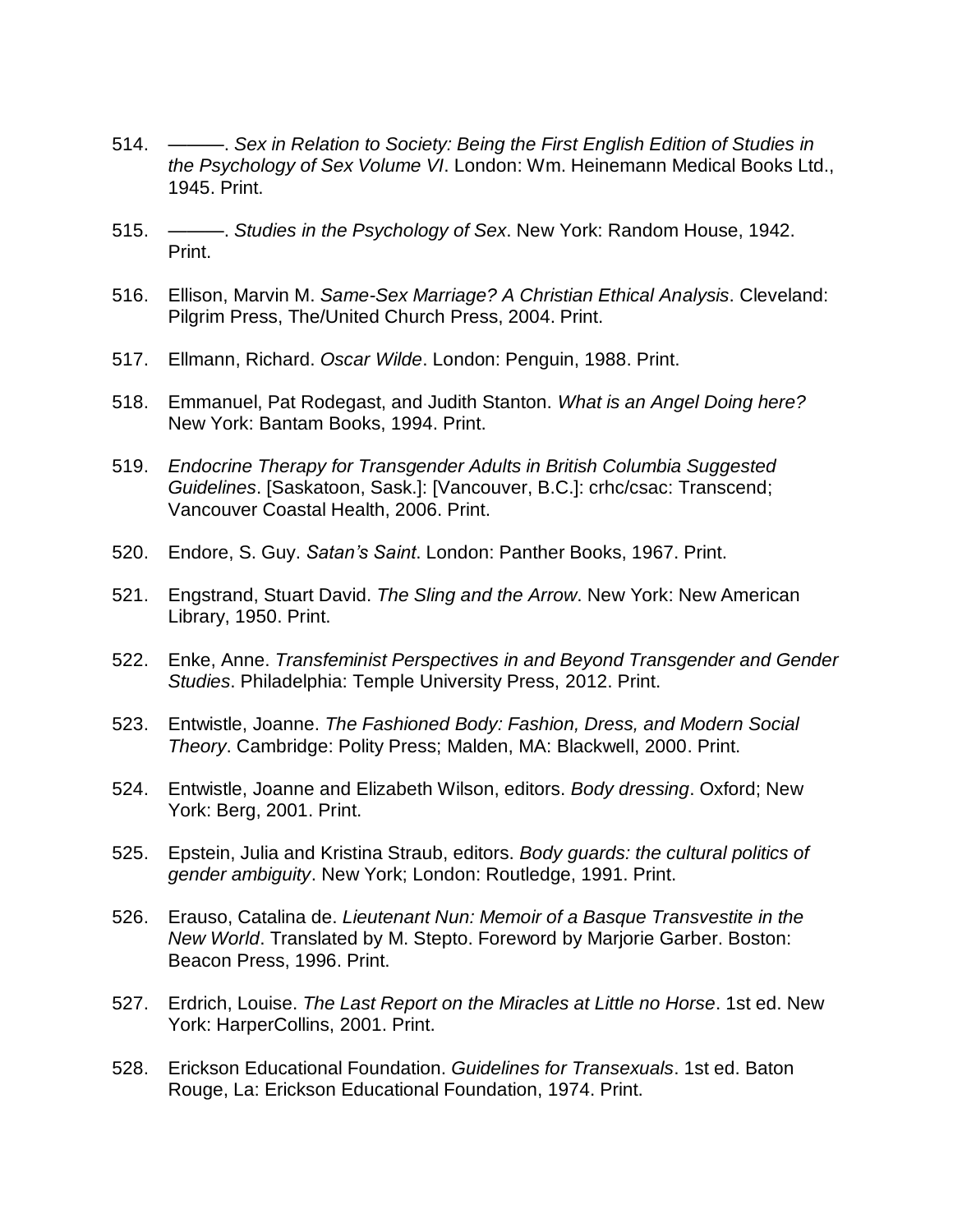- 529. ———. *Information for the Family of the Transexual ; and of Children with Gender Identity Disturbances*. Baton Rouge, LA: Erickson Educational Foundation, 1975. Print.
- 530. ———. *Legal Aspects of Transexualism and Information on Administrative Procedures*. 3rd revised ed. Baton Rouge, La: Erickson Educational Foundation, 1973. Print.
- 531. ———. *Religious Aspects of Transexualism*. Baton Rouge, LA: Erickson Educational Foundation, 1975. Print.
- 532. Ernst, Morris L. and David Loth. *Sexual Behaviour and the Kinsey Report*. Foreword by Robert L. Dickinson. London: Falcon Press, 1949. Print.
- 533. *Erotica universalis: 30 postcards*. Köln: Taschen, 1995. Print.
- 534. Essex, Rosamund. *Woman in a Man's World*. London: Sheldon Press, 1977. Print.
- 535. Etscovitz, Lee Ann P. *Let the Dandelions Grow: A Poetic Portrait of a Transsexual Journey and the Human Condition*. 1st ed. North Charlston, SC: CreateSpace Independent Publishing Platform, 2012. Print.
- 536. ———. The Inner Roadmap of Gender Transformation. North Charlston, SC: CreateSpace Independent Publishing Platform, 2014. Print.
- 537. Etscovitz, Lee. *The Renaissance Education Association, Inc. 1987-1997: A Tenth Anniversary History*. Wayne, PA: Renaissance Education Association, 1997. Print.
- 538. Ettner, Randi. *Confessions of a gender defender: a psychologist's reflections on life among the transgendered*. Evanston, I.L.: Chicago Spectrum Press, 1996. Print.
- 539. ———. *Gender loving care: a guide to counseling gender-variant clients*. New York: W.W. Norton & Co., 1999. Print.
- 540. Eugenides, Jeffrey. *Middlesex.* London: Bloomsbury, 2002. Print.
- 541. Eurydice. *Satyricon: A Journey Across the New Sexual Frontier*. London: Scribner UK, 1999. Print.
- 542. Evans, David T. *Sexual Citizenship: The Material Construction of Sexualities*. London; New York: Routledge, 1993. Print.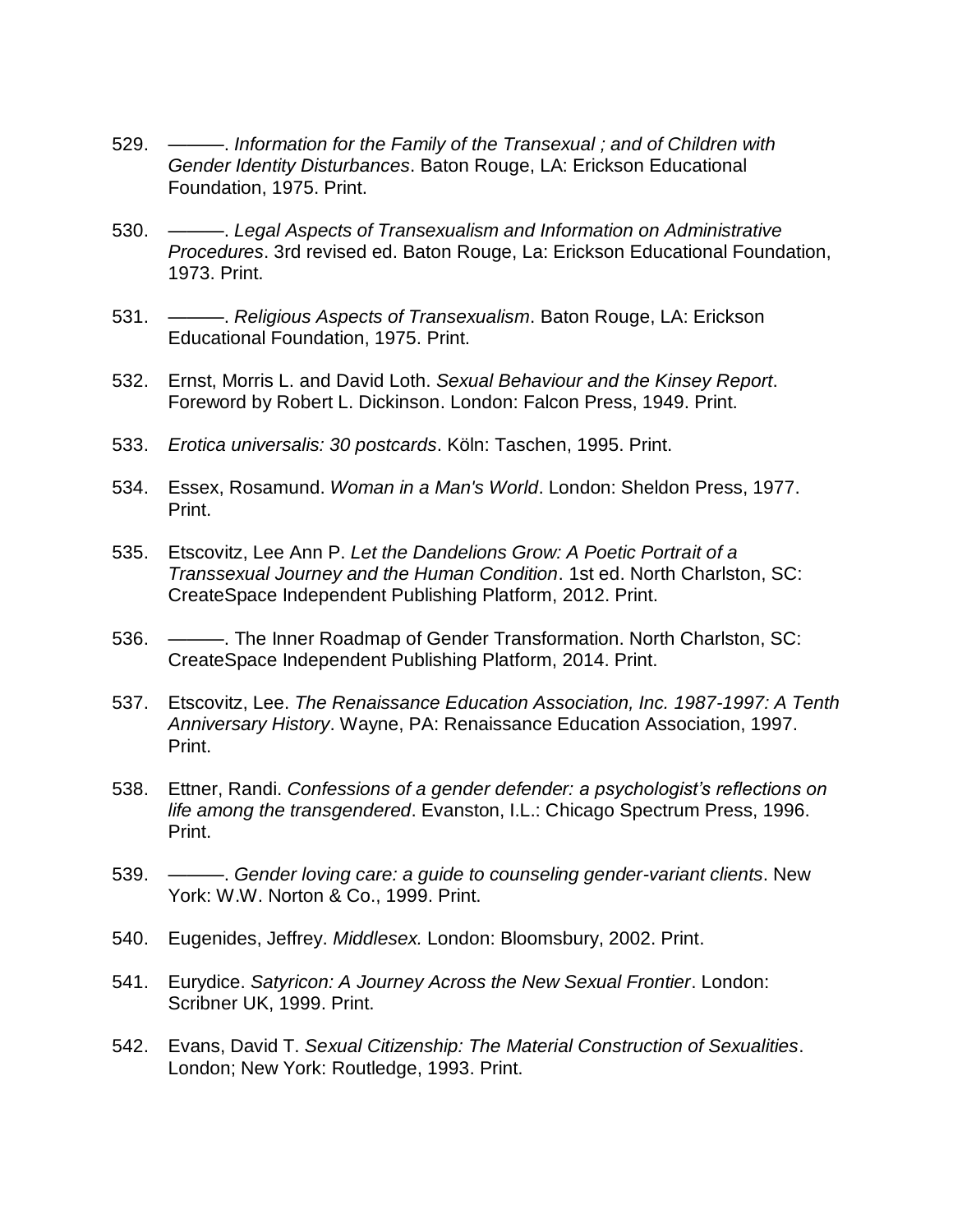- 543. Evans, Jean. *Three Men: Experiment in the Biography of Emotion*. New York: Grove Press, 1954. Print.
- 544. *Eve Browne's 'who's who?': men in female attire*. New York: Eve Browne's Fashions, 1976. Print.
- 545. Ewing, Elizabeth. *Dress and Undress: A History of Women's Underwear*. London: Bibliophile, 1981. Print.
- 546. Eysenck, H.J. and Glenn D. Wilson. *The Psychology of Sex*. London: J. M. Dent & Sons Ltd, 1979. Print.
- 547. Eysenck, H.J. and D.K.B. Nias. *Sex, Violence, and the Media*. London; New York: Granada Publishing, 1980. Print.
- 548. Faderman, Lillian, and Stuart Timmons. *Gay L.A. a History of Sexual Outlaws, Power Politics, and Lipstick Lesbians*. New York: Basic Books, 2006. Print.
- 549. Fallowell, Duncan and April Ashley. *April Ashley's Odyssey*. London: Jonathan Cape, Thirty Bedford Square, 1982. Print.
- 550. Farmer, Sharon A., and Carol Braun Pasternack. *Gender and Difference in the Middle Ages*. Minneapolis: University of Minnesota Press, 2003. Print.
- 551. Farrell, Thomas. *The Jessica Project*. Baltimore: Publish America, 2002.
- 552. Farrer, Peter, editor. *Borrowed Plumes: Letters from Edwardian Newspapers on Male Cross Dressing*. Liverpool: Karn Publications, 1994. Print.
- 553. ———, editor. *Confidential correspondence on cross dressing*. Liverpool: Karn, 1998. Print.
- 554. ———, editor. *Cross dressing between the wars: selections from London life*. Garston: Karn, 2000. Print.
- 555. *———. In Female Disguise: An Anthology of English and American Short Stories and Literary Passages*. Garston: Karn, 1992. Print.
- 556. ———. *The Life of Maurice Pollack, 1885-1918: A Birmingham actor*. Garston, Liverpool: Karn Publications, 1998. Print.
- 557. ———, editor. *Men in Petticoats: A Selection of Letters from Victorian Newspapers*. Garston, Liverpool: Karn Publications Garston, 1987. Print.
- 558. ———. *My First Party Frock: And Other Contributions to The Glad Rag, 1985 to 1991*. Liverpool: Karn Publications Garston, 1997. Print.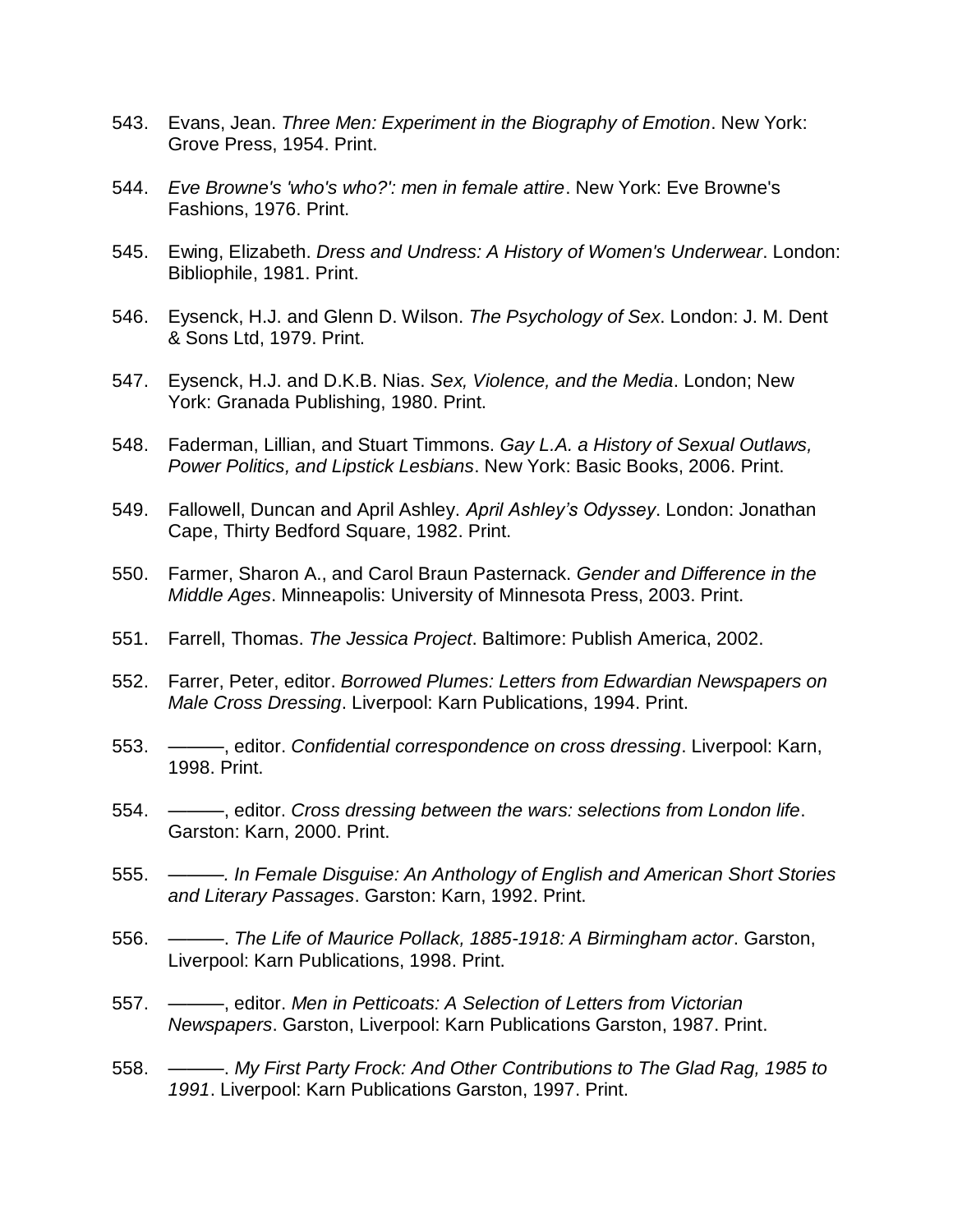- 559. ———. *Tight Lacing: A Bibliography of Articles and Letters Concerning Stays and Corsets for Men and Women.* Garston, Liverpool: Karn, 1999. Print.
- 560. ———, editor. *The regime of the stay-lace: a futher selection of letters from Victorian Newspapers*. Garsten, Liverpool: Karn, 1995. Print.
- 561. Fast, Irene. *Gender Identity: A Differentiation Model*. Hillsdale, N.J.: Analytic Press, 1984. Print.
- 562. *Fated for femininity*. Tulare, Calif.: Chevalier Publications, 1962?. Print.
- 563. Faust, Beatrice. *Women, Sex, & Pornography*. London: Melbourne House, 1980. Print.
- 564. Fausto-Sterling, Anne. *Myths of Gender: Biological Theories About Women and Men*. New York: BasicBooks, 1992. Print.
- 565. ———. *Sexing the Body: Gender Politics and the Construction of Sexuality*. New York: Basic Books, 2000. Print.
- 566. Favazza, Armando R. *Bodies Under Siege: Self-Mutilation and Body Modification in Culture and Psychiatry*. 2nd ed. Baltimore: Johns Hopkins University Press, 1996. Print.
- 567. Feinberg, Leslie. *Drag King Dreams*. 1st Carroll & Graf ed. New York: Carroll & Graf Publishers, 2006. Print.
- 568. ———. *Stone Butch Blues: A Novel*. Ithaca, N.Y: Firebrand Books, 1993. Print.
- 569. ———. *Trans Liberation: Beyond Pink Or Blue*. Boston, Mass: Beacon Press, 1998. Print.
- 570. ———. *Transgender Liberation: A Movement Whose Time has Come*. Print.
- 571. ———. *Transgender Warriors: Making History from Joan of Arc to RuPaul*. Boston: Beacon Press, 1996. Print.
- 572. Feinbloom, Deborah Heller. *Transvestites & Transsexuals: Mixed Views*. New York: Delacorte Press / Seymour Lawrence, 1976. Print.
- 573. Feinman, Clarice. *Women in the Criminal Justice System*. 3rd ed. Westport, CT ; London: Praeger, 1994. Print.
- 574. Feldman, M. Philip. *Sex and Sexuality*. London; New York: Longman, 1987. Print.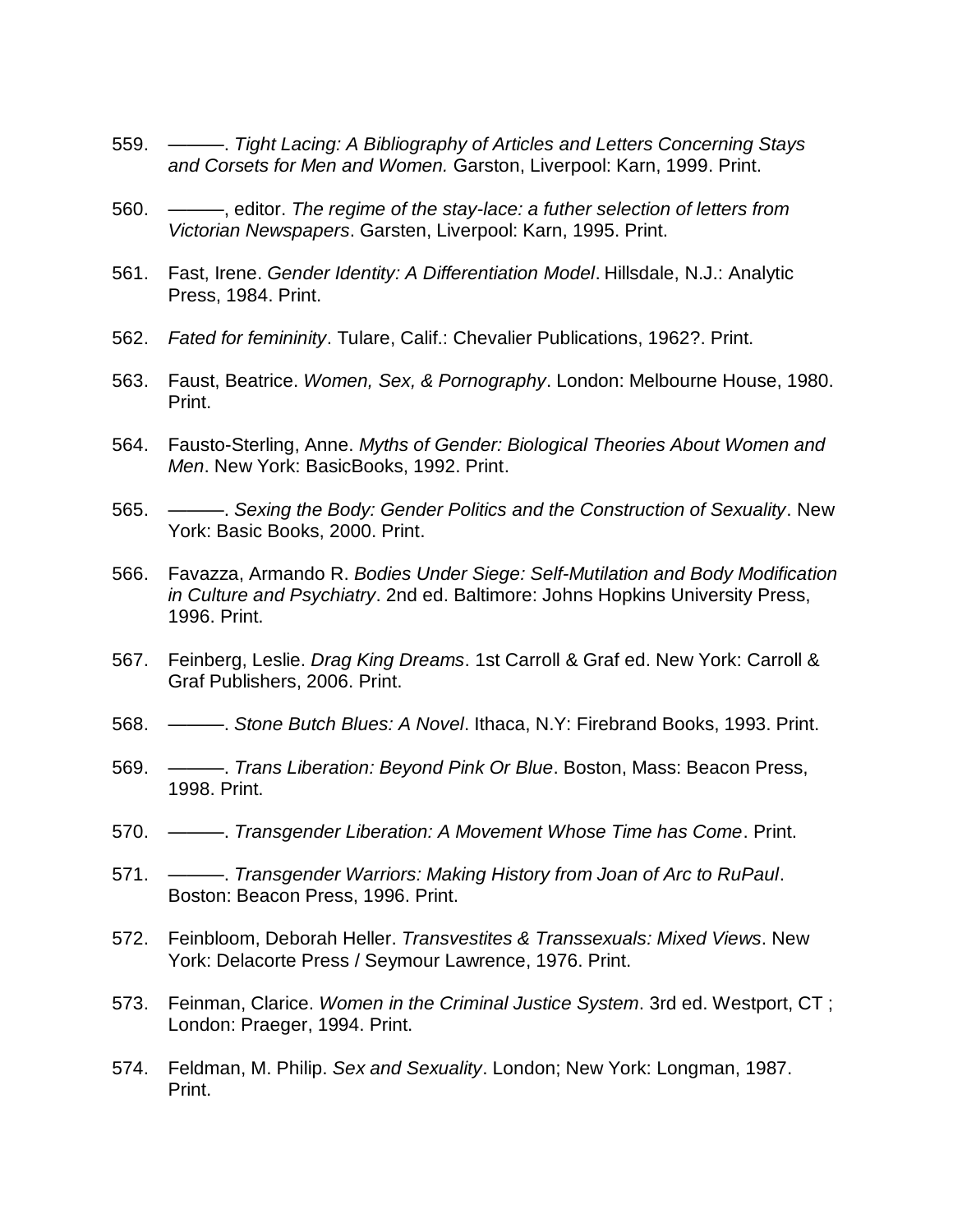- 575. Feldman, Jamie L., and Joshua Mira Goldberg. *Transgender Primary Medical Care: Suggested Guidelines for Clinicians in British Columbia*. [Vancouver B.C: Vancouver Coastal Health Authority ; Transcend Transgender Support & Education Society ; Canadian Rainbow Health Coalition, 2006. Print.
- 576. Feldman, Jamie L., and Joshua Goldberg. *Transgender Primary Medical Care Suggested Guidelines for Clinicians in British Columbia*. [Saskatoon, Sask.] : [Vancouver, B.C.]: crhc/csac : Transcend ; Vancouver Coastal Health, 2006. Print.
- 577. Feldstein, Richard, Bruce Fink, and Maire Jaanus. *Reading Seminars I and II: Lacan's Return to Freud: Seminar I, Freud's Papers on Technique, Seminar II, the Ego in Freud's Theory and in the Technique of Psychoanalysis*. Albany: State University of New York Press, 1996. Print. SUNY Series in Psychoanalysis and **Culture**
- 578. Felski, Rita. *Doing Time: Feminist Theory and Postmodern Culture*. New York: New York University Press, 2000. Print.
- 579. *Femme fantasies: a collection of short stories with a transvestite background*. Los Angeles, Calif.: Chevalier Publications, 1963. Print.
- 580. Ferenczi, Sándor. *Thalassa: A Theory of Genitality*. Translated by Henry Alden Bunker. New York: W.W. Norton, 1968. Print.
- 581. Ferguson, Marjorie. *Forever Feminine: Women's Magazines and the Cult of Femininity*. London; Exeter: Heinemann, 1983. Print.
- 582. Fernandez Ojeda, Maria Teresa. *Rita*. 1st ed. New York, N.Y: Vantage Press, 1983. Print.
- 583. Fernandez, Bina. *Humjinsi: A Resource Book on Lesbian, Gay, and Bisexual Rights in India*. Rev. ed. Mumbai: Indian Centre for Human Rights and Law, 2002. Print.
- 584. Ferris, Lesley. *Crossing the Stage: Controversies on Cross-Dressing*. London; New York: Routledge, 1993. Print.
- 585. Fessler, Jeff and Karen Rauch. *When Drag is not a Car Race: An Irreverent Dictionary of Over 400 Gay and Lesbian Words and Phrases*. New York : Simon & Schuster, 1997. Print.
- 586. Fiedler, Leslie A. *Freaks: Myths and Images of the Secret Self*. Harmondsworth: Penguin Books, 1981. Print.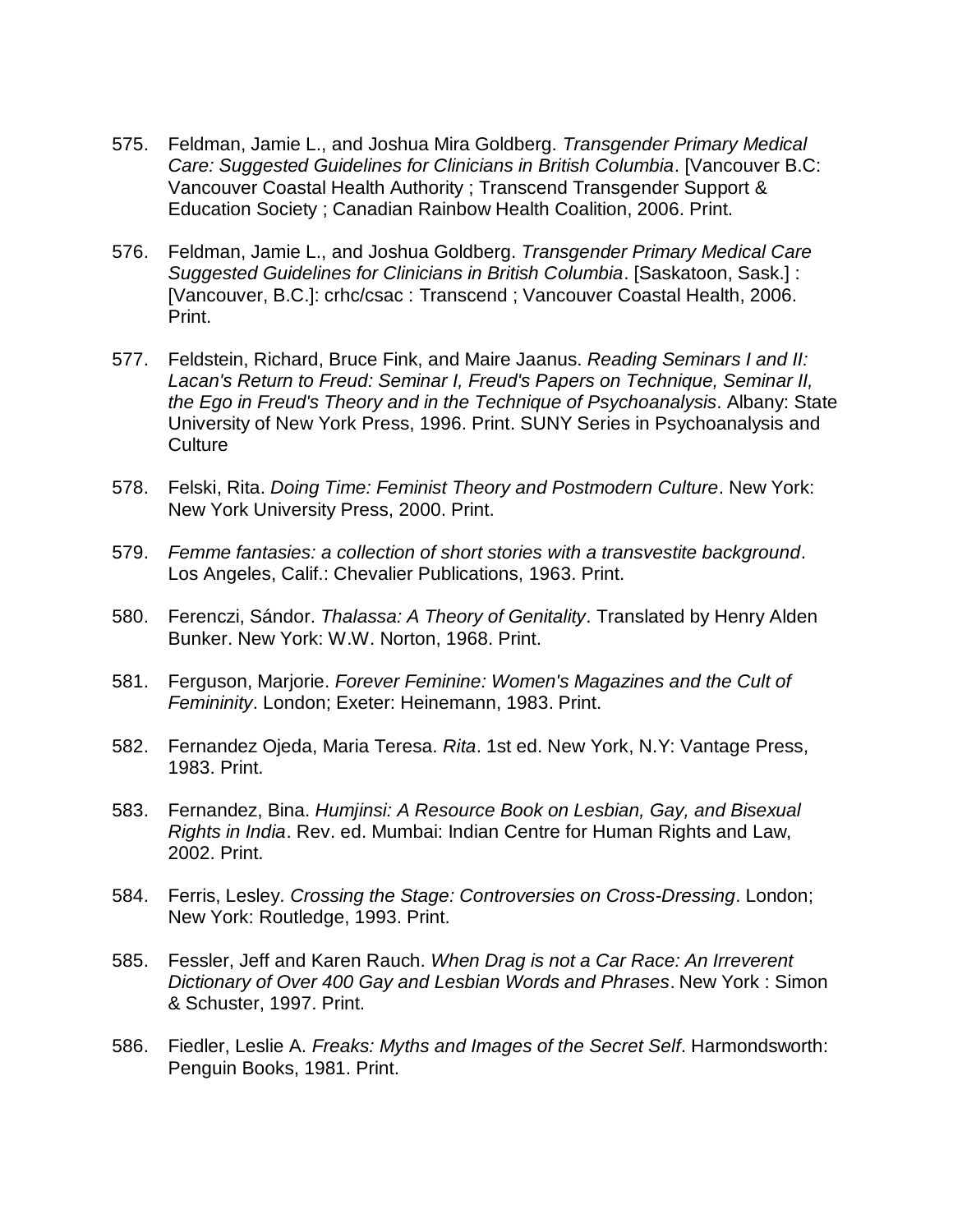- 587. Findlay, Barbara. *Finding our Place: Transgendered Law Reform Project*. Vancouver: High Risk Project Society, 1996. Print.
- 588. Fine, Anne. *Madame Doubtfire*. Harmondsworth: Penguin, 1994. Print.
- 589. Fineman, Martha, Jack E. Jackson, and Adam P. Romero. *Feminist and Queer Legal Theory Intimate Encounters, Uncomfortable Conversations*. Farnham, Surrey, England; Burlington, VT: Ashgate, 2009. Print.
- 590. Finlay, Henry Alan, and William A. W. Walters. *Sex Change: The Legal Implications of Sex Reassignment*. Box Hill, Vic: H.A. Finlay, 1988. Print.
- 591. Finlay, Henry Alan. *Legal Recognition of Transsexuals in Australia*. [Washington, D.C.]: Catholic University of America Press, 1996. Print.
- 592. Finnegan, Dana G. and Emily B. McNally. *Counseling Lesbian, Gay, Bisexual, and Transgender Substance Abusers: Dual Identities*. New York: Haworth Press, 2002. Print.
- 593. Firestone, Shulamith. *The Dialectic of Sex: The Case for Feminist Revolution*. London : Women's Press, 1979. Print.
- 594. Firth, Raymond. *Human Types: An Introduction to Social Anthropology*. Rev. ed. New York, Toronto, London: New American Library; New English Library, 1958. Print.
- 595. Fish, Julie. *Heterosexism in Health and Social Care*. Basingstoke [England]; New York: Palgrave Macmillan, 2006. Print.
- 596. Fisher, John, Kristie McComb, and EGALE Human Rights Trust. *Outlaws & Inlaws: Your Guide to LGBT Rights, Same-Sex Relationships and Canadian Law*. Ottawa: EGALE Canada, 2004. Print.
- 597. Fitzhugh, Bill. *Cross Dressing*. New York: William Morrow, an imprint of HarperCollinsPublishers, 2000. Print.
- 598. Fitzmaurice, G. Christiano. *A Lady's Sissy Maid: A Love Story*. Upper Montclair, NJ: Constance Enterprises, 1989. Print.
- 599. Fleisher, Julian. *The Drag Queens of New York: An Illustrated Field Guide*. London: Pandora, an imprint of HarperCollins Publishers, 1997. Print.
- 600. Flugel, J.C. *The Psychology of Clothes*. New York: International Universities Press, Inc., 1971. Print.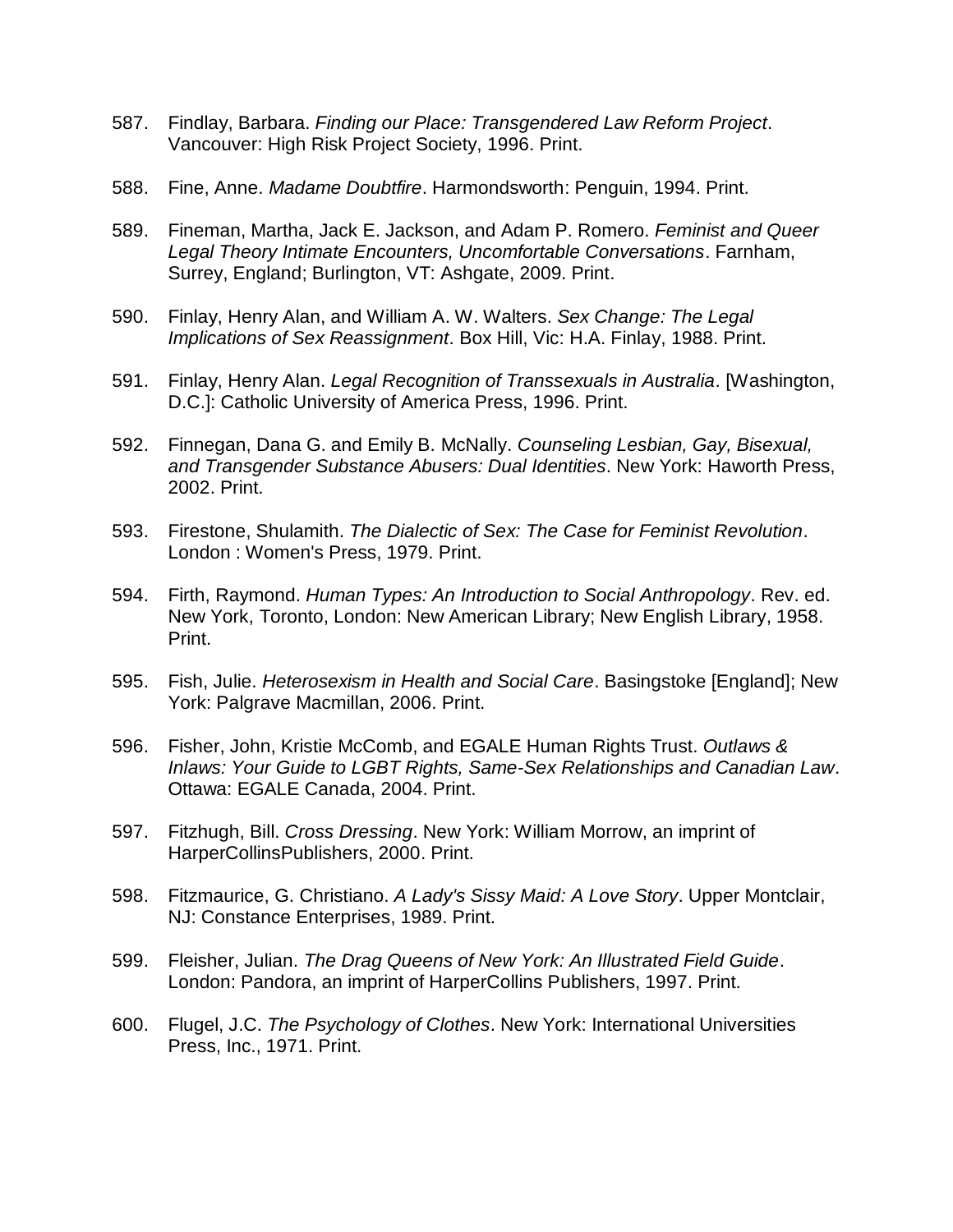- 601. Fogel, Gerald I., Frederick M. Lane, and Robert S. Liebert, editors. *The Psychology of men: new psychoanalytic perspectives*. New York: Basic Books, 1986. Print.
- 602. Fonagy, Peter, Rainer Krause, and Marianne Leuzinger-Bohleber, editors. *Identity, Gender, and Sexuality: 150 years after Freud*. London: International Psychoanaltical Association, 2006. Print.
- 603. Fontaine, Jennifer. *Jennifer: Woman by Choice*. Chatsworth, CA: World-Wide Publ. Co, 1981. Print.
- 604. *Forced to be a transvestite nurse*. United States: Echo Productions, 199-[?].
- 605. Forel, Auguste. *The Sexual Question: A Scientific, Psychological, Hygenic and Sociological Study for the Cultured Classes*. London: William Heinemann (Rebman Ltd.), 1908. Print.
- 606. Forward, Susan, and Craig Buck. *Betrayal of Innocence: Incest and its Devastation*. Harmondsworth, Eng.: New York: Penguin Books, 1979. Print.
- 607. Foss, Paul and Meaghan Morris, editors. *Language, Sexuality & Subversion*. Darlington, Australia: Feral Publications, 1978. Print.
- 608. Foster, Jeannette H. *Sex Variant Women in Literature*. 1st Naiad Press ed. Tallahassee, FL: Naiad Press, 1985. Print.
- 609. Foster, Thomas. *The Souls of Cyberfolk: Posthumanism as Vernacular Theory*. Minneapolis: University of Minnesota Press, 2005. Print. Electronic Mediations; v. 13.
- 610. Foucault, Michel. *The Birth of the Clinic: An Archaeology of Medical Perception*. Translated by A.M. Sheridan. London: Tavistock, 1976. Print.
- 611. ———. *The History of Sexuality*. Translated by Robert Hurley. London: Penguin Books, 1990. Print.
- 612. ———. *The Foucault Reader*. Edited by Paul Rainbow. London: Penguin Books, 1991. Print.
- 613. France, Valerie. *Change of Love*. London: Outpress, 2003. Print.
- 614. Francoeur, Robert T. and Timothy Perper, editors. *The International encyclopedia of sexuality*. New York: Continuum, 1997. Print.
- 615. Fradenburg, L. O. Aranye, and Carla Freccero. *Premodern Sexualities*. New York: Routledge, 1996. Print.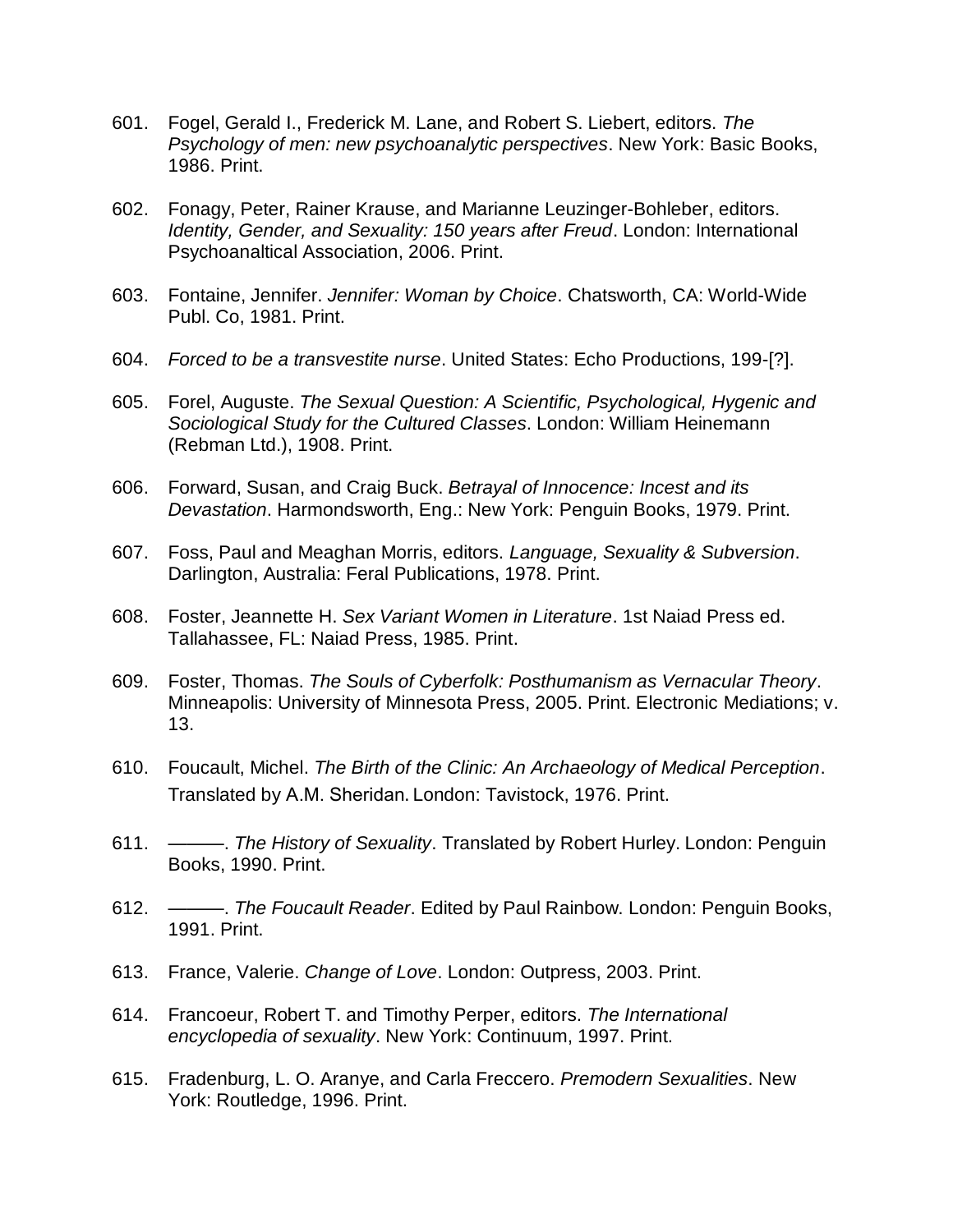- 616. Frank, Lawrence K., and Mary Frank. *How to be a Woman*. New York: Maco Magazine Corp, 1954. Print.
- 617. Franz, Angelika. *Ethische aspekte der transsexualität*. Offenbach: Transidentitas, 1990. Print.
- 618. Fraser, Antonia. *The Warrior Queens*. 1st Vintage Books ed. New York: Vintage Books, 1994. Print.
- 619. Frazer, James George, Sir, and Robert Fraser. *The Golden Bough: A Study in Magic and Religion*. Oxford, Oxon, UK ; New York: Oxford University Press, 1998. Print.
- 620. Freeman, Mark, director, filmmaker, and Nathaniel Walters-Koh, filmmaker. *Transgender Tuesdays a Clinic in the Tenderloin*. Healing Tales Productions, 2012.
- 621. Fredericks, Siobhan. *The Best of Both Worlds: A Novel of Transvestism*. New York: Abbé de Choisy Press, 1965. Print.
- 622. ———. *Petticoat Paradise: A Story of Transvestism*. New York: Sole Distributors, Wholesale Books Corporation, 1965[?]. Print.
- 623. Frese, Pamela R., and John M. Coggeshall. *Transcending Boundaries: Multi-Disciplinary Approaches to the Study of Gender*. New York: Bergin & Garvey, 1991. Print.
- 624. Friedman, May, editor of compilation, and Green, Fiona J., editor of compilation. *Chasing Rainbows: Exploring Gender Fluid Parenting Practices*. Toronto: Demeter Press, 2013. Print.
- 625. Friedman, Asia. *Blind to Sameness: Sexpectations and the Social Construction of Male and Female Bodies*. Chicago: The University of Chicago Press, 2013. Print.
- 626. From Martin to Marion : a transvestite story in three parts. Los Angeles, Calif.: Chevalier Publications, 1970.
- 627. Fuchs, Barbara. *Passing for Spain: Cervantes and the Fictions of Identity*. Urbana; Chicago: University of Illinois Press, 2003. Print. Hispanisms.
- 628. Fuchs, Geo. *Transsexuelle Menschen in Deutschland: im falschen Körper.* Wiesbaden: Martina Rueger, 1995. Print.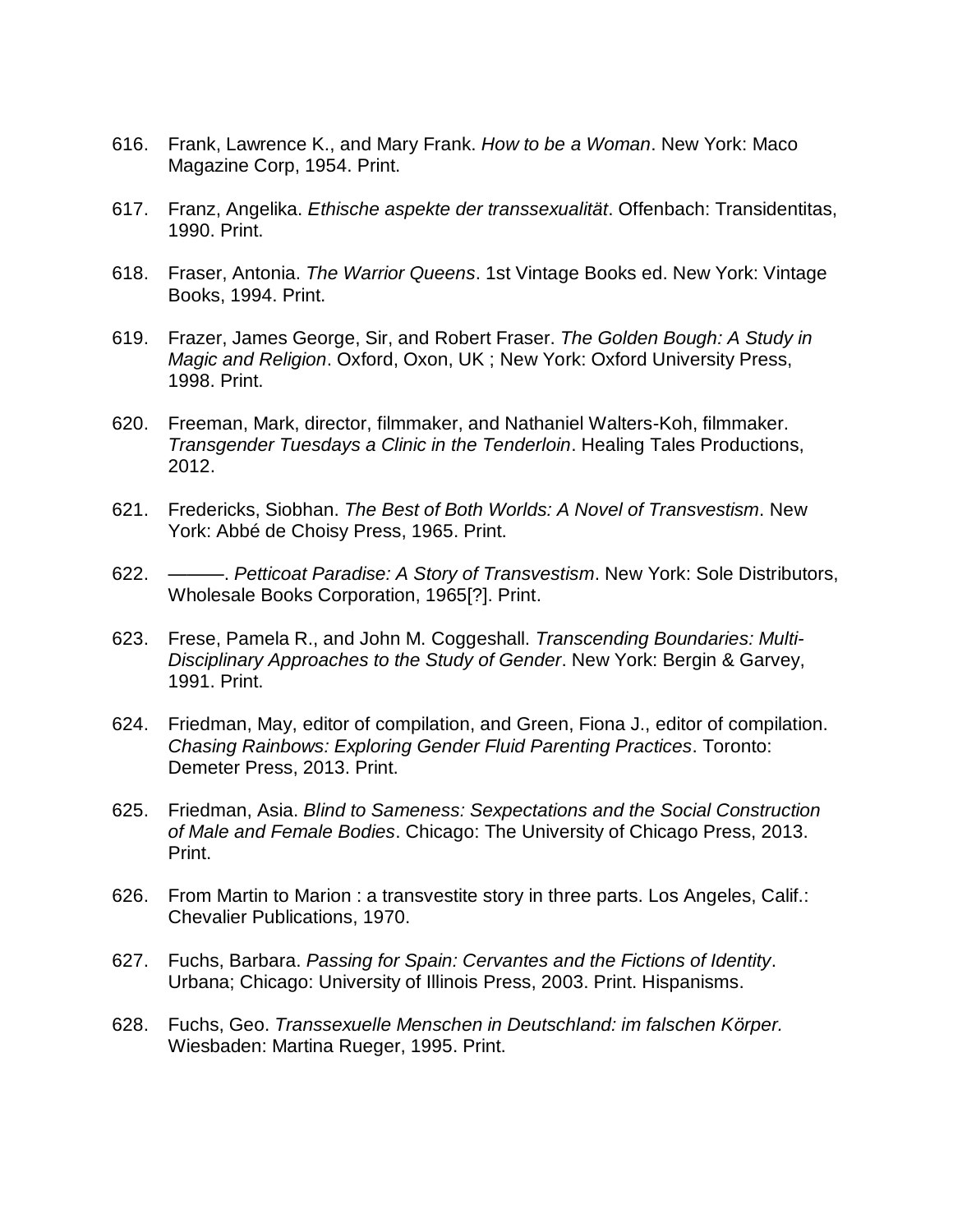- 629. Fujita, Minoru, and Michael Shapiro. *Transvestism and the Onnagata Traditions in Shakespeare and Kabuki*. Folkestone, Kent, UK: Global Oriental, 2006. Print.
- 630. Fumagalli, Maria Cristina, Bénédicte Ledent, and Roberto del Valle Alcalá. *The Cross-Dressed Caribbean: Writing, Politics, Sexualities.* Charlottesville, [Virginia]: University of Virginia Press, 2013. Print.
- 631. Fuss, Diana. *Identification Papers.* New York: Routledge, 1995. Print.
- 632. Futcher, Jane. *Crush*. New York: Avon Books, 1984. Print.
- 633. Gagné, Patricia, and Richard A. Tewksbury, editors. *Gendered Sexualities*. New York: JAI, 2002. Print.
- 634. Gagnon, John H. *Human Sexualities*. Glenview, Ill.: Scott, Foresman and Company, 1977. Print.
- 635. ———. *An Interpretation of Desire: Essays in the Study of Sexuality*. Chicago: University of Chicago Press, 2004. Print.
- 636. Gagnon, John H. and William Simon, editors. *The Sexual Scene*. Chicago: Aldine Publishing Company, 1970. Print.
- 637. Gaillardet, Frédéric. *The memoirs of Chevalier d'Éon*. Translated by Antonia White. London: Anthony Blond, 1970. Print.
- 638. Galloway, David D. *Melody Jones*. London: New York: J. Calder ; Riverrun Press, 1980. Print.
- 639. Galvin, Mary E. *Queer Poetics: Five Modernist Women Writers*. Westport, Conn.; London: Greenwood Press, 1999. Print.
- 640. Gamble, Teri Kwal and Michael Gamble. *The Gender Communication Connection*. Boston, Mass.: Houghton Mifflin, 2003. Print.
- 641. Gambone, Philip. *Travels in a Gay Nation: Portraits of LGBTQ Americans*. Madison, WI: University of Wisconsin Press, 2010. Print.
- 642. Gamson, Josuha*. Freaks Talk Back: Tabloid Talk Shows and Sexual Nonconformity*. Chicago: University of Chicago Press, 1998. Print.
- 643. Garber, Marjorie B. *Vested Interests: Cross-Dressing & Cultural Anxiety*. New York: Routledge, 1992. Print.
- 644. ———. *Vice Versa: Bisexuality and the Eroticism of Everyday Life*. London: Hamish Hamilton, 1996. Print.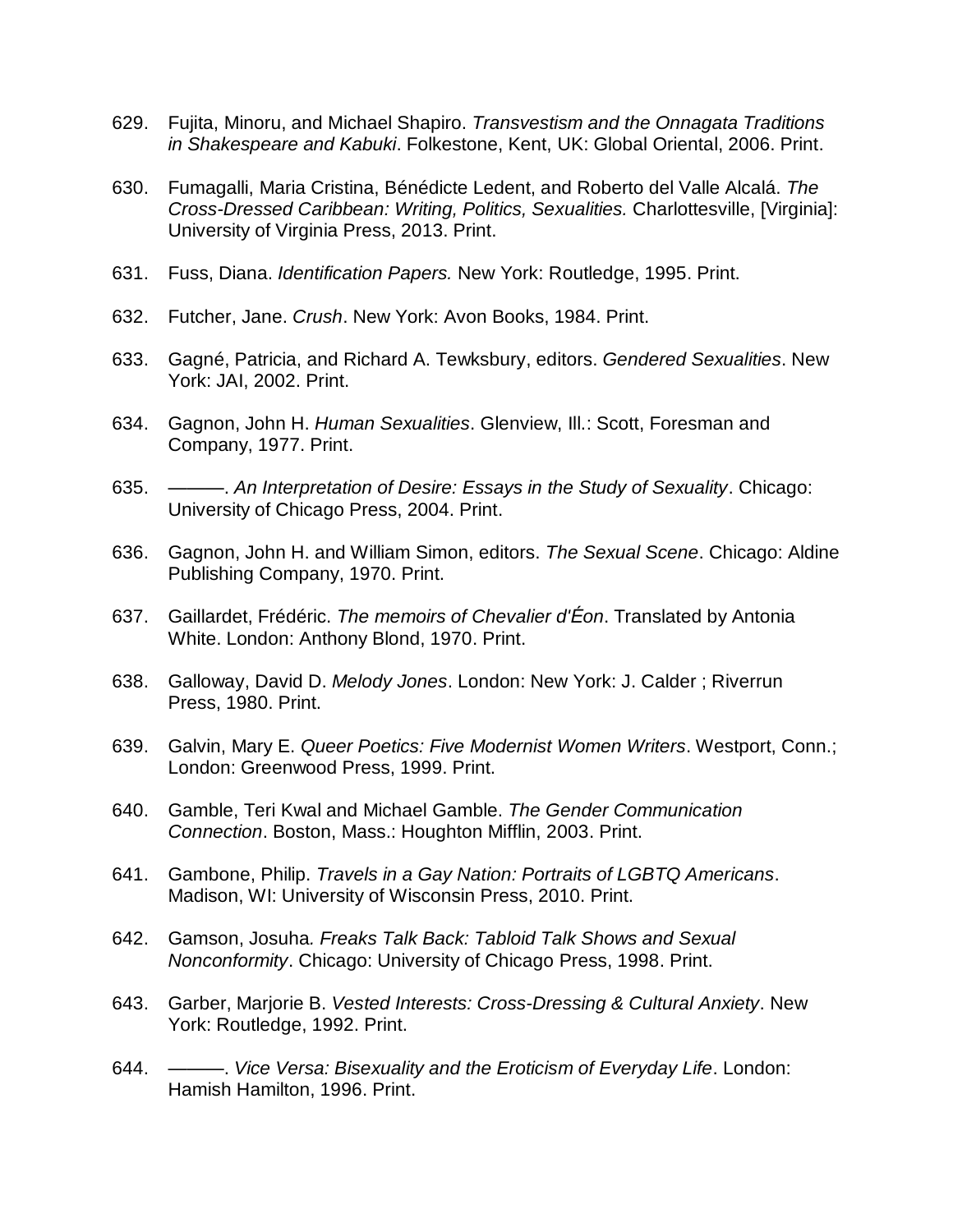- 645. Garcia, Eric. *Cassandra French's Finishing School for Boys*. London: Arrow Books, 2005. Print.
- 646. Garcia, J. Neil C. *Philippine Gay Culture: The Last Thirty Years: Binabae to Bakla, Silahis to MSM*. Diliman, Quezon City: University of the Philippines Press, 1996. Print.
- 647. Gardiner, James. *Who's a pretty boy then?: One Hundred & Fifty Years of Gay Life in Pictures*. London: Serpent's Tail, 1996. Print.
- 648. Garrett, Stephanie. *Gender*. London; New York: Tavistock Publications, 1987. Print.
- 649. Gates, Katherine. *Deviant Desires: Incredibly Strange Sex*. New York: Juno Books, 2000. Print.
- 650. Gathorne-Hardy, Jonathan. *Alfred C. Kinsey: Sex the Measure of All Things: A Biography*. London: Pimlico, 1999. Print.
- 651. Gay Left Collective, editor. *Homosexuality: power & politics*. London: Allison and Busby, 1980. Print.
- 652. Gearhart, Sally Miller. *The Wanderground: Stories of the Hill Women*. 2nd ed. Watertown, Mass: Persephone Press, 1979. Print.
- 653. Geddes, Donald Porter, editor. *An analysis of the Kinsey reports on sexual behavior in the human male and female*. New York: New American Library, 1954. Print.
- 654. Geiser, Robert L. *Hidden Victims: The Sexual Abuse of Children*. Boston: Beacon Press, 1979. Print.
- 655. Gelfer, Joseph. *Masculinities in a Global Era*. New York, NY: Springer New York: Imprint: Springer, 2014. Print.
- 656. Gender Identity Research and Education Society. A guide to hormone therapy for trans people: trans wellbeing and healthcare. London: National Health Service, 2007. Print.
- 657. Genet, Jean. *Our Lady of the Flowers*. London: Panther, Granada Publishing, 1984. Print.
- 658. ———. *Querelle of Brest*. London: Panther, Granada Publishing, 1984. Print.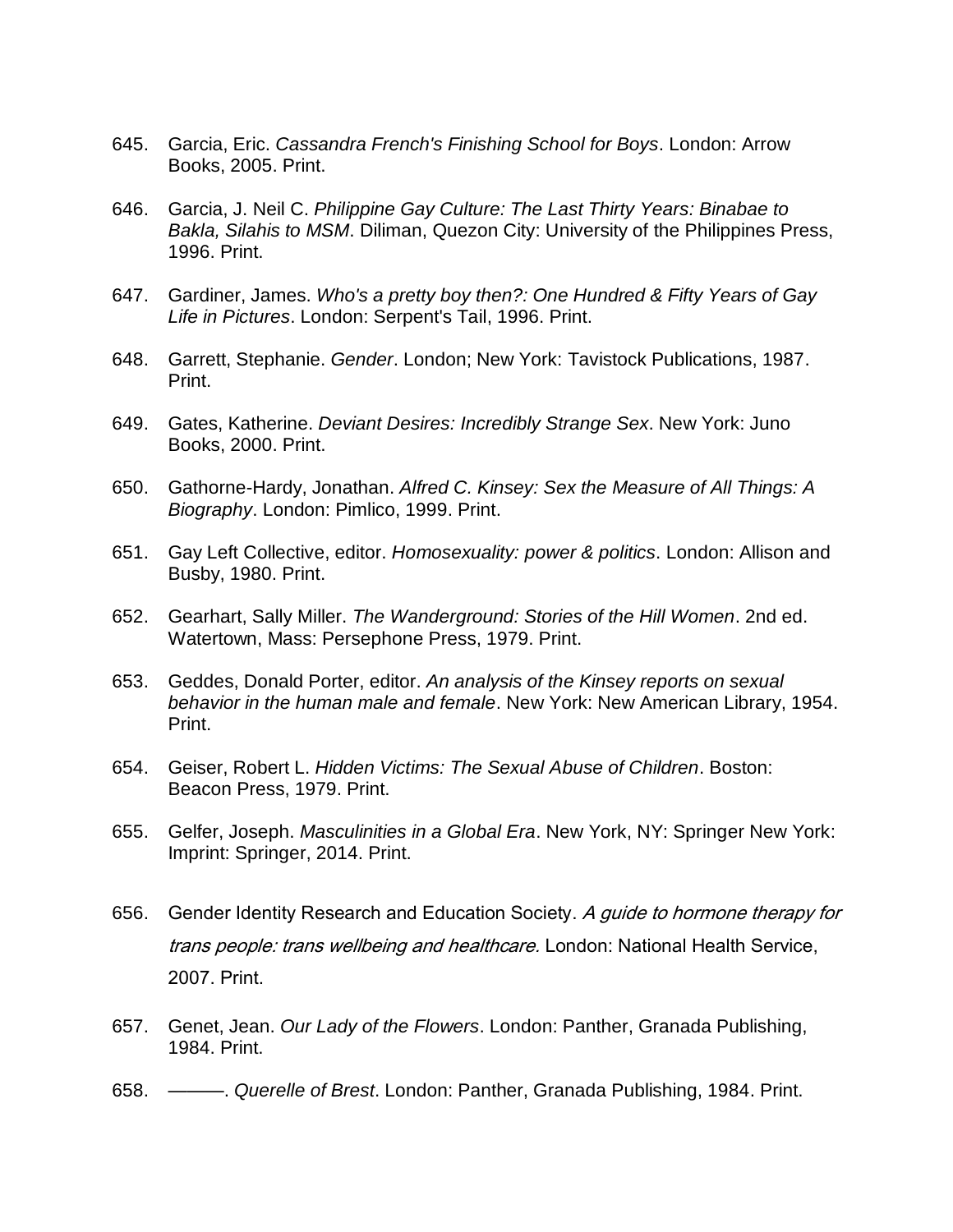- 659. Gerds, Heike. *Living Beyond the Gender Trap: Concepts of Gender and Sexual Expression Envisioned by Marge Piercy, Cherríe Moraga and Leslie Feinberg*. Aachen: Shaker Verlag, 2004. Print.
- 660. Gerhard, Poul. *Pornography or Art?* London: Words and Pictures, 1971. Print.
- 661. Gerstner, David A. *Routledge International Encyclopedia of Queer Culture*. London: Routledge, 2006. Print.
- 662. *Gesichtsbehaarung*. Offenbach: Transidentitas, 1990. Print.
- 663. Gever, Martha, Pratibha Parmar, and John Greyson, editors. *Queer looks: perspectives on lesbian and gay film and video*. New York: Routledge, 1993. Print.
- 664. Gherovici, Patricia. *Please Select Your Gender: From the Invention of Hysteria to the Democratizing of Transgenderism*. New York ; London: Routledge/Taylor & Francis Group, 2010. Print.
- 665. Giasson, Sylvie. *Out and about: Towards a Better Understanding of Gay, Lesbian, Bisexual, and Transgendered Persons in the Workplace*. [Ottawa]: Canadian Heritage, 2005. Print.
- 666. ———. *Out and about: Towards a Better Understanding of Gay, Lesbian, Bisexual, and Transgendered Persons in the Workplace*. [Ottawa]: Canadian Heritage and Parks Canada, 2005. Print.
- 667. Gidal, Peter. *Andy Warhol: Films and Paintings, the Factory Years*. New York, N.Y.: Da Capo Press, 1991. Print.
- 668. Gilbert, O.P. *Men in women's guise: Some historical instances of female impersonation.* Translated by Robert B. Douglas. London: John Lane The Bodley Head Limited, 1926. Print.
- 669. Gilbert, O. P., and J. Lewis May. *Women in Men's Guise*. London: John Lane The Bodley Head Limited, 1932. Print.
- 670. Gilbert, Rob, and Pam Gilbert. *Masculinity Goes to School*. London; New York: Routledge, 1998. Print.
- 671. Gilbert, Sky. *Ejaculations from the Charm Factory*. Toronto: ECW Press, 2000. Print.
- 672. ———. *Ejaculations from the Charm Factory a Memoir*. Toronto [Ont.]: ECW Press, 2000. Print.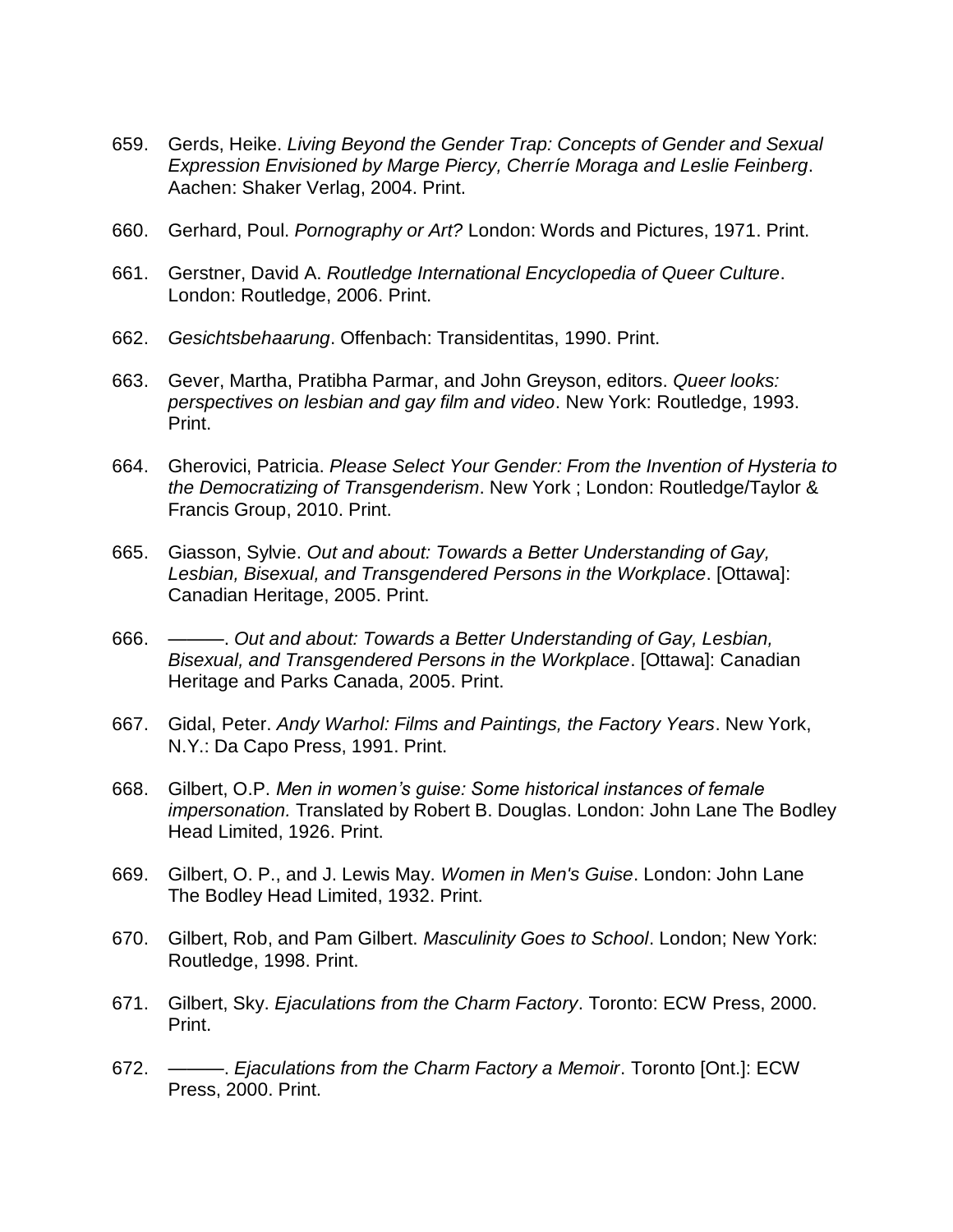- 673. Giles, Fiona, editor. *Chick for a day: what would you do if you were one?* New York: Simon & Schuster, 2000. Print.
- 674. ———, editor. *Dick for a day: what would you do if you had one?* New York: Villard, 1997. Print.
- 675. Gill, Michael. *Image of the Body: Aspects of the Nude*. New York: Doubleday, 1989. Print.
- 676. Gillespie, Kay Herr, Linda Rae Hilsen, and Emily C. Wadsworth. *A Guide to Faculty Development: Practical Advice, Examples, and Resources*. Bolton, Mass: Anker Pub. Co, 2002. Print.
- 677. Gillis, Stacy, Gillian Howie, and Rebecca Munford. *Third Wave Feminism a Critical Exploration*. Expanded 2nd ed. Basingstoke: Palgrave Macmillan, 2007. Print.
- 678. ———. *Third Wave Feminism a Critical Exploration*. Houndmills, Basingstoke, Hampshire ; New York: Palgrave Macmillan, 2004. Print.
- 679. Gilmour, Nicola M. *Transvestite Narratives in Nineteenth- and Twentieth-Century Hispanic Authors: Using the Voice of the Opposite Gender*. Lewiston, N.Y. ; Queenston ; Lampeter: Edwin Mellen Press, 2008. Print.
- 680. Ginsberg, Elaine K., editor. *Passing and the fictions of identity.* Durham, NC; London: Duke University Press, 1996. Print.
- 681. Girshick, Lori B. *Transgender Voices: Beyond Women and Men*. Hanover [NH] ; London: University Press of New England, 2008. Print.
- 682. Gittins, Diana. *Madness in its Place: Narratives of Severalls Hospital, 1913-1997*. London; New York: Routledge, 1998. Print. Memory and Narrative.
- 683. Glanville-Blackburn, Jo. *A Passion for Lingerie*. London; New York: Ryland Peters & Small, 2005. Print.
- 684. Glass, Robert H., et al. *Glass' Office Gynecology*. 6th ed. Philadelphia: Lippincott Williams & Wilkins, 2006. Print.
- 685. Glick, Robert A. and Donald L. Meyers, editors. *Masochism: current psychoanalytic perspectives*. Hillsdale, N.J.: Analytic Press, 1988. Print.
- 686. Global Conference on Critical Issues in Sexuality*. Genealogies of Identity: Interdisciplinary Readings on Sex and Sexuality*. Amsterdam ; New York: Rodopi, 2005. Print. At the interface/probing the Boundaries ; v. 26.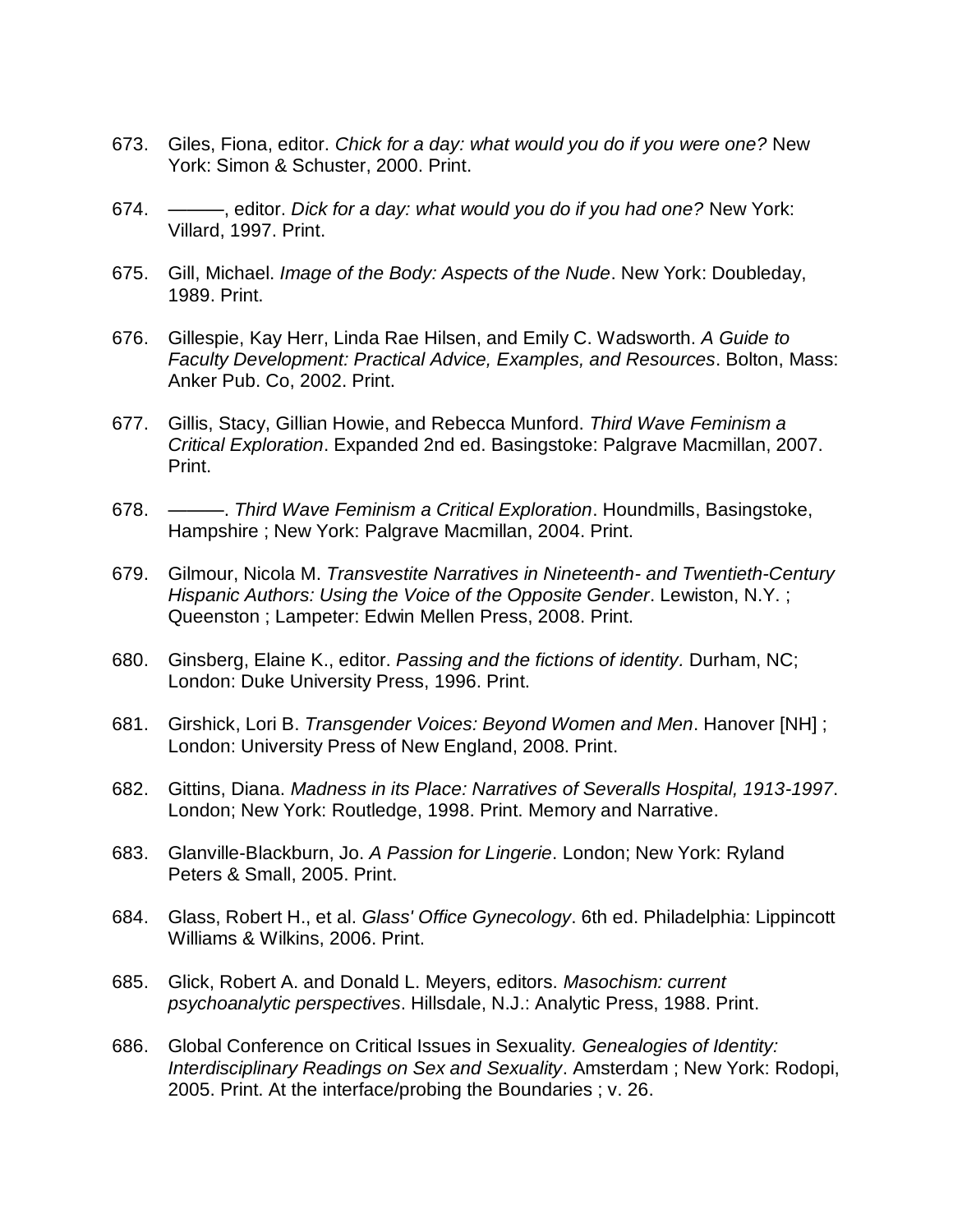- 687. Gloria. *Kim Comes to Life*. Los Angeles: Chevalier Press, 1963. Print.
- 688. Glynn, Prudence. *Skin to Skin: Eroticism in Dress*. London: George Allen & Unwin, 1982. Print.
- 689. Godard, Barbara, author, honouree of item, et al. *Trans/acting Culture, Writing, and Memory: Essays in Honour of Barbara Godard*. Waterloo, Ont: Wilfrid Laurier University Press, 2013. Print.
- 690. Golash, Deirdre. *Freedom of Expression in a Diverse World*. Dordrecht, The Netherlands; New York: Springer, 2010. Print.
- 691. Goldberg, Abbie E., and Katherine R. Allen. *LGBT-Parent Families Innovations in Research and Implications for Practice.* New York: Springer, 2013. Print.
- 692. Goldberg, Isaac. *Havelock Ellis, A Biographical and Critical Survey*. New York: Simon and Schuster, Mcmxxvi, 1926. Print.
- 693. Goldberg, Joshua Mira, and Shelagh Davies. *Changing Speech*. [Vancouver B.C: Vancouver Coastal Health Authority ; Transcend Transgender Support & Education Society ; Canadian Rainbow Health Coalition, 2006. Print.
- 694. Goldberg, Joshua Mira, and A. J. Simpson. *Real Life Experience*. [Vancouver B.C: Vancouver Coastal Health Authority ; Transcend Transgender Support & Education Society ; Canadian Rainbow Health Coalition, 2006. Print.
- 695. Goldberg, Joshua, et al. *Recommended Framework for Training in Transgender Primary Medical Care*. Saskatoon, Sask.: [Vancouver, B.C.: crhc/csac: Transcend; Vancouver Coastal Health, 2006. Print.
- 696. Goldberg, Joshua, and Olivia Ashbee. *Recommended Framework for Training Mental Health Clinicians in Transgender Care*. Saskatoon, Sask.: Vancouver, B.C.: crhc/csac: Transcend; Vancouver Coastal Health, 2006. Print.
- 697. Goldberg, Joshua. *Trans People in the Criminal Justice System a Guide for Criminal Justice Personnel*. New Westminster, B.C.: Justice Institute of British Columbia, Centre for Leadership and Community Learning, 2003. Print.
- 698. Goldin, Nan. *The Other Side*. Edited by David Armstrong and Walter Keller. Manchester: Cornerhouse Publications, 1993. Print.
- 699. Goldson, Annie and Peter Wells, directors. *Georgie Girl*. Distributed by Women Make Movies, 2001.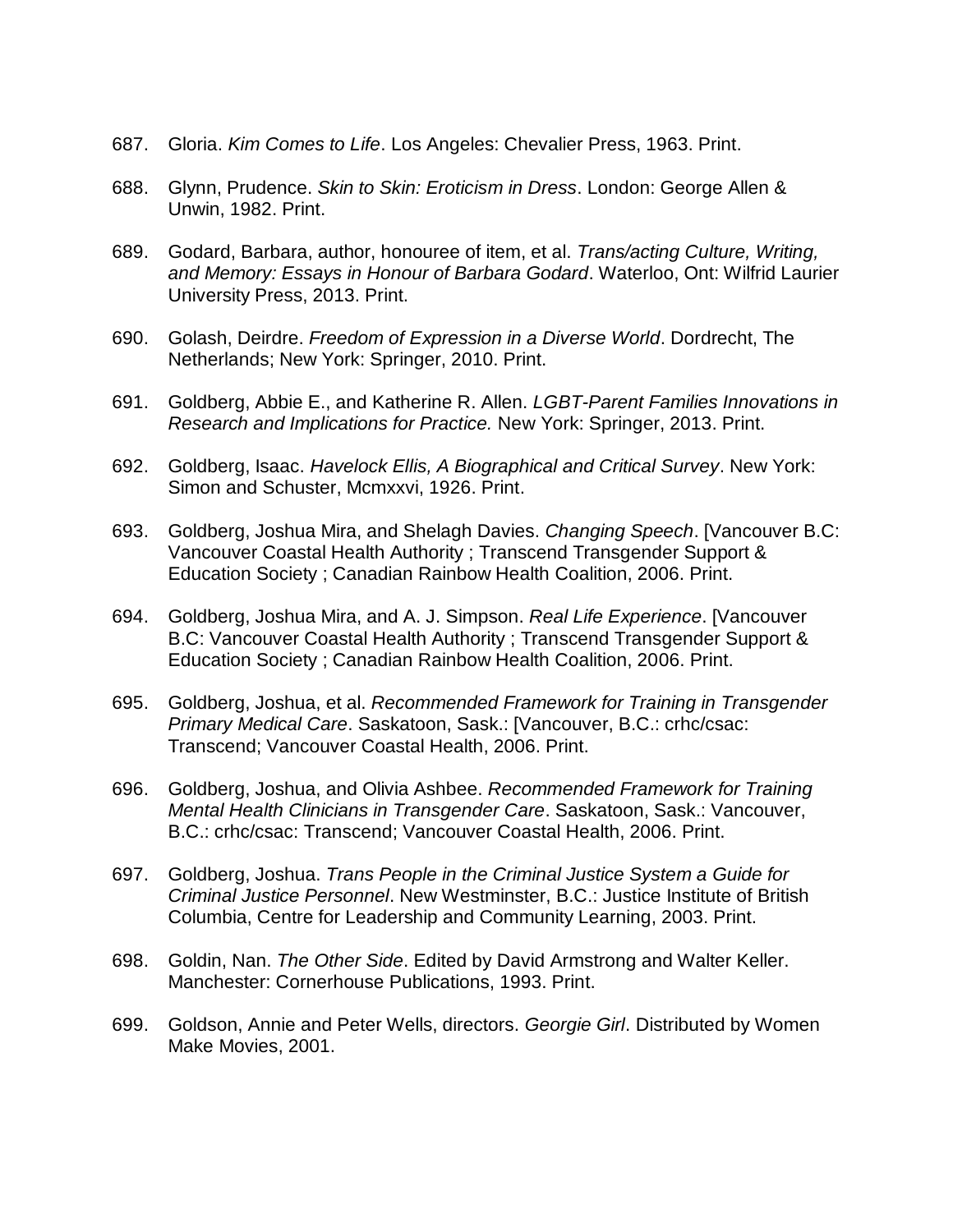- 700. Gómez Gil, Esther and Isabel Esteva de Antonio. *Ser Transexual : Dirigido Al Paciente, a Su Familia, y Al Entorno Sanitario, Judicial y Social*. Barcelona: Editorial Glosa, 2006. Print.
- 701. Gonzalez, Alexander G. *Contemporary Irish Women Poets: Some Male Perspectives*. Westport, Conn: Greenwood Press, 1999. Print.
- 702. Gonzalez-Arnal, Stella, Gill Jagger, and Kathleen Lennon. *Embodied Selves*. First ed. London ; New York: Palgrave Macmillan, 2012. Print.
- 703. Goodstein, Anastasia. *Totally Wired: What Teens and Tweens Are Really Doing Online*. New York: Saint Martin's Griffin, 2007. Print.
- 704. Goodwin, Chelsea Elisabeth. *Side by Side: the SRS Experiences of Two Transsexual Lesbians: Personal Journals, Spring, 1995 - Fall, 1995 and Selected Points Thereafter*. Roxbury, CT: Green Frog Publishers, 1999. Print.
- 705. Gordon, Lesley. *Aspects of Gender: A Study of Crossdressing*. Waltham, MA: IFGE Publications, 1997. Print.
- 706. Gordon-Wise, Barbara Ann. *The Reclamation of a Queen: Guinevere in Modern Fantasy*. New York: Greenwood Press, 1991. Print.
- 707. Gorman, Michael Robert. *The Empress is a Man: Stories From the Life of José Sarria*. New York: Haworth Press, 1998. Print.
- 708. Gosselin, Chris, and Glenn D. Wilson. *Sexual Variations: Fetishism, Sadomasochism, and Transvestism*. London: Faber and Faber, 1980. Print.
- 709. Götz, Ignacio L. *The Culture of Sexism*. Westport, CT; London: Praeger, 1999. Print. Human Evolution, Behavior, and Intelligence.
- 710. Goyen, William. *Arcadio: A Novel.* New York: Clarkson N. Potter, 1983. Print.
- 711. Grahn, Judy. *Another Mother Tongue: Gay Words, Gay Worlds*. Updated and expanded ed. Boston: Beacon Press, 1990. Print.
- 712. Grant, Julia. *George and Julia*. London: New English Library, 1980. Print.
- 713. Grasseni, Cristina. *Skilled Visions: Between Apprenticeship and Standards*. New York: Berghahn Books, 2006. Print.
- 714. Gravois, Valory. *Cherry Single: A Transvestite Comes of Age*. Belmont, Calif.: Alchemist / Light Publishing, 1997. Print.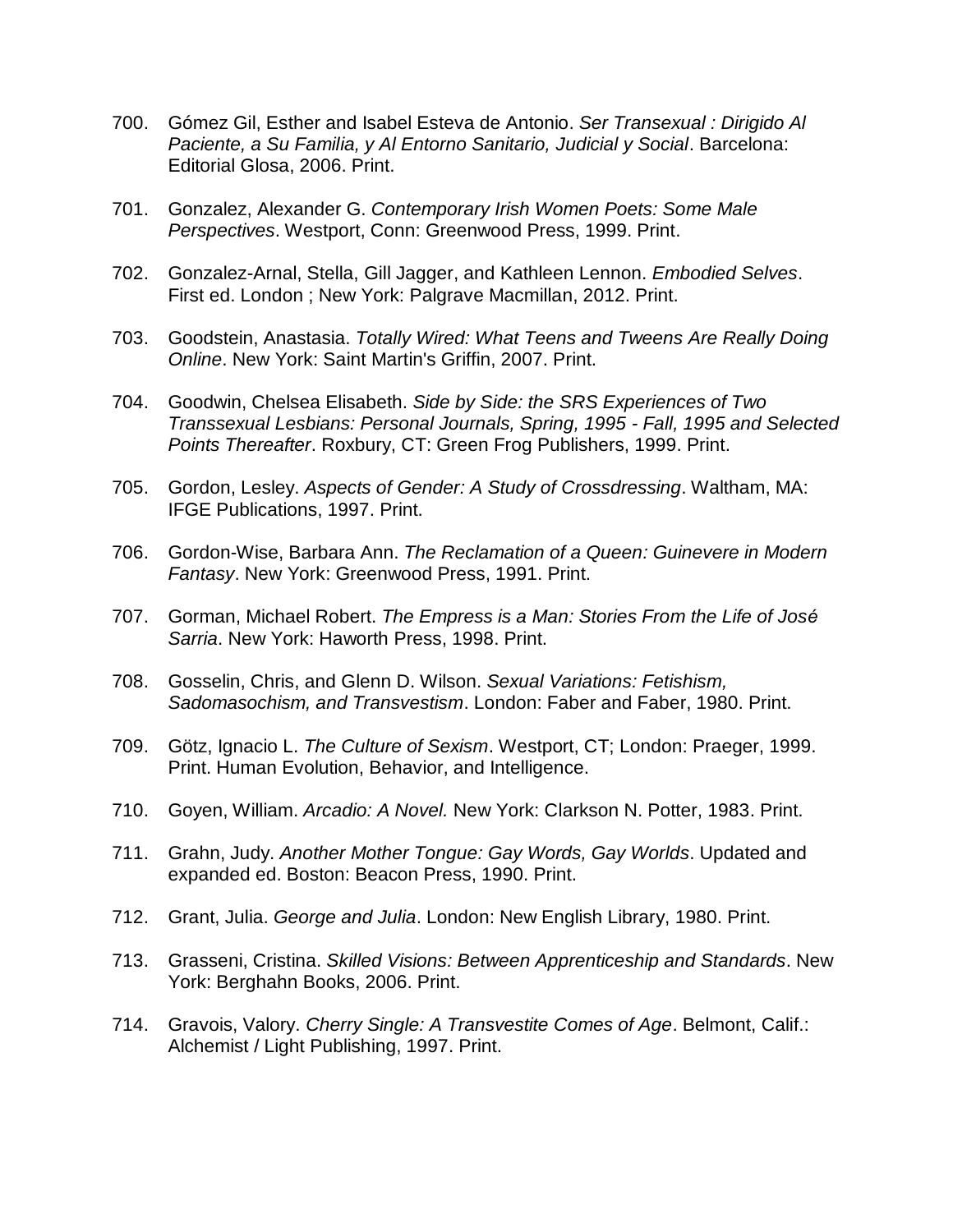- 715. Gray, John. *Mars and Venus in the Bedroom: A Guide to Lasting Romance and Passion*. 1st ed. New York: HarperCollins, 1995. Print.
- 716. ———. *Men are from Mars, Women are from Venus: A Practical Guide for Improving Communication and Getting what You Want in Your Relationships*. 1st ed. New York, NY: HarperCollins, 1992. Print.
- 717. Gray, Madeleine. *The Cuckold*. Brighton, Sussex: Book Guild Publishing, 2009. Print.
- 718. Great Britain. Department of Economic Development, Northern Ireland, issuing body. A guide to the Sex Discrimination Gender Reassignment Regulations (Northern Ireland) 1999. Belfast: Stationery Office, 1999. Print.
- 719. ————. *Response to consultation paper Legislation regarding discrimination on grounds of transsexualism in employment, May 1998*. Great Britain: Equal Opportunities Commission for Northern Ireland, 1998. Print.
- 720. Green, Jamison. *Becoming a Visible Man*. 1st ed. Nashville, TN: Vanderbilt University Press, 2004. Print.
- 721. Green, Jesse. *The Velveteen Father: An Unexpected Journey to Parenthood*. 1st ed. New York: Villard, 1999. Print.
- 722. Green, Lady. *The Sexually Dominant Woman: A Workbook for Nervous Beginners*. San Francisco, Calif.: Greenery Press, 1998. Print.
- 723. Green, Richard. *Sexual Identity Conflict in Children and Adults*. Baltimore: Penguin Books, 1975. Print.
- 724. ———. *The "Sissy Boy Syndrome" and the Development of Homosexuality*. New Haven: Yale University Press, 1987. Print.
- 725. Green, Richard, and John Money. *Transsexualism and Sex Reassignment*. Baltimore: Johns Hopkins Press, 1969. Print.
- 726. Greene, Diane. *Love Thy T.V. Neighbor!* Jersey City: Mutrix Corporation, [197-?]. Print.
- 727. Greenblatt, Ellen. *Serving LGBTIQ Library and Archives Users Essays on Outreach, Service, Collections and Access*. Jefferson, N.C: McFarland & Co., Publishers, 2011. Print.
- 728. Greenwald, Harold. *The Call Girl: A Social and Psychoanalytic Study*. London: Elek Books, 1958. Print.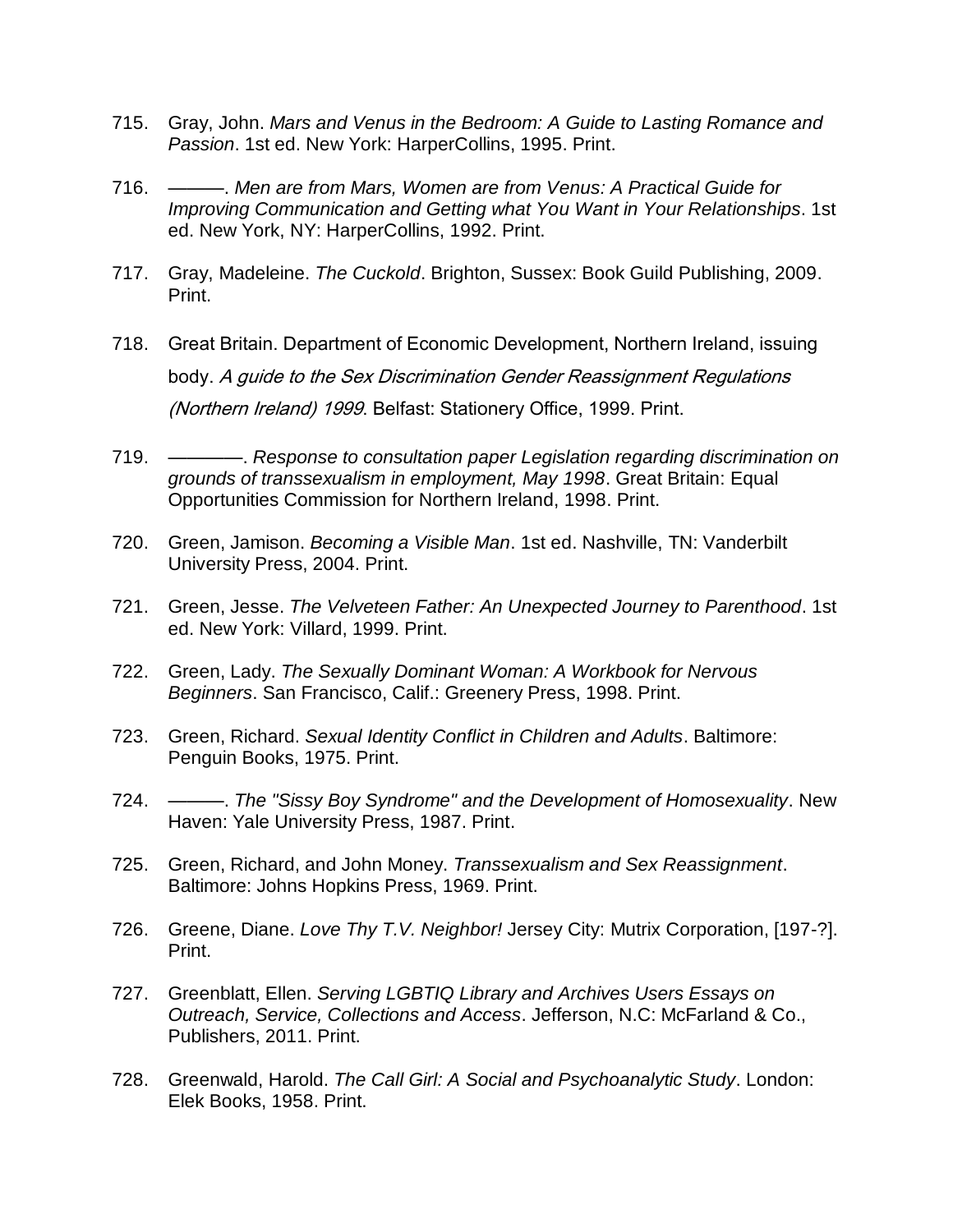- 729. Greer, Germaine. *The Obstacle Race: The Fortunes of Women Painters and Their Work*. London: Book Club Associates, 1980. Print.
- 730. Gregg, Gary S. "Self-Representation: Life Narrative Studies in Identity and Ideology." New York: Greenwood Press, 1991. Print. *Contributions in Psychology*; no. 18.
- 731. Greif, Martin. *The Gay Book of Days: An Evocatively Illustrated Who's Who of Who is, was, may have been, Probably was, and almost Certainly Seems to have been Gay during the Past 5,000 Years*. New York: Carol Pub. Group, 1989. Print.
- 732. Grey, Rudolph*. Nightmare of Ecstasy: The Life and Art of Edward D. Wood, Jr*. Portland, OR: Feral House, 1994. Print.
- 733. Griffin, Susan. *Pornography and Silence: Culture's Revenge Against Nature*. London: Women's Press, 1981. Print.
- 734. Grigg, Russell, Dominique Hecq, and Craig Smith, editors. *Female sexuality: the early psychoanalytic controversies*. London: Rebus Press, 1999. Print.
- 735. Griggs, Claudine. *Passage through Trinidad: Journal of a Surgical Sex Change*. Jefferson, N.C: McFarland & Co, 1996. Print.
- 736. ———. *S/he: Changing Sex and Changing Clothes*. Oxford [Oxfordshire]; New York: Berg, 1998. Print. Dress, Body, Culture.
- 737. Grimshaw, Tammy. *Sexuality, Gender, and Power in Iris Murdoch's Fiction*. Madison [N.J.]: Fairleigh Dickinson University Press, 2005. Print.
- 738. Groombridge, Joy. *His and Hers: An Examination of Masculinity and Femininity*. Harmondsworth: Penguin Books, 1971. Print.
- 739. Grosskurth, Phyllis. *Margaret Mead*. Harmondsworth: Penguin Books, 1988. Print.
- 740. Grosz, Elizabeth and Elspeth Probyn, editors. *Sexy bodies: the strange carnalities of feminism*. London; New York: Routledge, 1995. Print.
- 741. ———. *Sexy bodies: the strange carnalities of feminism*. Reprint. London; New York: Routledge, 1996. Print.
- 742. Gubar, Susan. *True Confessions: Feminist Professors Tell Stories Out of School*. 1st ed. New York: W. W. Norton & Co, 2011. Print.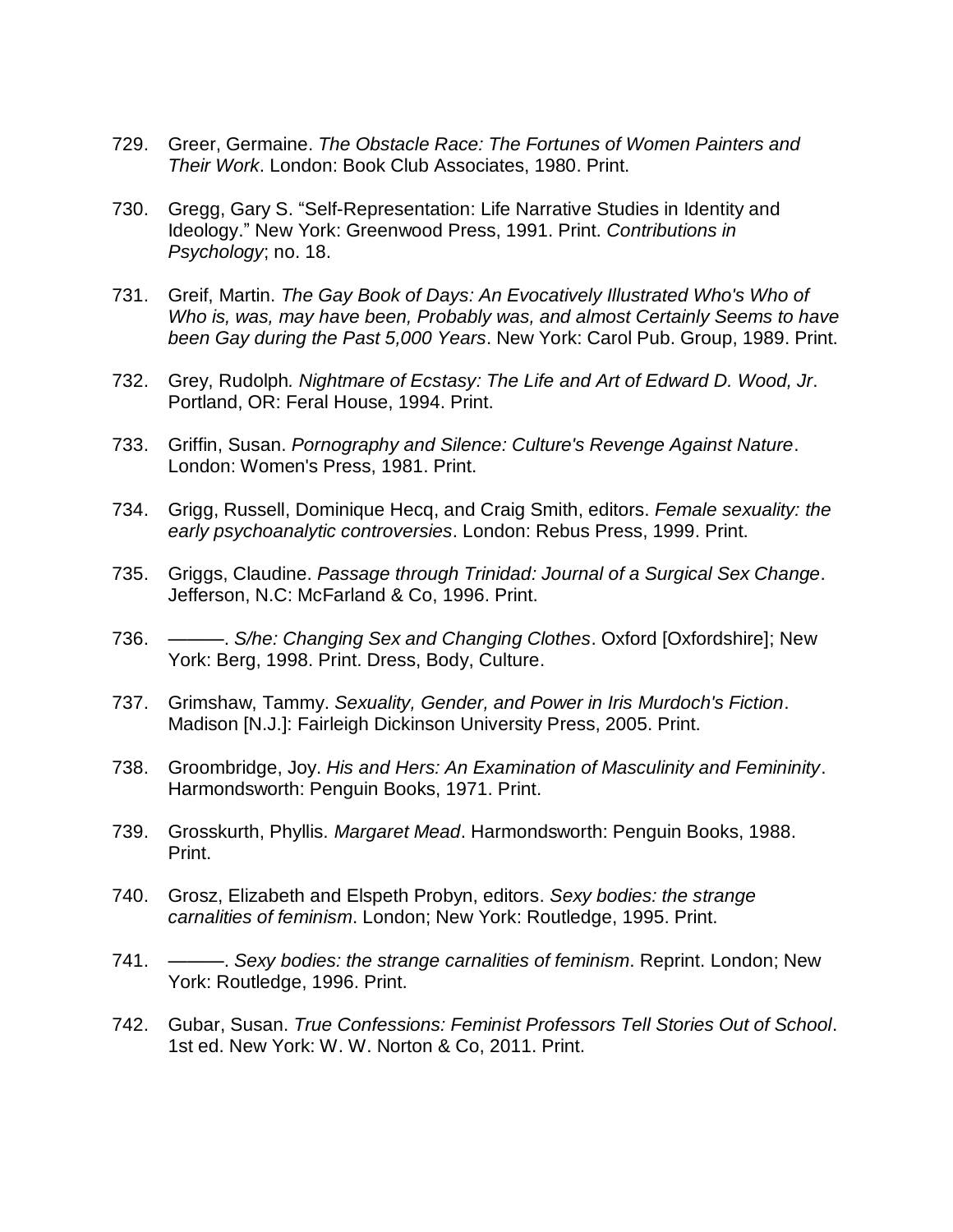- 743. *Guidance on Pre-Exposure Oral Prophylaxis (PrEP) for Serodiscordant Couples, Men and Transgender Women Who have Sex with Men at High Risk of HIV Recommendations for use in the Context of Demonstration Projects*. Geneva: World Health Organization, 2012. Print.
- 744. *A Guide to the Correction of Young Gentlemen, or the Successful Administration of Physical Discipline to Males, by Females*. London: Delectus, 1994. Print.
- 745. Gurganus, Allan. *Plays Well with Others*. 1st ed. New York: Alfred A. Knopf, 1997. Print.
- 746. Gustafson, R. Eric. *Cinderella is a Man: A Picaresque Passage to Serenity: An Autobiography*. Peapack, NJ: W A M Press, 1998. Print.
- 747. Guy, Ali, Eileen Green and Maura Banim, editors. *Through the Wardrobe: Women's Relationships to their Clothes*. Oxford; New York: Berg, 2001. Electronic.
- 748. Guyon, René. *The Ethics of Sexual Acts*. Translated by J.C. and Ingeborg Flugel. New York: Alfred A. Knopf, 1948. Print.
- 749. Hadamitzky, Wolfgang, and Mark Spahn. *Kanji & Kana = Kanji to Kana: A Handbook and Dictionary of the Japanese Writing System*. Rutland, Vt: C.E. Tuttle Co, 1981. Print.
- 750. Hage, J. Joris. *From Peniplastica Totalis to Reassignment Surgery of the External Genitalia in Female-to-Male Transsexuals*. Amsterdam, Netherlands: VU University Press, 1992. Print.
- 751. Hagen, Darrin. *Edmonton Queen the Final Voyage*. Edmonton, Alta: Brindle & Glass Pub, 2007. Print.
- 752. Haggerty, George E. *Queer Gothic*. Urbana: University of Illinois Press, 2006. Print.
- 753. Haggerty, George E., and Molly McGarry. *A Companion to Lesbian, Gay, Bisexual, Transgender, and Queer Studies*. Malden, MA; Oxford, UK: Blackwell, 2007. Print. Blackwell Companions in Cultural Studies; 13.
- 754. Hagood, Wesley O. *Presidential Sex: From the Founding Fathers to Bill Clinton*. Secaucus, N.J.: Carol Publishing Group, 1996. Print.
- 755. Hahn-Beer, Edith. *The Nazi Officer's Wife: How One Jewish Woman Survived the Holocaust*. London: Little, Brown and Company, 2000. Print.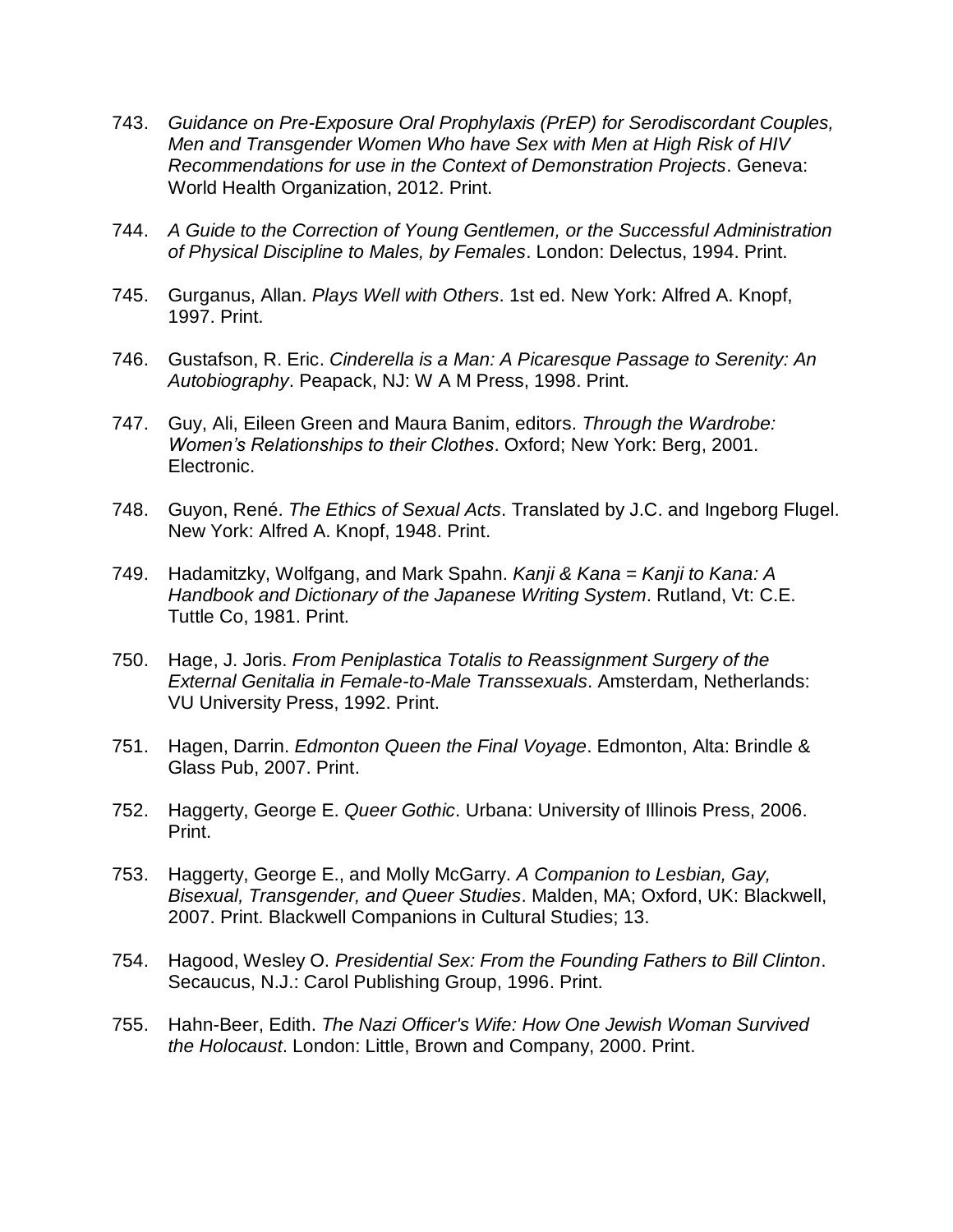- 756. Halberstadt-Freud, Hendrika C. *Freud, Proust, Perversion and Love*. Amsterdam/Lisse; Berwyn, PA: Swets & Zeitlinger, 1991. Print.
- 757. Halberstam, Judith. *Female Masculinity*. Durham [N.C.]: Duke University Press, 1998. Print.
- 758. ———. *In a Queer Time and Place: Transgender Bodies, Subcultural Lives*. New York: New York University Press, 2005. Print. Sexual Cultures.
- 759. Halberstam, Judith and Ira Livingston, editors. *Posthuman Bodies*. Bloomington: Indiana University Press, 1995. Print.
- 760. Hall, Blaine Paxton. *Hestia's House*. 1st ed. Pinehurst, NC: Hazelhurst House, 2003. Print.
- 761. Hall, Marny. *The Lesbian Love Companion: How to Survive Everything from Heartthrob to Heartbreak*. San Francisco: Harper San Francisco, 1998. Print.
- 762. Hanchett, Hap. *Guilty by Gender: Poems*. 1st ed. Bellingham, WA: Hanchett, 1996. Print.
- 763. Hanon, Geraldine Hatch. *Sacred Space: A Feminist Vision of Astrology*. Ithaca, NY: Firebrand Books, 1990. Print.
- 764. Hansen, Joseph and Evelyn Reed, editors. *Cosmetics, fashions, and the exploitation of women*. New York: Pathfinder Press, 1986. Print.
- 765. Hanscombe, Gillian E. *Between Friends*. Boston: Alyson Publications, 1982. Print.
- 766. Harcourt, Jay. "Current Issues in Lesbian, Gay, Bisexual, and Transgender Health." New York: Harrington Park Press, 2006. Print. Journal of Homosexuality; v. 51, no. 1.
- 767. Harding, James. *The Rocky Horror Show Book*. London: Sidgwick & Jackson, 1987. Print.
- 768. Haritaworn, Jinthana, Adi Kuntsman, and Silvia [Editors of compilation]. *Posocco. Queer Necropolitics*. Abingdon, Oxon: Routledge, 2014. Print.
- 769. Harper, Shaun R., and Stephen John Quaye. *Student Engagement in Higher Education: Theoretical Perspectives and Practical Approaches for Diverse Populations*. New York; London: Routledge, 2009. Print.
- 770. *Harriet Marwood, governess*. New York: Grove Press, 1967. Print.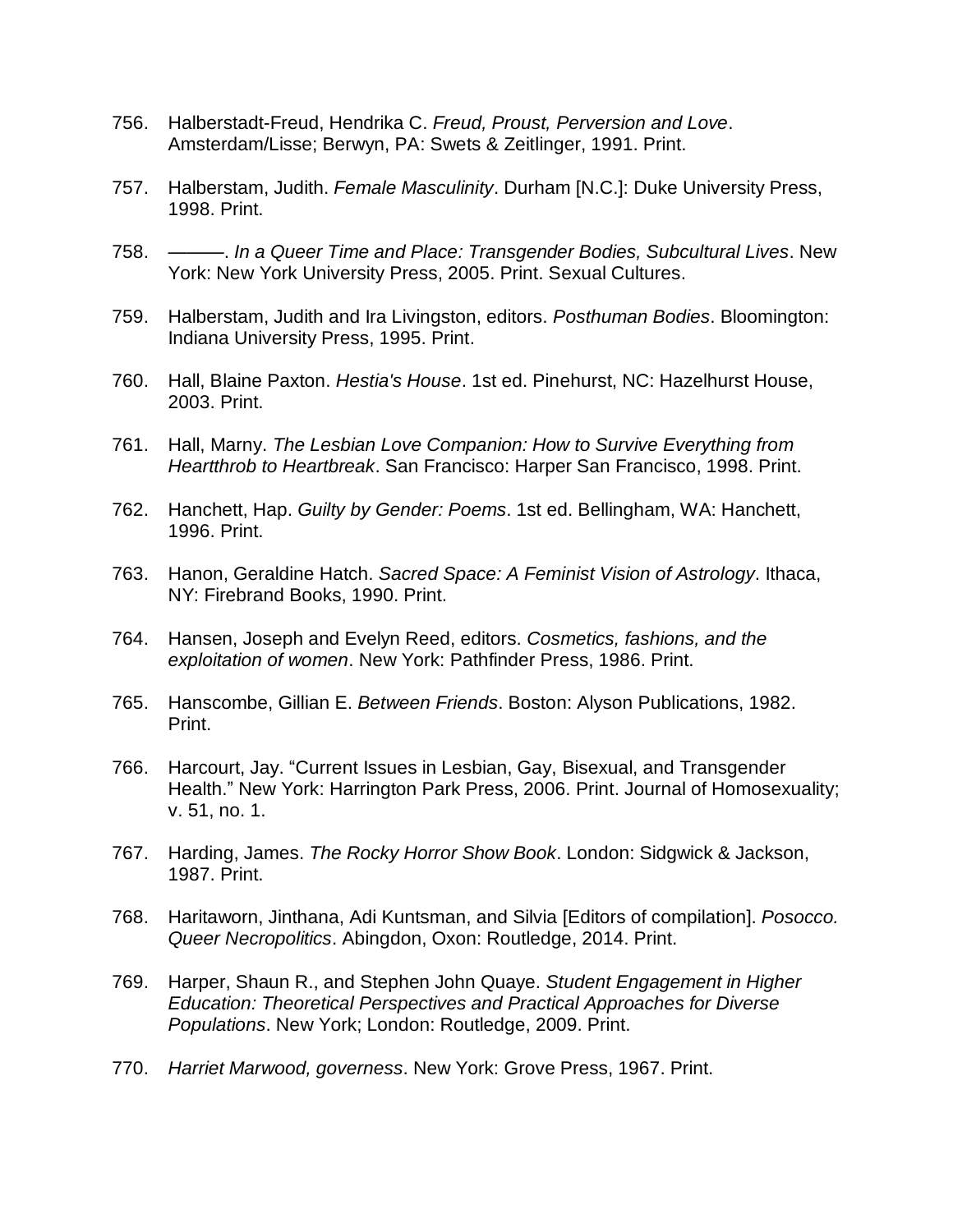- 771. Harris, Daniel. *Diary of a Drag Queen*. New York: Carroll & Graf, 2005. Print.
- 772. Harris, Frank. *My Life and Loves*. Edited by John F. Gallagher. New York: Grove Press, 1963. Print.
- 773. Harris, Joseph. *Hidden Agendas: Cross-Dressing in 17th-Century France*. Tübingen: Gunter Narr, 2005. Print. Biblio 17; 156.
- 774. Harris, Paul. *The Harris Guide: Formerly "The queer press guide." The Directory of the World's GLBT Press, Now Including both Print and Broadcasting Media*. New York: Upstart Press, 2000. Print.
- 775. Harrison, Kimberly, and Richard Fantina. *Victorian Sensations: Essays on a Scandalous Genre*. Columbus: Ohio State University Press, 2006. Print.
- 776. Harry Benjamin International Gender Dysphoria Association. *The standards of care for gender identity disorders.* Düsseldorf: Harry Benjamin International Gender Dysphoria Association, 1998. Print.
- 777. Harry Benjamin International Gender Dysphoria Symposium. Gender dysphoria: Transcultural perspectives. Transsexualism: state of the art treatment. Program & abstracts. Sonoma, CA: Harry Benjamin International Gender Dysphoria Association, 1995. Print.
- 778. Hart, John and Diane Richardson. *The Theory and Practice of Homosexuality*. London: Routledge & Kegan Paul, 1981. Print.
- 779. Hart, Tom. *Don't tell your mother: [a story of incest]*. London: Quartet Books, 1979. Print.
- 780. Hartman, William E., and Marilyn Fithian. *Treatment of Sexual Dysfunction: A Bio-Psycho-Social Approach*. 1st ed. Long Beach, Calif: Center for Marital and Sexual Studies, 1972. Print.
- 781. Harvey, Elizabeth D. *Ventriloquized Voices: Feminist Theory and English Renaissance Texts*. London; New York: Routledge, 1992. Print.
- 782. Harvey, Vickie L., and Housel, Teresa Heinz, [Editors of compilation]. *Health Care Disparities and the LGBT Population: Health Care Disparities and the Lgbt Population*. Lanham, Maryland: Lexington Books, 2014. Print.
- 783. Harwood, Victoria, David Oswell, Kay Parkinson and Anna Ward, editors. *Pleasure principles: politics, sexuality and ethics*. London: Lawrence & Wishart, 1993. Print.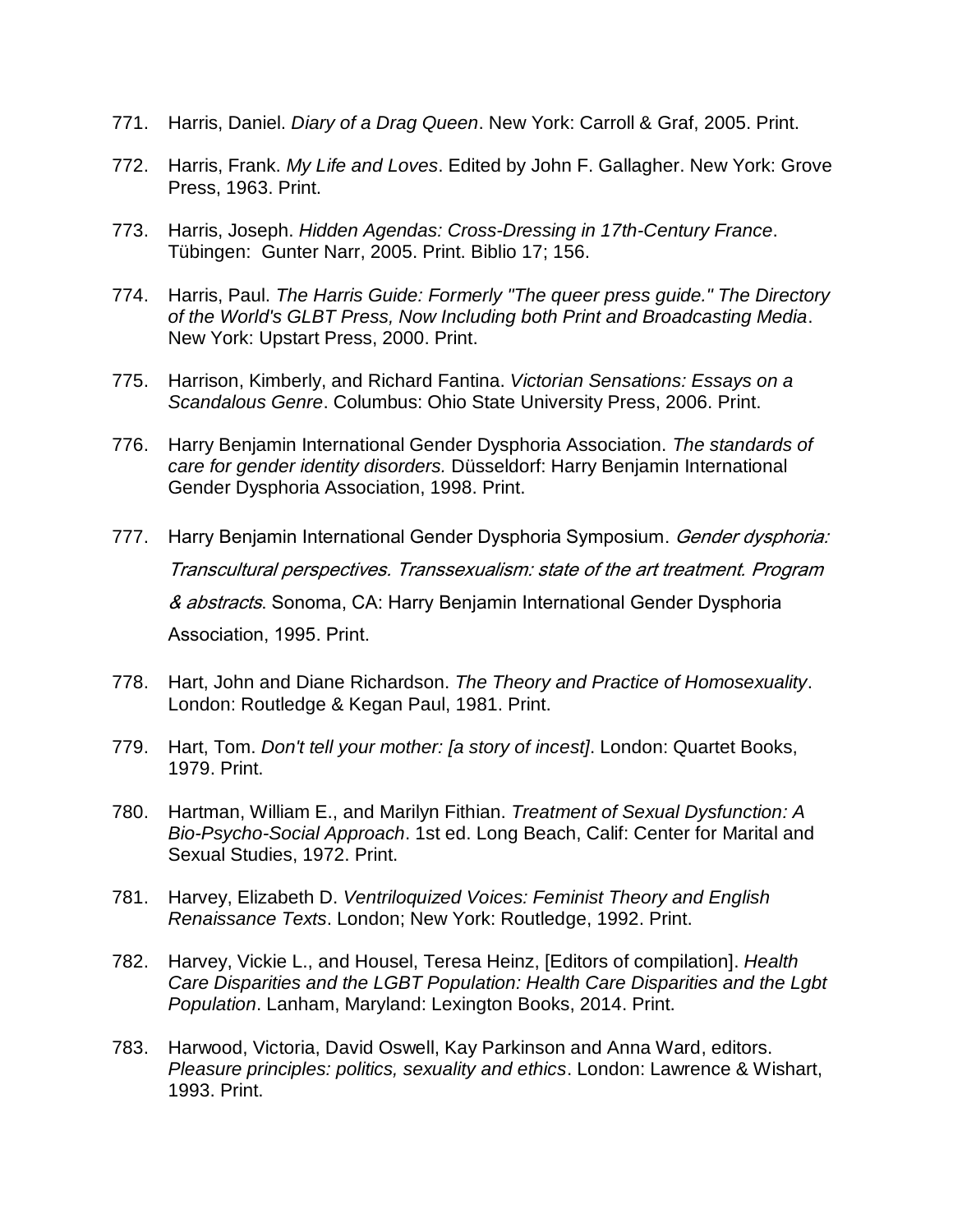- 784. Haselden, John, translator. *'Allo, 'allo!: the war diaries of René Artois*. London: BBC Books, 1988. Print.
- 785. Haskell, Rebecca, and Brian E. Burtch. *Get that Freak: Homophobia and Transphobia in High Schools*. Halifax, N.S. ; Winnipeg: Fernwood Pub, 2010. Print.
- 786. Haslam, M.T., editor. *Conference report P.S.D. Psychosexual disorders : report of the 1975 conference on psychosexual disorders held at York University and Clifton Hospital, York, 17-19 April, 1975.* York: York University and Clifton Hospital, 1975. Print.
- 787. ———, editor. *Transvestism and cross dressing: towards an understanding.*  London: Beaumont Trust, 2001. Print.
- 788. Haslam, Michael Trevor. *Close to the Wind*. Stanhope, Weardale, Co. Durham: The Memoir Club, 2006. Print.
- 789. ———. *Transvestism: A Guide*. London: Beaumont Trust, 1993. Print.
- 790. Hastings, Penny. *Sports for Her: A Reference Guide for Teenage Girls*. Westport, Conn: Greenwood Press, 1999. Print.
- 791. Hausman, Bernice L. *Changing Sex: Transsexualism, Technology, and the Idea of Gender*. Durham: Duke University Press, 1995. Print.
- 792. Hawes, Dan. *Capital Gains & Losses: A State by State Review of Gay, Lesbian, Bisexual, Transgender, & HIV/AIDs-Related Legislation in 1999*. Washington, D.C: National Gay and Lesbian Task Force, 1999. Print.
- 793. Hawkes, Gail. *A Sociology of Sex and Sexuality*. Buckingham; Philadelphia: Open University Press, 1996. Print.
- 794. Haworth, Gwen, director*. She's a Boy I Knew*. Moving Images Distribution, 2007.
- 795. Hayes, Pamela. *The other women: a story about three transsexuals*. New York : iUniverse, 2007. Print.
- 796. ———. *Sex and the single transsexual*. Lincoln, NE.: iUniverse, Inc., 2004. Print.
- 797. Hayman, Ronald. *Fassbinder, film maker*. London: Weidenfeld and Nicolson, 1984. Print.
- 798. Haynes, Felicity, and Tarquam McKenna. "Unseen Genders: Beyond the Binaries." New York: Peter Lang, 2001. Print. *Eruptions*; v. 12.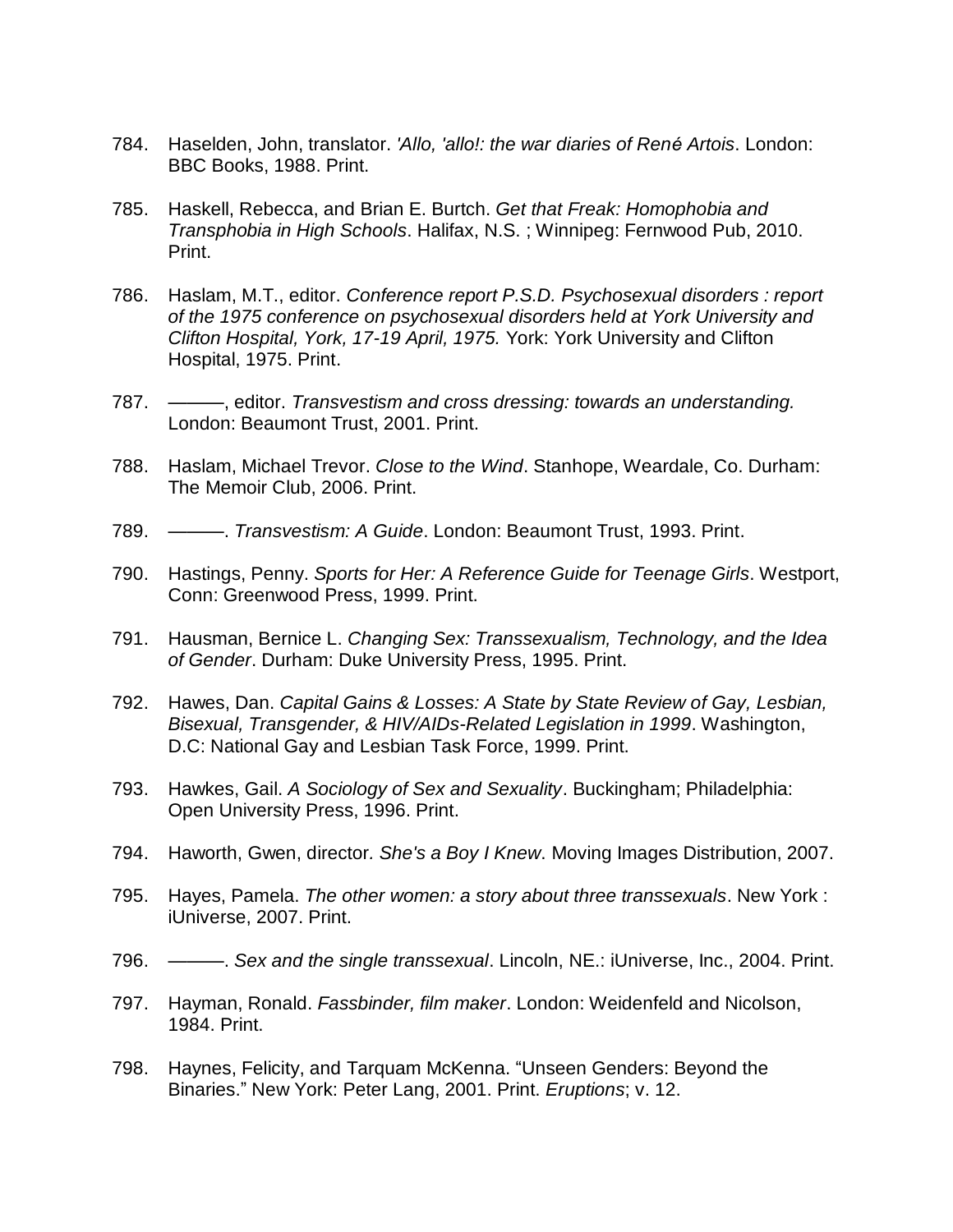- 799. Hayward, Edward. *Upstairs and Downstairs*. Andover: Pitkin, 1998. Print.
- 800. Hazleham, Vicki. *She male sex slave: a full length illustrated novel*. Manchester: TMC Publications, 1988. Print.
- 801. *Health Care Issues among Lesbian, Gay, Bisexual, Transgender, and Intersex (LGBTI) Populations in the United States*. Philadelphia, PA: Haworth Press/Taylor & Francis, 2008. Print.
- 802. *The Health of Lesbian, Gay, Bisexual, and Transgender People: Building a Foundation for Better Understanding*. Washington, DC: National Academies Press, 2011. Print.
- 803. Heath, Rachel Ann. *The Praeger Handbook of Transsexuality: Changing Gender to Match Mindset*. Westport, CT ; London: Praeger Publishers, 2006. Print. Sex, Love, and Psychology.
- 804. Hebditch, David*. Porn Gold: inside the pornography business*. London; Boston: Faber and Faber, 1988. Print.
- 805. Hegarty, Angela and Siobhan Leonard, editor. *A human rights: an agenda for the 21st century*. London: Cavendish Pub., 1999. Print.
- 806. Heger, Heinz. *The Men with the Pink Triangle: The True, Life- and Death Story of Homosexuals in the Nazi Death Camps*. Rev. ed. Boston: Alyson Publications, 1994. Print.
- 807. Heidelbaugh, Joel J., E. Jauniaux, and Landon, Mark B., editors of compilation. *Clinical Men's Health Evidence in Practice*. 1st ed. Philadelphia: Saunders/Elsevier, 2007. Print.
- 808. Heller, Wendy Beth. *Emblems of Eloquence: Opera and Women's Voices in Seventeenth-Century Venice*. Berkeley: University of California Press, 2003. Print.
- 809. Hellman, Ronald E., and Jack Drescher. *Handbook of LGBT Issues in Community Mental Health*. Binghamton, NY: Haworth Medical Press, 2004. Print.
- 810. Hemmings, Clare. *Bisexual spaces: a geography of sexuality and gender*. New York: Routledge, 2002. Print.
- 811. Henkin, Bill. *The Rocky Horror picture show book*. New York: Hawthorn/Dutton 1979. Print.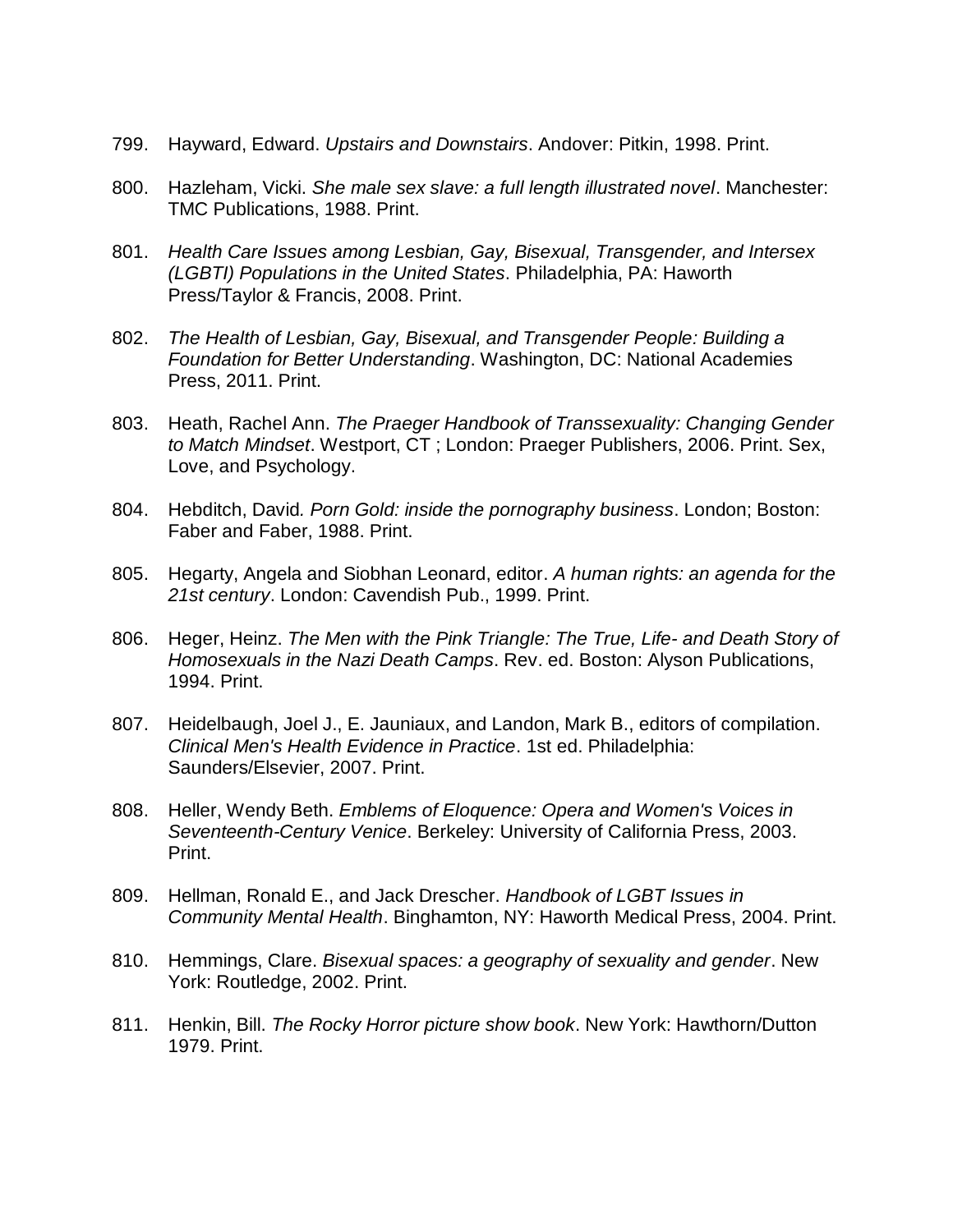- 812. Henley, Clark. *The butch manual: the current drag and how to do it*. New York: Sea Horse Press, 1982. Print.
- 813. Henriques, Fernando. *Prostitution and society: Stews and strumpets: a survey of prostitution*. London: Macgibbon & Kee, 1961-1968. Print.
- 814. Henry, George W. *All the Sexes. Selections Masculinity and Femininity*. New York: Collier Books, 1964. Print.
- 815. ———. *Sex Variants: A Study of Homosexual Patterns*. One-vol. ed. New York; London: Paul B. Hoeber, 1948. Print.
- 816. Henslin, James M. and Edward Sagarin, editors. *The Sociology of Sex: An Introductory Reader*. New York: Schocken Books, 1978. Print.
- 817. Hepburn, Alexa, and Sally Wiggins. *Discursive Research in Practice: New Approaches to Psychology and Interaction*. Cambridge, UK; New York: Cambridge University Press, 2007. Print.
- 818. Herdt, Gilbert (editor). *Third Sex, Third Gender: Beyond Sexual Dimorphism in Culture and History*. New York: Zone Books, 1996. Print.
- 819. Herman, Gary. *Rock 'n' Roll Babylon*. London: Plexus, 1988. Print.
- 820. Hershan, Stella K. *The Candles She Lit: The Legacy of Eleanor Roosevelt*. Westport, Conn.; London: Praeger, 1993. Print.
- 821. Heslin, P. J. *The Transvestite Achilles: Gender and Genre in Statius' Achilleid*. Cambridge; New York: Cambridge University Press, 2005. Print.
- 822. Hesse-Biber, Sharlene Nagy, editor of compilation. *Handbook of Feminist Research: Theory and Praxis*. 2nd ed. Thousand Oaks, CA; London; New Delhi: SAGE, 2012. Print.
- 823. *The heterosexual TV: agony or ecstasy?* New York: Queens Publications, 1972. Print.
- 824. Hewitt, Paul, and Jane Warren. *A Self-made Man: The Diary of a Man Born in a Woman's Body*. 1st paperback ed. London: Headline, 1996. Print.
- 825. Heyer, Georgette. *The Masqueraders*. Greenwich, Conn: Fawcett, 1976. Print.
- 826. Higgs, Lee. *Generation Fetish*. New York: Goliath, 2000. Print.
- 827. *High heeled husband*. New York, N.Y.: Star Distributors, 1984. Print.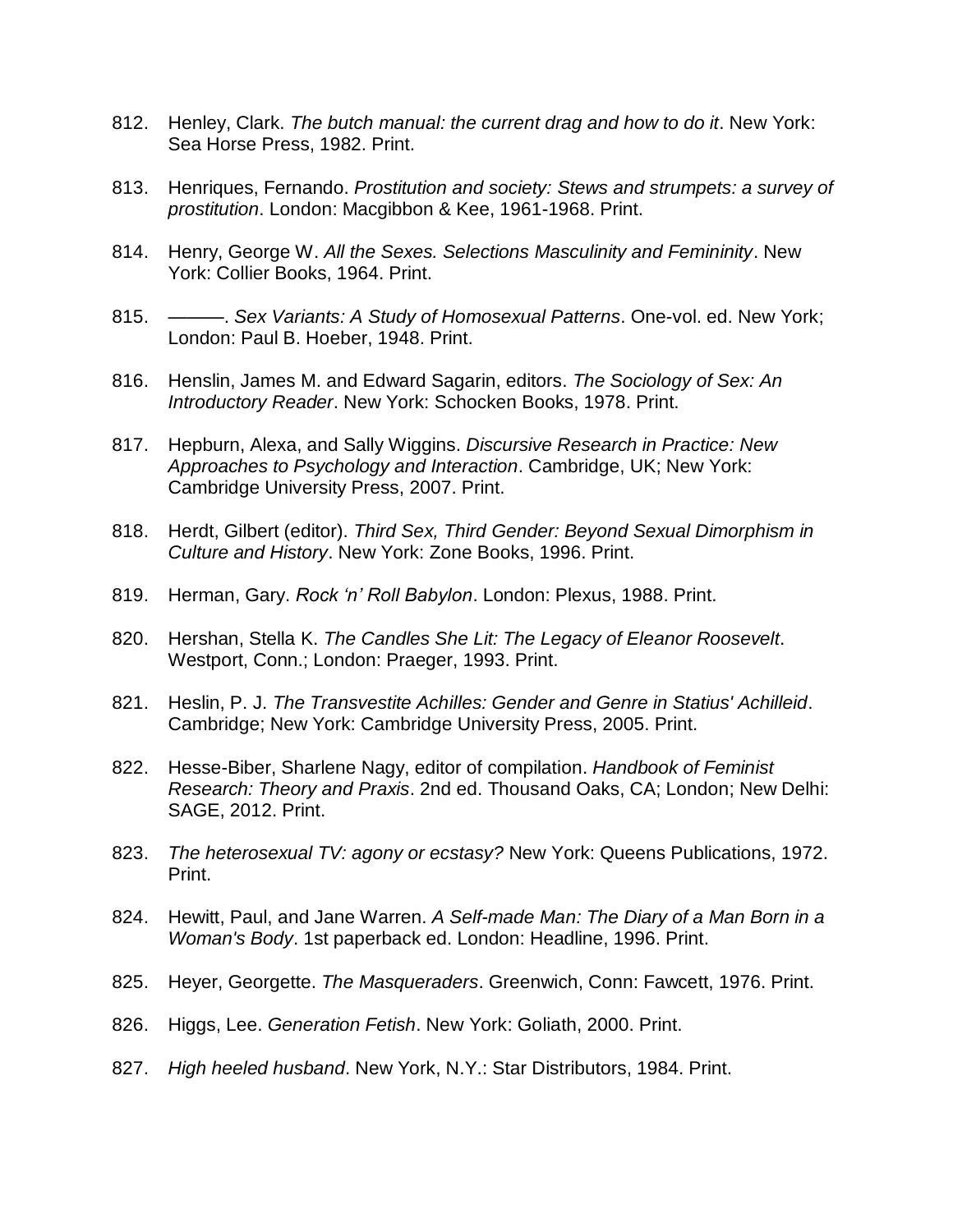- 828. Hignutt, Diana. *Empress of Clouds.* California: Behler Publications, 2004. Print.
- 829. ———. *Moonsword*. Baltimore, Md.: AmErica House, 2002. Print.
- 830. Hilebrand, Susann and Irmgard Johannson. *Charlotte, Salome, Veronika: Transvestiten*. München: Rogner & Bernhard, 1978. Print.
- 831. Hines, Sally, and Tam Sanger. *Transgender Identities Towards a Social Analysis of Gender Diversity*. New York; London: Routledge, 2010. Print.
- 832. Hines, Sally. *Citizenship, Gender and Diversity Towards a Politics of Difference*. Houndmills, Basingstoke, Hampshire: Palgrave Macmillan, 2013. Print.
- 833. ———. *TransForming Gender: Transgender Practices of Identity, Intimacy and Care*. Bristol, UK: Policy Press, 2007. Print.
- 834. Hirsch, Edwin Walter. *Sex power in marriage: with case histories. Modern Sex Life: With Case Histories*. New York: Perma-books, 1947. Print.
- 835. ———. *Modern Sex Life: With Case Histories*. 2nd ed. New York: Perma-books, 1949. Print.
- 836. Hirschfeld, Magnus. *Geschlecht und Verbrechen*. Rotterdam: Belrose Verlag, between 1975 and 1980. Print.
- 837. ———. *Men and women; the world journey of a sexologist*. New York: AMS Press, 1974. Print.
- 838. *———. Sex in human relationships*. New York: AMS Press, 1975. Print.
- 839. ———. *Sexual anomalies and perversions*. Flensburg: Carl Stephenson Verlag, 1985. Print.
- 840. ———. *Sexual pathology: a study of derangements of the sexual instinct*. New York: Emerson Books, Inc., 1940. Print.
- 841. Hirschfeld, Magnus, and Michael A. Lombardi-Nash, translator. *The Transvestites: The Erotic Drive to Cross-Dress*. Buffalo, N.Y: Prometheus Books, 1991. Print. New Concepts in Human Sexuality.
- 842. Hite, Shere. *The Hite report: a nationwide study of female sexuality*. London: Corgi Books, a Division of Transworld Publishers Ltd., 1981. Print.
- 843. ———. *The new Hite report: the revolutionary report on female sexuality updated*. London: Hamlyn, 2000.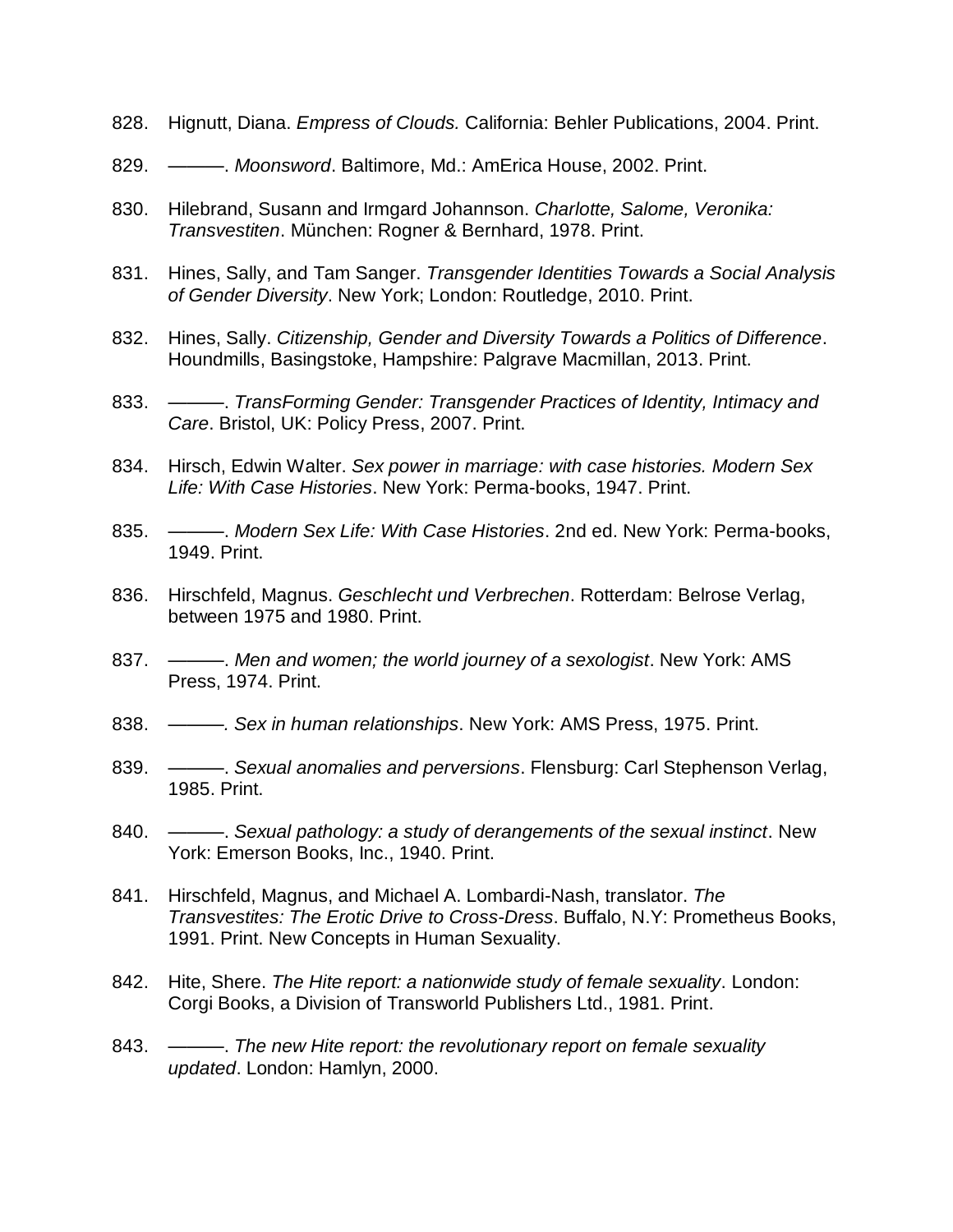- 844. ———. *The Hite report on male sexuality*. London: Macdonald Futura Publishers, 1981.
- 845. Hoadley, Joyce. *The Way of the Crossdresser*. Sydney, NSW: Seahorse Society, 1990[?]. Print.
- 846. Hodgkinson, Liz. *Bodyshock: The Truth about Changing Sex*. London: Columbus, 1987. Print.
- 847. Hoffmann-Born, Hannelore. *Einige aspekte zur transsexualität: zwei Referate*. Offenbach: Transidentitas, 1990. Print.
- 848. Hollingsworth, Elaine. *Zulma*. New York: Warner Paperback Library, 1974. Print.
- 849. Hollis, Christina M. *Beyond Belief: The Discovery of My Existence*. Galena, IL: Genesis Publications, 1993. Print.
- 850. Holloway, Karla F. C. *Moorings & Metaphors: Figures of Culture and Gender in Black Women's Literature*. New Brunswick, N.J: Rutgers University Press, 1992. Print.
- 851. Holman, Catherine White, and Joshua Mira Goldberg. *Social and Medical Advocacy with Transgender People and Loved Ones: Recommendations for BC Clinicians*. [Vancouver B.C: Vancouver Coastal Health Authority; Transcend Transgender Support & Education Society; Canadian Rainbow Health Coalition, 2006. Print.
- 852. ———. *Social and Medical Advocacy with Transgender People and Loved Ones Recommendations for BC Clinicians*. [Saskatoon, Sask.]: [Vancouver, B.C.]: crhc/csac: Transcend; Vancouver Coastal Health, 2006. Print.
- 853. Holmes, Morgan. *Critical Intersex*. Farnham, England; Burlington, VT: Ashgate, 2009. Print. Queer Interventions.
- 854. Holmes, Rachel. *Scanty Particulars: the life of Dr. James Barry*. London: Viking, an imprint of Penguin Books, 2002.
- 855. Homberg, Octave, et al. *D'Eon De Beaumont: His Life and Times*. Boston: Richard G. Badger, The Gorham Press, 1911. Print.
- 856. Hood, Stuart. *Marquis de Sade for beginners*. Edited by Richard Appignanesi. Cambridge: Icon Books, 1995. Print.
- 857. Hordern, Louise. *Around the World in a Skirt: A True Story*. Victoria, AUS: E.P.B. Publication, 1989. Print.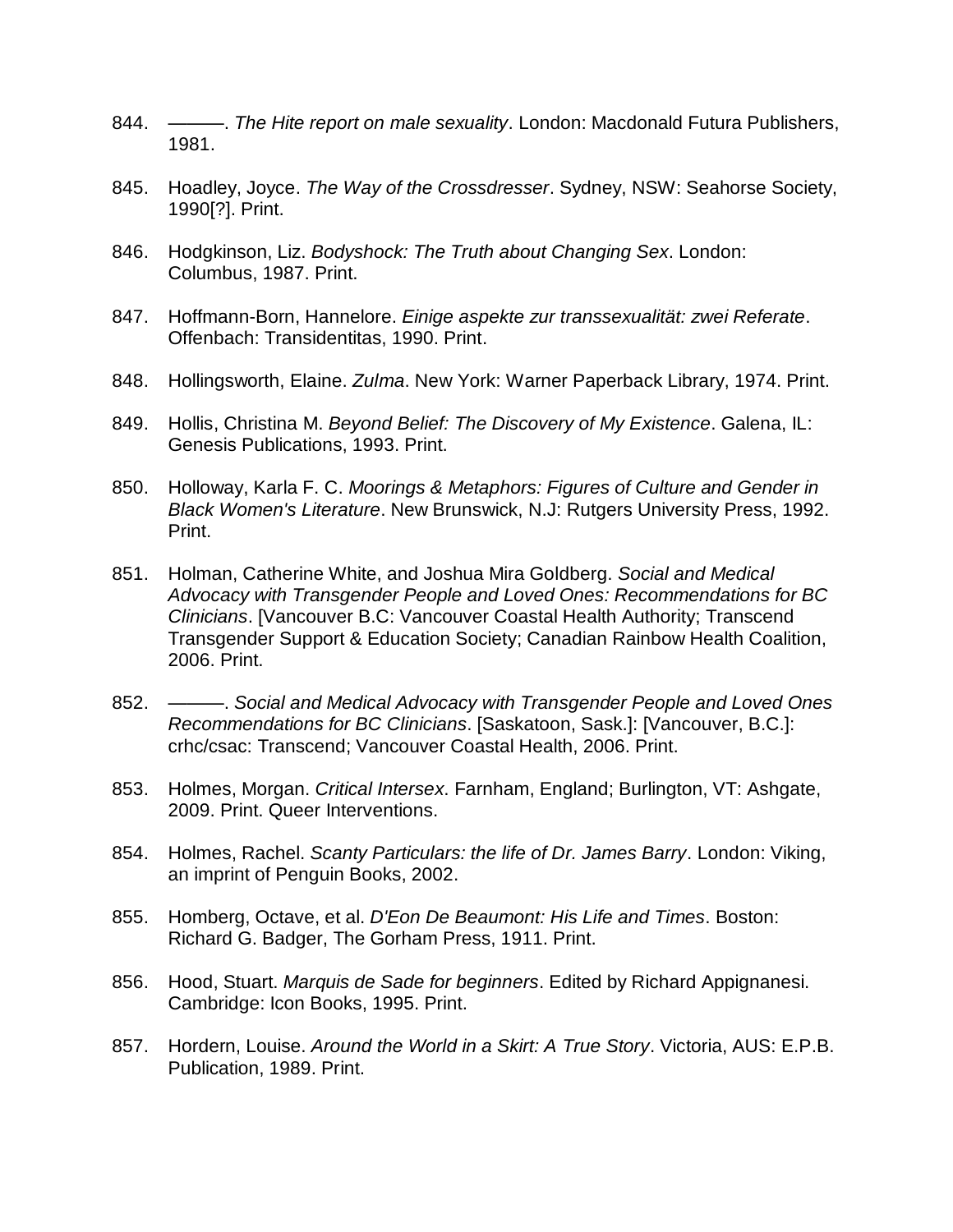- 858. *Hormonal and Genetic Basis of Sexual Differentation, Maria I. New, and Joe Leigh Simpson. Hormonal and Genetic Basis of Sexual Differentiation Disorders and Hot Topics in Endocrinology Proceedings of the 2nd World Conference*. New York, N.Y: Springer Science+Business Media, 2011. Print.
- 859. Horrocks, Roger. *Masculinity in crisis: myths, fantasies, and realities*. Edited by Jo Campling. New York: St. Martin's Press, 1994. Print.
- 860. Hotchkiss, Valerie R. *Clothes make the Man: Female Cross Dressing in Medieval Europe*. New York: Garland, 1996. Print.
- 861. *Housemaid Husband*. New York: Star Distributors, 1980. Print.
- 862. Howard, Kim, and Annie Stevens. *Out & about Campus: Personal Accounts by Lesbian, Gay, Bisexual & Transgendered College Students*. 1st ed. Los Angeles; New York: Alyson Books, 2000. Print.
- 863. Howard League for Penal Reform. *Unlawful sex: offences, victims and offenders in the criminal justice system of England and Wales*. London: Waterlow Publishers Limited, 1985. Print.
- 864. Howard, Lillie P. *Alice Walker and Zora Neale Hurston: The Common Bond*. Westport, Conn. ; London: Greenwood Press, 1993. Print.
- 865. Howard-Howard, Margo, and Abbe Michaels. *I was a White Slave in Harlem*. 2nd ed. New York: Four Walls Eight Windows, 1991. Print.
- 866. Howes, Keith. *Broadcasting it: an encyclopaedia of homosexuality in film, radio, and TV in the UK, 1923-1993*. Foreword by Ned Sherrin. London; New York, NY: Cassell, 1993. Print.
- 867. Howey, Noelle, and Ellen Jean Samuels. *Out of the Ordinary: Essays on Growing Up with Gay, Lesbian, and Transgender Parents*. 1st ed. New York: St. Martin's Press, 2000. Print.
- 868. Hoyer, Niels. *Man into Woman: An Authentic Record of a Change of Sex : The True Story of a Miraculous Transformation of the Danish Painter Einar Wegener (Andreas Sparre)*. New York: E.P. Dutton, 1933. Print.
- 869. Hoyman, Rhonda D. *Rhonda: The Woman in Me: A Journey Through Gender Transition*. Edited by Suzanne Gibson. Timonium, M.D.: Pearce Publishers, 1999. Print.
- 870. Huang, Kathy, director. *Tales of the Waria*. Kathy Huang, 2011.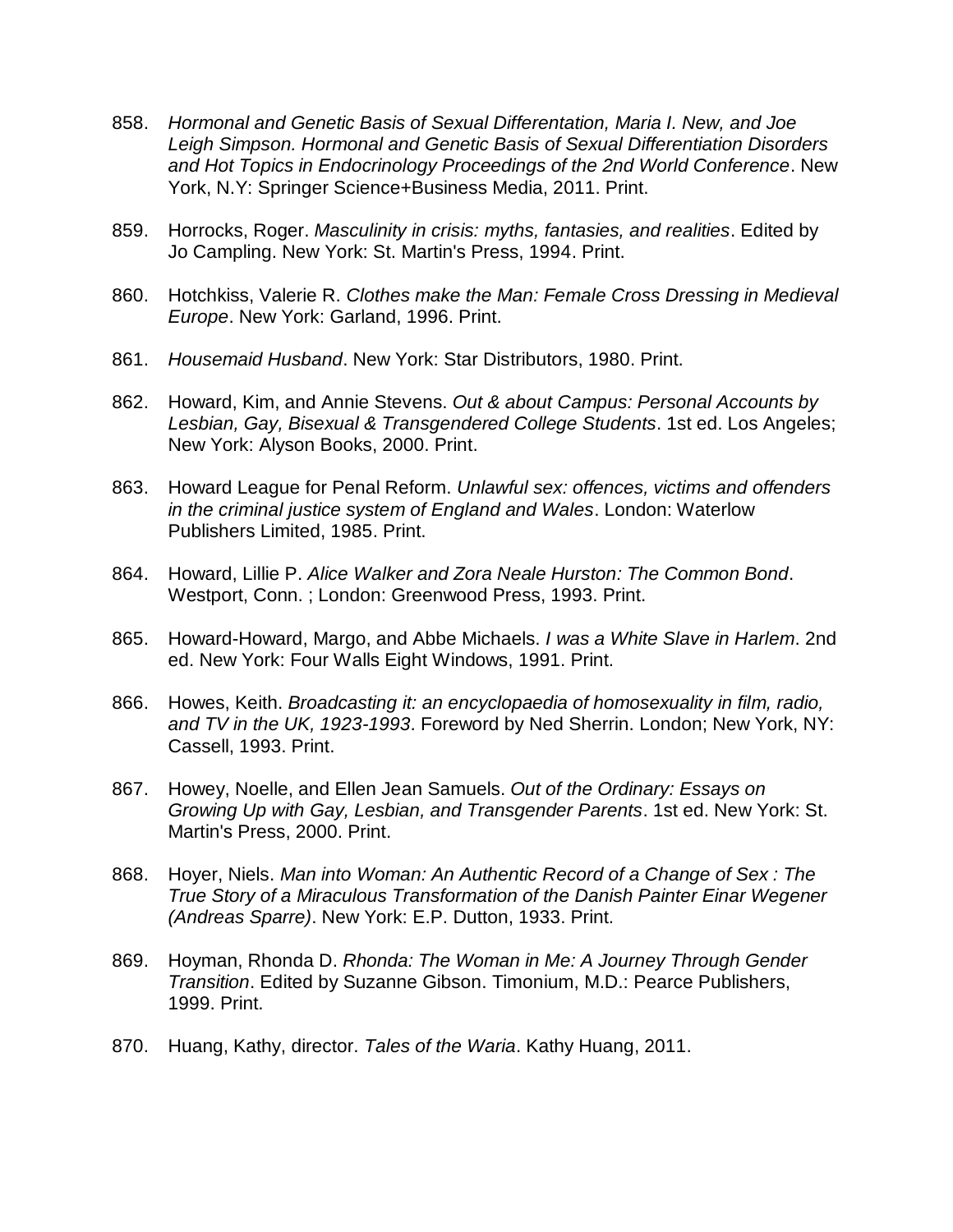- 871. Hubschman, Lynn. *Transsexuals: life from both sides*. Darby, PA: Diane Publishing, 1999. Print.
- 872. Huddleston, Peggy. *Prepare for surgery, heal faster: a guide of mind-body techniques*. Cambridge, Mass.: Angel River Press, 1996. Print.
- 873. Huegel, Kelly. *GLBTQ (Gay, Lesbian, Bisexual, Transgender, Questioning): The Survival Guide for Queer & Questioning Teens*. Minneapolis, MN: Free Spirit Publishing, 2003. Print.
- 874. Hughes, Susan, and Willow Dawson ill. *No Girls Allowed: Tales of Daring Women Dressed as Men for Love, Freedom and Adventure*. Toronto, ON; Tonawanda, NY: Kids Can Press, 2008. Print.
- 875. Hulburd, E.W. *The life of little Justin Hulburd: medium, actor and poet, who was during forty years one of the greatest attractions upon the dramatic stage and who served his adopted country during the civil war as President Lincoln's private spy*. Descano, Cal.: E. W. Hulburd, 1909.
- 876. Human Rights Commission of San Francisco, Jamison Green, and Larry Brinkin. *Investigation into Discrimination Against Transgendered People: A Report*. San Francisco, CA: The Commission, 1994. Print.
- 877. Humphreys, Laud. *Tearoom trade: a study of homosexual encounters in public places*. London: Duckworth, 1970. Print.
- 878. Humphries, Barry. *Dame Edna's bedside companion*. London: Weidenfeld and Nicolson, 1982. Print.
- 879. Humphries, Stephen. *A Secret world of sex: forbidden fruit: the British experience, 1900-1950*. London: Sidgwick & Jackson, 1991. Print.
- 880. Hunt, Maurice. *Shakespeare's as You Like it Late Elizabethan Culture and Literary Representation*. 1st ed. New York; Basingstoke: Palgrave Macmillan, 2008. Print.
- 881. Hunt, Nancy. *Mirror Image*. 1st ed. New York: Holt, Rinehart, and Winston, 1978. Print.
- 882. Hunt, Sarah E., Andrea N. Walsh and Christine St. Peter. "Trans/formative Identities Narrations of Decolonization in Mixed-Race and Transgender Lives." 2007. Print.
- 883. Hunter, Tera W. *To 'Joy My Freedom': Southern Black Women's Lives and Labors After the Civil War*. Cambridge, Mass: Harvard University Press, 1997. Print.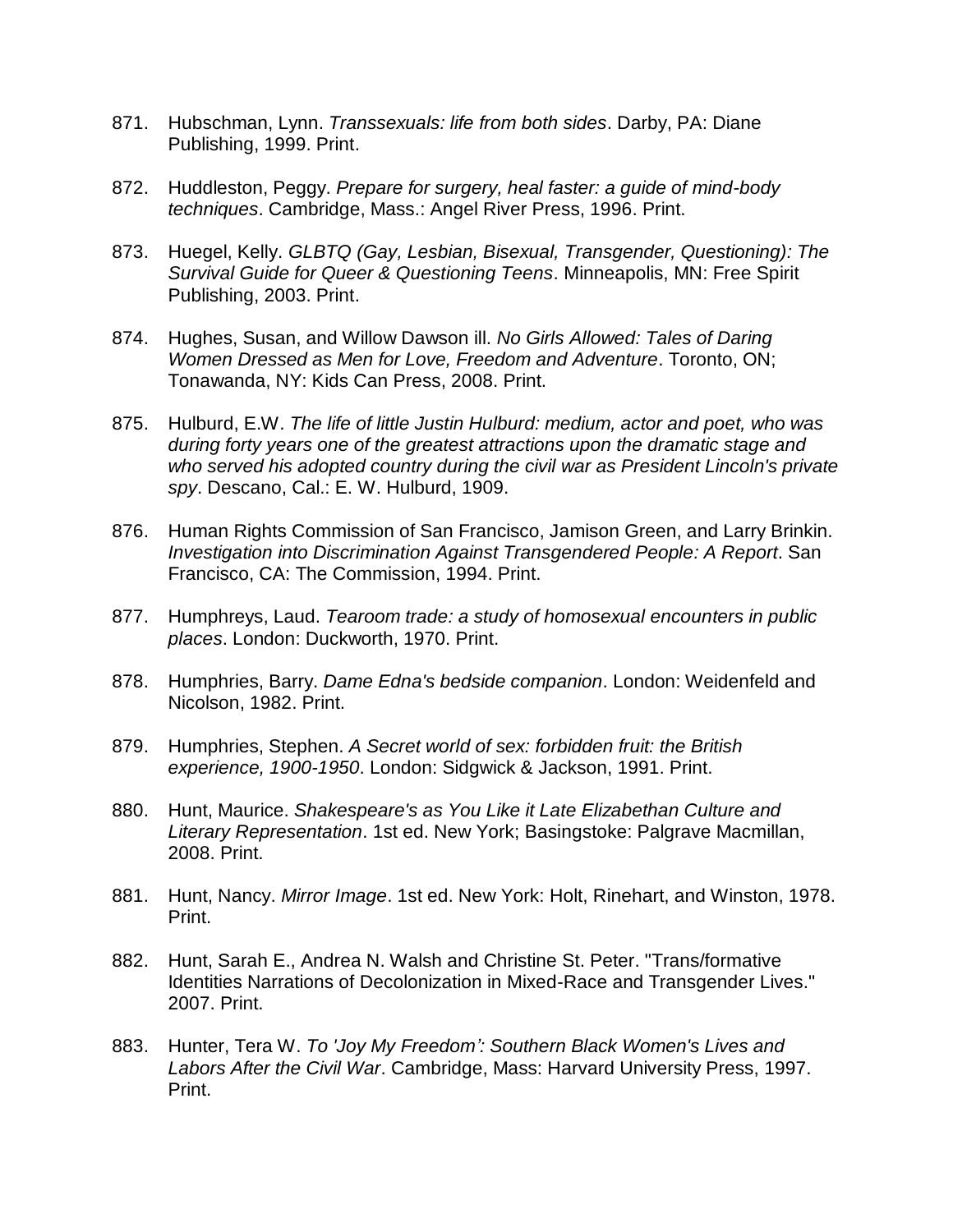- 884. Hurwood, Bernhardt J. *The Whole Sex Catalogue*. New York: Pinnacle Books, 1975. Print.
- 885. Hyman, Rebecca. *The Complete Guide to Synthetic Hairpieces & Wigs*. Special ed. New York: Workman Pub. Co. & Grosset & Dunlap, 1971. Print.
- 886. Illich, Ivan. *Gender*. London; New York: Marion Boyars, 1983. Print.
- 887. *In the Flesh*. Anonymous, National Film Board of Canada, 2000.
- 888. Inglis, David. *A sociological history of excretory experience: defecatory manners and toiletry technologies*. Lewiston, N.Y.: Edwin Mellen Press, 2001. Print.
- 889. International Conference on Sex and Gender. *Transgender agenda: an interdisciplinary conference for the end of the millennuim*. London : Press for Change, 1998. Print.
- 890. International Conference on Transgender Law and Employment Policy. *Proceedings from the second International Conference on Transgender Law and Employment Policy, August 1993, Houston, Tex., U.S.A*. Houston: ICTLEP, 1993. Print.
- 891. *International statistical classification of diseases and related health problems*. Geneva: World Health Organization, 1992-1994.
- 892. *Is Workplace Mental Health the Next Frontier in Diversity?* Ottawa: The Conference Board of Canada, 2011. Print.
- 893. Isou, Isidore. *A Diary of the 'Senses'*. Covina, CA: Collector's Publications, 1968. Print.
- 894. Israel, Gianna E., and Donald E. Tarver. *Transgender Care: Recommended Guidelines, Practical Information, and Personal Accounts*. Philadelphia: Temple University Press, 1997. Print.
- 895. Izzard, Eddie and David Quantick. *Eddie Izzard: dress to kill*. London: Virgin, 1998.
- 896. Jackson, Peter A. *Dear Uncle Go: Male Homosexuality in Thailand = Sawatdi Khrap ʻ A Ko Paknam*. 1st. ed. Bangkok, Thailand; San Francisco, CA: Bua Luang Books, 1995. Print.
- 897. Jackson, Peter A. and Nerida M. Cook, editors. *Genders & sexualities in modern Thailand*. Chiang Mai, Thailand: Silkworm Books, 1999. Print.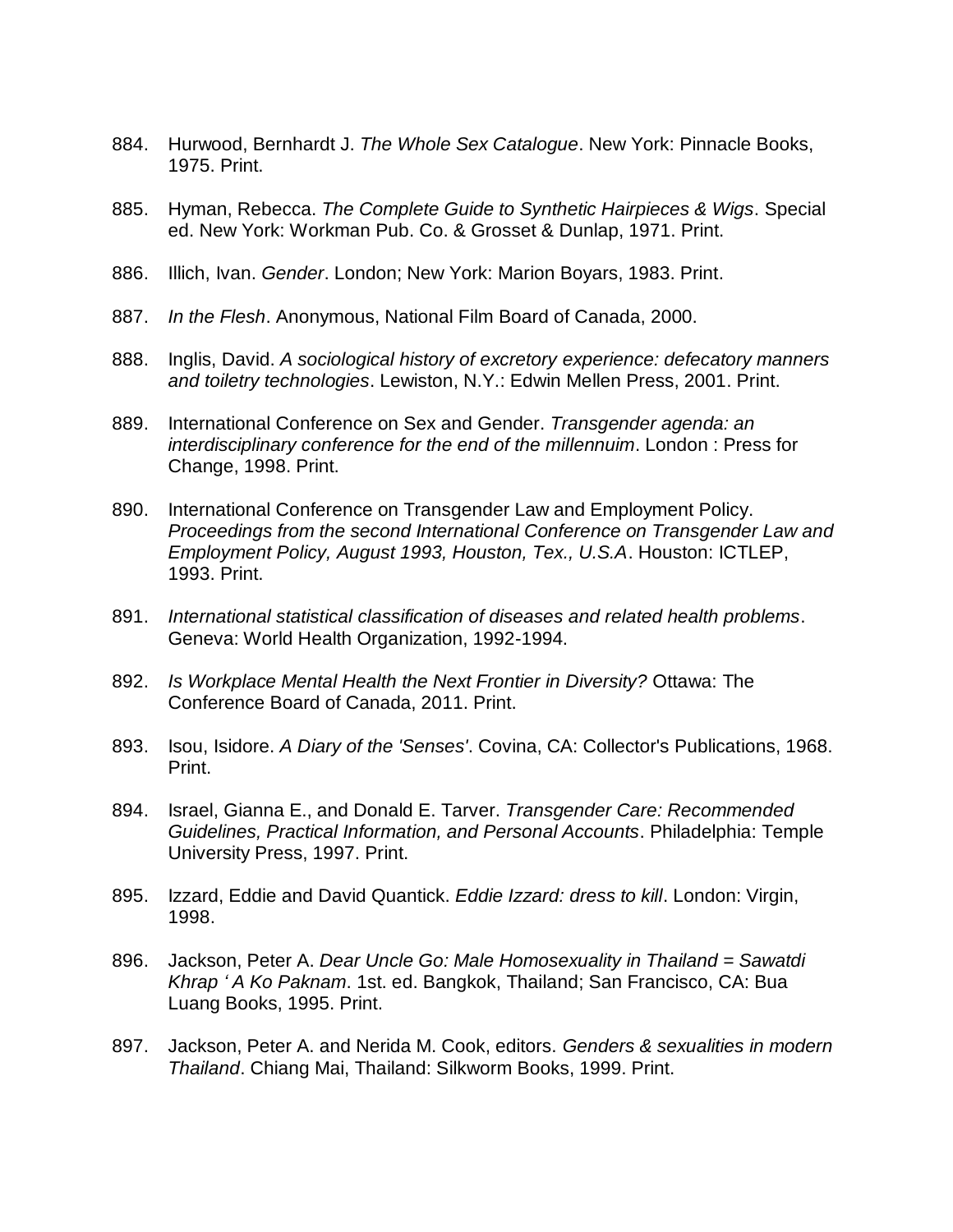- 898. Jackson, Peter A. and Gerard Sullivan. *Lady Boys, Tom Boys, Rent Boys: Male and Female Homosexualities in Contemporary Thailand*. New York: Harrington Park Press, 1999. Print.
- 899. Jacobson, Howard. *The Act of Love*. London: Jonathan Cape, 2008.
- 900. Jaffrey, Zia. *The Invisibles: A Tale of the Eunuchs of India*. 1st Vintage Departures ed. New York: Vintage Departures, 1998. Print.
- 901. Jaget, Claude. *Prostitutes, our life*. Translated by Anna Furse, Suzie Fleming, and Ruth Hall. Bristol, Eng.: Falling Wall Press, 1980. Print.
- 902. James, Antony. *The Abnormal World of Transvestites and Sex Changes*. New York: L. S. Publications, 1965. Print.
- 903. James, Liz, editor. *Women, men, and eunuchs: gender in Byzantium*. London; New York: Routledge, 1997. Print.
- 904. Jamesguard, Liz. *America Transformed*. Alexandria, V.A.: Reluctant Press, 1991. Print.
- 905. ———. *One Day*. Alexandria, V.A.: Reluctant Press, 1990. Print.
- 906. ———. *Steroid*. Alexandria, V.A.: Reluctant Press, 1990. Print.
- 907. Janowitz, Tama. *The male cross-dresser support group*. London: Picador; Pan Books Ltd., 1993. Print.
- 908. Jarman-Ivens, Freya. *Oh Boy!: Masculinities and Popular Music*. New York; London: Routledge, 2007. Print.
- 909. Jason, G. L. *Sex Change*. Yakima, WA: Sun Publications, 1971. Print.
- 910. Jaugey-Paget, Laurence. *Hollywoodn't: a queer postcard book.* London: Pandora an imprint of HarperCollins Publishers, 1995. Print.
- 911. Jay, Bernard. *Not simply Divine: beneath the make-up, above the heels and behind the scenes with a cult superstar*. New York: Simon & Schuster, 1993. Print.
- 912. Jay, Monica. *Geraldine: For the Love of a Transvestite—an Autobiographical Episode*. London: Caliban Books, 1985. Print.
- 913. Jeffreys, Sheila. *Unpacking queer politics: a lesbian feminist perspective*. Cambridge; Malden, MA: Polity Press in association with Blackwell Publishing Company, 2003. Print.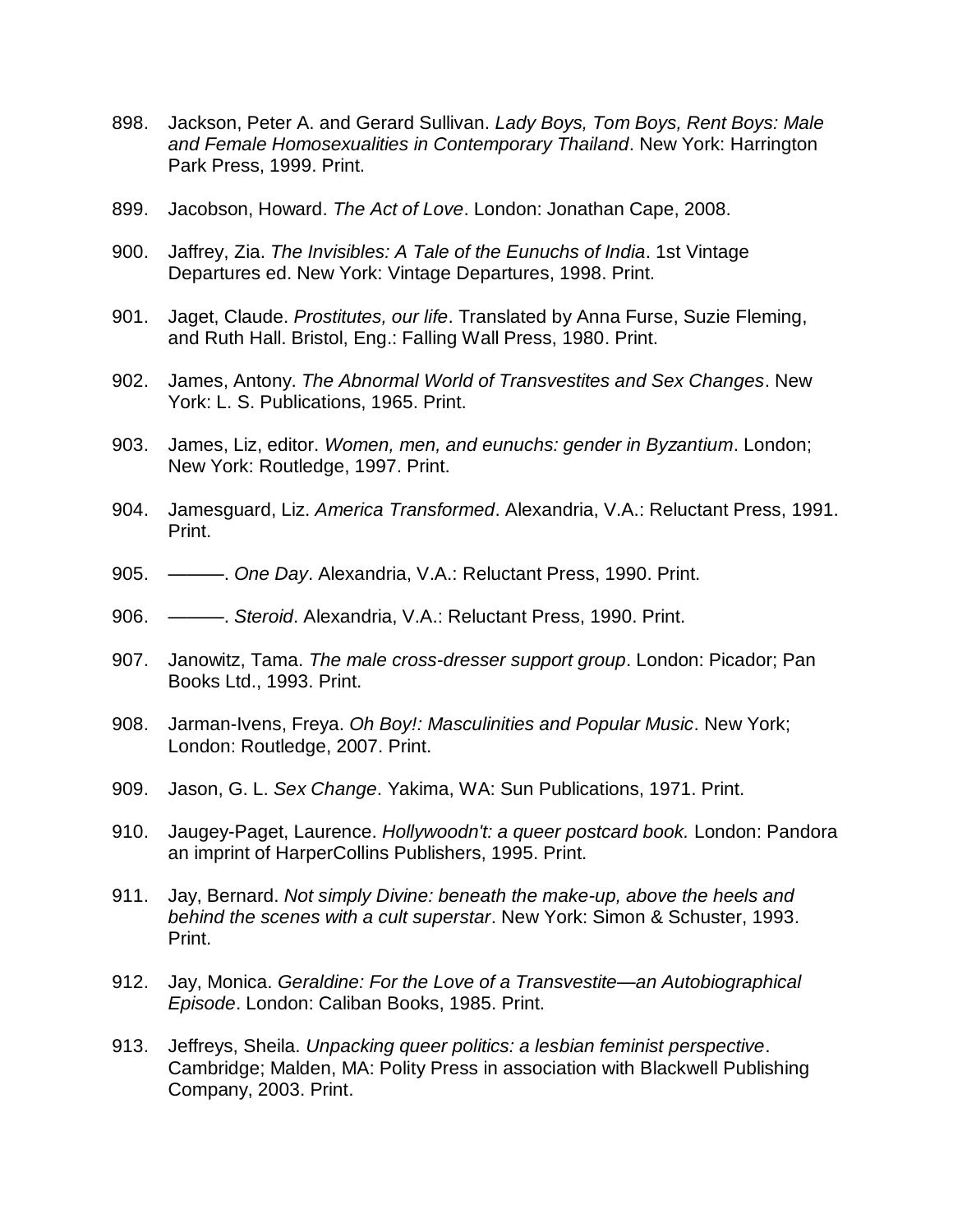- 914. Jelen, Ted G., and Marthe A. Chandler. *Abortion Politics in the United States and Canada: Studies in Public Opinion*. Westport, CT; London: Praeger, 1994. Print.
- 915. Jennings, Kevin and Patricia Gottlieb Shapiro. *Always my child: a parent's guide to understanding your gay, lesbian, bisexual, transgendered, or questioning son or daughter*. New York: Simon & Schuster, 2003. Print.
- 916. Jernow, Allison Liu. *Sexual Orientation, Gender Identity and Justice: A Comparative Law Casebook*. Geneva, Switzerland: International Commission of Jurists, 2011. Print.
- 917. Jervis, John. *Exploring the modern: patterns of western culture and civilization*. Oxford, OX : Blackwell Publishers, 1998. Print.
- 918. ———. *Transgressing the modern: explorations in the western experience of otherness*. Oxford, U.K.; Malden, Mass.: Blackwell Publishers, 1999. Print.
- 919. Jobling, Paul. *Bodies of experience: gender and identity in women's photography since 1970*. London: Scarlet Press, 1997.
- 920. Jocson, Korina Mineth, editor of compilation. *Cultural Transformations: Youth and Pedagogies of Possibility*. Cambridge, Massachusetts: Harvard Education Press, 2013. Print.
- 921. *John Kobal Photographic Portrait Award 1994*. London: National Portrait Gallery, 1994. Print.
- 922. Johnson, Chris, Cathy Brown, and Wendy Nelson. *The Gender Trap*. London; New York: Proteus, 1982. Print.
- 923. Johnson, Deborah Leigh. *Executive Secretary*. Alexandira, V.A.: Reluctant Press, 1996. Print.
- 924. Johnson, Julie Ann, editor. *By the grace of God: Lee Frances Heller and friends: writings for families, friends and clergy.* Wheaton, III: SSP Publications, 2001. Print.
- 925. Johnson, Katherine. *Being transsexual: self, identity and embodied subjectivity*. London: Middlesex University, 2001. Print.
- 926. Johnson, Katherine, and Stephanie Castle. *Prisoner of Gender: A Transsexual and the System*. Vancouver: Perceptions Press, 1997. Print.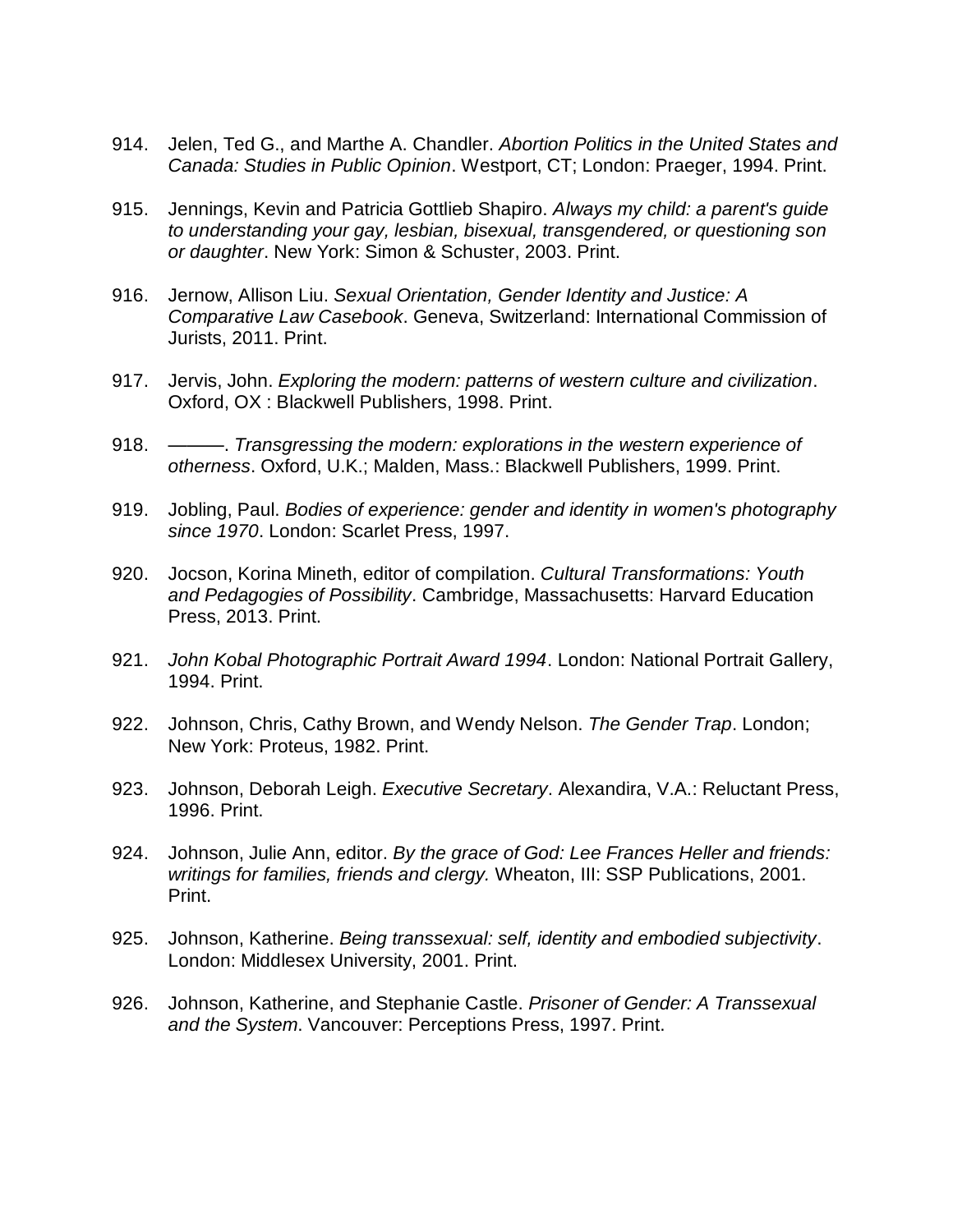- 927. Johnson, Mark. *Beauty and Power: Transgendering and Cultural Transformation in the Southern Philippines*. Oxford [Oxfordshire] ; New York: Berg, 1997. Print. Explorations in Anthropology.
- 928. Jones, Amelia. *The Feminism and Visual Culture Reader*. 2nd ed. London: Routledge, 2010. Print.
- 929. Jones, James H. *Alfred C. Kinsey: a public/private life*. New York; London: W.W. Norton & Company, 1997. Print.
- 930. Jones, Jeanette. *Walk on the wild side*. New York: Barricade Books, 1995. Print.
- 931. Jones, Rebecca L., and Richard Ward. "LGBT Issues: Looking Beyond Categories." Edinburgh: Dunedin Academic, 2010. Print. *Policy and Practice in Health and Social Care*; 10.
- 932. Jones, Steven G., editor. *Virtual culture: identity and communication in cybersociety*. London; Thousand Oaks: Sage Publications, 1997. Print.
- 933. Jones, Wendy. *Grayson Perry: portrait of the artist as a young girl*. London: Vintage Books, 2007. Print.
- 934. Jong, Tim de. *Man of vrouw, min of meer: gesprekken over een niet-gangbare sekse*. Amsterdam: Schorer Boeken, 1999. Print.
- 935. Jordan, Neil*. The crying game*. London: Vintage, 1993. Print.
- 936. Jorgensen, Christine, and Harry Benjamin, added commentary. *Christine Jorgensen: Personal Autobiography*. New York: Paul S. Eriksson, Inc, 1967. Print.
- 937. Jorgensen, Christine. *Christine Jorgensen: A Personal Autobiography*. San Francisco, CA: Cleis Press, 2000. Print.
- 938. Josling, J.F. *Change of name*. London, Oyez Publications, 1970. Print.
- 939. Judd, Ralph. *Drag Gags: Fun with Female Impersonation from the Movies*. San Francisco, Calif: Ralph Judd Communications, 1991. Print.
- 940. ———. *Drag Gags Return: Tongue-in-Cheek Fun with Female Impersonation from the Movies*. San Francisco, Calif: R. Judd Communications, 1992. Print.
- 941. Jurgens, Panja, Charles-Henri Favrod, and Quentin Crisp. *They Call Themselves Queens: The Transformation Series*. Zurich, Switzerland: Stemmle, 1996. Print.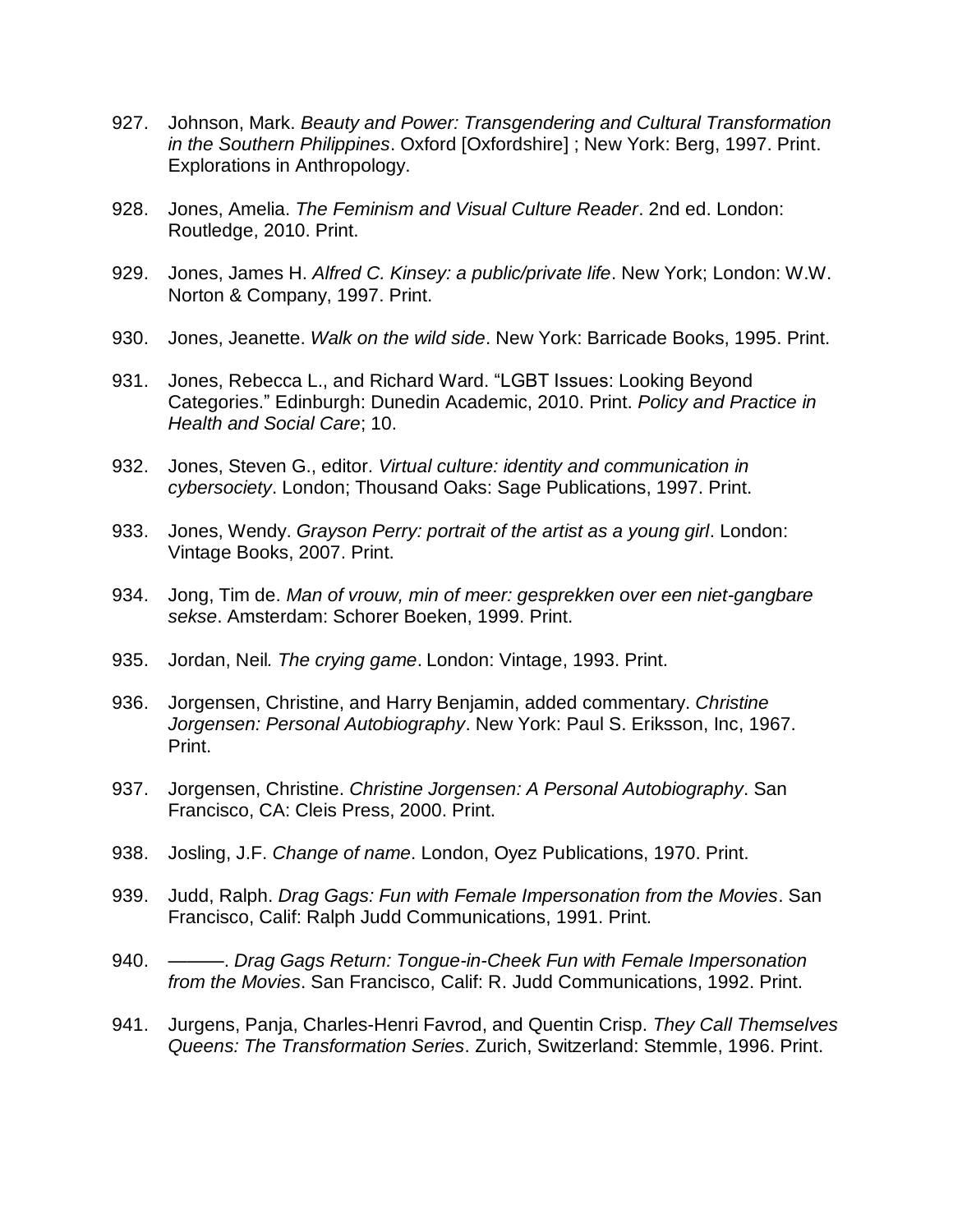- 942. Just Evelyn. *"Mom, I need to be a girl".* Imperial Beach, C.A.: Walter Trook Pub., 1998. Print.
- 943. Kaeser, Gigi. *Love makes a family: portraits of lesbian, gay, bisexual, and transgender parents and their families*. Amherst, Mass.: University of Massachusetts Press, 1999. Print.
- 944. Kahler, Jack. *Sex Fever*. San Diego, Calif: Exotik Books, 1965. Print.
- 945. Kahn, Madeleine. *Narrative Transvestism: Rhetoric and Gender in the Eighteenth-Century English Novel*. Ithaca, N.Y: Cornell University Press, 1991. Print. Reading Women Writing.
- 946. Kailey, Matt. *Just add hormones: an insider's guide to the transsexual experience*. Boston: Beacon Press, 2005. Print.
- 947. Kaldera, Raven. *Hermaphrodeities: the transgender spirituality workbook*. Bloomington, Indiana: Xlibris Corporation, 2001.
- 948. Kando, Thomas. *Sex Change: The Achievement of Gender Identity among Feminized Transsexuals*. Springfield, Ill: Thomas, 1973. Print.
- 949. Kane, Samantha. *A two-tiered existence*. Edited by Sarah Harding. London: Writers and Artists, 1998.
- 950. Kane-DeMaios, J. Ari and Vern L. Bullough, editors. *Crossing sexual boundaries: transgender journeys, uncharted paths*. Amherst, N.Y.: Prometheus Books, 2006. Print.
- 951. Kaplan, Alexandra G., and Joan P. Bean. *Beyond Sex-Role Stereotypes: Readings Toward a Psychology of Androgyny*. Boston, MA; Toronto, ON: Little, Brown, 1976. Print.
- 952. Kaplan, Louise J. *Female perversions: the temptations of Madame Bovary*. London: Penguin, 1993.
- 953. Karasic, Dan and Jack Drescher, editors. *Sexual and gender diagnoses of the Diagnostic and Statistical Manual (DSM): a reevaluation*. New York: Haworth Press, 2005. Print.
- 954. Karasu, Toksoz B. and Charles W. Socarides, editors. *On sexuality: psychoanalytic observations*. New York: International University Press, 1979. Print.
- 955. Karim, Wazir Jahan, editor. *"Male" and "female" in developing Southeast Asia*. Oxford; Washington, D.C.: Berg Publishers, 1995. Print.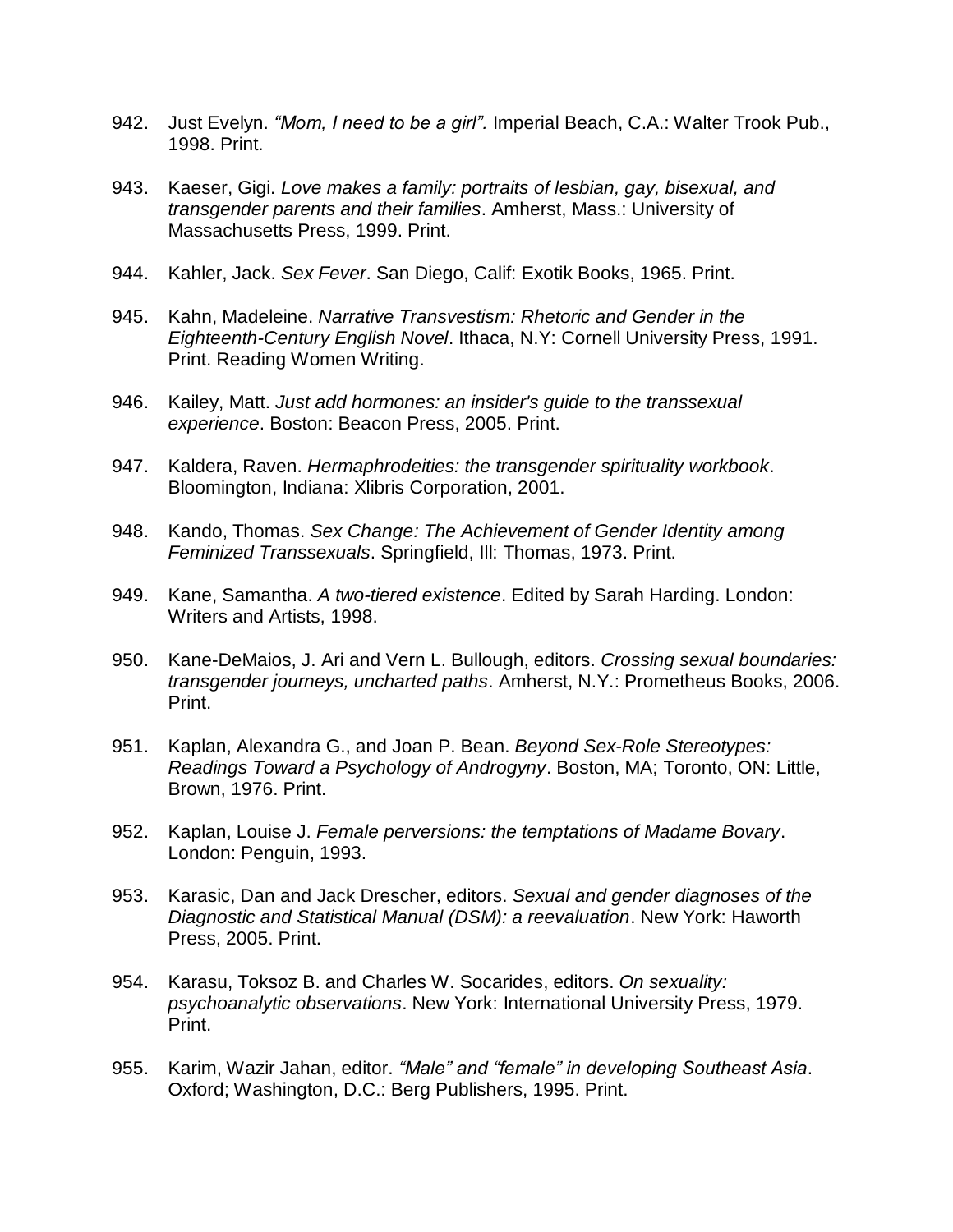- 956. Kates, Gary. *Monsieur d'Eon is a woman: a tale of political intrigue and sexual masquerade*. New York: Basic Books, 1995. Print.
- 957. Kay, Barry. *As a Woman*. New York: St. Martin's Press, 1976. Print.
- 958. ———. *The other women*. London: Mathews Miller Dunbar Ltd, 1976. Print.
- 959. Kay, Jackie. *Trumpet*. 1st American ed. New York: Pantheon Books, 1998. Print.
- 960. Keane, Dillie. *Fascinating who?: Fascinating Aïda*. London: Elm Tree Books, 1986. Print.
- 961. Keamey, Patrick J. *A history of erotic literature*. London: Parragon, 1982. Print.
- 962. ———. *The Paris Olympia Press.* London: Black Spring Press, 1987. Print.
- 963. Keen, Sam. *Fire in the Belly: On being a Man*. New York: Bantam Books, 1992. Print.
- 964. Keith, W. Holman. *Divinity as the Eternal Feminine*. 1st ed. New York: Pageant Press, 1960. Print.
- 965. Kelly, John. *John Kelly*. New York, NY: 2wice Books in association with Aperture, 2001. Print.
- 966. Kendel, Monica Phillipina Rose Marie, and Holly Devor (thesis advisor). "The Boundaries of Womanhood: Lesbian and Non-Lesbian Feminist Opinions about Transsexuals." [University of Victoria], 1998. Print.
- 967. Kenna, Peter Mates, and Spears, Steve J. *Drag show: Featuring Peter Kenna's Mates and Steve J. Spears' the Elocution of Benjamin Franklin*. New South Wales: Currency Press, 1977. Print.
- 968. Kennedy, Pagan. *The first man-made man: the story of two sex changes, one love affair, and a twentieth-century medical revolution*. New York, NY: Bloomsbury, 2007. Print.
- 969. Kent, Jacqueline. *No thanks or regrets*. Sydney, NSW: State Library of New South Wales Press, 1996. Print.
- 970. Kernberg, Otto F. *Aggression in personality disorders and perversions*. New Haven: Yale University Press, 1992. Print.
- 971. ———. *Love relations: normality and pathology*. New Haven: Yale University Press, 1995. Print.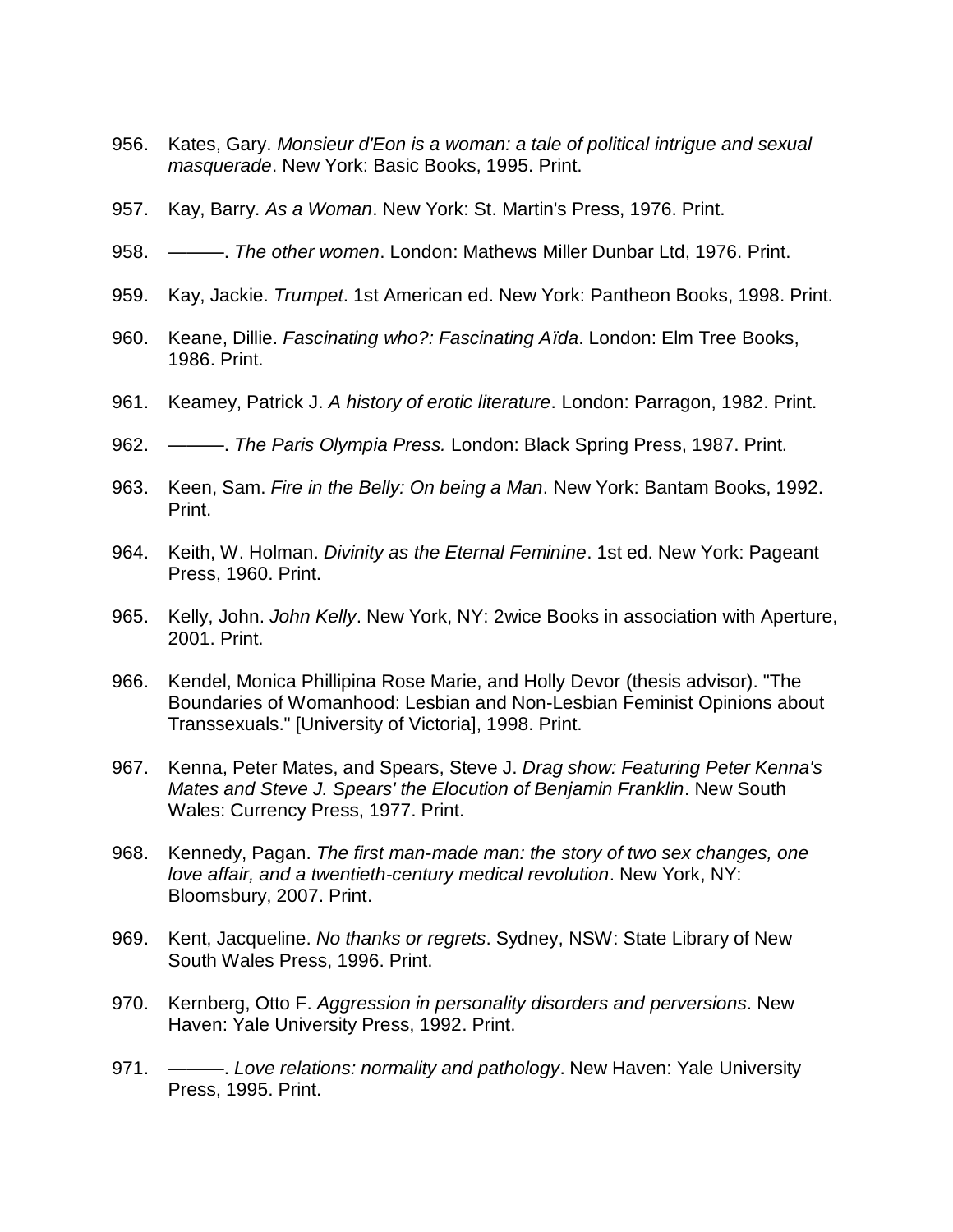- 972. Kessler, Suzanne J. *Gender: An Ethnomethodological Approach*. Chicago: University of Chicago Press, 1985. Print.
- 973. ———. *Lessons from the intersexed*. New Brunswick, N.J.: Rutgers University Press, 1998. Print.
- 974. Keyes, Ken. *Prescriptions for Happiness*. St. Mary, KY: Living Love Publications, 1980. Print.
- 975. Keyes, Ralph. *Sons on Fathers: A Book of Men's Writing*. 1st ed. New York: HarperCollins, 1992. Print.
- 976. Kimmel, Douglas C., Tara Rose, and Steven David. *Lesbian, Gay, Bisexual, and Transgender Aging: Research and Clinical Perspectives*. New York ; Chichester, West Sussex: Columbia University Press, 2006. Print.
- 977. Kimmel, Michael S. *The gendered society*. New York: Oxford University Press, 2013. Print.
- 978. Kimmel, Michael S. and Amy Aronson, editors. *The Gendered Society Reader*. New York: Oxford University Press, 2000. Print.
- 979. Kimmel, Michael S. and Michael A. Messner, editors. *Men's Lives*. Boston: Allyn and Bacon, 2001. Print.
- 980. Kindlon, Daniel J. *Raising Cain: Protecting the Emotional Life of Boys*. New York: Ballantine Books, 2000. Print.
- 981. King, Dave. *The transvestite and the transsexual: public categories and private identities*. Aldershot, Hants, England; Brookfield, Vt., USA: Avebury, 1993. Print.
- 982. Kinsey, Alfred C., et. al. *Sexual behavior in the human female*. Philadelphia: Saunders, 1953. Print.
- 983. ———. *Sexual behavior in the human male*. Philadelphia: W. B. Saunders Company, 1948. Print.
- 984. Kirk, Kris, and Ed Heath. *Men in Frocks*. London: GMP, 1984. Print.
- 985. Kirk, Shelia. *Feminizing Hormonal Therapy for the Transgendered.* Blawnox, P.A.: Together Lifeworks, 1996. Print.
- 986. ———. *Feminizing Hormonal Therapy for the Transgendered.* 2nd ed. Blawnox, P.A.: Together Lifeworks, 1999. Print.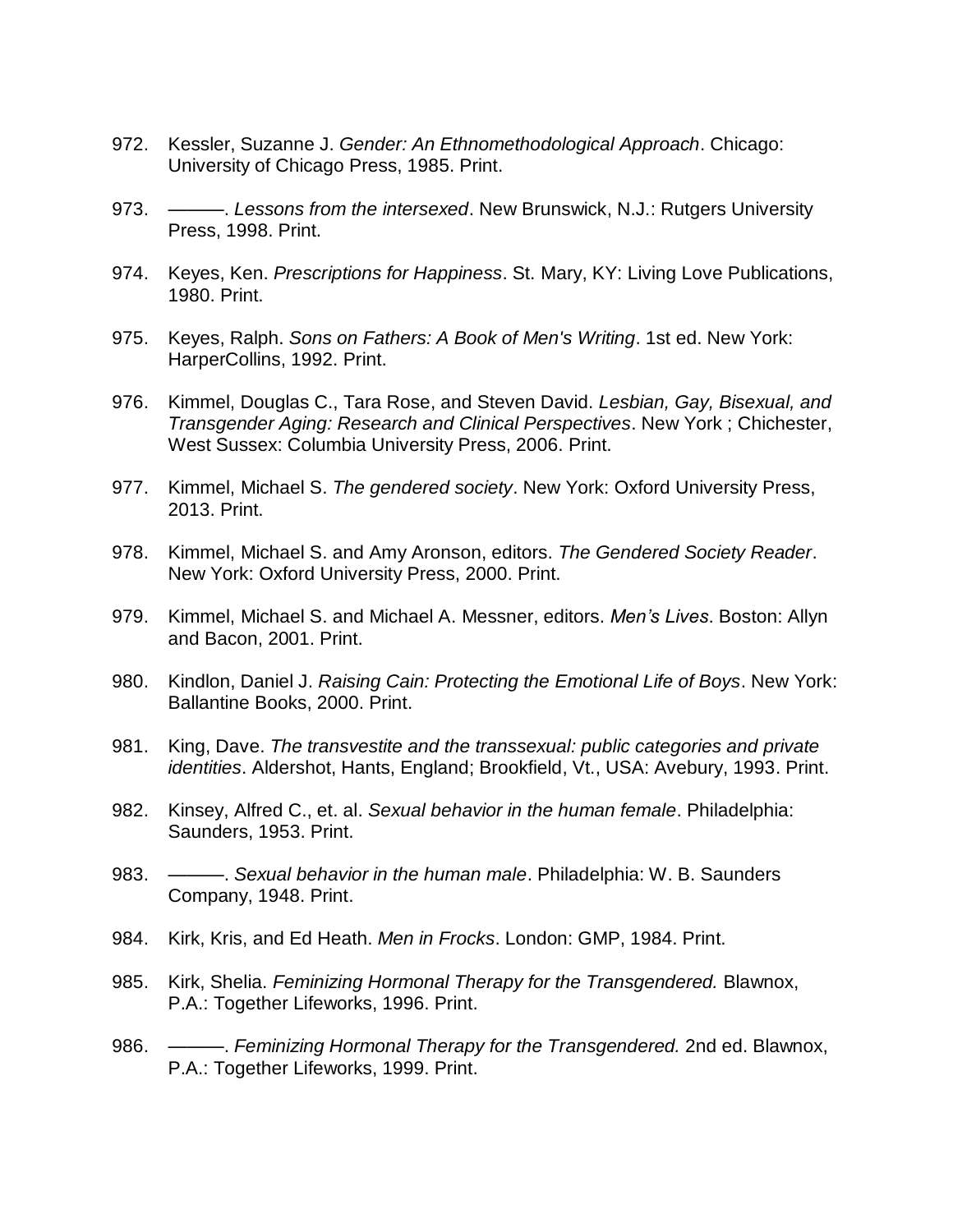- 987. ———. *Hormones*. Wayland, Mass.: International Foundation for Gender Education, 1991. Print.
- 988. ———. *Hormones*. 2nd ed. Wayland, Mass.: International Foundation for Gender Education, 1992. Print.
- 989. ———. *Hormonal Therapy for the Female-to-Male Transgendered Individual.* Waltham, Mass.: IFGE Publications, 1994. Print.
- 990. ———. *Masculinizing Hormonal Therapy for the Transgendered*. Blawnox, P.A.: Together Lifeworks, 1996. Print.
- 991. ———*. Physician's Guide to Transgendered Medicine*. Blawnoc, Pa: Together Lifeworks, 1996. Print.
- 992. Kirk, Sheila and Martine Aliana Rothblatt. *Medical, Legal & Workplace Issues for the Transsexual: A Guide for Successful Transformation: Male to Female, Female to Male*. 1st ed. Watertown: Together Lifeworks, 1995. Print.
- 993. Kirkham, Pat. *The Gendered Object*. Manchester; New York: Manchester University Press, 1996. Print.
- 994. Kissen, Morton, editor. *Gender and psychoanalytic treatment*. New York: Brunner/Mazel, 1992. Print.
- 995. Klein, Fred. *The Bisexual Option*. 2nd ed. New York: Haworth Press, 1993. Print.
- 996. Klein, Viola. *The feminine character: history of an ideology*. London: Routledge and Kegan Paul, 1971.
- 997. Kloster, Doris. *Doris Kloster: 30 postcards*. Köln: Taschen, 1995. Print.
- 998. Knight, Richard Payne and Thomas Wright. *Sexual symbolism: a history of phallic worship*. New York: Julian Press, Inc., 1957. Print.
- 999. Knoetze, Diane Marlene and Joy Wellbeloved. *The Transgender Phenomenon*. Parow, South Africa: Phoenix Society, 1988. Print.
- 1000. Knowles, Sarah. *Trapped in a girl's body: a full length illustrated novel.*  Manchester, England: TMC Publications Ltd., 1988. Print.
- 1001. Kogan, Terry S. "Transsexuals and critical gender theory: the possibility of a restroom labeled 'other'" in *Hastings law journal* v. 48, no. 6 (August 1997): 1223- 1255. San Francisco. University of California, Hastings College of the Law.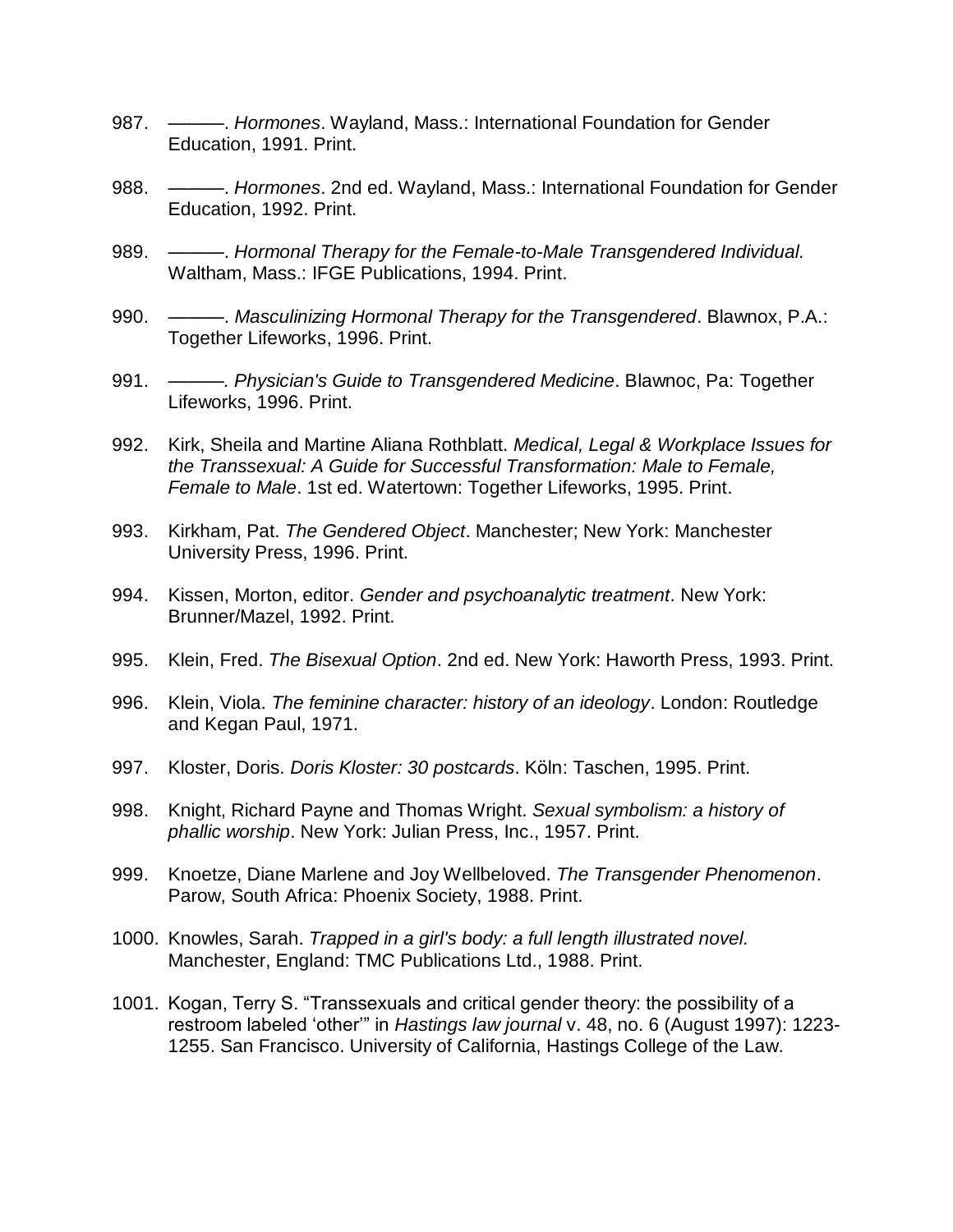- 1002. Koponen, Wilfrid R. *Embracing a Gay Identity: Gay Novels as Guides*. Westport; London: Bergin & Garvey, 1993. Print.
- 1003. Koranyi, Erwin K. *Transsexuality in the male: the spectrum of gender dysphoria*. Springfield, Ill.: Charles C Thomas, 1980. Print.
- 1004. Kotula, Dean. *The Phallus Palace: Female to Male Transsexuals*. 1st ed. Los Angeles, CA: Alyson Publications, 2002. Print.
- 1005. Krafft-Ebing, R. von, and Franklin S. Klaf. *Psychopathia Sexualis: With Especial Reference to the Antipathic Sexual Instinct: A Medico-Forensic Study*. Complete English-language ed., 1st Arcade ed. New York: Arcade Pub. : distributed by Little, Brown, and Co, 1998. Print.
- 1006. Kreukels, Baudewijntje P. C., Thomas D. Steensma, and Annelou L. C. de Vries. *Gender Dysphoria and Disorders of Sex Development Progress in Care and Knowledge*. Boston, MA: Springer US : Imprint: Springer, 2014. Print.
- 1007. Krivacska, James J. and John Money, editors. *The Handbook of Forensic Sexology: Biomedical and Criminological Perspectives*. Amherst, N.Y.: Prmetheus Books, 1994. Print.
- 1008. Kroker, Arthur and Marilouise Kroker, editors. *The Last Sex: Feminism and Outlaw Bodies*. Basingstoke: Macmillan, 1993. Print.
- 1009. Kroll, Eric. *Eric Kroll's fetish girls: 30 postcards*. Köln: Taschen, 1994. Print.
- 1010. Kronhausen, Phyllis, and Eberhard Kronhausen. *The Complete Book of Erotic Art: A Survey of Erotic Fact and Fancy in the Fine Arts*. New York: Bell Pub. Co, 1978. Print.
- 1011. ———. *Erotic Fantasies: A Study of the Sexual Imagination*. 1st Grove Press Black Cat ed. New York: Grove Press, 1970. Print.
- 1012. Kuehn, Sadie, and barbara findlay. *Queer as Family: The Legal Rights and Responsibilities of Lesbian, Gay, Bi-Sexual and Transgendered Families in B.C*. Vancouver, B.C: West Coast Legal Education & Action Fund, 2002. Print.
- 1013. Kugle, Scott Alan. *Homosexuality in Islam: Critical Reflection on Gay, Lesbian, and Transgender Muslims*. Oxford: Oneworld, 2010. Print.
- 1014. ———. *Living Out Islam: Voices of Gay, Lesbian, and Transgender Muslims*. New York: New York University Press, 2014. Print.
- 1015. Kuglemass, Jack. *Masked culture: the Greenwich Village Halloween parade*. New York: Columbia University Press, 1994. Print.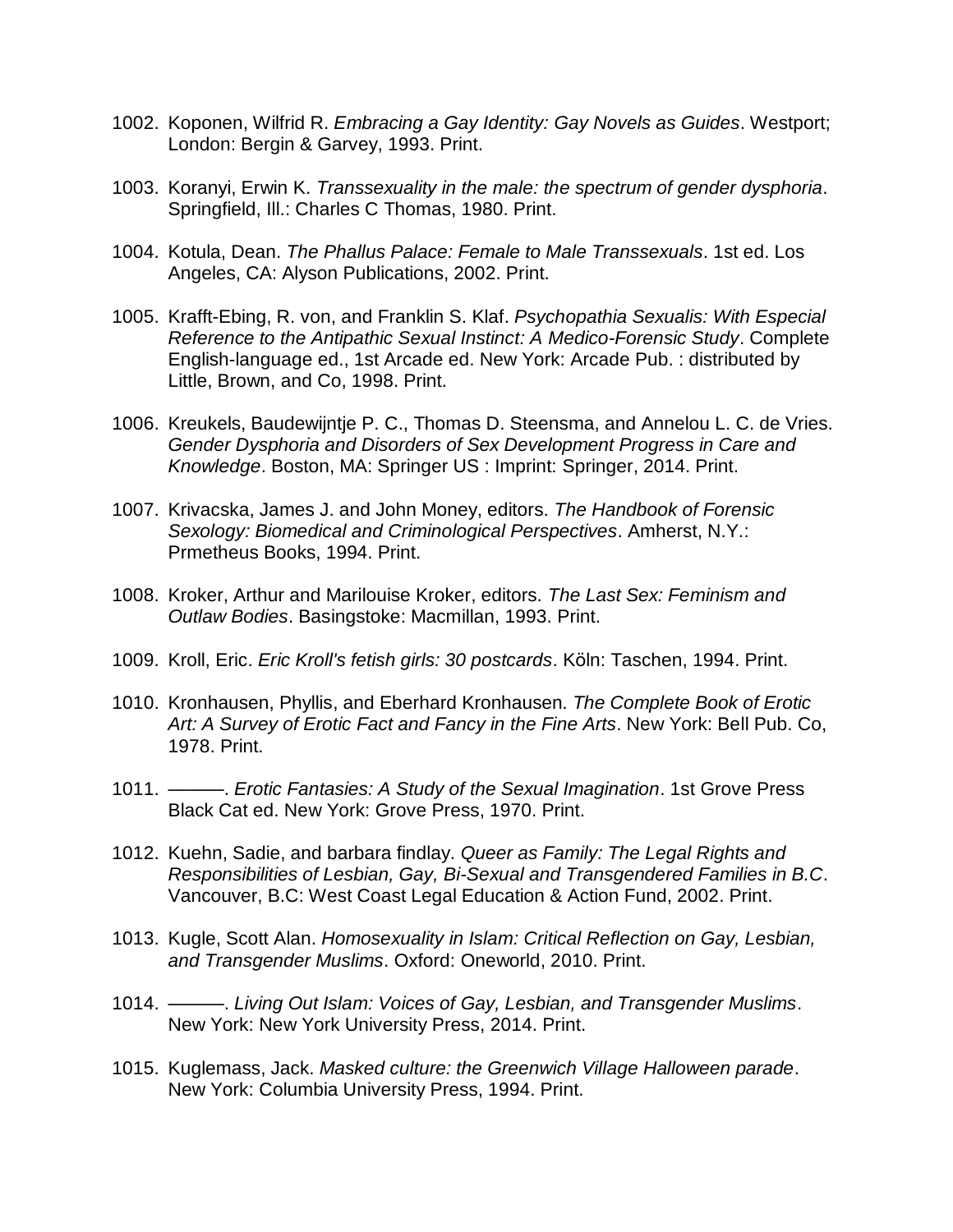- 1016. Kuipers, Anne Jayne. *Anne's metamorphosis*. London; Rotterdam; Cape Town: Cameleon Books, 2002. Print.
- 1017. Kulick, Don. *Travesti: Sex, Gender, and Culture among Brazilian Transgendered Prostitutes*. Chicago: University of Chicago Press, 1998. Print. Worlds of Desire.
- 1018. Kulick, Don and Margaret Wilson, editors. *Taboo: sex, identity, and erotic subjectivity in anthropological fieldwork*. London; New York: Routledge, 1995. Print.
- 1019. Kupers, Terry Allen. *Revisioning Men's Lives: Gender, Intimacy, and Power*. New York ; London: Guilford Press, 1993. Print.
- 1020. Kupfermann, Jeannette. The MsTaken body: a fresh perspective on the women's movemment. London: Granada, 1981. Print.
- 1021. Kuzniar, Alice A. *The queer German cinema*. Stanford, Calif.: Stanford University Press, 2000. Print.
- 1022. La Rue, Danny*. From drags to riches: my autobiography*. Harmondsworth: Penguin, 1988. Print.
- 1023. Lacan, Jacques. *Feminine sexuality: Jacques Lacan and the école freudienne*. Translated by Jacqueline Rose. London: Macmillan, 1982. Print.
- 1024. Lady Chablis, and Theodore Bouloukos. *Hiding My Candy: The Autobiography of the Grand Empress of Savannah*. New York: Pocket Books, 1996. Print.
- 1025. *Lady Jane's Boy*. New York: Star Distributors, 1980. Print.
- 1026. Ladywood, Viscount. *The adventures of Julian Robinson*. New York: Grove Press, Inc., 1986. Print.
- 1027. ———. *Gynecocracy: a narrative of the adventures and psychological experiences of Julian Robinson (afterwards Viscount Ladywood) under petticoatrule*. New York: Grove Press, Inc., 1971. Print.
- 1028. Lafayette, Richard-Rachel, and Jacques Benoit. *The Transexual: An Autobiography*. Canoga Park, Calif: Viceroy, 1968. Print.
- 1029. Lahey, Kathleen Ann. *Are we 'Persons' Yet?: Law and Sexuality in Canada*. Toronto ; Buffalo: University of Toronto Press, 1999. Print.
- 1030. Laing, Alison. *Speaking as a Woman*. King of Prussia, PA: Creative Design Services, 1989. Print.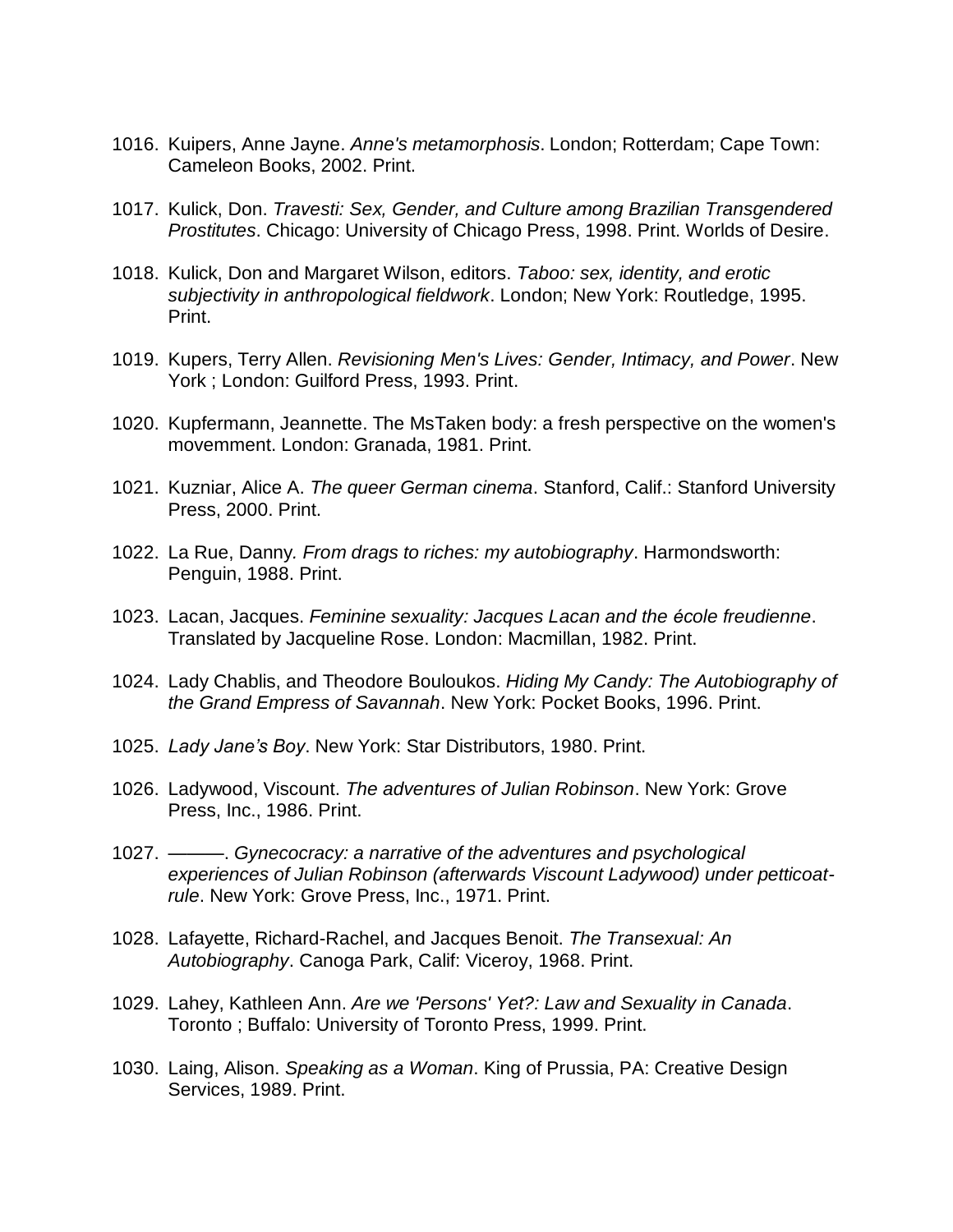- 1031. Laing, Kelsie, and Stephen Robert Garlick. "Towards Minoritarian Genderqueer Politics Potentials of Deleuzoguattarian Molecular Genderqueer Subjectivities and Bodies." 2010. Print.
- 1032. Lake, Bambi, and Alvin Orloff. *The Unsinkable Bambi Lake: A Fairy Tale Containing the Dish on Cockettes, Punks, and Angels*. San Francisco, CA: Manic D Press, 1996. Print.
- 1033. Lake, Tony. *Test your sexuality*. Shepton Mallet (Somerset): Open Books, 1981. Print.
- 1034. Lambda Literary Awards Banquet, et al. *The 22nd Annual Lambda Literary Awards: Recognizing Excellence in Lesbian, Gay, Bisexual + Transgender Writing. Honoring Pioneers Larry Kramer, Kate Clinton*. Los Angeles, CA: Lambda Literary Foundation, 2010. Print.
- 1035. Lambert, Gavin*. Nazimova: A Biography*. 1st ed. New York: A.A. Knopf : Distributed by Random House, 1997. Print.
- 1036. Lang, Michelle. *The Librarian's Maid*. Alexandira, V.A.: Reluctant Press, 1995. Print.
- 1037. Lang, Sabine. *Men as Women, Women as Men: Changing Gender in Native American Cultures*. Austin: University of Texas Press, 1998. Print.
- 1038. Lange, Jean W. *The Nurse's Role in Promoting Optimal Health of Older Adults: Thriving in the Wisdom Years*. Philadelphia: F.A. Davis Co, 2012. Print.
- 1039. Langendorf, Patricia M. *It's Not a Bad Start*. Rome, NY: Spruce Gulch Press, 1992. Print.
- 1040. Langner, Lawrence, and Julian Robinson. *The Importance of Wearing Clothes*. Rev. & updated in color with a new introduction / edited by Julian Robinson. Los Angeles: Elysium Growth Press, 1991. Print.
- 1041. Laqueur, Thomas Walter. *Making sex: body and gender from the Greeks to Freud*. Cambridge, Massachusetts: Harvard University Press, 1992. Print.
- 1042. ———. Solitary sex: a cultural history of masturbation. New York: Zone Books, 2003. Print.
- 1043. Larkin, Joan. *Glad day: daily meditations for gay, lesbian, bisexual, and transgender people*. Center City, Minn.: Hazelden, 1998. Print.
- 1044. Larrain, Gilles. *Idols*. New York: Links, 1973. Print.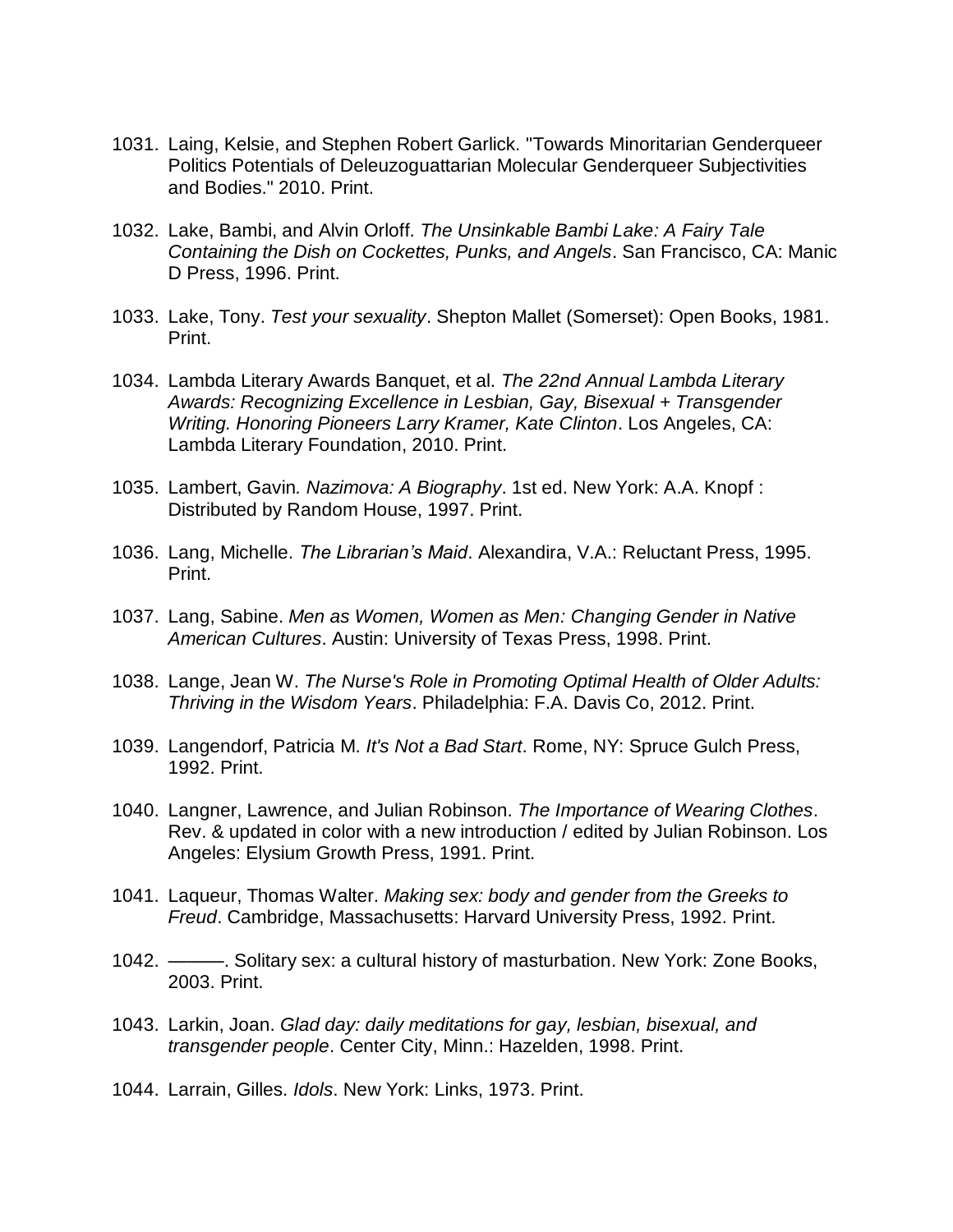- 1045. Larsson, Sam. *Transvestism och det andra jaget: ett psykologiskt perspektiv*. Stockholm: FPE-S Press, 1994. Print.
- 1046. Lashley, Felissa R., and Jerry D. Durham. *The Person with HIV/AIDS: Nursing Perspectives*. 4th ed. New York: Springer Pub, 2010. Print.
- 1047. Laurent, Emile. Magica sexualis. North Hollywood, Calif.: Brandon House, 1966. Print.
- 1048. Lawler, Michelle, director. *Forever's Gonna Start Tonight*. Aggressively Enthusiastic Films, 2009.
- 1049. Lawrence, Anne A. *Men Trapped in Men's Bodies Narratives of Autogynephilic Transsexualism*. New York: Springer Verlag, 2013. Print.
- 1050. Lazarsfeld, Sofie. *Woman's experience of the male*. London: Francis Aldor, 1935. Print.
- 1051. Le Guin, Ursula K. *The left hand of darkness*. New York, N.Y.: Ace Publishing Corporation, 1969.
- 1052. Lear, Amanda. *My life with Dali*. London: Virgin Books Ltd., 1985. Print.
- 1053. Lee, Vicky. *The Tranny Guide*. 7th ed. Enfield: Wayout, 1999. Print.
- 1054. ———, editor. *Transgender A to Z: the book*. Enfield: WayOut Publishing Company, 2005. Print.
- 1055. Legman, G. *Rationale of the dirty joke: an analysis of sexual humor: first series*. Frogmore, St. Albans, Herts: Panther Books, 1972. Print.
- 1056. Lehr, Susan S. *Shattering the Looking Glass: Challenge, Risk, and Controversy in Children's Literature*. Norwood, Mass: Christopher-Gordon, 2008. Print.
- 1057. Leigh, Cynthia. *Beginnings*. Alexandria, V.A.: Reluctant Press, 1991. Print.
- 1058. ———. *Trapped by Skirts*. Alexandria, V.A.: Reluctant Press, 1990. Print.
- 1059. Leiblum, Sandra Risa. *Principles and Practice of Sex Therapy*. 4th ed. New York: Guilford Press, 2007. Print.
- 1060. Leli, Ubaldo, and Jack Drescher. *Transgender Subjectivities a Clinician's Guide*. Binghamton, NY: Haworth Medical Press, 2004. Print.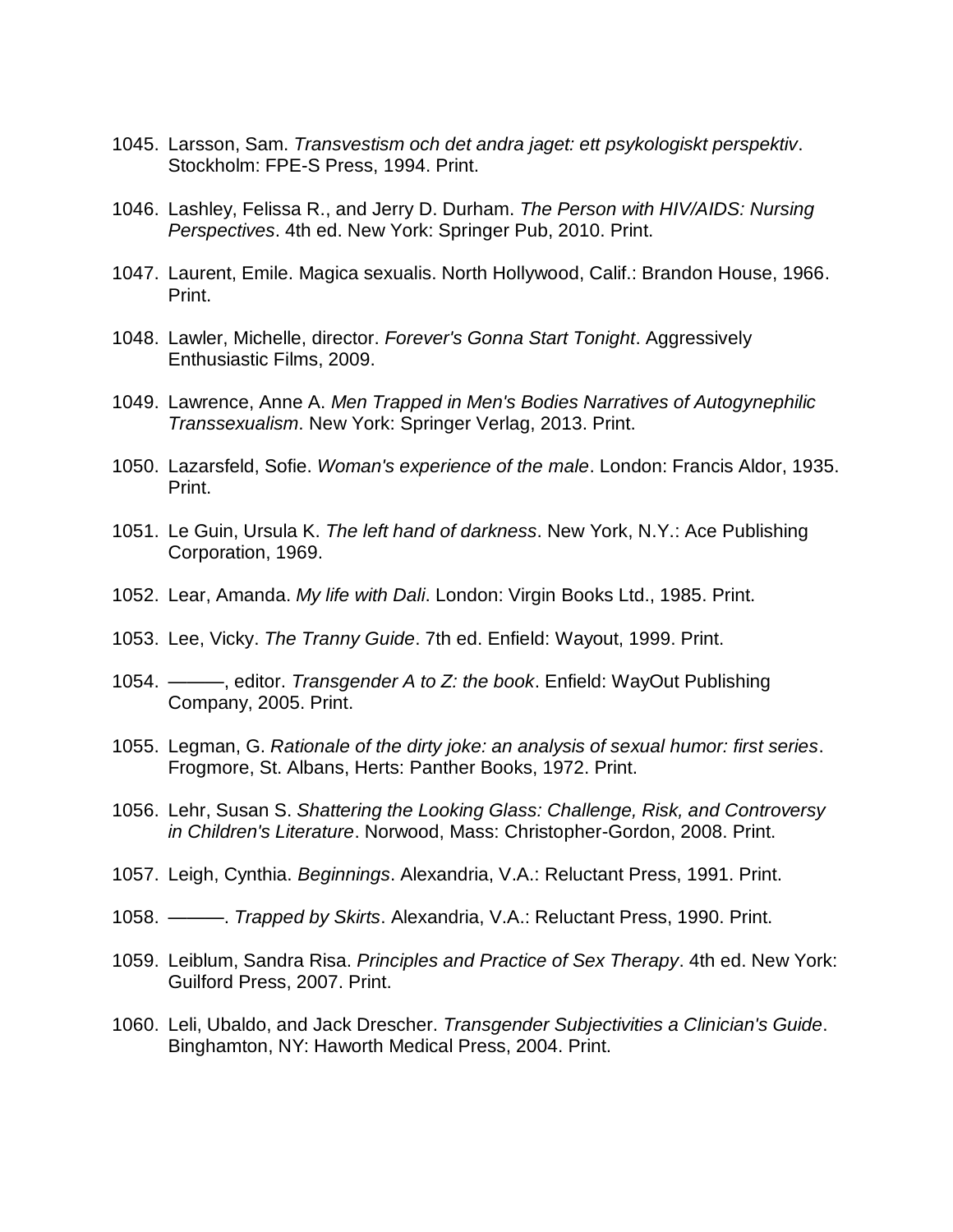- 1061. Lenz, Ludwig L. *Discretion and indiscretion*. New York: Cadillac Publishing Co., Inc., 1951. Print.
- 1062. *Lessons Learned: A Collection of Stories and Articles about Bisexual, Gay, Lesbian and Transgender Issues*. Ottawa : Vancouver, B.C: Canadian Teachers' Federation ; distributed by BC Teachers' Federation, Lesson Aids Service, 2005. Print.
- 1063. *Letters from female impersonators: actual correspondence on femme mimics, illustrated with 35 photos of males in feminine clothes.* New York: Candor Books, 197-?. Print.
- 1064. Lev, Arlene Istar. *Transgender Emergence: Therapeutic Guidelines for Working with Gender-Variant People and their Families*. New York ; London ; Oxford: The Haworth Clinical Practice Press, an imprint of The Haworth Press, Inc, 2004. Print. Haworth Marriage and the Family.
- 1065. ———. *Transgender Emergence Therapeutic Guidelines for Working with Gender-Variant People and their Families*. New York: The Haworth Clinical Practice Press, 2004. Print.
- 1066. Levi, Giovanni, and Jean Claude Schmitt. *A History of Young People in the West*. Cambridge, Mass: The Belknap Press of Harvard University Press, 1997. Print.
- 1067. Levin, Amy K. *Gender, Sexuality, and Museums: A Routledge Reader*. Milton Park, Abingdon, Oxon ; New York, NY: Routledge, 2010. Print.
- 1068. Levine, Laura. *Men in women's clothing: anti-theatricality and effeminization, 1579-1642*. Cambridge; New York: Cambridge University Press, 1994. Print.
- 1069. Levine, Stephen B., Candace B. Risen, and Stanley E. Althof. *Handbook of Clinical Sexuality for Mental Health Professionals*. New York ; Hove [East Sussex]: Brunner-Routledge, 2003. Print.
- 1070. Levy, Barry S., and Victor W. Sidel. *Social Injustice and Public Health*. 2nd ed. New York: Oxford University Press, 2013. Print.
- 1071. Lewes, Kenneth. *The psychoanalytic theory of male homosexuality*. London; New York: Quartet Books, 1989. Print.
- 1072. Lewin, Ellen, and William Leap. *Out in Public Reinventing lesbian/gay Anthropology in a Globalizing World*. Chichester ; Malden, MA: Wiley-Blackwell, 2009. Print.
- 1073. Lewins, Frank W. *Transsexualism in Society: A Sociology of Male-to-Female Transsexuals*. South Melbourne: Macmillan Education Australia, 1995. Print.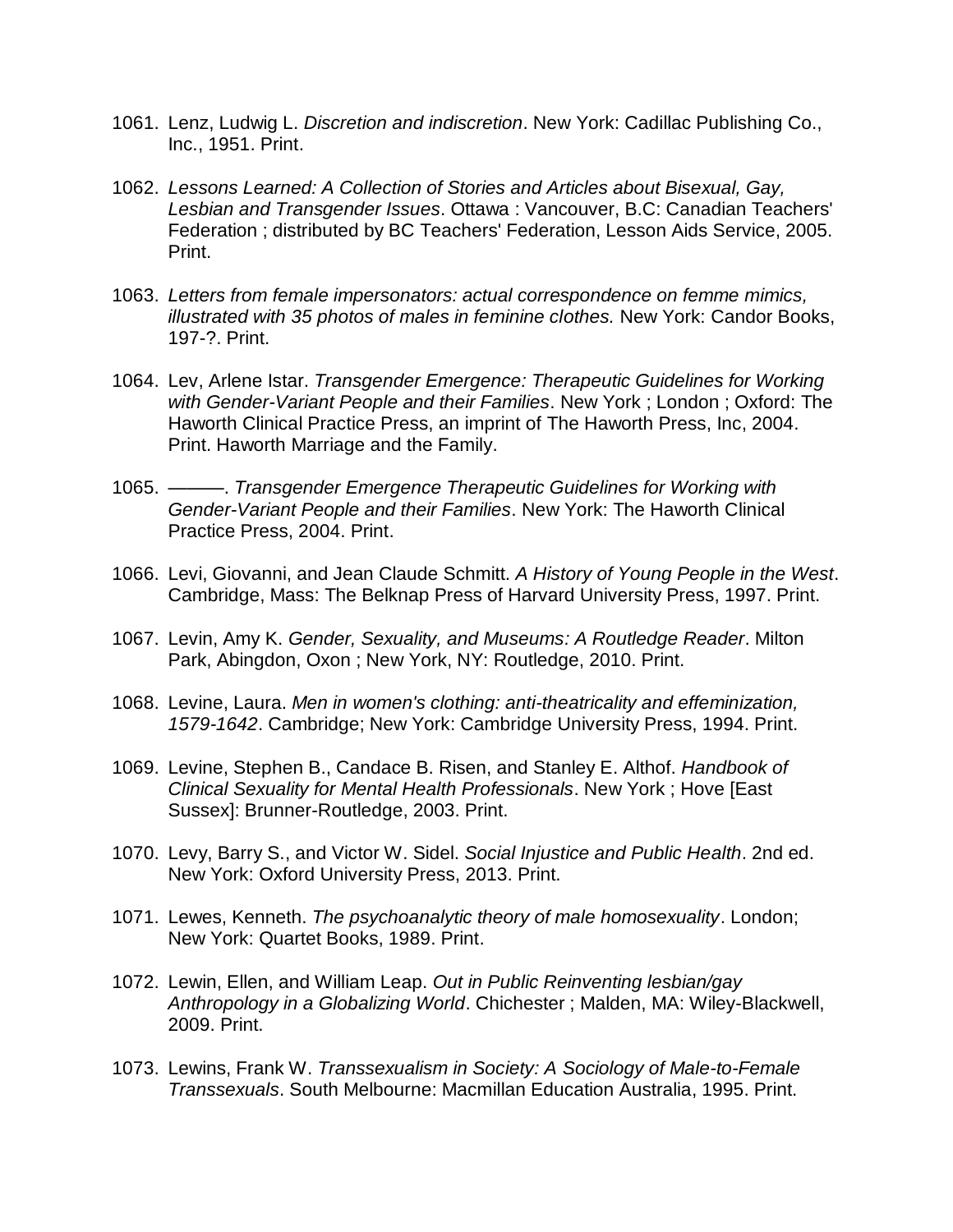- 1074. Lewis, Michele K., and Isiah Marshall. *LGBT Psychology Research Perspectives and People of African Descent*. New York, NY: Springer New York : Imprint: Springer, 2012. Print.
- 1075. Lhevinne, Isadore. *Ariadne*. New York: Globus Press, 1928. Print.
- 1076. Li, Siu Leung. *Cross-Dressing in Chinese Opera*. Hong Kong: Hong Kong University Press, 2006. Print.
- 1077. Licata, Salvatore J., and Robert P. Petersen. *The Gay Past: A Collection of Historical Essays*. New York ; London: Harrington Park Press, 1985. Print.
- 1078. Licht, Hans. *Sexual life in ancient Greece*. London: Routledge & Kegan Paul Ltd, 1932. Print.
- 1079. Lind, Betty Ann. *Many Little Kindnesses: Book One: The Girls in the Lobby*. Alexandria, V.A.: Reluctant Press, 1991. Print.
- 1080. Lind, Earl, et al. *Autobiography of an Androgyne*. New ed. New Brunswick, NJ ; London: Rutgers University Press, 2008. Print. Subterranean Lives.
- 1081. Lind, Earl, Werther, Ralph. *Autobiography of an Androgyne*. Amsterdam, The Netherlands: Fredonia Books, 2005. Print.
- 1082. Lindemann, Hilde. *Damaged identities, narrative repair*. Ithaca; London: Cornell University Press, 2001. Print.
- 1083. Lindemeyer, Nancy. *Jenny Walton's Packing for a Woman's Journey*. 1st ed. New York: Crown Publishers, 1998. Print.
- 1084. Lipkin, Arthur. *Understanding Homosexuality, Changing Schools*. Boulder: New York: Westview Press Perseus Books Group [Distributor], 2001. Print.
- 1085. Lips, Hilary M. and Nina L. Colwill. *The psychology of sex differences*. Englewood Cliffs, N.J.: Prentice-Hall, 1978. Print.
- 1086. Lipscomb, Elizabeth Johnston, et al. *The several Worlds of Pearl S. Buck: Essays Presented at a Centennial Symposium, Randolph-Macon Woman's College, March 26-28, 1992*. Westport, Conn.; London: Greenwood Press, 1994. Print. Contributions in Women's Studies; no. 144.
- 1087. Lister, Ashley. *Cuckold*. London: Nexus Enthusiast, 2007. Print.
- 1088. Little, Jay. *Somewhere between the two; a new novel*. New York: Pageant Press, Inc. 1956. Print.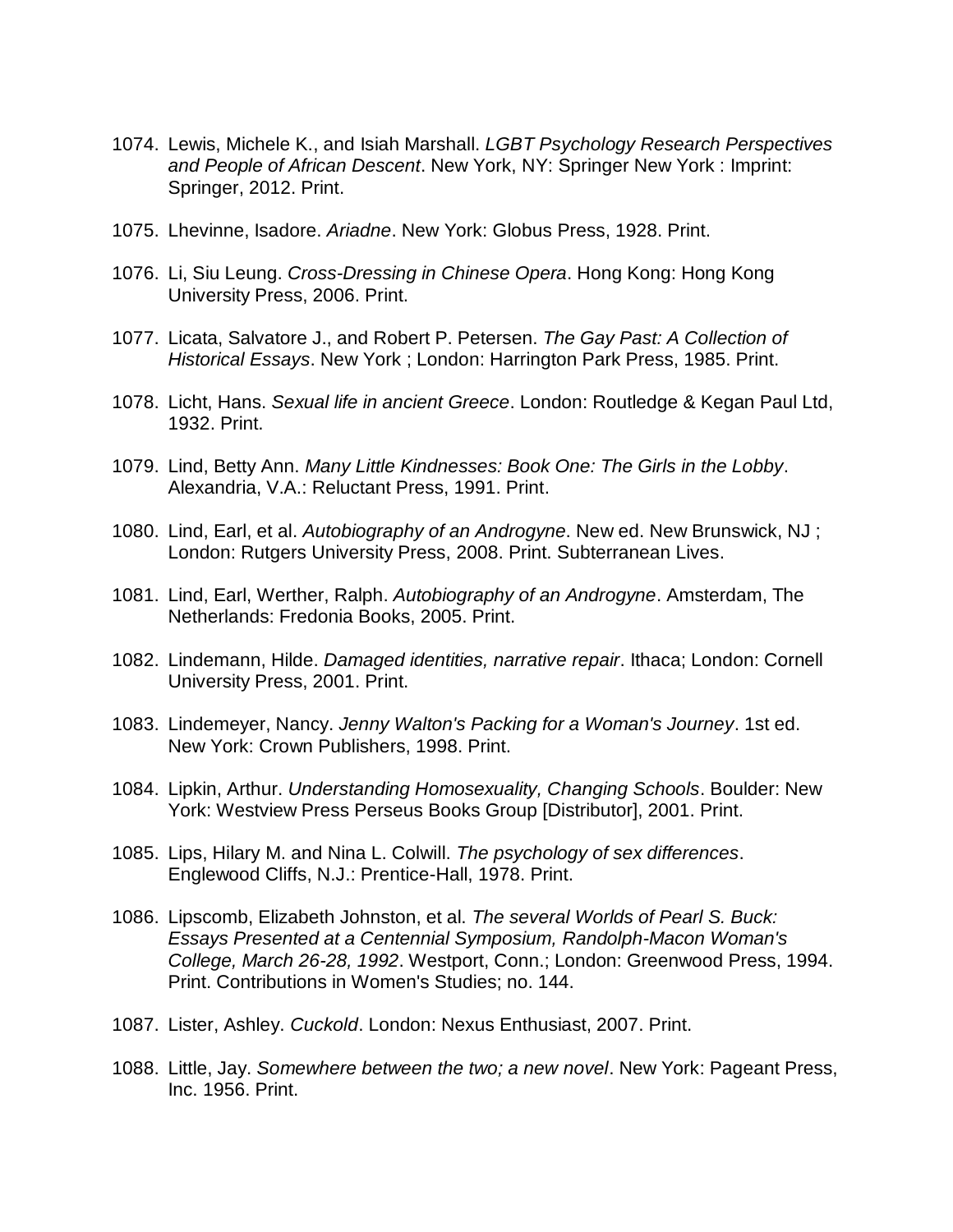- 1089. Littlejohn, Beverly. *Death of the gay deceiver*. Victoria, B.C.: Trafford Publishing, 2003. Print.
- 1090. Livingston, Jennie, Director. *Paris is Burning*. Miramax Home Entertainment, 2005.
- 1091. Lloyd, Stephanie Anne, and Sandra Sedgbeer. *Stephanie: A Girl in a Million*. London: Ebury Press, 1991. Print.
- 1092. Lockhart, Lettie L., and Fran S. Danis. *Domestic Violence: Intersectionality and Culturally Competent Practice*. New York: Columbia University Press, 2010. Print.
- 1093. London, Louis Samuel, and Frank S. Caprio. *Sexual Deviations*. Washington, DC: Linacre Press, 1950. Print.
- 1094. London, Louis Samuel. *Sexual Deviations in the Female: Case Histories of Frustrated Women*. [Rev. ed.] New York: Julian Press, 1957. Print.
- 1095. Long, David Alan. *All Dads Matter Towards an Inclusive Vision for Father Involvement Initiatives in Canada*. [Guelph, Ont: Father Involvement Research Alliance], 2008. Print.
- 1096. Loovis, David. *Straight Answers about Homosexuality for Straight Readers*. Englewood Cliffs, NJ: Prentice-Hall, 1977. Print.
- 1097. Lorber, Judith. *Paradoxes of gender*. New Haven: Yale University Press, 1994. Print.
- 1098. *Lord Cornbury's Closet*. Cooperstown, NY: Lambda Chi Lambda of Tri-ess, 1993. Print.
- 1099. Lorentzen, Lois Ann. *Religion at the Corner of Bliss and Nirvana: Politics, Identity, and Faith in New Migrant Communities*. Durham [NC] ; London: Duke University Press, 2009. Print.
- 1100. ———. *Religion at the Corner of Bliss and Nirvana Politics, Identity, and Faith in New Migrant Communities*. Durham: Duke University Press, 2009. Print.
- 1101. Lorenz, Renate. Queer Art: A Freak Theory: Amanda Baggs, Pauline Boudry, Bob Flanagan, Felix Gonzalez-Torres, Sharon Hayes, Zoe Leonard, Henrik Olesen, Jack Smith, Shinique Smith, Wu Ingrid Tsang, Ron Vawter. Bielefeld: Transcript, 2012. Print.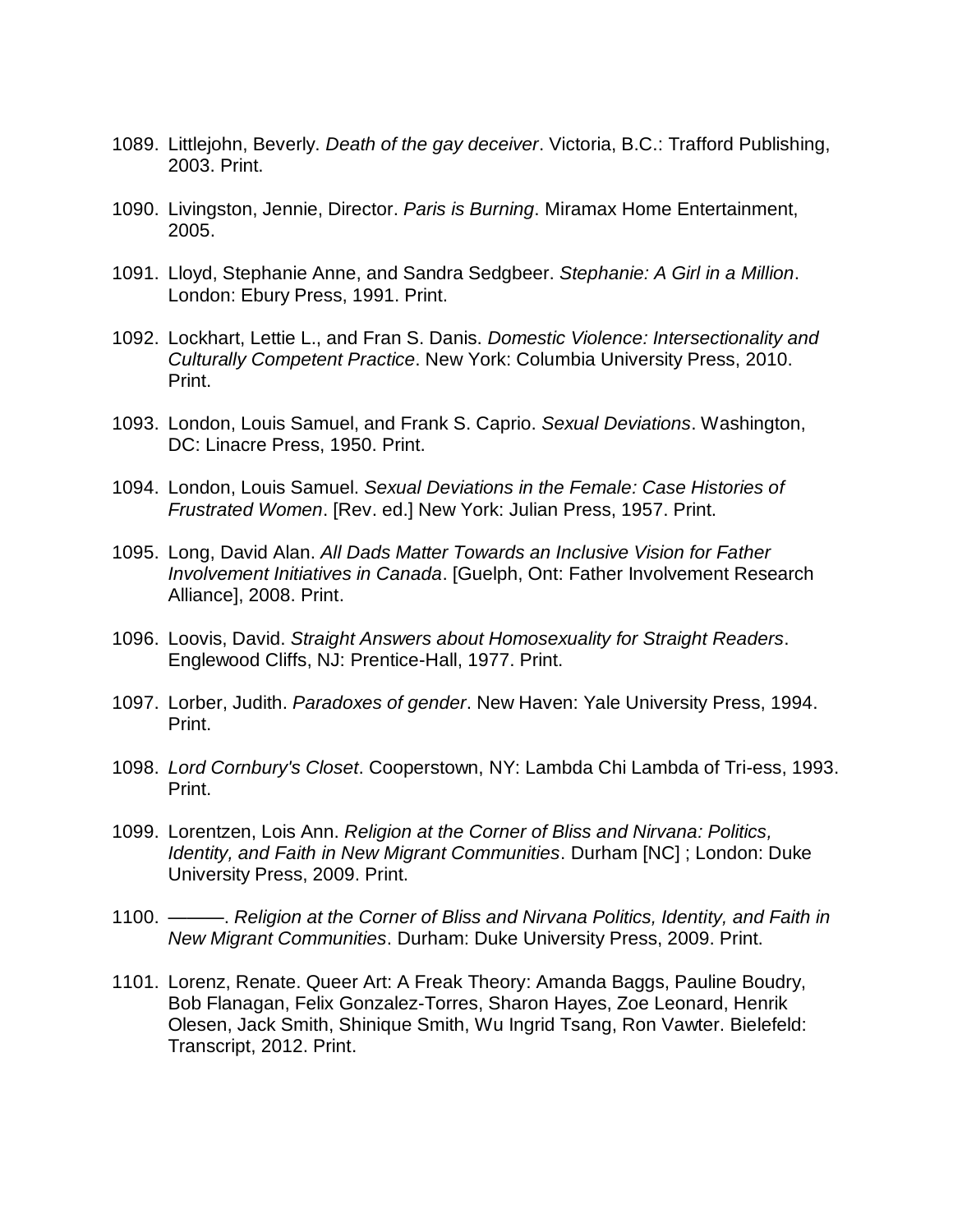- 1102. Lothstein, Leslie Martin. *Female-to-Male Transsexualism: Historical, Clinical, and Theoretical Issues*. Boston: Routledge & Kegan Paul, 1983. Print.
- 1103. Loue, Sana. *Mental Health Practitioner's Guide to HIV/AIDS*. New York, NY: Springer, 2013. Print.
- 1104. Lovaas, Karen, John P. Elia, and Gust A. Yep. "LGBT Studies and Queer Theory: New Conflicts, Collaborations, and Contested Terrain." New York: Harrington Park Press, 2006. Print. *Journal of Homosexuality*; v. 52, no. 1/2, 2006 .
- 1105. Lovaas, Karen, and Mercilee M. Jenkins. *Sexualities & Communication in Everyday Life: A Reader*. Thousand Oaks [CA] ; London ; New Delhi: SAGE Publications, 2007. Print.
- 1106. Love, Brenda. *The Encyclopedia of Unusual Sex Practices*. Fort Lee, NJ : Emeryville, CA: Barricade Books ; Distributed by Publishers Group West, 1992. Print.
- 1107. *Love your enemy?: the debate between heterosexual feminism and political lesbianism*. London: Onlywomen Press, 1981. Print.
- 1108. Lowen, Alexander*. Pleasure: A Creative Approach to Life*. Harmondsworth, Middlesex, England ; New York: Penguin, 1976. Print.
- 1109. Lucas, Ian. *Impertinent decorum: gay theatrical manoeuvres*. London; New York: Cassell, 1994. Print.
- 1110. Lucas, M.J. *Let me die a woman: the why and how of sex-change operations*. New York: Rearguard Productions, 1978. Print.
- 1111. Lundström, Bengt. "Gender Dysphoria: A Social-Psychiatric Follow-Up Study of 31 Cases Not Accepted for Sex Reassignment." Dept. of Psychiatry and Neurochemistry, St. Jörgen's Hospital, University of Göteborg, 1981. Print.
- 1112. Lunneborg, Patricia W. *Abortion: A Positive Decision*. New York: Bergin & Garvey, 1992. Print.
- 1113. Lyons, Andrew P. and Harriet D. Lyons (Editors). *Sexualities in Anthropology: A Reader*. Malden, MA: Wiley-Blackwell, 2011. Print.
- 1114. Mac, Amos and Rocco Kayiatos, editors. *Original Plumbing: The Hero Issue*. San Francisco, CA: Original Plumbing, 2013. Print.
- 1115. Macandrew, Rennie. *Encyclopedia of sex and love technique: in seven parts.*  London: Wales Publishing Co., 26 Charing Cross Road, 1951. Print.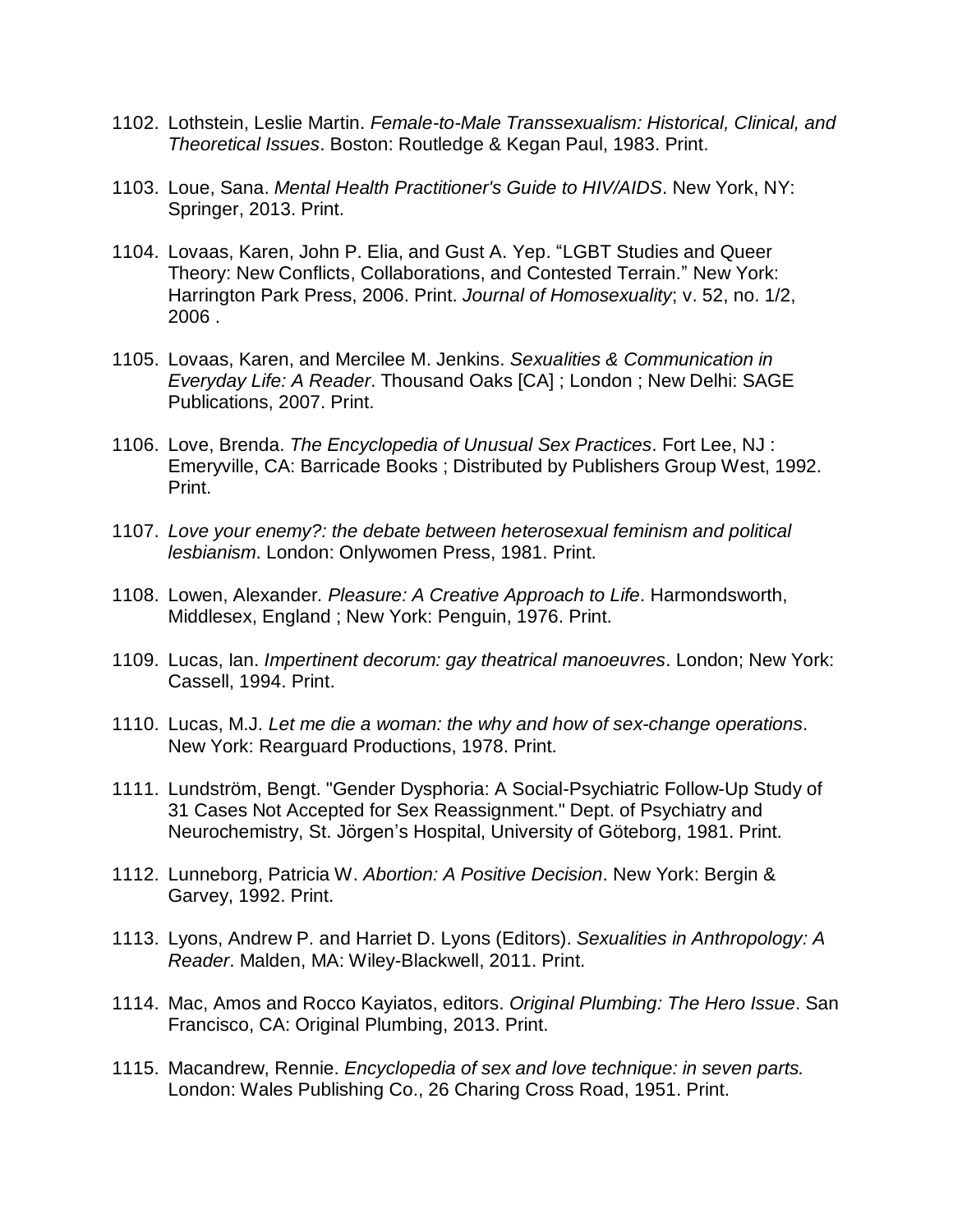- 1116. Maccoby, Eleanor E., editor. *The development of sex difference*. Stanford, California: Stanford University Press, 1966. [Special Collections copy 1976 printing]
- 1117. MacDonald Allen, D. G. *The Janus Sex: The Androgynous Challenge*. 1st ed. Hicksville, N.Y: Exposition Press, 1975. Print.
- 1118. MacKenzie, Gordene Olga. *Transgender Nation*. Bowling Green, OH: Bowling Green State University Popular Press, 1994. Print.
- 1119. Mackworth, Cecily. *The destiny of Isabelle Eberhardt*. New York: Ecco Press, 1986. Print.
- 1120. Maclay, K. T., and Joseph R. Messina. *K.T. Maclay's Total Beauty Catalog*. New York: Coward, McCann & Geoghegan, 1978. Print.
- 1121. Magnus, Hugh. *Transvestism*. New York: London: Award Books; Tandem Books, 1969. Print.
- 1122. Mahler, Margaret S., Fred Pine and Anni Bergman. *The psychological birth of the human infant: symbiosis and individuation*. London: Maresfield Library, 1985. Print.
- 1123. Mahlsdorf, Charlotte von. *I am my own woman: the outlaw life of Charlotte von Mahlsdorf, Berlin's most distinguished transvestite*. Pittsburgh, PA: Cleis Press, 1995. Print.
- 1124. Maitland, Sara. *Vesta Tilley*. London: Virago, 1986. Print.
- 1125. Makadon, Harvey J. *The Fenway Guide to Lesbian, Gay, Bisexual, and Transgender Health*. Philadelphia: American College of Physicians, 2008. Print.
- 1126. Makow, Henry. *Ask Henry*. Englewood Cliffs, N.J: Prentice-Hall, 1962. Print.
- 1127. Malatesta, Louise. *The queen of the grove: and other tales*. East Sussex, England: AKS Books, 1995. Print.
- 1128. Mallon, Gerald P. *Lesbian and Gay Youth Issues A Practical Guide for Youth Workers*. Arlington: Child Welfare League of America, Incorporated, 2001. Print.
- 1129. ———. *Social Services with Transgendered Youth*. New York: Harrington Park Press, 1999. Print.
- 1130. ———. *Social Work Practice with Lesbian, Gay, Bisexual, and Transgender People*. 2nd ed. New York: Haworth Press, 2008. Print.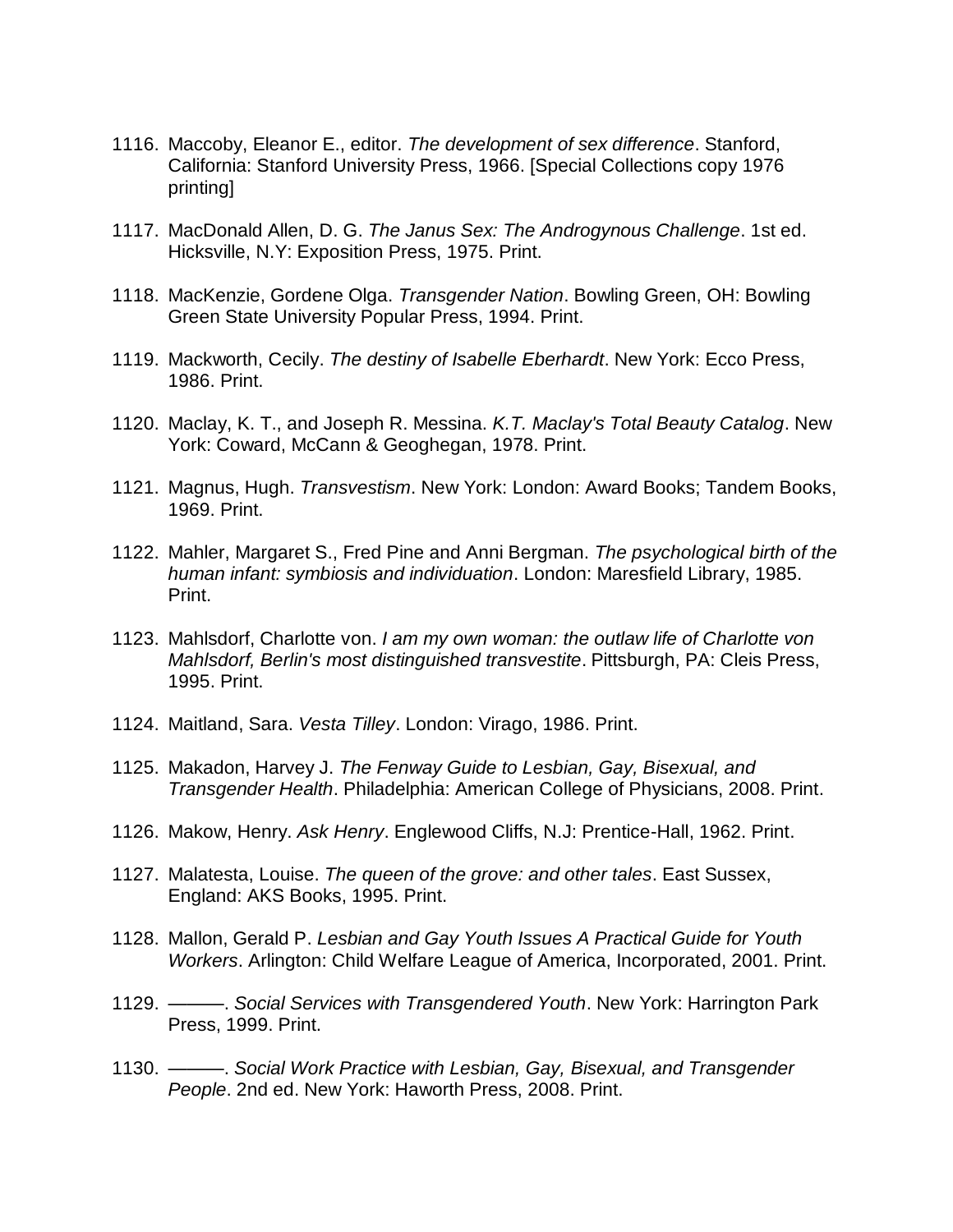- 1131. Mamonova, Tatyana, and Chandra Niles Folsom. *Women's Glasnost Vs. Naglost: Stopping Russian Backlash*. Westport, CT ; London: Bergin & Garvey, 1994. Print.
- 1132. Mancini, Elena. *Magnus Hirschfeld and the Quest for Sexual Freedom a History of the First International Sexual Freedom Movement*. 1st ed. New York: Palgrave Macmillan, 2010. Print.
- 1133. Mann, Susan Archer. *Doing Feminist Theory: From Modernity to Postmodernity*. New York: Oxford University Press, 2012. Print.
- 1134. Marcus, Maria*. A taste for pain: on masochism and female sexuality*. Translated by Joan Tate. London: Souvenir Press, 1981. Print.
- 1135. Marcuse, Herbert. *Eros and civilization: a philosophical inquiry into Freud*. London: Sphere Books Ltd., 1969. Print.
- 1136. Margrave, Christopher. *Cosmetic surgery: facing the facts*. Harmondsworth, Middlesex, England; New York, N.Y., U.S.A.: Penguin, 1985. Print.
- 1137. Marino, Frank. *His Majesty, The Queen*. Ocala, F.L.: MSW Publishing Co., 1997. Print.
- 1138. *Mario in make-up*. New York, N.Y.: Star Distributors, 1986. Print.
- 1139. Markham, E.A. *Living in disguise*. London: Anvil Press Poetry, 1986. Print.
- 1140. Marlowe, Kenneth. *Mr. Madam: Confessions of a Male Madam*. Los Angeles: Sherbourne Press, 1964. Print.
- 1141. Marmor, Judd, editor. *Sexual inversion; the multiple roots of homosexuality*. New York; London: Basic Books Inc., 1965. Print.
- 1142. Marotte, Mary Ruth, Paige Reynolds, and Ralph James Savarese. *Papa, PhD: Essays on Fatherhood by Men in the Academy*. New Brunswick, N.J: Rutgers University Press, 2011. Print.
- 1143. Marti, Donald B. *Women of the Grange: Mutuality and Sisterhood in Rural America, 1866-1920*. New York: Greenwood Press, 1991. Print.
- 1144. Martin, Fran. *AsiaPacifiQueer: Rethinking Genders and Sexualities*. Urbana: University of Illinois Press, 2008. Print.
- 1145. Martin, James I., and Ski Hunter. *Lesbian, Gay, Bisexual and Transgender Issues in Social Work: A Comprehensive Bibliography with Annotations*.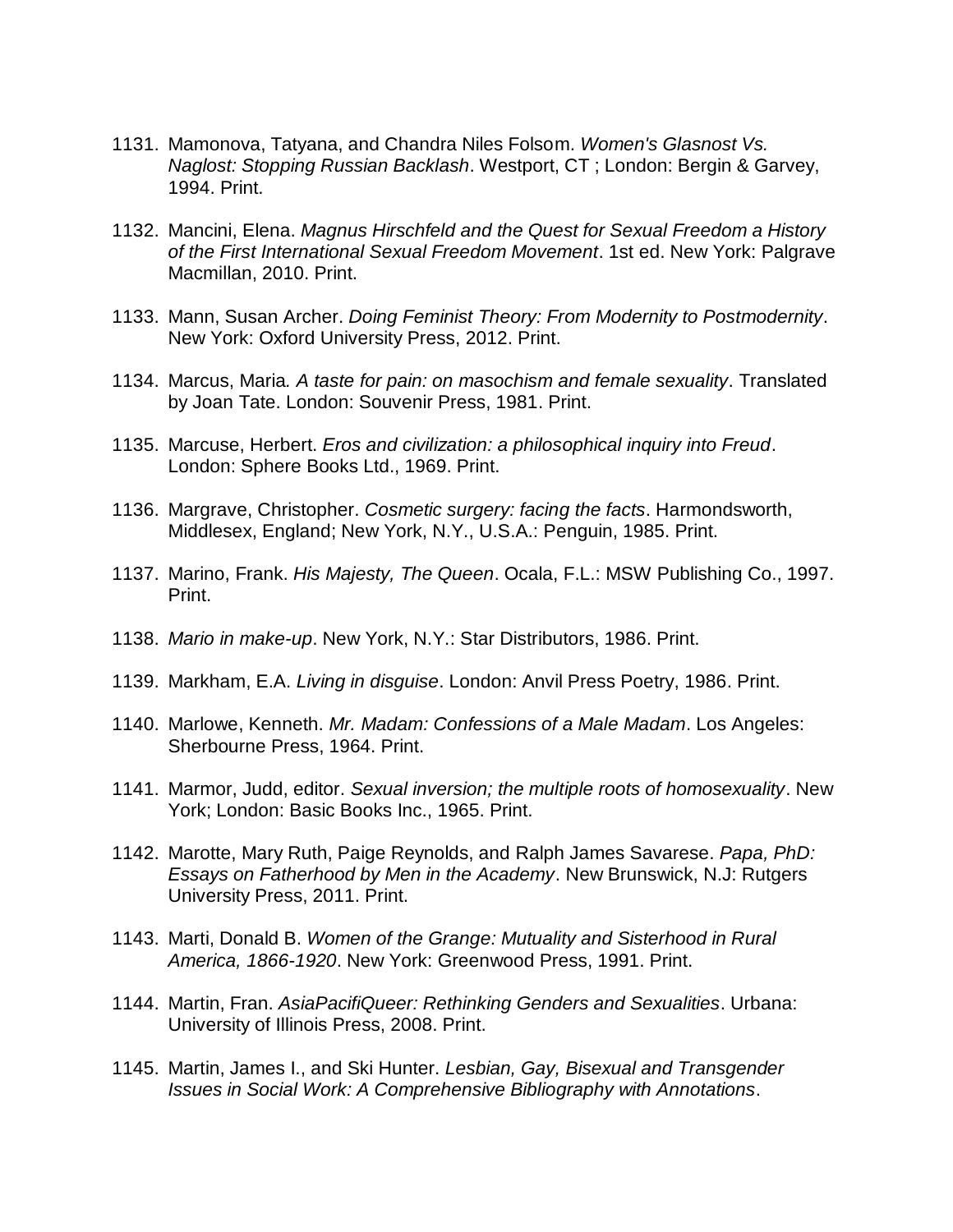Alexandria, Va: Council on Social Work Education, 2001. Print. Teaching Social Work.

- 1146. Martin, Luther H., Huck Gutman, and Patrick H. Hutton. *Technologies of the Self: A Seminar with Michel Foucault*. London: Tavistock Publicications, 1988. Print.
- 1147. Martin, Malachi. *Hostage to the Devil: The Possession and Exorcism of Five Living Americans*. New York: Reader's Digest Press : Distributed by Crowell, 1976. Print.
- 1148. Martino, Mario, and Harriett. *Emergence: A Transsexual Autobiography*. New York: Crown Publishers, Inc, 1977. Print.
- 1149. Mary Elizabeth. *Legal Aspects of Transsexualism*. First ed. Wayland, MA: International Foundation for Gender Education, 1990. Print.
- 1150. "Masculinity & changing men: a broader perspective. A symposium presented at the 31st annual meeting of the Society for the Scientific Study of Sex, November 12, 1988 San Francisco, Calif. / under the auspices of the Human Outreach and Achievement Institute Boston, Mass." Boston, Mass. : Human Outreach and Achievement Institute, 1988. Print.
- 1151. Mascia-Lees, Frances E. *A Companion to the Anthropology of the Body and Embodiment*. Chichester, West Sussex, U.K. ; Malden, MA: Wiley-Blackwell, 2011. Print.
- 1152. Mason, Diana J., Judith K. Leavitt, and Mary W. Chaffee. *Policy & Politics in Nursing and Health Care*. 6th ed. St. Louis, Mo: Elsevier/Saunders, 2012. Print.
- 1153. Massie, Robert K. *Catherine the Great: Portrait of a Woman*. 1st ed. New York: Random House, 2011. Print.
- 1154. Masters, Anthony. *The natural history of the vampire*. London: Rupert Hart-Davis, 1972. Print.
- 1155. Masters, William H. et. al. *Human sexual response*. Toronto; New York; London: Bantam Books, 1980. Print.
- 1156. ———. Human sexual inadequacy. Toronto; New York; London: Bantam Books, 1980. Print.
- 1157. Matte, Nicholas, and Angus McLaren. "Putting Patients First: Harry Benjamin and the Development of Transgender Medicine in the Twentieth Century." 2004. Print.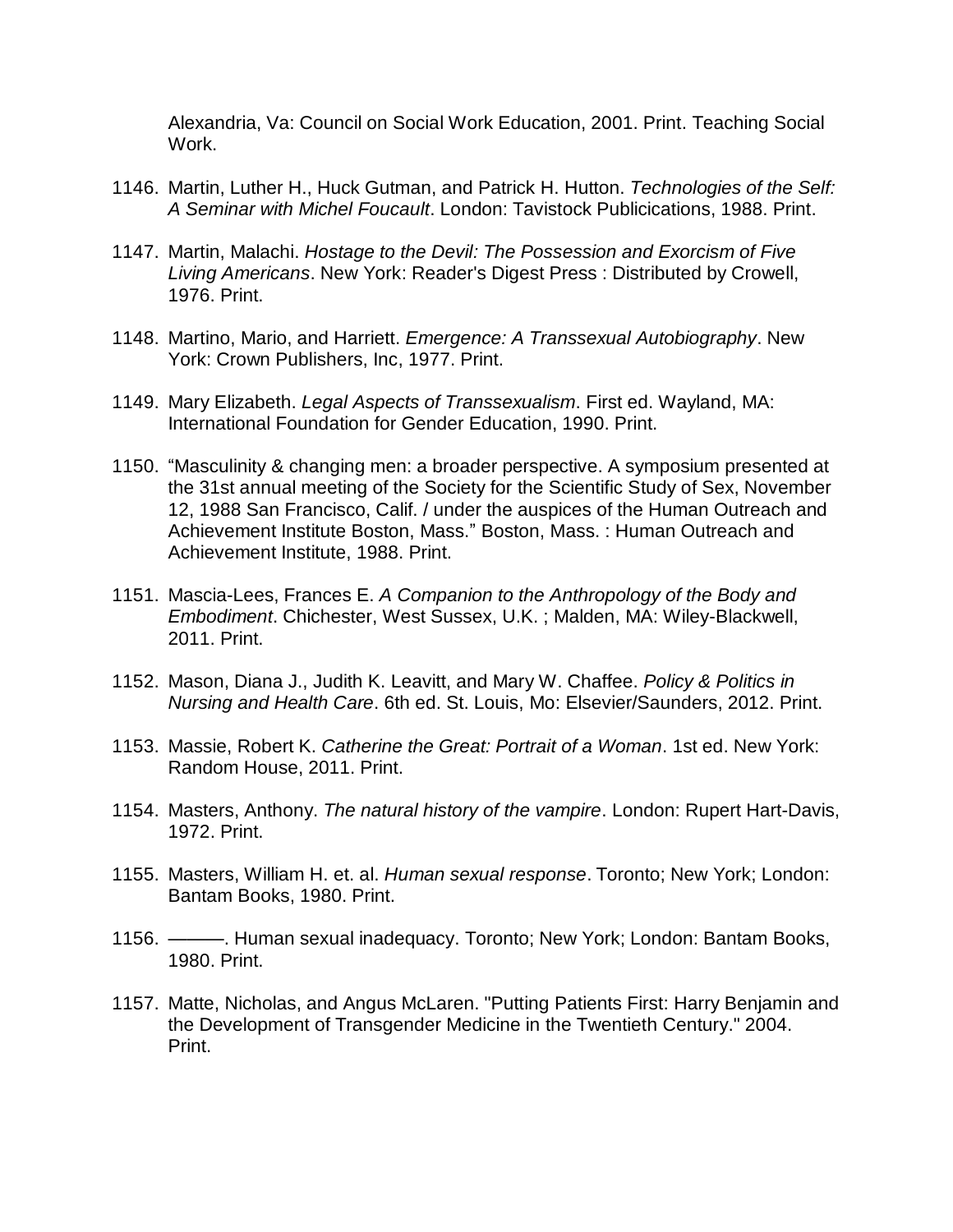- 1158. Matzner, Andrew. *'O Au no Keia: Voices from Hawaii's Mahu and Transgender Communities*. [United States]: Xlibris Corp, 2001. Print.
- 1159. Maupin, Armistead. *The Days of Anna Madrigal: A Novel*. First ed. New York: Harper, an imprint of HarperCollinsPublishers, 2014. Print.
- 1160. May, James Boyer, editor. "Trace." *Trace* (1952) Print.
- 1161. Mayo, Clara and Nancy M. Henley, editors. *Gender and nonverbal behaviour*. New York: Springer-Verlag, 1981. Print.
- 1162. McCabe, Pat. *Breakfast on Pluto*. 1st ed. New York: HarperFlamingo, 1998. Print.
- 1163. McClain, Jerri. *To be a Woman*. Provincetown, MA: Different Path Press, 1992. Print.
- 1164. McCloskey, Deirdre N. *Crossing: A Memoir*. Chicago, Ill: University of Chicago Press, 1999. Print.
- 1165. McCormick, Ian, editor. *Secret sexualities: a sourcebook of 17th and 18th century writing*. London; New York: Routledge, 1997. Print.
- 1166. McDonald, James. *A dictionary of obscenity, taboo & euphemism*. London: Sphere Books Limited, 1988. Print.
- 1167. McDougall, Joyce. *The many faces of Eros: a psychoanalytic exploration of human sexuality*. London: Free Association Books, 1995. Print.
- 1168. ———. *Plea for a measure of abnormality*. London: Free Association Books, 1990. Print.
- 1169. McDowell, Colin. *Dressed to kill: sex, power & clothes*. London: Hutchinson, 1992. Print.
- 1170. McInerny, Thomas K. *American Academy of Pediatrics Textbook of Pediatric Care*. Washington, D.C.: American Academy of Pediatrics, 2009. Print.
- 1171. McKeganey, Neil P. and Marina Barnard. *Sex work on the streets: prostitutes and their clients*. Buckingham; Philadelphia: Open University Press, 1996. Print.
- 1172. McLaren, Angus. *Twentieth-century sexuality: a history*. Oxford, UK; Malden, Mass.: Blackwell, 1999. Print.
- 1173. McLaren, Bruce. *In Drag*. El Cajon, CA: Publisher's Export Co, 1970. Print.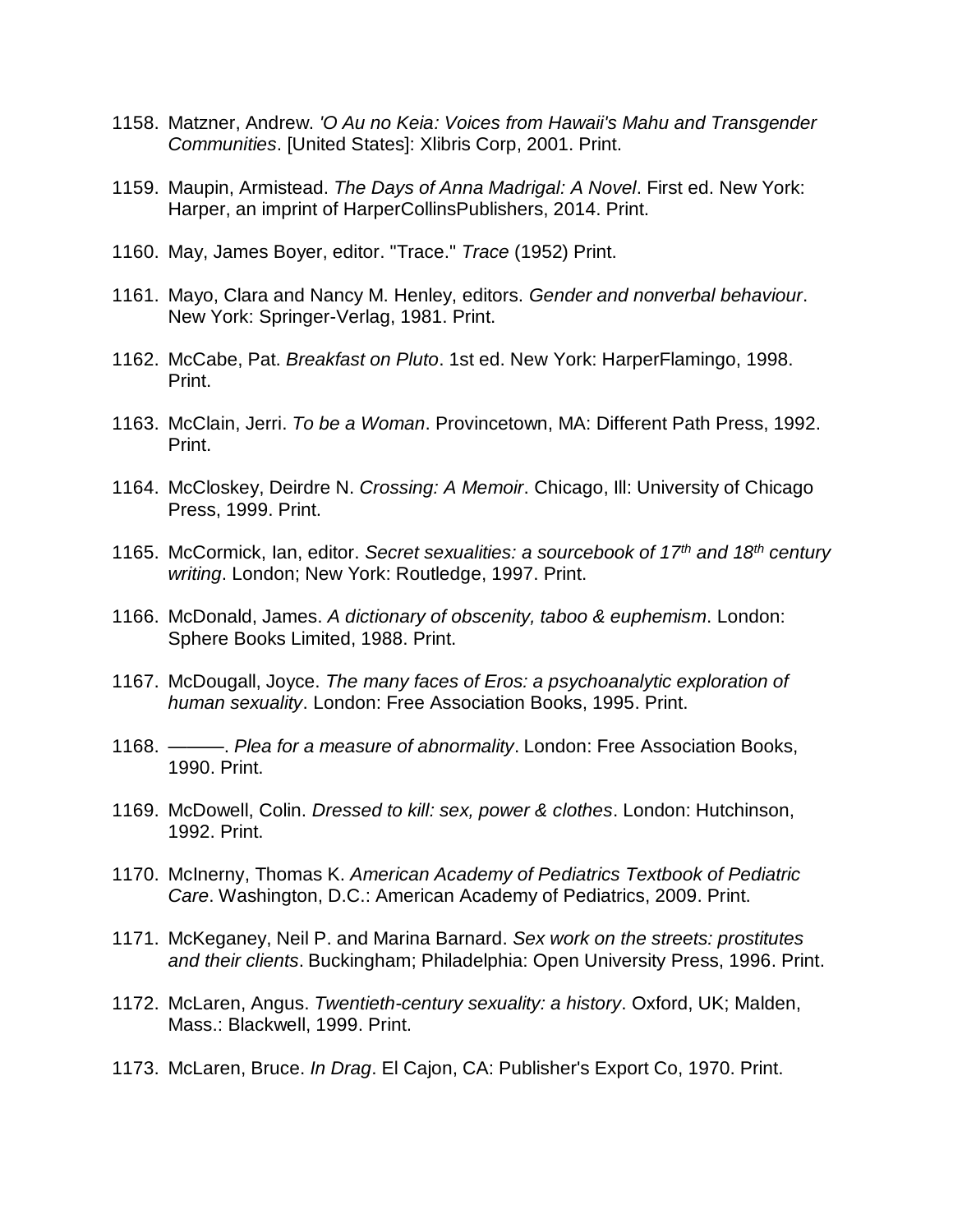- 1174. McLelland, Mark J., and Romit Dasgupta. "Genders, Transgenders, and Sexualities in Japan." London; New York: Routledge, 2005. Print. *Routledge Studies in Asia's Transformations*; 1.
- 1175. McLeod, Eileen. *Women working: prostitution now*. London; Canberra: Croom Helm, 1982. Print.
- 1176. McMullan, Chelsea, Director. *My Prairie Home Mes Prairies, Mes Amours*. National Film Board of Canada, 2013.
- 1177. McMullan, Melanie and Stephen Whittle. *Transvestism, transsexualism and the law: a handbook*. London: Beaumont Trust; The Gender Trust, 1994. Print.
- 1178. McNamara, Robert P., editor. *Sex, scams, and street life: the sociology of New York's Times Square*. Westport, Conn.: Praeger, 1995. Print.
- 1179. McNaught, Brian. *Sex Camp*. Bloomington: AuthorHouse, 2005. Print.
- 1180. McQuistion, Hunter L. *Handbook of Community Psychiatry*. New York ; London: Springer, 2012. Print.
- 1181. McRae, Donald. *Nothing Personal: The Business of Sex*. Sevenoaks: Coronet Books; Hodder and Stoughton, 1993. Print.
- 1182. Mead, Margaret. *Male and female, a study of the sexes in a changing world*. London: Victor Gollancz Ltd, 1950. Print.
- 1183. *———. Sex and temperament in three primitive societies*. London: Routledge & Kegan Paul, 1977. Print.
- 1184. Meades, Jonathan. *Peter knows what Dick likes*. London: Paladin Grafton, 1989. Print.
- 1185. Medea, Andra and Kathleen Thompson. *Against rape*. London: Peter Owen, 1975. Print.
- 1186. Meezan, William, and James I. Martin. *Handbook of Research with Lesbian, Gay, Bisexual, and Transgender Populations*. New York: Harrington Park Press, 2008. Print.
- 1187. Meide, Wayne van der. *Legislating Equality: A Review of Laws Affecting Gay, Lesbian, Bisexual, and Transgendered People in the United States*. New York, NY: Policy Institute of the National Gay and Lesbian Task Force, 2000. Print.
- 1188. Mejia, Norma. *Transgenerismos : ensayo de etnografia extrema*. Barcelona: Norma Mejía, 2005. Print.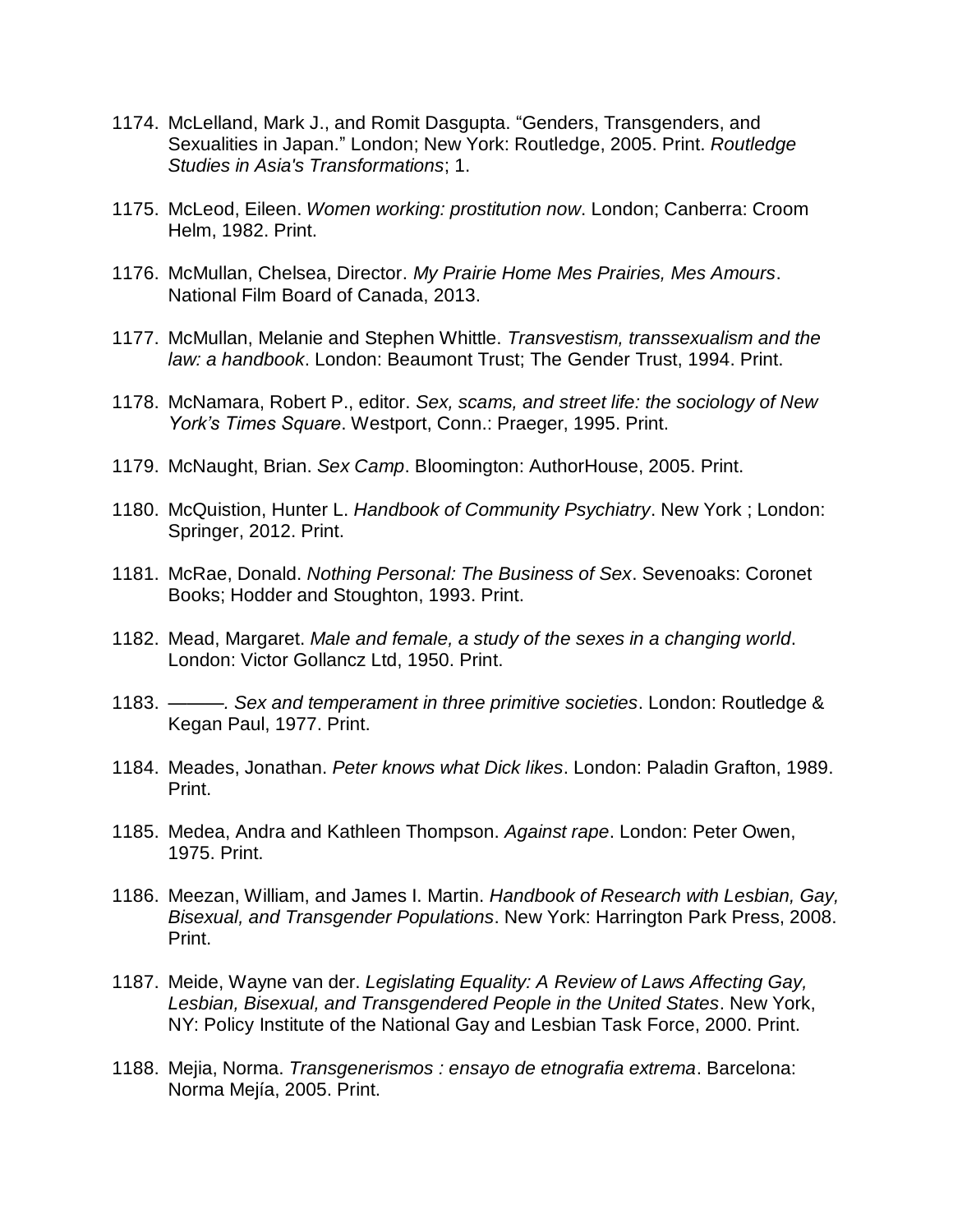- 1189. Mellor, Philip A. *Re-forming the body: religion, community and modernity.* London; Thousand Oaks; New Delhi: SAGE Publications, 1997. Print.
- 1190. Melo, Adri n. *Otras Historias De Amor: Gays, Lesbianas y Travestis En El Cine Argentino*. 1a ed. Ciudad de Buenos Aires, Argentina: Ediciones Lea, 2008. Print.
- 1191. Meltzer, Donald. *Sexual states of mind*. Ballinluig, Perthshire, Scotland: Clunie Press for the Roland Harris Trust, 1973. Print.
- 1192. Merck, Mandy. *Perversions: deviant readings*. New York: Routledge, 1993. Print.
- 1193. Merrill, Lisa. *When Romeo was a woman: Charlotte Cushman and her circle of female spectators*. Ann Arbor, Mich.: University of Michigan Press, 1999. Print.
- 1194. Meyer, Ilan H., and Mary E. Northridge. *The Health of Sexual Minorities: Public Health Perspectives on Lesbian, Gay, Bisexual, and Transgender Populations*. New York: Springer, 2007. Print.
- 1195. Meyer, Moe, editor. *The politics and poetics of camp*. London; New York: Routledge, 1994. Print.
- 1196. Meyerowitz, J. *Sex Change and the Popular Press: Historical Notes on Transsexuality in the United States*. Print.
- 1197. Meyerowitz, Joanne J. *How Sex Changed: A History of Transsexuality in the United States*. Cambridge, Mass: Harvard University Press, 2002. Print.
- 1198. Middlebrook, Diane Wood. *Suits Me: The Double Life of Billy Tipton*. Boston: Houghton Mifflin, 1998. Print.
- 1199. Midre-Pagnor, John. *Sexless Lovers: Love Methods of Eunuchs*. Cleveland, Ohio: Classics Library, 1968. Print.
- 1200. Miller, Alan V. *Homosexuality in Specific Fields: The Arts, the Military, the Ministry, Prisons, Sports, Teaching and Transsexuals: A Selected Bibliography*. Toronto: Ontario Ministry of Labour, Research Branch, 1978. Print.
- 1201. Miller, Gale. *Odd jobs: the world of deviant work; confidence men, fences, bookmakers, safecrackers, fortunetellers, medical quacks, racketeers, prostitutes, strippers, female impersonators*. Englewood Cliffs, N.J.: Prentice-Hall, 1978. Print.
- 1202. Miller, Isabel. *Patience and Sarah*. 1st Ballantine books trade pbk. ed. New York: Fawcett Columbine, 1994. Print.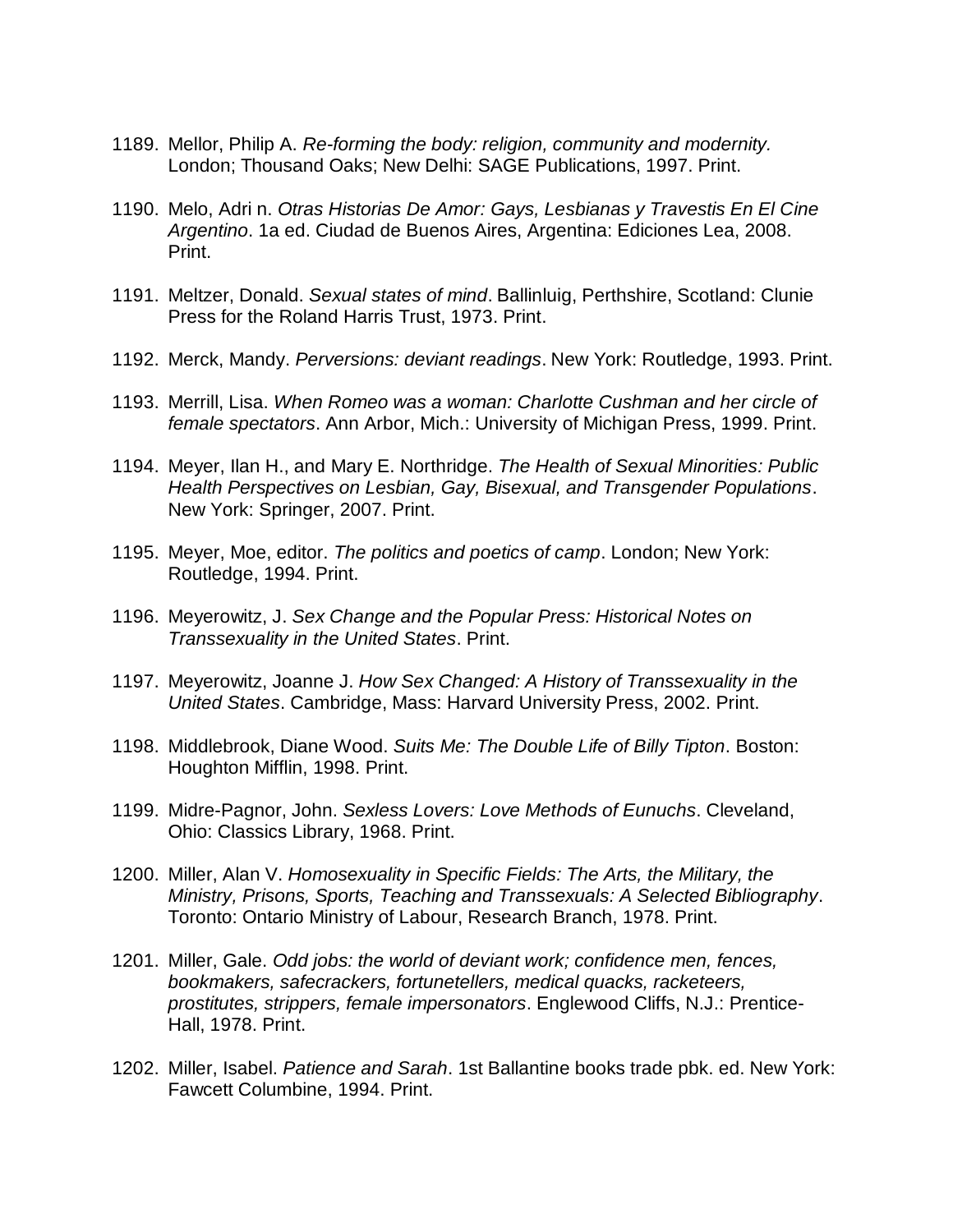- 1203. Miller, Jonathan, editor. *States of mind: conversations with psychological investigators*. London: British Broadcasting Corp., 1983. Print.
- 1204. Miller, Marvin, defendant. *Intercourse*. City of Industry, Calif: Collectors Publications, 1968. Print.
- 1205. Miller, Niela. *Counseling in genderland: a guide for you and your transgendered client*. Boston, Mass.: Different Path Press, 1996. Print.
- 1206. Miller, Philip and Devon Molly. *Screw the roses, send me the thorns: the romance and sexual sorcery of sadomasochism*. Fairfield, CT: Mystic Rose Books, 1995. Print.
- 1207. Miller, Rachel. *The Bliss of Becoming One!: Integrating Feminine Feelings into the Male Psyche: Mainstreaming the Gender Community*. Highland City, FL: Rainbow Books, 1996. Print.
- 1208. Millett, Kate. *Sexual politics*. London: Virago, 1977. Print.
- 1209. Millot, Catherine. *Horsexe: Essay on Transsexuality*. Brooklyn, N.Y: Autonomedia, 1990. Print.
- 1210. Mills, Joey. *New Classic Beauty: A Step-by-Step Guide to Naturally Glamorous Make-Up*. 1st ed. New York: Villard Books, 1987. Print.
- 1211. Minkler, Meredith, and Nina Wallerstein. *Community Based Participatory Research for Health*. San Francisco, CA: Jossey-Bass, 2003. Print.
- 1212. ———. *Community-Based Participatory Research for Health: From Process to Outcomes*. 2nd ed. San Francisco, CA: Jossey-Bass, 2008. Print.
- 1213. Minsky, Rosalind. *Psychoanalysis and gender: an introductory reader*. London; New York: Routledge, 1996. Print.
- 1214. *Miss High-Heels: The Story of a Rich but Girlish Young Gentleman Under the Control of His Pretty Step-Sister and Her Aunt*. 1st Evergreen black cat ed. New York: Grove Press, 1969. Print.
- 1215. Mitchell, John Cameron, director. *Hedwig and the Angry Inch*. New Line Productions : Distributed exclusively in Canada by Alliance Atlantis, 2001.
- 1216. Mitchell, Julie, editor. *Psychoanalysis and feminism*. Harmondsworth, Middlesex, England; New York: Penguin Book, 1975. Print.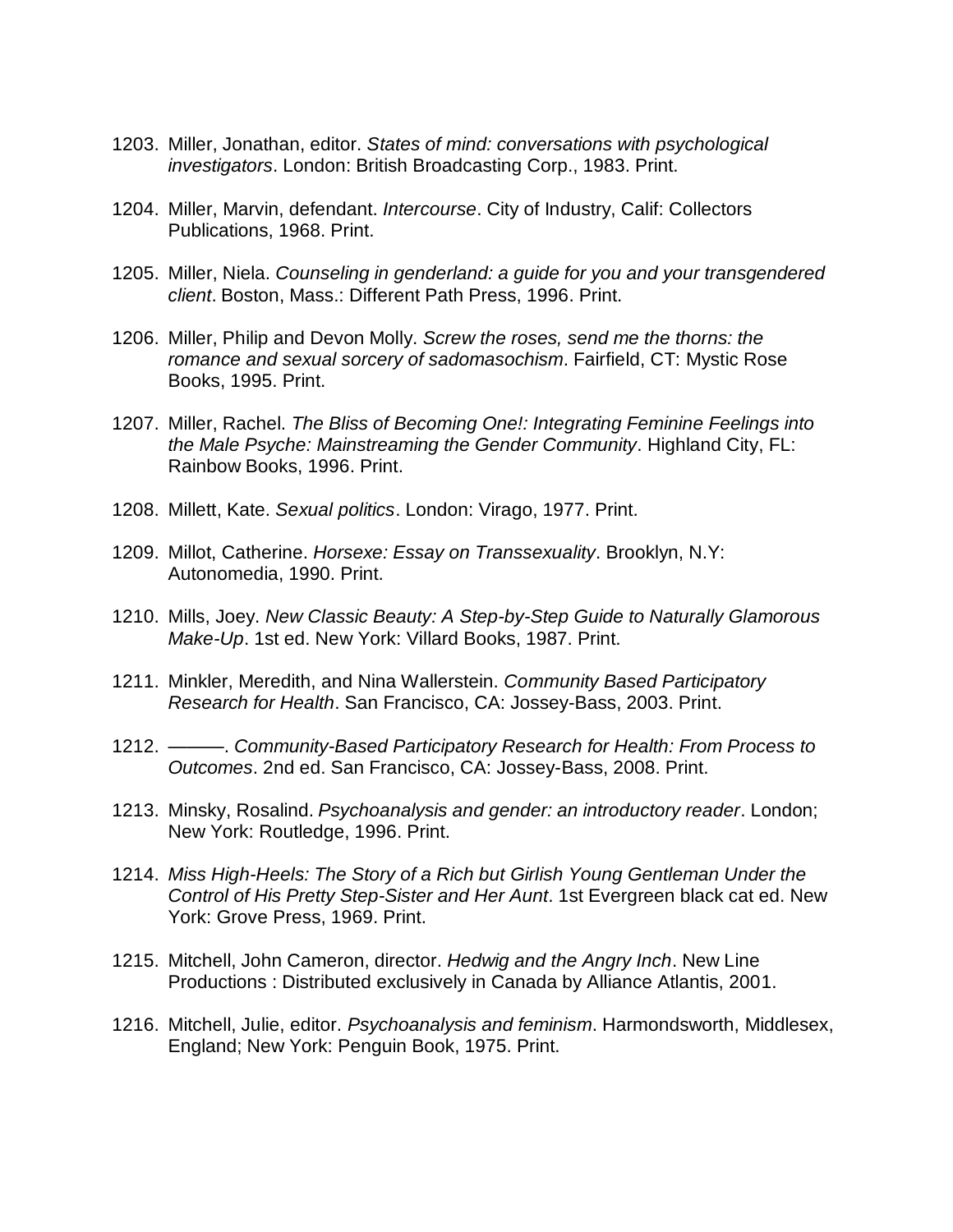- 1217. Moir, Anne and David Jessel. *Brainsex: the real difference between men and women*. London: Mandarin Paperbacks, 1991. Print.
- 1218. Mollenkott, Virginia R., and Vanessa Sheridan. *Transgender Journeys*. Cleveland: Pilgrim Press, 2003. Print.
- 1219. Mollenkott, Virginia R. *Omnigender a Trans-Religious Approach*. Rev. and expanded ed. Cleveland: Pilgrim Press, 2007. Print.
- 1220. ———. *Sensuous Spirituality Out from Fundamentalism*. Rev. and expanded ed. Cleveland: Pilgrim Press, 2008. Print.
- 1221. Molotch, Harvey Luskin and Laura Norén (Editors) editor. *Toilet: Public Restrooms and the Politics of Sharing*. New York: New York University Press, 2010. Print.
- 1222. Money, John. *The Adam Principle: Genes, Genitals, Hormones & Gender: Selected Readings in Sexology*. Buffalo, N.Y: Prometheus Books, 1993. Print.
- 1223. ———. *The destroying angel: sex, fitness & food in the legacy of degeneracy theory: graham crackers, Kellogg's corn flakes & American health history*. Buffalo, N.Y.: Prometheus Books, 1985. Print.
- 1224. ———. *Gay, straight, and in-between: the sexology of erotic orientation*. New York: Oxford University Press, 1988. Print.
- 1225. ———. *Love and Love Sickness: The Science of Sex, Gender Difference, and Pair-Bonding*. Baltimore: Johns Hopkins University Press, 1980. Print.
- 1226. ———. *The lovemap guidebook: a definitive statement*. New York: Continuum, 1999. Print.
- 1227. ———. *Reinterpreting the unspeakable: human sexuality 2000: the complete interviewer and clinical biographer, exigency theory, and sexology for the third millennium*. New York: Continuum, 1994. Print.
- 1228. ———. *Sin, science, and the sex police: essays on sexology & sexosophy*. Amherst, N.Y.: Prometheus Books, 1998. Print.
- 1229. Money, John, and Anke A. Ehrhardt. *Man & Woman, Boy & Girl: The Differentiation and Dimorphism of Gender Identity from Conception to Maturity*. Baltimore: Johns Hopkins University Press, 1972. Print.
- 1230. Money, John and Margaret Lamacz. *Vandalized lovemaps: paraphilic outcome of seven cases in pediatric sexology*. Buffalo, New York: Prometheus Books, 1989. Print.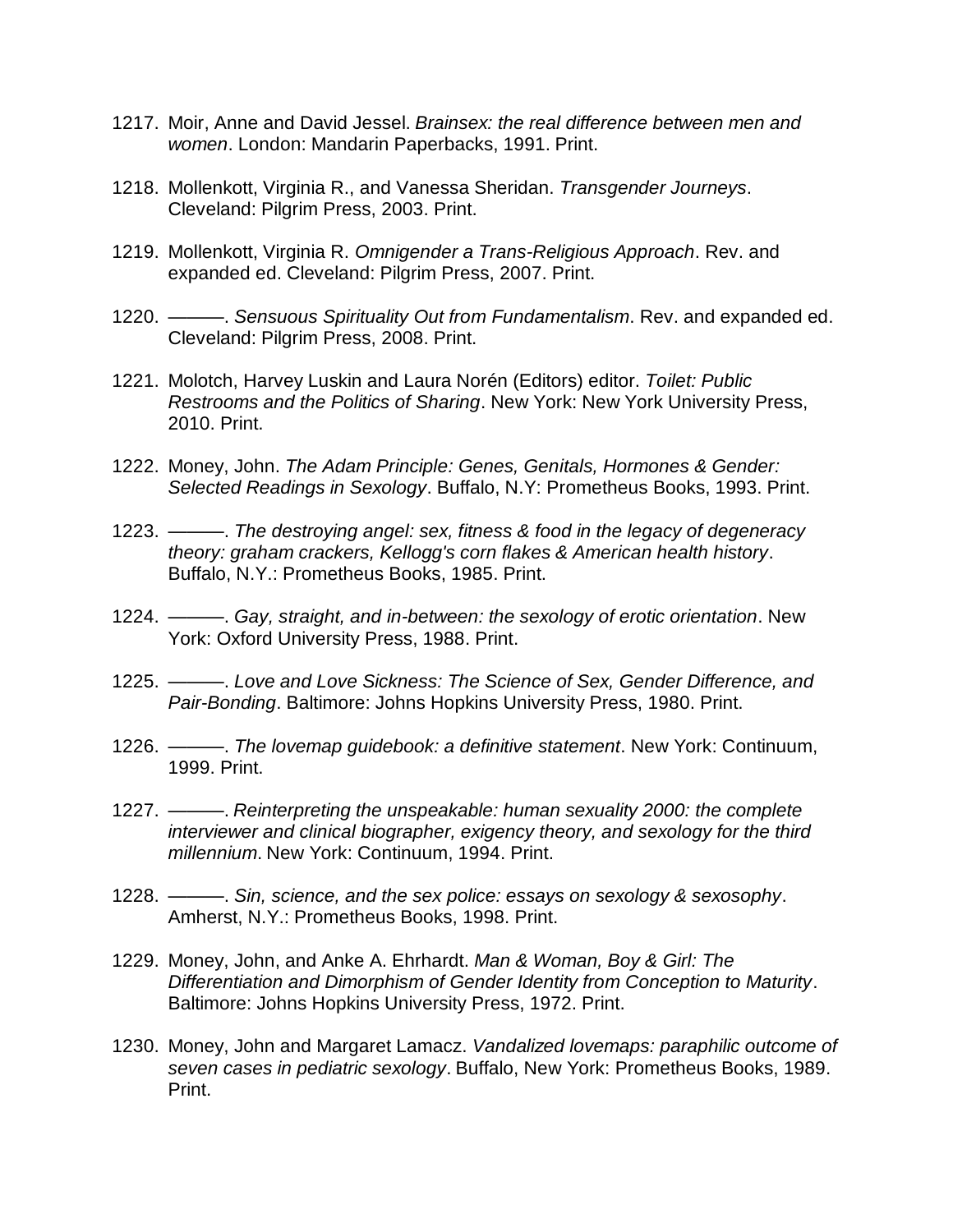- 1231. Money, John and Patricia Tucker. *Sexual signatures: on being a man or a woman*. London: Abacus edition published by Sphere Books, 1977. Print.
- 1232. *Monitoring Trends in the Prevalence of HIV, Viral Hepatitis, Other Sexually Transmitted Infections, and Associated Risk Behaviours among Gay, Bisexual, Transgendered and Other Men Who have Sex with Men Phase I - Final Report*. [Victoria, B.C.]: Vancouver Island Health Authority, 2008. Print.
- 1233. Monro, Surya. *Gender Politics*. London; Ann Arbor, MI: Pluto Press, 2005. Print.
- 1234. Montmorency, Desmond. *The Drag Scene: The Secrets of Female Impersonators*. London: Luxor Press, 1970. Print.
- 1235. Moody, Roger. *Indecent assault*. London: Word is Out; Nottingham: Peace News, 1980. Print.
- 1236. Moorcock, Michael. *The hollow lands*. London: Mayflower, Granada Publishing, 1975. Print.
- 1237. Moore, F. Michael. *Drag!: Male and Female Impersonators on Stage, Screen, and Television: An Illustrated World History*. Jefferson, N.C: McFarland, 1994. Print.
- 1238. Moore, Stephen D. *God's Gym: Divine Male Bodies of the Bible*. New York ; London: Routledge, 1996. Print.
- 1239. Moran, Leslie J., Daniel Monk, and Sarah Beresford. *Legal Queeries: Lesbian, Gay, and Transgender Legal Studies*. London: Cassell, 1998. Print.
- 1240. Morcom, Anna. *Illicit Worlds of Indian Dance: Cultures of Exclusion*. New York: Oxford University Press, 2013. Print.
- 1241. Mordell, Albert. *The erotic motive in literature*. Oxford, England: Plantin Publishers, 1990. Print.
- 1242. More, Kate, and Stephen Whittle. *Reclaiming Genders: Transsexual Grammars at the Fin De Siècle*. London ; New York: Cassell, 1999. Print.
- 1243. Morel, Geneviève and Lindsay Watson. *Sexual Ambiguities: Sexuation and Psychosis*. London: Karnac Books, 2011. Print.
- 1244. Morgan, Elaine. *The Descent of Woman*. Rev. ed. London: Souvenir, 1985. Print.
- 1245. Morgan, Patricia, and Paul Hoffman. *The Man-Maid Doll*. Secaucus, N.J: Lyle Stuart, 1973. Print.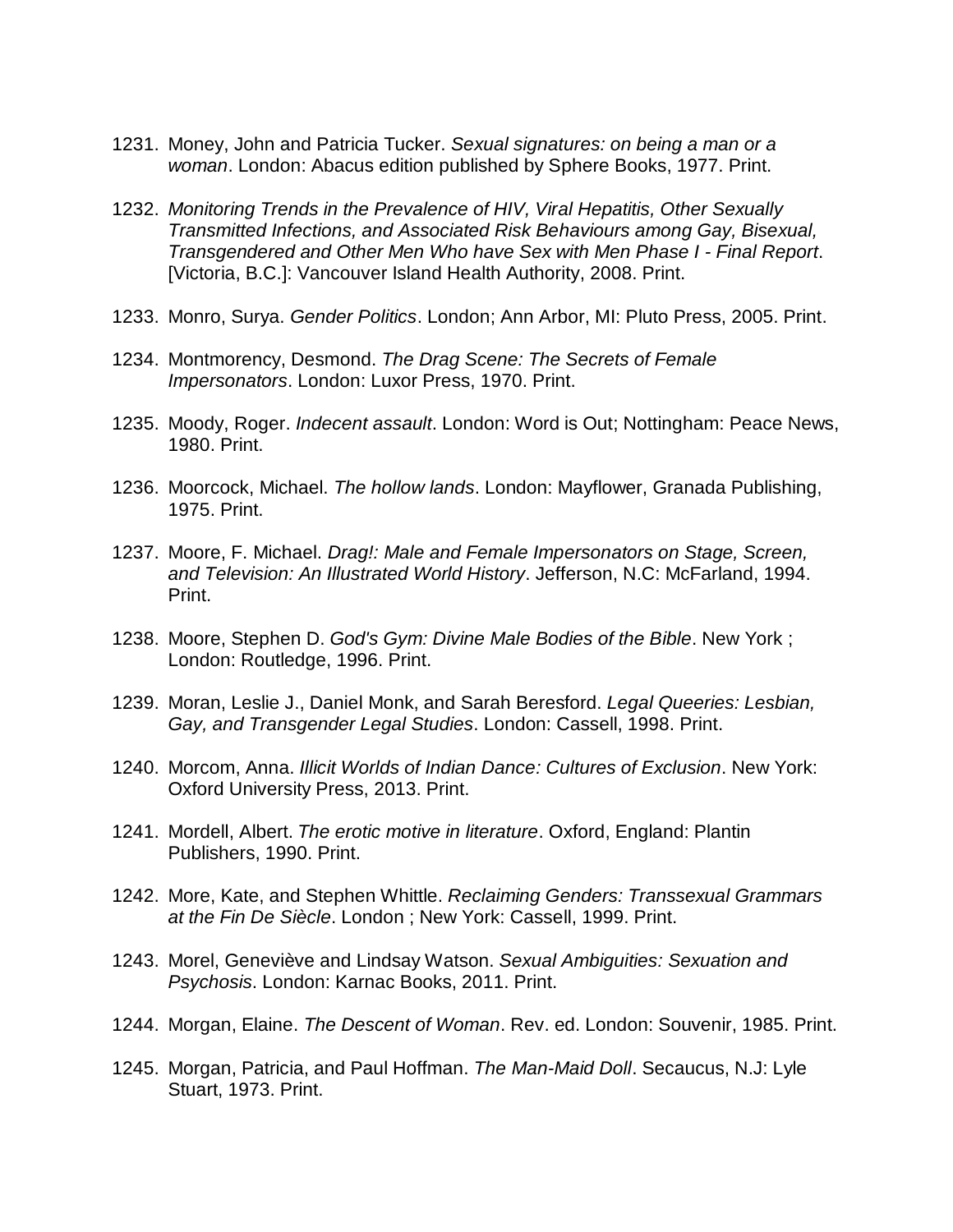- 1246. Morgenthaler, Fritz. *Homosexuality, heterosexuality, perversion*. Edited by Paul Moor. Translated by Andreas Aebi. Hillsdale, NJ: Analytic Press, 1988. Print.
- 1247. Morley, John E. "Geriatric Sexuality." Philadelphia: W.B. Saunders Co, 2003. Print. *Clinics in Geriatric Medicine*; v. 19, no. 3.
- 1248. Morris, Jan. *Conundrum*. New York: New York Review Books, 2005. Print. New York Review Books Classics.
- 1249. ———. *Pleasures of a Tangled Life*. 1st American ed. New York: Random House, 1989. Print.
- 1250. ———. *Conundrum.* Book Club Edition ed. New York: Harcourt Brace Jovanovich, Inc, 1974. Print.
- 1251. Morrow, Deana F., and Lori Messinger. *Sexual Orientation and Gender Expression in Social Work Practice: Working with Gay, Lesbian, Bisexual, and Transgender People*. New York: Columbia University Press, 2006. Print.
- 1252. Morrow, France. *Unleashing our Unknown Selves: An Inquiry into the Future of Femininity and Masculinity*. New York: Praeger, 1991. Print.
- 1253. Moscovici, Claudia. *From Sex Objects to Sexual Subjects*. New York ; London: Routledge, 1996. Print.
- 1254. Moser, Charles and J. J. Madeson. *Bound to be Free: The SM Experience*. New York: Continuum, 1999. Print.
- 1255. Moses, A. Elfin. *Identity management in Lesbian women*. New York: Praeger Publishers, Praeger Special Studies, 1978. Print.
- 1256. Moss, Kary L. *Man-made Medicine: Women's Health, Public Policy, and Reform*. Durham: Duke University Press, 1996. Print.
- 1257. Motta, Cristina, and Macarena Saez. *Gender and Sexuality in Latin America - Cases and Decisions* [Delta]. Dordrecht: Springer Netherlands : Imprint: Springer, 2013. Print.
- 1258. *M-Track: Enhanced Surveillance of HIV, Sexually Transmitted and Blood-Borne Infections, and Associated Risk Behaviours among Men Who have Sex with Men in Canada: Phase 1 Report*. [Ottawa]: Centre for Communicable diseases and Infection Control, 2011. Print.
- 1259. *M-Track Survey Monitoring Trends in the Prevalence of HIV, Viral Hepatitis, Other Sexually Transmitted Infections, and Associated Risk Behaviours among*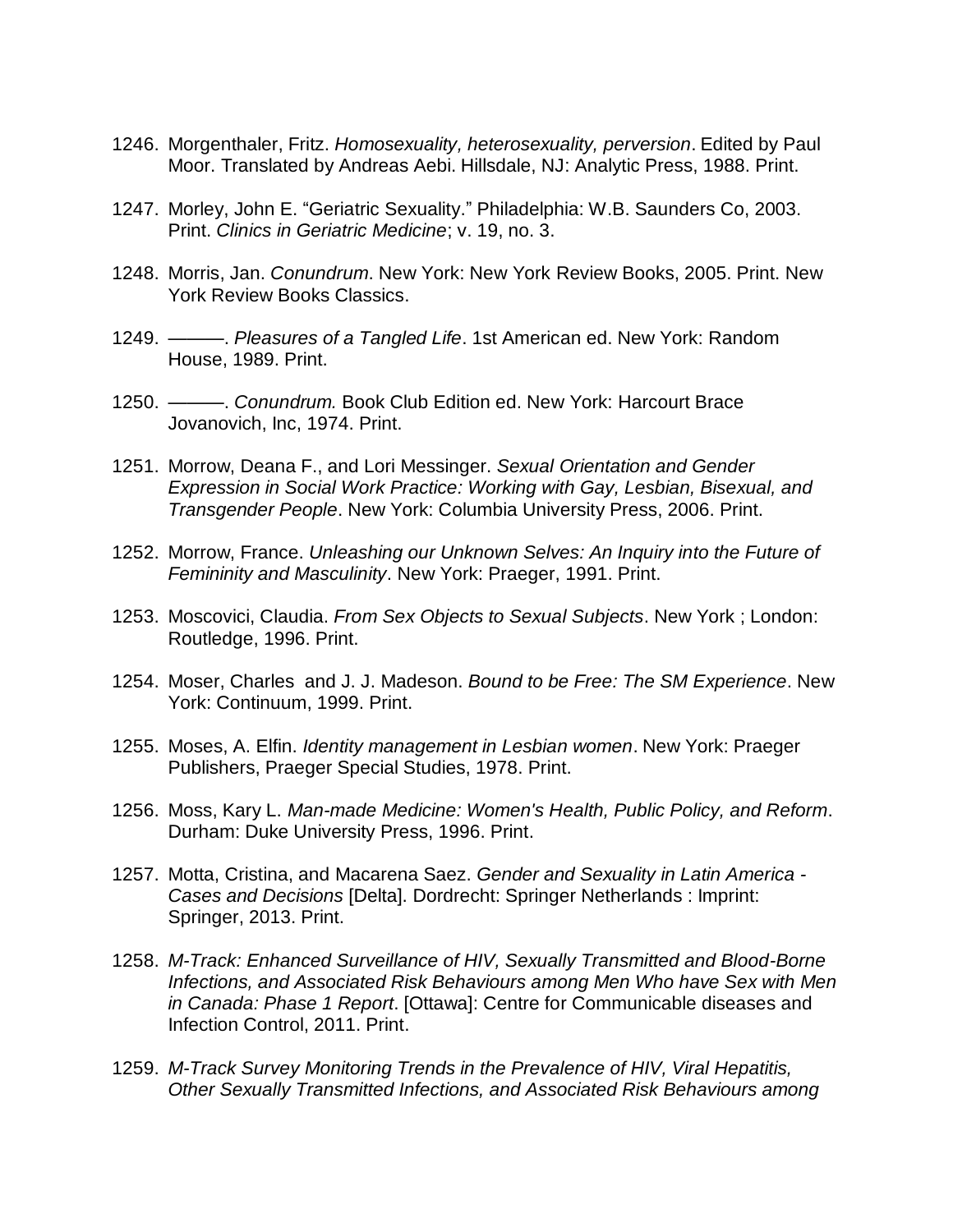*Gay, Bisexual, Transgendered and Other Men Who have Sex with Men*. Victoria, B.C: Vancouver island Health Authority: British Columbia Ministry of Health Services, 2008. Print.

- 1260. Munroe, Carolyne Jayne. *A tale of two sexes: the story of a transformation*. Torquay: Bonden Publications, 1993. Print.
- 1261. Munro, Vanessa E. and Carl F. Stychin, editors. *Sexuality and the Law: Feminist Engagements*. Abingdon, U.K.; New York: Routledge-Cavendish, 2007. Print.
- 1262. Murat, Laure. *La Loi Du Genre: Une Histoire Culturelle Du troisième Sexe*. [Paris]: Fayard, 2006. Print.
- 1263. Murray, Stephen O. and Will Roscoe, editors. *Boy-wives and female husbands: studies in African homosexualities*. Basingstoke: Macmillan Press, 1998. Print.
- 1264. Murry, John Middleton. *God*. 1st ed ed. New York ; London: Harper & brothers, 1929. Print.
- 1265. Murtagh, Ben. *Genders and Sexualities in Indonesian Cinema: Constructing Gay, Lesbi and Waria Identities on Screen*. New York: Routledge, 2013. Print.
- 1266. Nacy, Michele J. *Members of the Regiment: Army Officers' Wives on the Western Frontier, 1865-1890*. Westport, Conn ; London: Greenwood Press, 2000. Print.
- 1267. Nafzäwï, 'Umar ibn Muhammad. *The Perfumed Garden* (English Translation). New York : Medical Press, 1963. Print.
- 1268. Nagoshi, Julie L., Craig T. Nagoshi, and Stephan/ie Brzuzy. *Gender and Sexual Identity Transcending Feminist and Queer Theory*. New York, NY: Springer New York : Imprint: Springer, 2014. Print.
- 1269. Nagy, Gloria. *Natural Selections*. New York: Villard Books, 1985. Print.
- 1270. Najmabadi, Afsaneh. *Professing Selves Transsexuality and Same-Sex Desire in Contemporary Iran*. Durham: Duke University Press, 2013. Print.
- 1271. Namaste, Viviane K. *C'était du spectacle!: l'histoire des artistes transsexuelles à Montréal, 1955-1985.* Montreal: McGill-Queen's University Press, 2005. Print.
- 1272. ———. *Invisible Lives: The Erasure of Transsexual and Transgendered People*. Chicago [Ill.]: University of Chicago Press, 2000. Print.
- 1273. ———. *Sex Change, Social Change: Reflections on Identity, Institutions and Imperialism*. 2nd ed. Toronto: Women's Press, 2011. Print.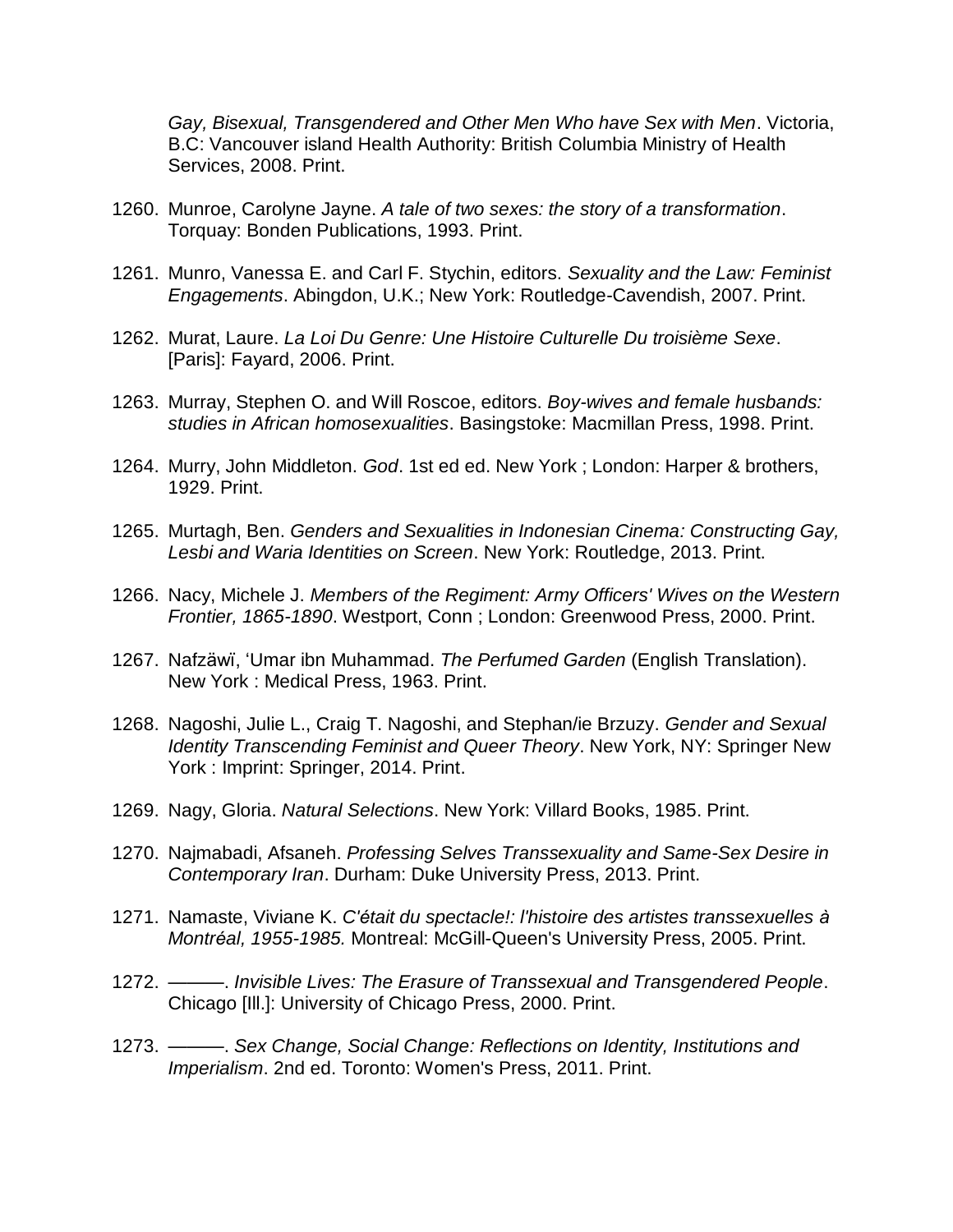- 1274. ———. *Sex Change, Social Change: Reflections on Identity, Institutions and Imperialism*. Toronto: Women's Press, 2005. Print.
- 1275. Nanda, Serena. *Gender Diversity: Crosscultural Variations*. Prospect Heights, Ill: Waveland Press, 2000. Print.
- 1276. ———. *Neither Man nor Woman: The Hijras of India*. 2nd ed. Belmont, Calif: Wadsworth Pub. Co, 1999. Print.
- 1277. ———. *Neither Man nor Woman: The Hijras of India*. Belmont, Calif: Wadsworth Pub. Co, 1990. Print. Wadsworth Modern Anthropology Library.
- 1278. Nardi, Peter, editor. *Gay Masculinities*. Thousand Oaks, C.A.; London: Sage Publications, 2000. Print.
- 1279. Nardi, Peter M. and Beth E. Schneider, editors. *Social perspectives in lesbian and gay studies: a reader*. London; New York: Routledge, 1998. Print.
- 1280. Nataf, Zachary I. *Lesbians Talk Transgender*. London: Scarlet Press, 1996. Print.
- 1281. National Transgender HIV/AIDS Needs Assessment Project, et al. *Transgender Lifestyles and HIV/AIDS Risk*. [Kensington, N.S.W.]: School of Sociology, University of New South Wales, 1994. Print.
- 1282. Nazario. *Anarcoma*. Barcelona: Ediciones La Cupula, 1994. Print.
- 1283. Neal, Charles and Dominic Davies, editors. Issues in therapy with lesbian, gay, bisexual, and transgender clients. Buckingham; Philadelphia: Open University Press, 2000. Print.
- 1284. Nelson, Elizabeth Anne. *Among Us Girls*. Alexandria, V.A.: Reluctant Press, 1991. Print.
- 1285. ———. *Angelo's Bargain*. Alexandria, V.A.: Reluctant Press, 1990. Print.
- 1286. ———. *Auberan*. Alexandria, V.A.: Reluctant Press, 1993. Print.
- 1287. ———. *Aunty*. Alexandria, V.A.: Reluctant Press, 1989. Print.
- 1288. ———. *Captive Playmates*. Alexandria, V.A.: Reluctant Press, 1989. Print.
- 1289. ———. *Complete*. Alexandria, V.A.: Reluctant Press, 1990. Print.
- 1290. ———. *Fairies*. Alexandria, V.A.: Reluctant Press, 1990. Print.
- 1291. ———. *Moon Queen*. Alexandria, V.A.: Reluctant Press, 1990. Print.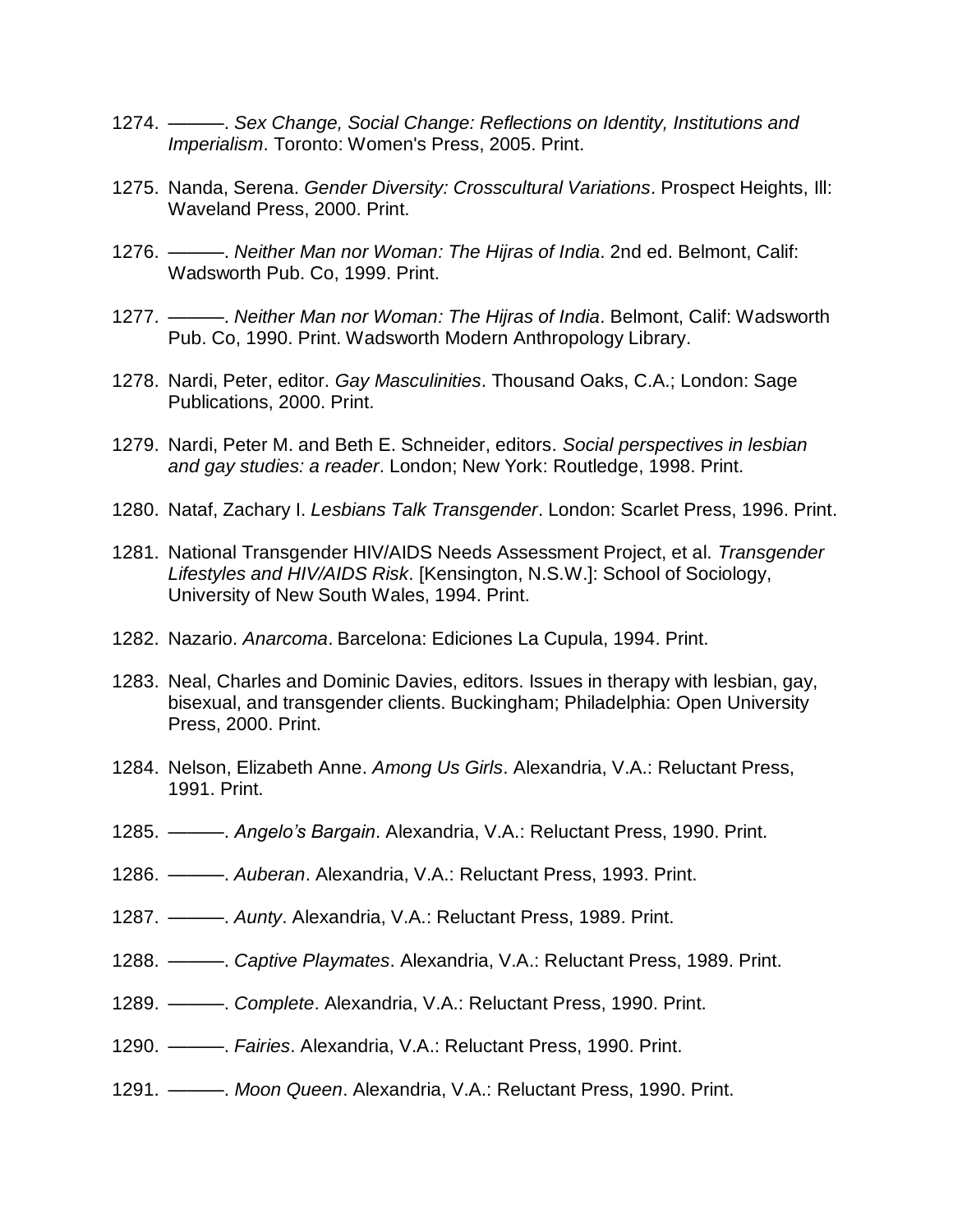- 1292. ———. *Mrs. Baker's School*. Alexandria, V.A.: Reluctant Press, 1991. Print.
- 1293. *———. My Little Homemaker*. Alexandria, V.A.: Reluctant Press, 1990. Print.
- 1294. ———. *Playmates*. Alexandria, V.A.: Reluctant Press, 1990. Print.
- 1295. ———. *Plight*. Alexandria, V.A.: Reluctant Press, 1988. Print.
- 1296. ———. *Quartette.* Alexandria, V.A.: Reluctant Press, 1990. Print.
- 1297. ———. *Taming a Sexist*. Alexandria, V.A.: Reluctant Press, 1989. Print.
- 1298. ———. *Vacation's End.* Alexandria, V.A.: Reluctant Press, 1989. Print.
- 1299. ———. *Wilyi*. Alexandria, V.A.: Reluctant Press, 1989. Print.
- 1300. Nelson, Emmanuel S. *Encyclopedia of Contemporary LGBTQ Literature of the United States*. Santa Barbara, CA: Greenwood Press, 2009. Print.
- 1301. Nelson, Sarah. *Incest: fact and myth*. Edinburgh: Stramullion Co-operative Ltd., 1982. Print.
- 1302. Nelson, Thorana, and Hinda Winawer. *Critical Topics in Family Therapy AFTA Monograph Series Highlights*. Cham: Springer International Publishing : Imprint: Springer, 2014. Print.
- 1303. Nestle, Joan, editor. *The Persistent desire: a femme-butch reader*. Boston: Alyson Publications, 1992. Print.
- 1304. Nestle, Joan, Clare Howell, and Riki Anne Wilchins, editors. *GenderQueer: voices from beyond the sexual binary*. Los Angeles: Alyson Books, 2002. Print.
- 1305. Nettick, Geri, and Beth Elliot. *Mirrors: Portrait of a Lesbian Transsexual*. Rhinoceros ed. N.Y: Masquerade Books, 1996. Print.
- 1306. New, W. H. *Reading Mansfield and Metaphors of Form*. Montreal; Ithaca [N.Y.]: McGill-Queen's University Press, 1999. Print.
- 1307. Newman, Byron. *The ultimate angels*. London: Hutchinson, 1984. Print.
- 1308. Newport, Cris. *The white bones of truth*. Radnor, OH: Pride Publications, 1994. Print.
- 1309. Newton, Esther. *Mother Camp: Female Impersonators in America*. Englewood Cliffs, N.J: Prentice-Hall, 1972. Print.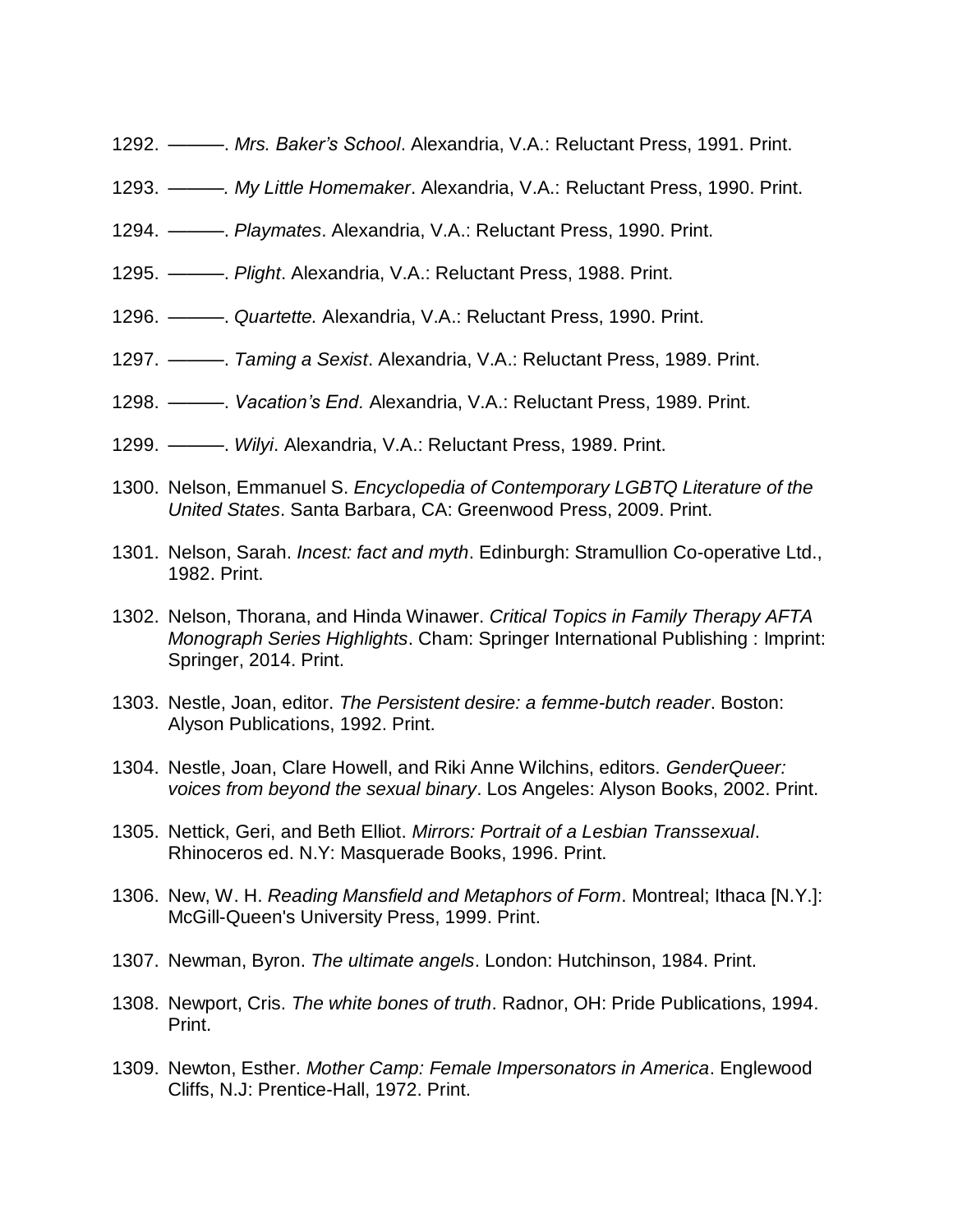- 1310. Nicholas, Margaret. *The world's greatest cranks and crackpots*. London: Octopus Books, 1984. Print.
- 1311. Nicholson, John. *Men and women: how different are they?* Oxford; New York: Oxford University Press, 1984. Print.
- 1312. Nickolay, Michael. *Brother & Sister*. New York: Fawcett Popular Library, 1980. Print.
- 1313. Niel, Jean-Baptiste. *Painted shadows*. Translated by James Kirkup. London: Quartet Books, 1991. Print.
- 1314. Nixon, Edna. *Royal spy: the strange case of the Chevalier D'Eon*. London: Heinemann, 1966. Print.
- 1315. Noble, Jean Bobby. *Sons of the Movement: FtMs Risking Incoherance on a Post-Queer Cultural Landscape*. Toronto: Women's Press, 2006. Print.
- 1316. Norbury, Rosamond. *Guy to goddess: an intimate look at drag queens*. Vancouver; Toronto: Whitecap Books, 1994. Print.
- 1317. North, Maurice. *The Outer Fringe of Sex: A Study in Sexual Fetishism*. London: Odyssey Press, 1970. Print.
- 1318. Novic, Richard J. *Alice in genderland: a crossdresser comes of age*. New York: iUniverse, 2005. Print.
- 1319. Nye, Robert A., editor. *Sexuality*. Oxford; New York: Oxford University Press, 1999. Print.
- 1320. O'Brien, Mary. *The politics of reproduction*. Boston: Routledge & Kegan Paul, 1981. Print.
- 1321. O'Carroll, Tom. *Paedophilia: the radical case*. London: Peter Owen, 1980. Print.
- 1322. O'Connell Davidson, Julia and Derek Layder. *Methods, sex, and madness*. London: New York: Routledge, 1994. Print.
- 1323. O'Connor, Kaori. *The way we wear*. London: Vermilion & Company Limited, an imprint of the Hutchinson Publishing Group, 1985. Print.
- 1324. O'Connor, Patrick. *Latin American Fiction and the Narratives of the Perverse Paper Dolls and Spider Women*. 1st ed. New York: Palgrave Macmillan, 2004. Print.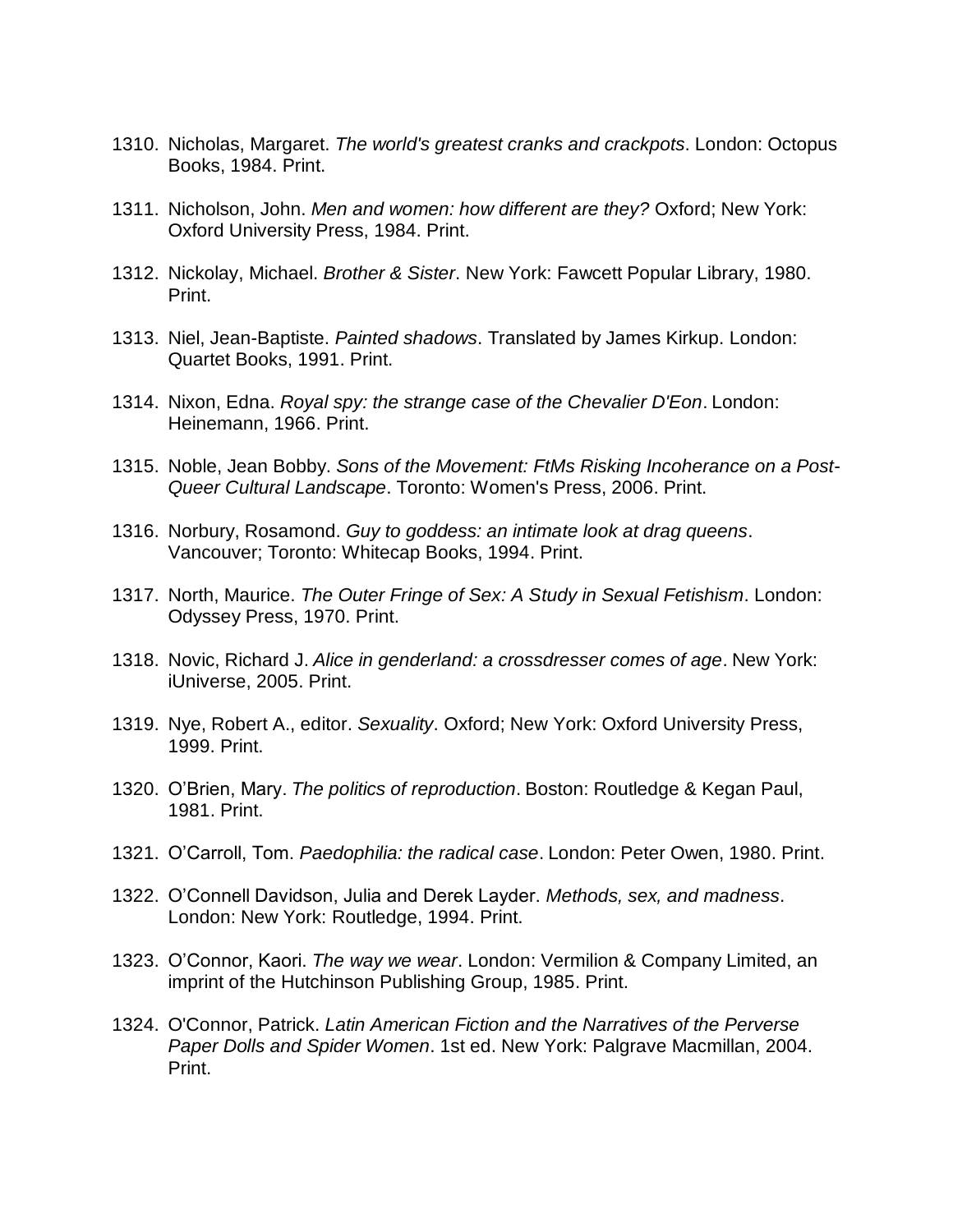- 1325. O'Donnell, Mark. *Let Nothing You Dismay*. 1st ed. New York: Knopf, 1998. Print.
- 1326. O'Farrell, Mary Ann and Lynne Vallone, editors. *Virtual gender: fantasies of subjectivity and embodiment*. Ann Arbor: University of Michigan Press, 1999. Print.
- 1327. O'Hagan, Mary. *Making the Case for Peer Support Report to the Mental Health Peer Support Project Committee of the Mental Health Commission of Canada*. [Ottawa, Ont.]: Mental Health Commission of Canada, 2011. Print.
- 1328. O'Horgan, Tom, and Rochelle Futz Owens (Directors). *Futz*. Distributed by Independent United Distributors, 1982.
- 1329. O'Keefe, Tracie. *Sex, Gender & Sexuality: 21st Century Transformations.* London: Extraordinary People Press, 1999. Print.
- 1330. ———. *Self-hypnosis for life: mind, body & spiritual excellence*. Edited by Katrina Fox. London: Extraordinary People, 2000. Print.
- 1331. O'Keefe, Tracie and Katrina Fox, editors. *Finding the real me: true tales of sex and gender diversity*. San Francisco, CA: Jossey-Bass, 2003. Print.
- 1332. ———, editors. *Trans people in love*. New York: Routledge, 2008. Print.
- 1333. ———. *Trans-X-U-All: The Naked Difference*. London: Extraordinary People Press, 1997. Print.
- 1334. O'Pray, Michael, editor. *Andy Warhol Film Factory*. London: BFI Publishing, 1989. Print.
- 1335. O'Regan, Valerie R. *Gender Matters: Female Policymakers' Influence in Industrialized Nations*. Westport, CT ; London: Praeger, 2000. Print.
- 1336. O'Shaughnessy, Brian. *The Will: A Dual Aspect Theory*. 2nd ed. Cambridge, UK: Cambridge University Press, 2008. Print.
- 1337. O'Sullivan, Jan. *School for Shemales*. Seattle: Empathy Press, 1991. Print.
- 1338. Oakley, Ann. *Housewife*. Harmondsworth, Middlesex: Penguin, 1976. Print.
- 1339. ———. *Sex, gender and society*. London: Temple Smith, 1972. Print.
- 1340. Oakley, Eric Gilbert. *Man into woman: the amazing account of a male's change into female, with full psychological and medical case history and personal analysis questionnaire*. London: Walton Press, 1964. Print.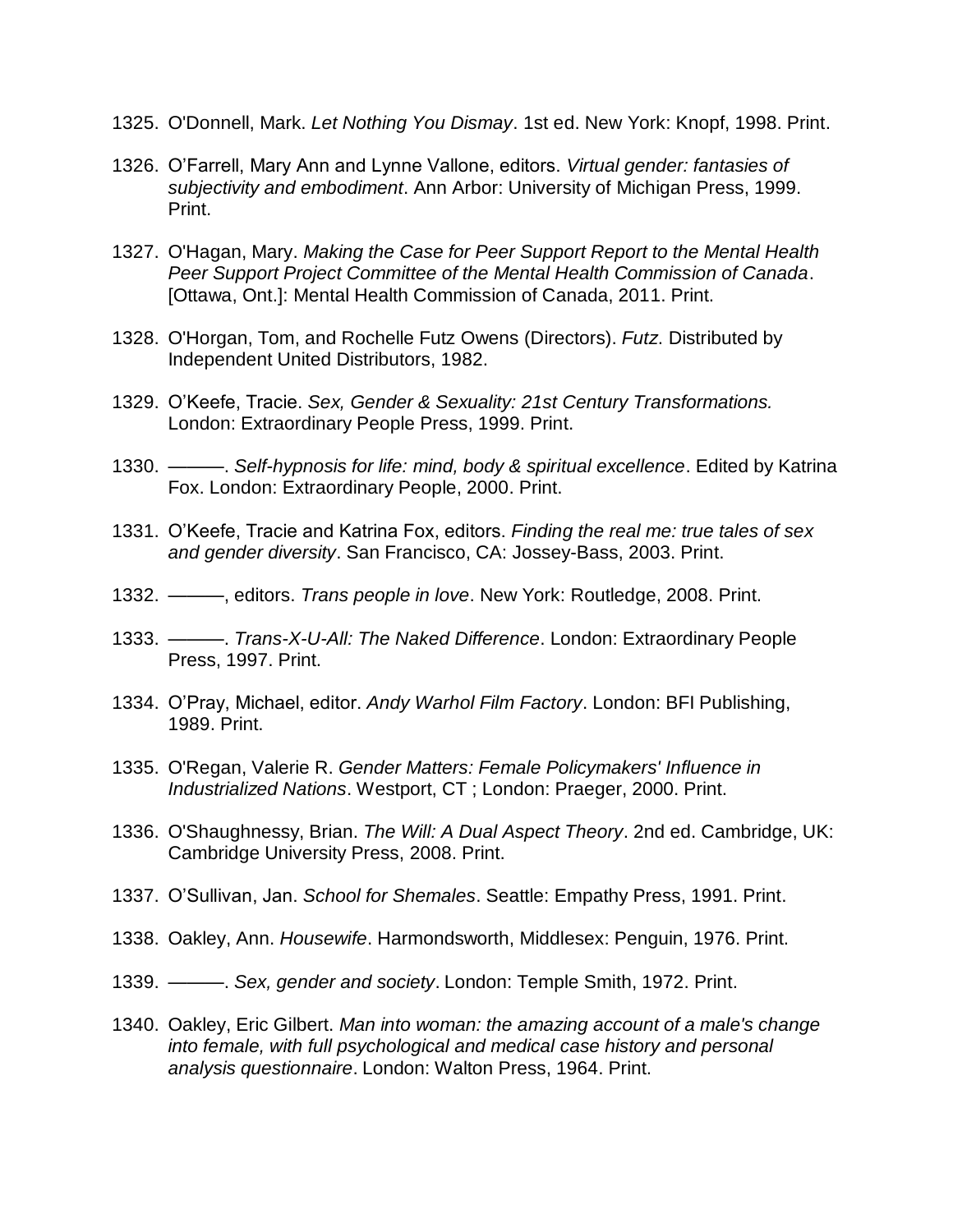- 1341. Olcott, Jocelyn, Mary K. Vaughan, and Gabriela Cano*. Sex in Revolution: Gender, Politics, and Power in Modern Mexico*. Durham [NC] ; London: Duke University Press, 2006. Print.
- 1342. ———. *Sex in Revolution Gender, Politics, and Power in Modern Mexico*. Durham: Duke University Press, 2008. Print.
- 1343. Onstott, Kyle and Lance Horner. *Child of the sun*. London: Pan Books Ltd., 1968. Print.
- 1344. Ophelian, Annalise (Director). *Diagnosing Difference*. Floating Ophelia Productions, 2009.
- 1345. Oram, Alison. "Her Husband was a Woman!: Women's Gender-Crossing in Modern British Popular Culture." London ; New York: Routledge, 2007. Print. *Women's and Gender History*.
- 1346. Ortner, Sherry B. and Harriet Whitehead, editors. *Sexual meanings, the cultural construction of gender and sexuality*. Cambrdige; New York: Cambridge University Press, 1981. Print.
- 1347. Orton, Joe. *Up against it: a screenplay for the Beatles*. New York: Grove Press Inc., 1979. Print.
- 1348. Osborne, Peter. *A Critical Sense: Interviews with Intellectuals*. London ; New York: Routledge, 1996. Print.
- 1349. Ostrander, Sheila, and Lynn Schroeder. *Handbook of Psi Discoveries*. New York: Berkley Pub. Corp. : Distributed by Putnam, 1974. Print.
- 1350. Outreach Institute for Gender Studies. *The Outreach Institute Catalogue*. Boston: Outreach Institute for Gender Studies, [between 1980 and 1989]. Print.
- 1351. *Our Trans Children*. Washington, D.C.: Transgender Network of Parents, Families and Friends of Lesbians and Gays (PFLAG), 2001. Print.
- 1352. Padgett, Jan (Director). *In Other Words*. National Film Board of Canada, 2006.
- 1353. Padilla, Mark William. "Rites of Passage in Ancient Greece: Literature, Religion, Society." Lewisburg, Pa.: London; Toronto: Bucknell University Press; Associated University Presses, 1999. Print. *Bucknell Review*; v. 43, no. 1.
- 1354. Paglia, Camille. *Sexual personae: art and decadence from Nefertiti to Emily Dickinson*. New York: Penguin Books, 1992. Print.
- 1355. Pain, Barry. *An Exchange of Souls*. London: E. Nash, 1911. Print.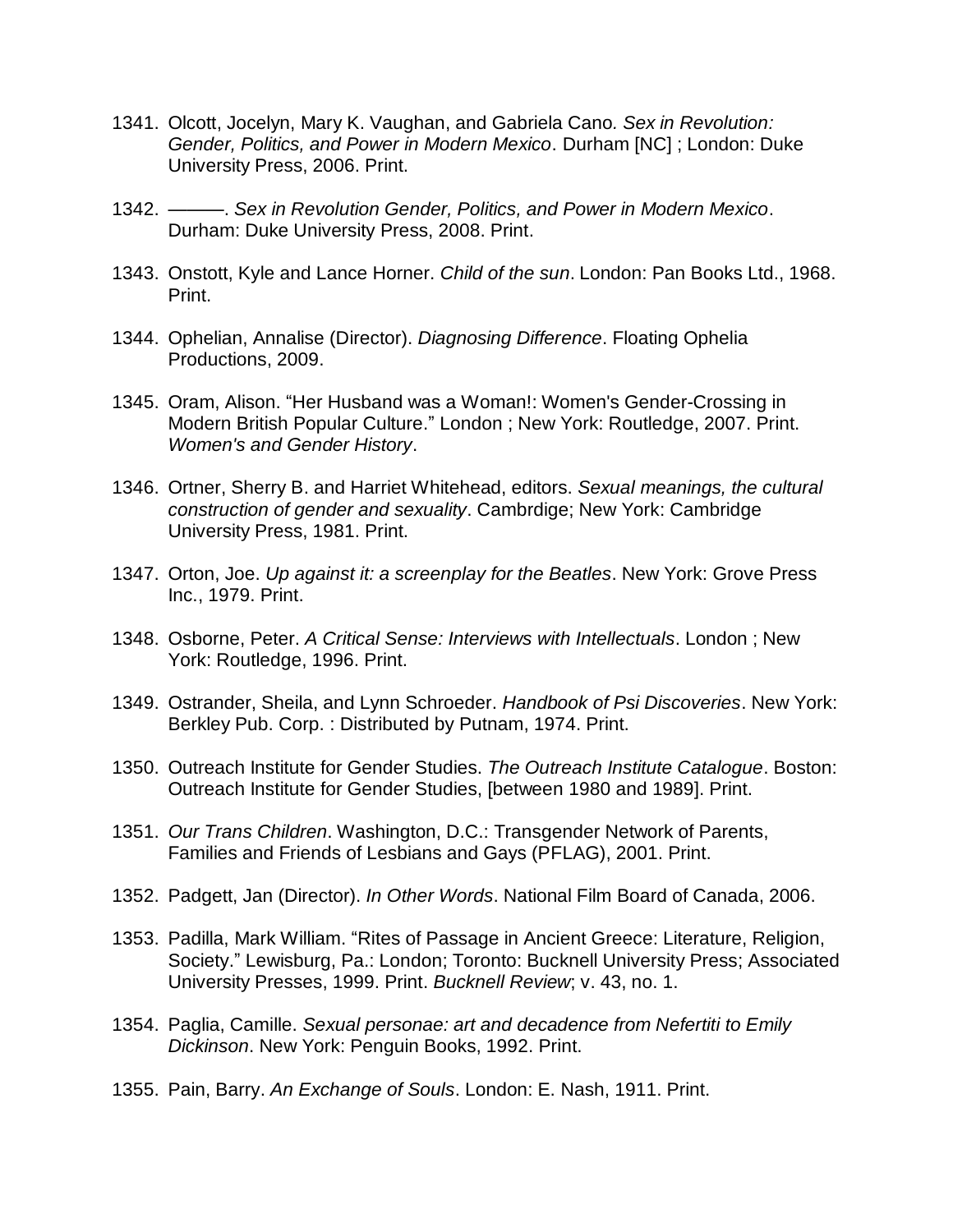- 1356. Palazzani, Laura. *Gender in Philosophy and Law*. Dordrecht; Heidelberg; New York; London: Springer, 2012. Print.
- 1357. Paradis, Kenneth. *Sex, Paranoia, and Modern Masculinity*. Albany: State University of New York Press, 2007. Print. SUNY Series in Psychoanalysis and Culture.
- 1358. Park, Jordan. *Half*. New York: Lion Books Inc., 1953. Print.
- 1359. Parker, Richard G. and John H. Gagnon, editors. *Conceiving sexuality: approaches to sex research in a postmodern world*. New York: Routledge, 1995. Print.
- 1360. Parkes, A.S. *Sex, science and society: addresses, essays, lectures and articles*. Newcastle-upon-Tyne, Oriel Press, 1966. Print.
- 1361. Partridge, Burgo. *A history of orgies*. London: Spring Books, 1964. Print.
- 1362. *A Passion for Taschen*. Köln: Taschen, 1996. Print.
- 1363. Pathomvanich, D., and K. Imagawa. *Hair Restoration Surgery in Asians*. Tokyo ; New York: Springer, 2010. Print.
- 1364. Pattanaik, Devdutt, editor. *The man who was a woman and other queer tales from Hindu lore*. New York: Harrington Park Press, 2002. Print.
- 1365. Paul, Elizabeth L., editor. *Taking Sides: Clashing Views on Controversial Issues in Sex and Gender*. Guildford, C.T.: Dushkin/McGraw-Hill, 2000. Print.
- 1366. Paulson, Don and Roger Simpson. *An evening at the Garden of Allah: a gay cabaret in Seattle*. New York: Columbia University Press, 1996. Print.
- 1367. Payne, Cynthia. *Entertaining at home: 101 party hints from Britain's most popular hostess*. London: Penguin, 1987. Print.
- 1368. Payne, Laura, Barbara Ellen Ainsworth, and Geoffrey Godbey. *Leisure, Health, and Wellness: Making the Connections*. State College, Pa: Venture Publishing, 2010. Print.
- 1369. Payne, Leanne. *Crisis in Masculinity*. Grand Rapids, MI: Baker Books, 1995. Print.
- 1370. Peakman, Julie. *The Pleasure's all Mine: A History of Perverse Sex*. London: Reaktion Books, 2013. Print.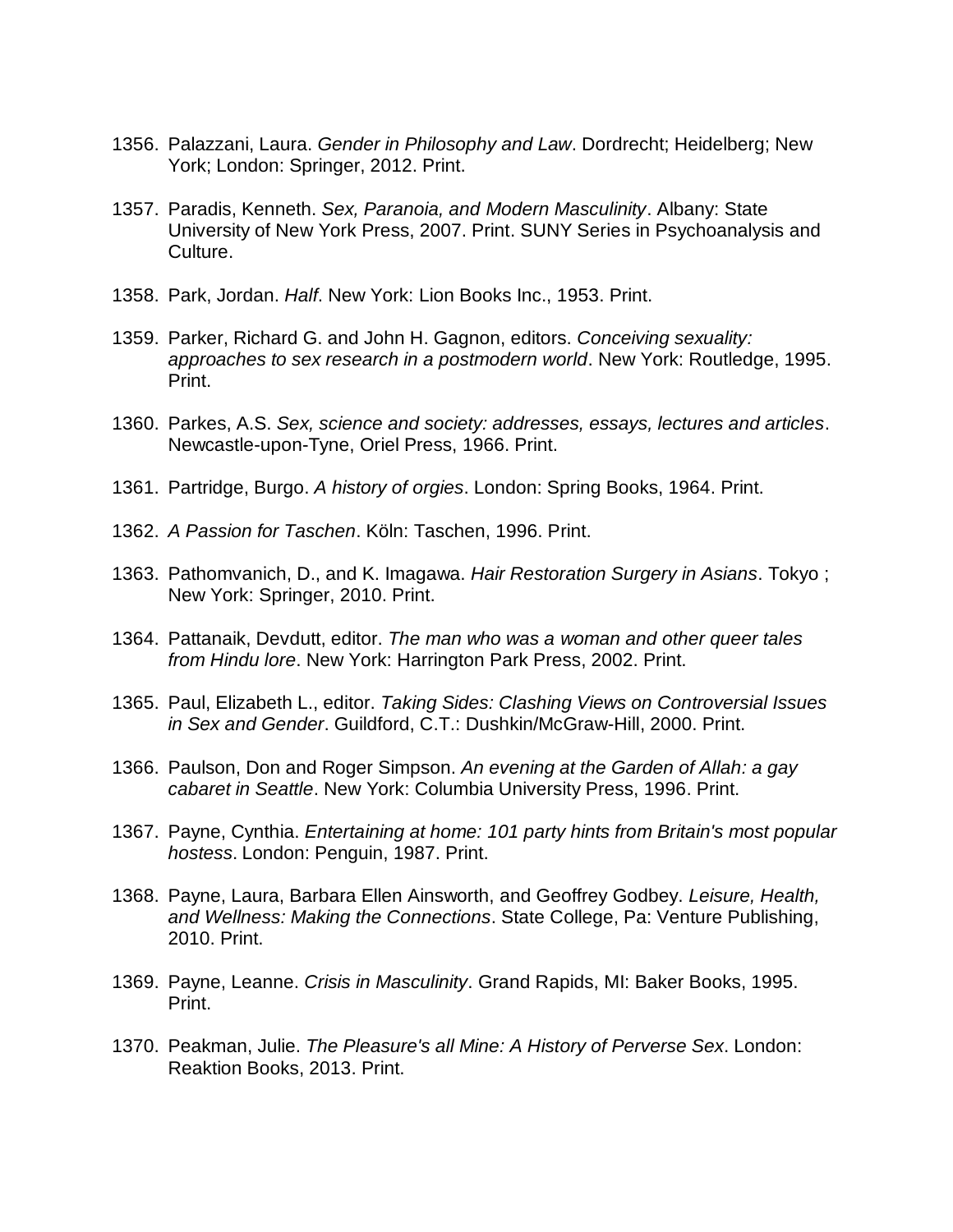- 1371. Pearlman, Sarah F. *Mother-Talk: Conversations with Mothers of Lesbian Daughters and FTM Transgender Children*. Bradford, ON: Demeter Press, 2012. Print.
- 1372. Pearsall, Ronald. *The worm in the bud: the world of Victorian sexuality*. Harmondsworth: Penguin, 1971. Print.
- 1373. Peletz, Michael G. *Gender Pluralism: Southeast Asia since Early Modern Times*. New York; London: Routledge, 2009. Print.
- 1374. ———. *Gender, Sexuality, and Body Politics in Modern Asia*. Ann Arbor, MI: Association for Asian Studies, 2007. Print.
- 1375. Pell, Derek. *Doktor Bey's handbook of strange sex*. London: New English Library, 1981. Print.
- 1376. Pepper, John. *A man's tale*. London; New York: Quartet Books, 1982. Print.
- 1377. Pérez Valdés, Fernando, Director. *Suite Habana*. Film House, 2004.
- 1378. Perkins, Roberta*. The drag queen scene: transsexuals in Kings Cross*. Sydney: George Allen & Unwin, 1983. Print.
- 1379. Pernal, Mary. "Explorations in Contemporary Feminist Literature: The Battle Against Oppression for Writers of Color, Lesbian and Transgender Communities." New York: Peter Lang, 2002. Print. *Eruptions*; v. 15.
- 1380. Person, Ethel Spector. *The force of fantasy: its power to transform our lives*. London: HarperCollins, 1996. Print.
- 1381. ———. *The sexual century*. New Haven, Conn.: Yale University Press, 1999. Print.
- 1382. Peters, Julie Anne. *Luna: a novel*. New York; Boston: Little, Brown and Company, 2004. Print.
- 1383. Peters, Margot. *May Sarton: A Biography*. 1st ed. New York: Knopf : Distributed by Random House, 1997. Print.
- 1384. Peterson, Dana, and Vanessa R. Panfil. *Handbook of LGBT Communities, Crime, and Justice*. New York, NY: Springer New York: Imprint: Springer, 2014. Print.
- 1385. Peterson, Houston. *Havelock Ellis: philosopher of love*. London: G. Allen & Unwin, 1928. Print.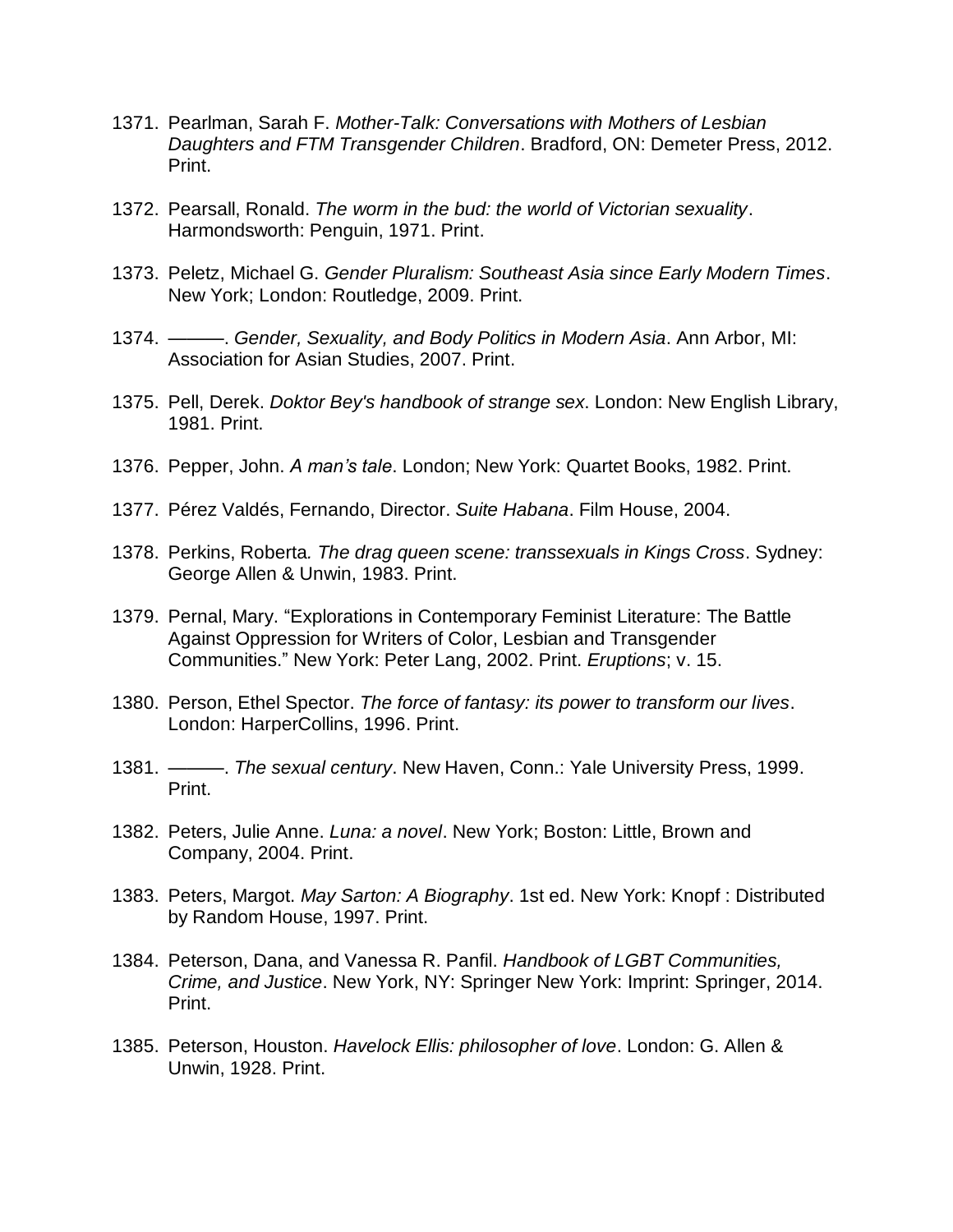- 1386. Petras, John W., editor. *Sex: male, gender: masculine: readings in male sexuality*. Port Washington, N.Y.: Alfred Pub. Co., 1975. Print.
- 1387. ———. *The social meaning of human sexuality*. Boston: Allyn and Bacon, Inc., 1978. Print.
- 1388. Petti, Jacki. *Omega Alpha Girls*. Alexandria, V.A.: Reluctant Press, 1996.
- 1389. Pettiway, Leon E. *Honey, Honey, Miss Thang: Being Black, Gay, and on the Streets*. Philadelphia: Temple University Press, 1996. Print.
- 1390. Pfäfflin, Friedemann. *Transsexualität: Beiträge zur Psychopathologie, Psychodynamik und zum Verlauf*. Stuttgart: Ferdinand Enke Verlag, 1993. Print.
- 1391. Pfäfflin, Friedemann and Astrid Junge. Geschlechtsumwandlung: Abhandlungen Zur Transsexualitat. Stuttgart; New York: Schattauer, 1992. Print.
- 1392. Phillips, Anita. *A defence of masochism*. London: Faber and Faber, 1998. Print.
- 1393. Phillips, Eileen, editor. *The Left and the erotic*. London: Lawrence and Wishart, 1983. Print.
- 1394. Phillips, John. *Transgender on Screen*. Basingstoke [England] ; New York: Palgrave Macmillan, 2006. Print.
- 1395. Phillips, Mike, Barry Shapiro, and Mark Joseph. *Forbidden Fantasies: Men Who Dare to Dress in Drag*. New York: London: Collier Books ; Collier Macmillan Publishers, 1980. Print.
- 1396. *Phiz 93: The John Kobal Foundation Independent on Sunday Photographic Portrait Award*. London: Zelda Cheatle Press, 1993. Print.
- 1397. *Pink & Black Prisons: Jason Lydon on Prisoner Justice Day; Sisters in Struggle: An Interview with Artist and Revolutionary Faith Nolan*. publisher not identified, 2011
- 1398. Piper, Evelyn. *The Stand-In*. New York: David McKay Company, Inc., 1970. Print.
- 1399. Piper, John. *What's the Difference?: Manhood and Womanhood Defined According to the Bible*. Westchester, IL: Crossway Books, 1990. Print.
- 1400. Pipher, Mary Bray. *Reviving Ophelia: Saving the Selves of Adolescent Girls*. New York: G.P. Putnam's Sons, 1994. Print.
- 1401. Plummer, Ken, editor. *The Making of the modern homosexual*. London: Hutchinson, 1981. Print.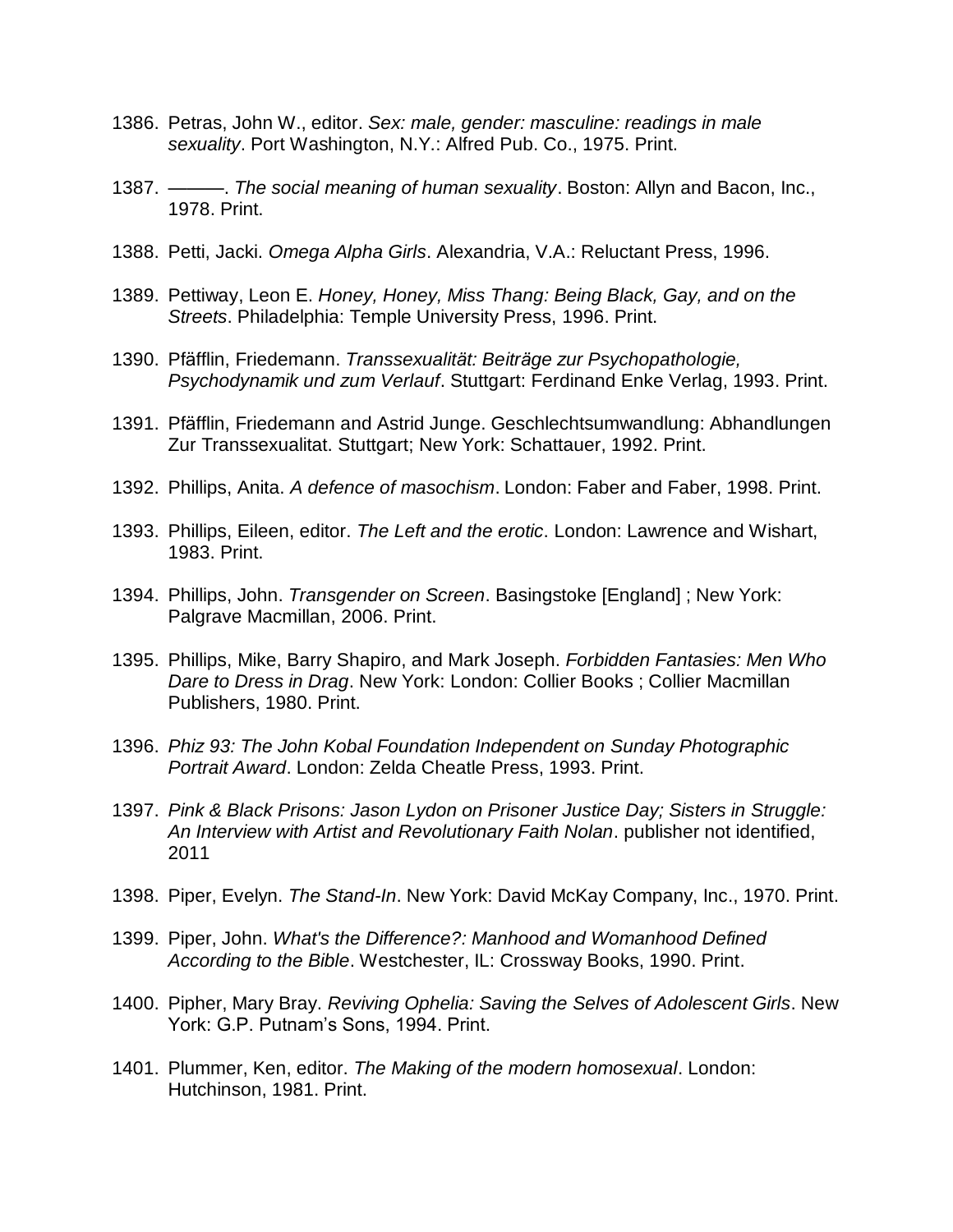- 1402. *———*, editor. *Modern Homosexualities: fragments of lesbian and gay experience*. London; New York: Routledge, 1992. Print.
- 1403. ———. *Sexual stigma: an interactionist account*. London; Boston: Routledge and Kegan Paul, 1975. Print.
- 1404. *———*, editor*. Sexualities: critical concepts in sociology*. London; New York: Routledge, 2002. Print.
- 1405. Podolsky, Edward. *Erotic Symbolism: A Study of Fetichism in Relation to Sex*. 1st ed. New York: Epic Pub. Co, 1960. Print.
- 1406. ———. *Transvestism*. 1st ed. New York: Epic Pub. Co, 1962. Print.
- 1407. Podolsky, Edward, and Carlson Wade. *Transvestism Today: The Phenomena of Men Who Dress as Women*. First ed. New York: Epic Publishing Co., Inc, 1960. Print.
- 1408. Polhemus, Ted. *Body styles*. Luton, Beds: Lennard Publishing in association with Channel Four Television Co., 1988.
- 1409. Pollack, Rachel. *A secret woman*. New York: St. Martin's Minotaur, 2002. Print.
- 1410. Polowetzky, Michael*. Prominent Sisters: Mary Lamb, Dorothy Wordsworth, and Sarah Disraeli*. Westport, Conn: Praeger, 1996. Print.
- 1411. Pomerance, Murray, editor. *Ladies and gentlemen, boys and girls: gender in film at the end of the twentieth century*. Albany: State University of New York Press, 2001.
- 1412. Pomeroy, Wardell B. *Dr. Kinsey and the Institute for Sex Research*. London: Thomas Nelson & Sons Ltd, 1972. Print.
- 1413. *The Positive Space Campaign*. Ottawa: The Conference Board of Canada, 2012. Print.
- 1414. Potter, John Deane. *The monsters of the moors: the full account of the Brady-Hindley case*. London: Elek, 1966. Print.
- 1415. Potter, La Forest. *Strange Loves: A Study in Sexual Abnormalities*. New York: Padell Book Co.: The Robert Dodsley Company, 1933. Print.
- 1416. Potter, Sally, director, and Virginia Woolf. *Orlando*. Sony Pictures Classics, 2010.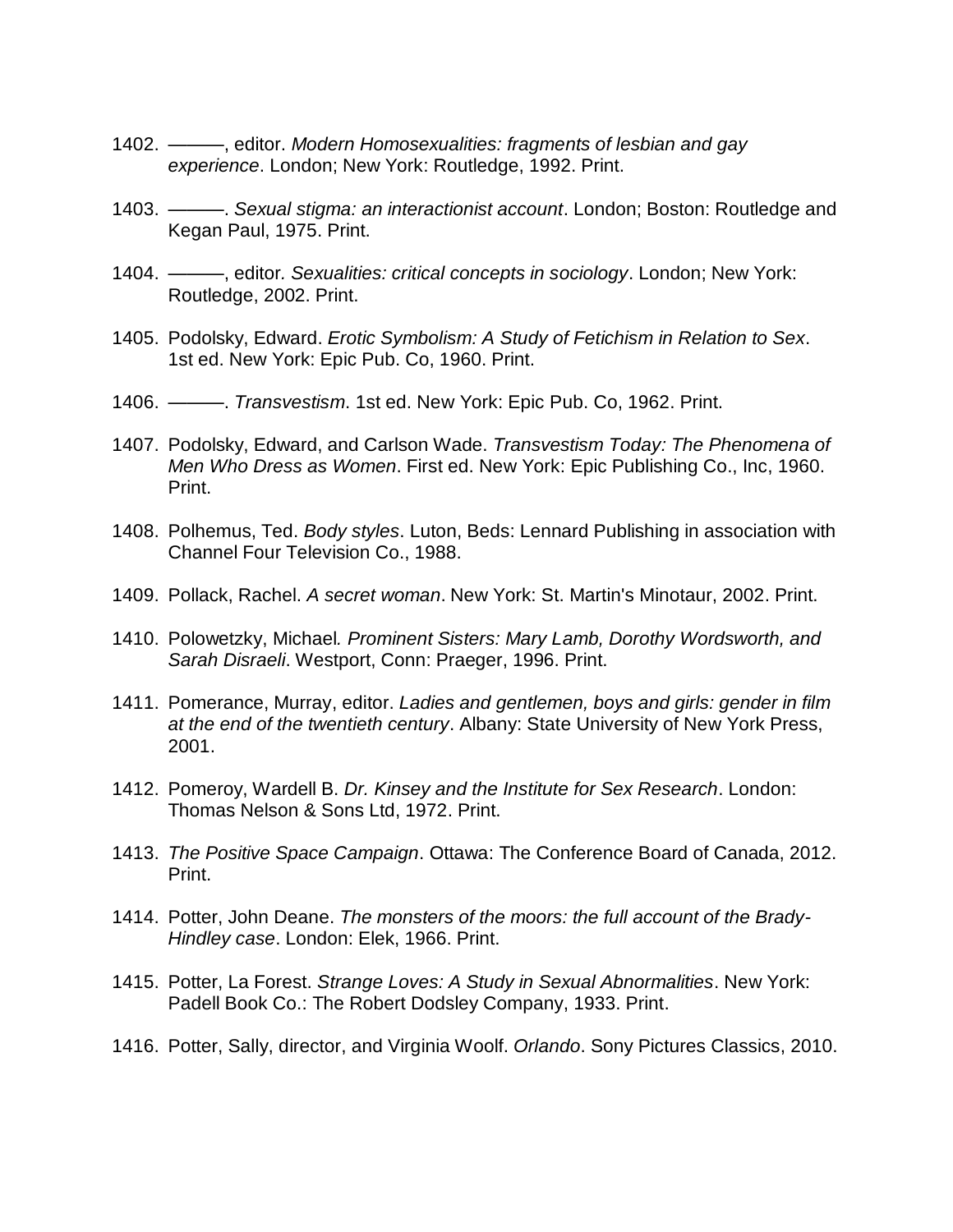- 1417. Powers, Lorelei. *A charm school for sissy maids*. Springfield PA: Berkana Press, 1996. Print.
- 1418. ———. *The mistress manual: a good girl's guide to female dominance*. Emeryville, CA: Greenery Press, 2000. Print.
- 1419. Powitt, A. H. *Lectures in Hair Structure and Chemistry for Cosmetology Teachers*. 2nd ed. Bronx, N.Y: Milady Pub. Corp, 1971. Print.
- 1420. *Praeputii Incisio; a History of Male and Female Circumcision with Chapters on Hermaphrodism, Infibulation, Eunuchism, Priapism and Divers Other Curious and Phallic Customs*. New York: Privately printed, Panurge Press, 1931. Print.
- 1421. Pratt, Minnie Bruce. *S/HE.* Ithaca, N.Y.: Firebrand Books, 1995. Print.
- 1422. Prehm, Inoszka. *Partnerinnen: ein leben mit transvestitismus oder transsexualität*. Offenbach: Transidentita, 1990. Print.
- 1423. Prendergast, William E. *Sexual Abuse of Children and Adolescents : A Preventive Guide for Parents, Teachers, and Counselors*. New York: Continuum, 1996. Print.
- 1424. Preterm Institute. *Exploring Human Sexuality*. Cambridge, Mass: Schenkman Pub, 1975. Print.
- 1425. Preves, Sharon E. *Intersex and identity: the contested self*. New Brunswick, N.J.: Rutgers University Press, 2003. Print.
- 1426. Prieur, Annick. *Mema's house, Mexico City: on transvestites, queens, and machos*. Chicago, Ill.: University of Chicago Press, 1998. Print.
- 1427. Prince, Virginia. *Carnival*. Los Angeles: Chevalier Publications, 1965. Print.
- 1428. *———. Chemistry in Your Beauty Shop*. Los Angeles: Cardinal Laboratories, Inc., 1959. Print.
- 1429. *———. Handbook for Speakers on Cross Dressing*. Los Angeles: Published by Virginia Prince Ph.D., 1987. Print.
- 1430. *———. How to Become a Woman, Though Male*. Los Angeles: Chevalier Press, 1971. Print.
- 1431. ———. "Sex, gender, and semantics" in *Journal of Sex Research* 12 no.1. New York: Society for the Scientific Study of Sex, 1985. Print.
- 1432. *———. The Transvestite and His Wife*. Los Angeles: Argyle Books, 1967. Print.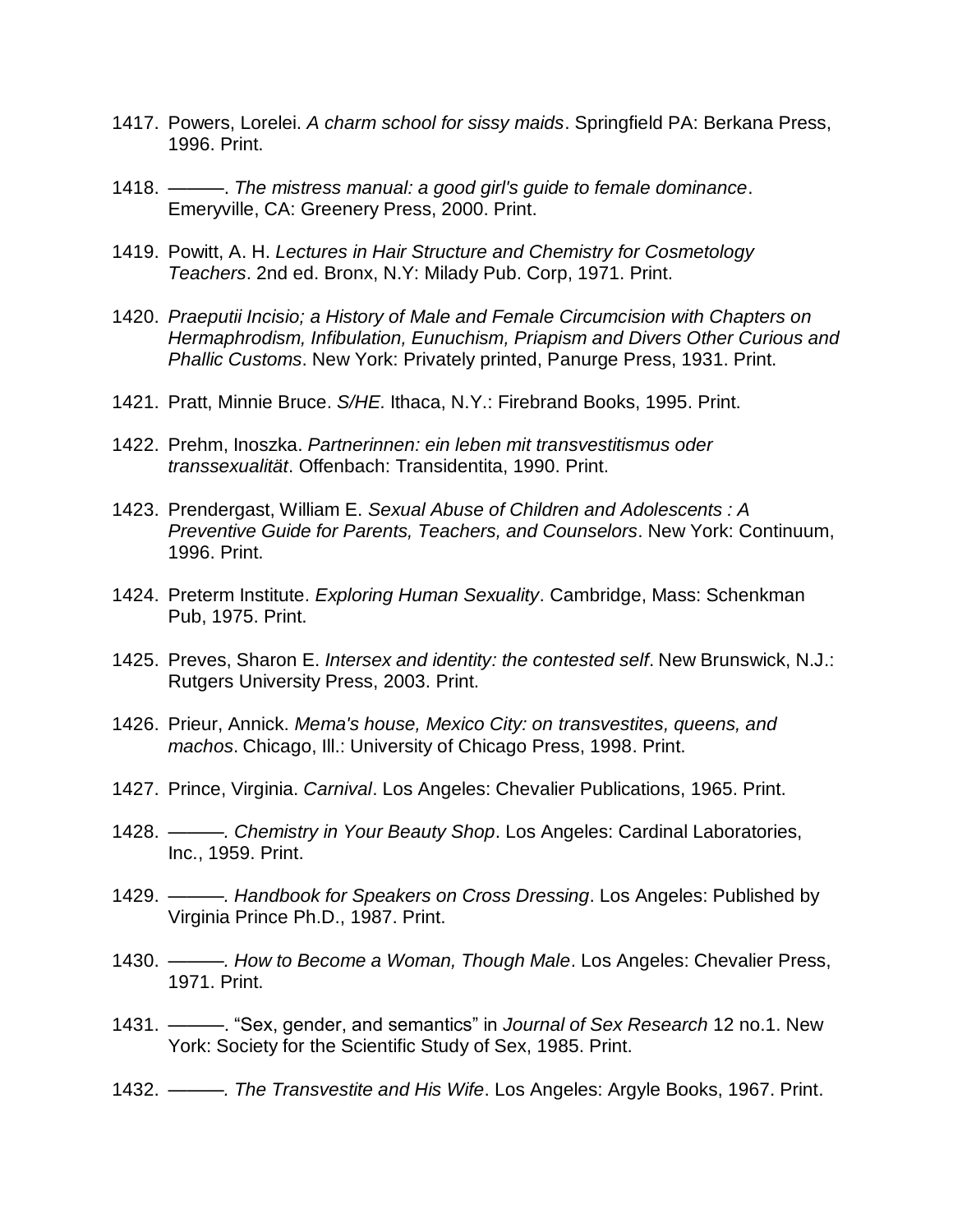- 1433. ———. *Understanding Cross Dressing*. Tulare, CA: Chevalier, 1987. Print.
- 1434. ———. *Understanding Cross Dressing*. Capistrano Beach, CA: Sandy Thomas Advertising, 1976. Print.
- 1435. Prince, Virginia, Richard Ekins, and Dave King. *Virginia Prince: Pioneer of Transgendering.* Binghamton, NY: Haworth Medical Press, 2005. Print.
- 1436. Prosser, Jay. "Second Skins: The Body Narratives of Transsexuality." New York: Columbia University Press, 1998. Print. *Gender and Culture*.
- 1437. Prügl, Elizabeth and Markus Thiel. *Diversity in the European Union*. 1st ed. New York: Palgrave Macmillan, 2009. Print.
- 1438. Pugh, Winfield Scott. *How to strengthen the sexual powers: a study of scientific ways to renew sexual vigor*. New York: Falstaff Press, between 1940 and 1960. Print.
- 1439. Pullen, Christopher. *LGBT Transnational Identity and the Media*. Basingstoke: Palgrave Macmillan, 2012. Print.
- 1440. Purnell, Alice. *A guide to transsexualism, transgenderism, and gender dysphoria: for those needing guidance, those seeking to understand, and those concerned with their care and treatment*. London: Gendys Network, 1998. Print.
- 1441. ———. *Be the flame not the moth: an anthology of poems (and some prose).* Belper: Golden Flower Press, 2010. Print.
- 1442. ———. *Transexed and transgendered people: a guide for those needing guidance, those seeking to understand, and those concerned with their care and treatment*. London: GENDYS Conferences, 2004. Print.
- 1443. Queen, Carol, and Lawrence Schimel, editors. *PoMoSEXUALS: challenging assumptions about gender and sexuality.* San Francisco: Cleis Press, 1997. Print.
- 1444. *Queer transexions of race, nation, and gender*. Durham, N.C.: Duke University Press, 1997. Print.
- 1445. Quintero, Maria Cristina. *Gendering the Crown in the Spanish Baroque Comedia*. Farnham, Surrey; Burlington, VT: Ashgate, 2012. Print.
- 1446. Ramet, Pedro. *Gender Reversals and Gender Cultures: Anthropological and Historical Perspectives.* London; New York: Routledge, 1996. Print.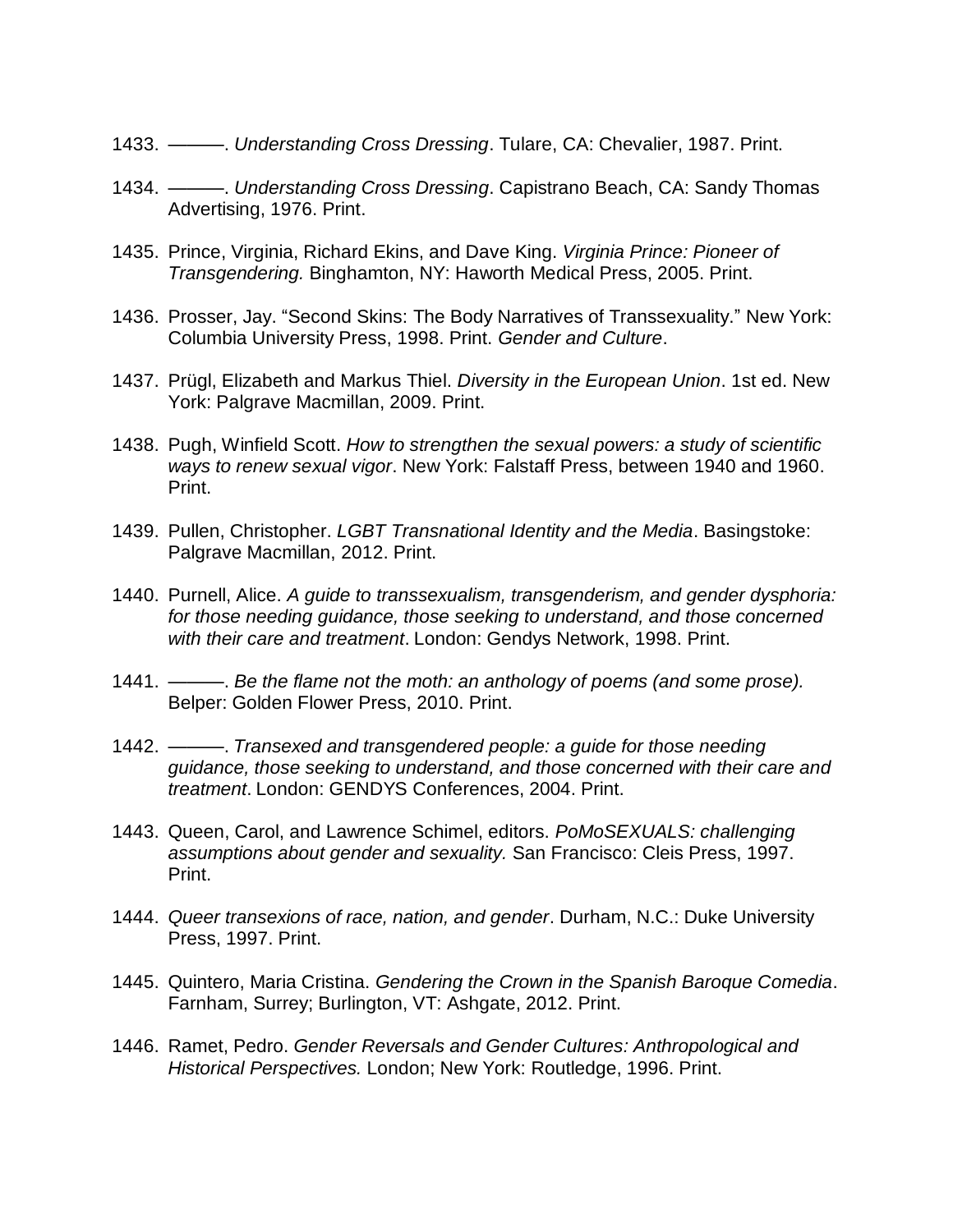- 1447. Ramet, Sabrina P. *Gender Reversals and Gender Cultures Anthropological and Historical Perspectives.* London; New York: Routledge, 1996. Print.
- 1448. Ramsey, Gerald. *Transsexuals: Candid Answers to Private Questions*. Freedom, C.A.: Crossing Press, 1996. Print.
- 1449. Randell, John. *Sexual variations*. Foreword by Desmond Curran. London: Priory Press Limited, 1973. Print.
- 1450. Rangayan, Sridhar, Vivek Anand, Moulli Ganguly, et al., directors. *68 Pages*. Solaris Pictures, 2008.
- 1451. Raskin, Lyn. *Diary of a Transsexual*. New York, N.Y: Olympia Press, 1971. Print.
- 1452. Ratcliffe, Eric. *The golden heart man: an account of the work, life, family and ancestral background of Allan May (1880-1965), diocesan lay reader, poet and lyricist, of Freshwater in the Isle of Wight*. Stevenage: Astrapost, 1993. Print.
- 1453. Raymond, Janice G. *The Transsexual Empire: The Making of the She-Male*. New York: Teachers College Press, 1994. Print. Athene Series; 39.
- 1454. ———. *The Transsexual Empire: The Making of the She-Male*. Boston: Beacon Press, 1979. Print.
- 1455. Raynor, Darrell G. *A Year among the Girls*. New York: L. Stuart, 1966. Print.
- 1456. Rayter, Scott, Maureen FitzGerald, and Donald W. McLeod. *Queer CanLit: Canadian Lesbian, Gay, Bisexual, and Transgender (LGBT) Literature in English: An Exhibition*. Toronto: Thomas Fisher Rare Book Library, 2008. Print.
- 1457. Raz, Hilda. *Trans*. Middletown, Conn: Wesleyan University Press, 2001. Print.
- 1458. Rechy, John. *City of Night*. London: MacGibbon & Kee, MCMLXIV, 1964. Print.
- 1459. Red Collective. *The politics of sexuality in capitalism*. London: Published jointly by Red Collective and Publications Distribution Cooperative, 1978. Print.
- 1460. Reddy, Gayatri. *With Respect to Sex: Negotiating Hijra Identity in South India*. Chicago: University of Chicago Press, 2005. Print. Worlds of Desire.
- 1461. Reed, Jeremy. *The pleasure château*. London: Velvet Publications, 1995. Print.
- 1462. Rees, Mark Nicholas Alban. *Dear Sir Or Madam: The Autobiography of a Female-to-Male Transsexual.* London: New York: Cassell, 1996. Print.
- 1463. Regan, Melissa, director. *No Dumb Questions*. New Day Films, 2009.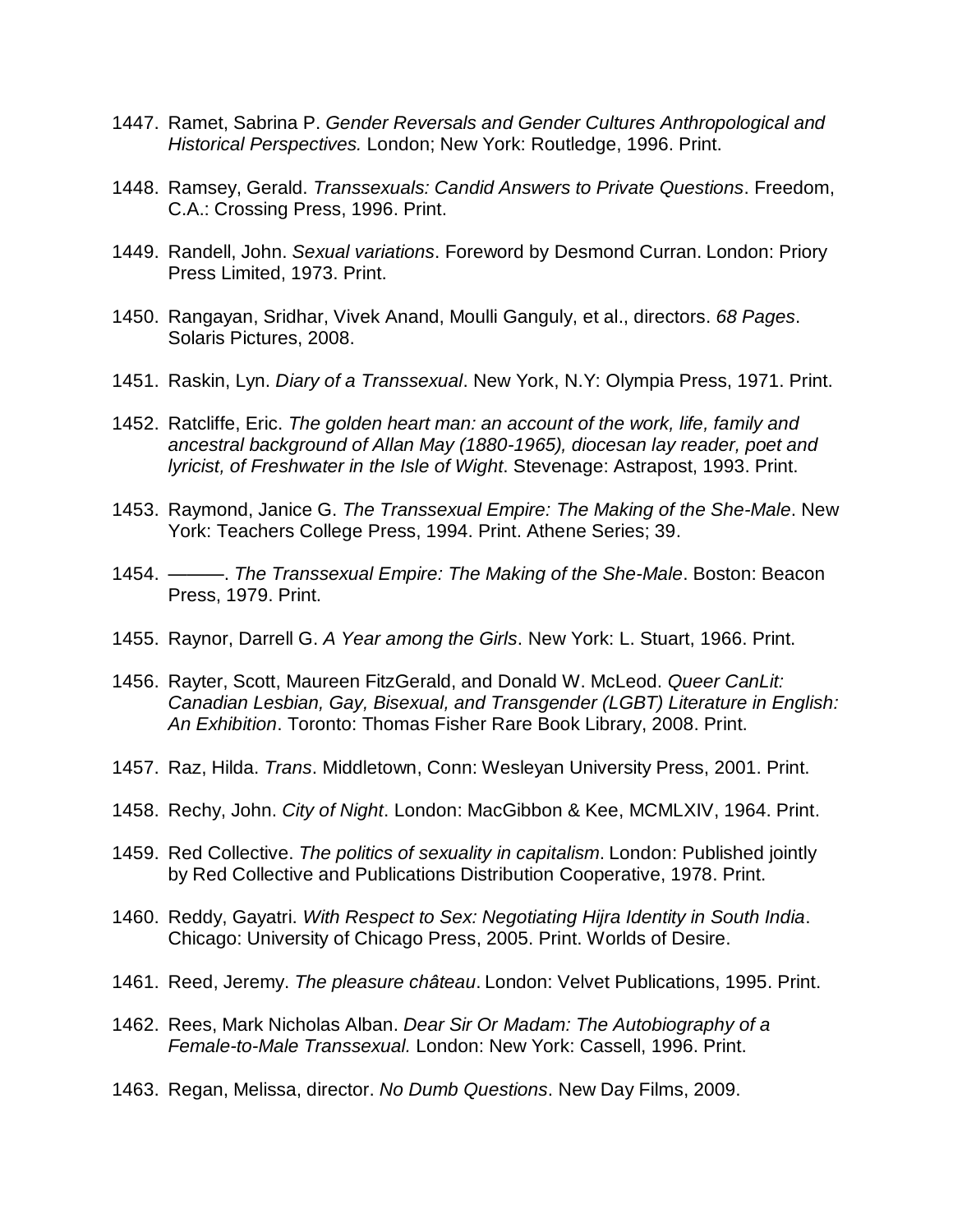- 1464. Reid, Ivan and Eileen Wormald, editors. *Sex difference in Britain*. London: Grant McIntyre, 1982. Print.
- 1465. Reid, Russell, Melanie McMullen, Stacy Novak, Ashley Carrington et al. *Insights into transvestism, transsexualism and other gender presentations*. Basildon, Essex: TransLiving International, 2002. Print.
- 1466. Reik, Theodor. *Of love and lust: on the psychoanalysis of romantic and sexual emotions*. London: Souvenir Press (Educational & Academic) Ltd., 1975. Print.
- 1467. Reisman, Judith A. *Kinsey: crimes & consequences: the red queen & the grand scheme*. Crestwood, Ky.: Institute for Media Education, 2000. Print.
- 1468. Reluctant Press. *Reluctant Press is Pleased to Present the Following Publication*. *April 1991*. Alexandria, V.A.: Reluctant Press, 1991. Print.
- 1469. Renard, Véronique. *Pholomolo: no man no woman*. New York: iUniverse, 2007. Print.
- 1470. Renvoizé, Jean. *Incest: a family pattern*. London: Routledge & Kegan Paul, 1982. Print.
- 1471. Resina, Joan Ramon and Andrés Lema-Hincapié. *Burning Darkness: A Half Century of Spanish Cinema*. Albany: SUNY Press, 2008. Print.
- 1472. Reuben, David R. *Everything You always Wanted to Know about Sex but were Afraid to Ask*. All new ed., 1st ed. New York: HarperCollins Publishers, 1999. Print.
- 1473. *Revlon Art of Beauty*. 1st ed. Garden City, N.Y: Dolphin Books, 1982. Print.
- 1474. Reyes, Raquel. *Goddess: memoir of a transsexual*. North Charleston: CreateSpace, 2007. Print.
- 1475. Reynolds, Mike. *The new girl*. Baltimore: PublishAmerica, 2003. Print.
- 1476. Rice, Anne. *Cry to Heaven*. 1st ed. New York: Knopf: Distributed by Random House, 1982. Print.
- 1477. Richard, Nelly. *Masculine/feminine Practices of Difference(s)*. Durham: Duke University Press, 2004. Print. Post-Contemporary Interventions; Latin America in translation.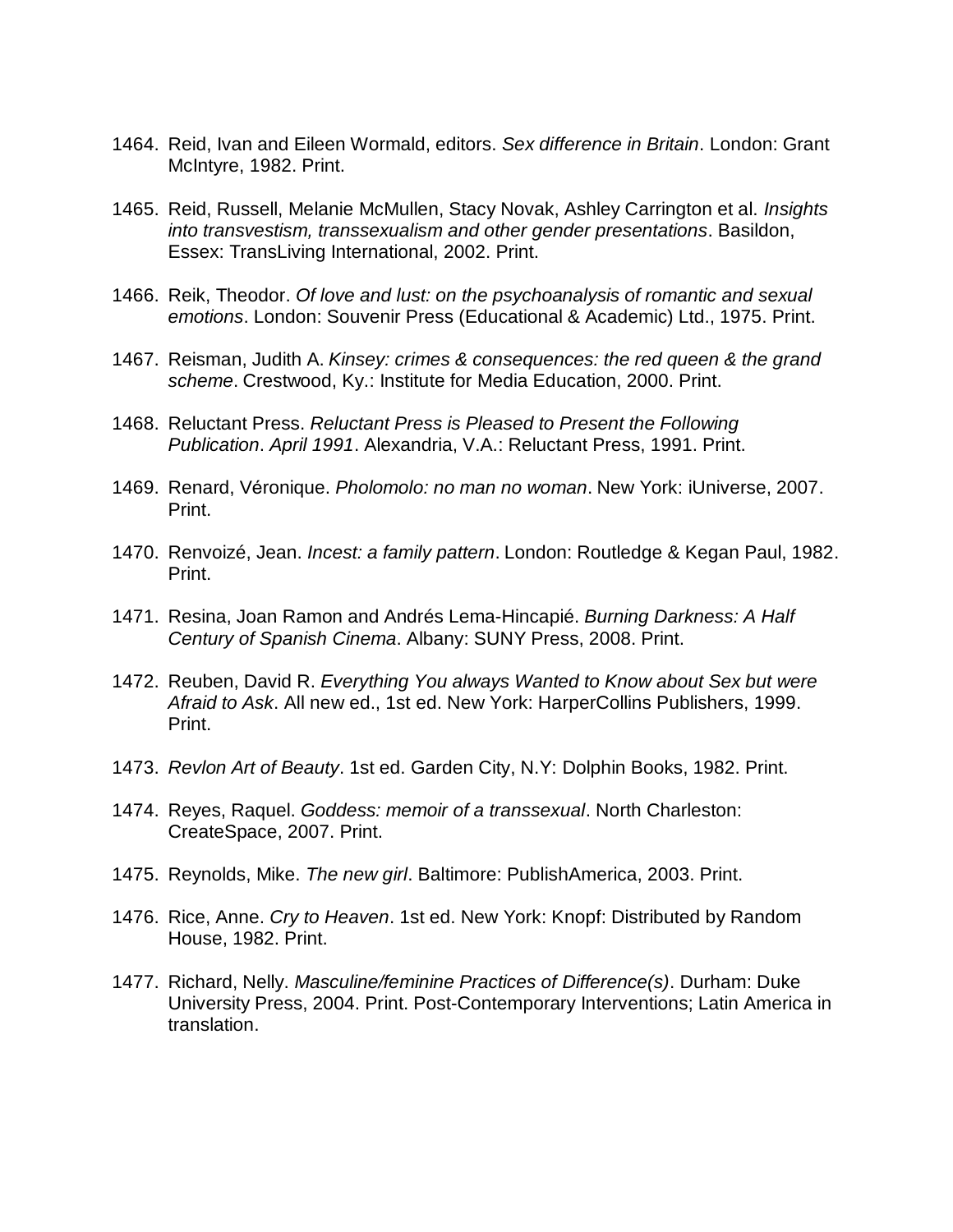- 1478. Richards, Arnold G., editor. *Examining Gender and Sexuality*. In *Journal of the American Psychoanalytic Association*. New York: American Psychoanalytic Association, 2001. Volume 49, number 4, Fall 2001; pages 1109-1425.
- 1479. Richards, Renée and John Ames. *Second Serve: The Renée Richards Story*. New York: Stein and Day, 1983. Print.
- 1480. Richardson, Diane, Janice McLaughlin, and Mark E. Casey. *Intersections between Feminist and Queer Theory*. Paperback ed. Basingstoke [England]: Palgrave Macmillan, 2012. Print.
- 1481. ———. *Intersections between Feminist and Queer Theory*. Basingstoke [England] ; New York: Palgrave Macmillan, 2006. Print.
- 1482. ———. *Theorising heterosexuality: telling it straight*. Buckinham; Philadelphia: Open University Press, 1996. Print.
- 1483. Richardson, Diane, and Surya Monro. *Sexuality, Equality and Diversity*. Houndmills, Basingstoke, Hampshire; New York: Palgrave Macmillan, 2012. Print.
- 1484. Richardson Walum, Laurel. *The dynamics of sex and gender: a sociological perspective*. Chicago: Rand McNally College Publishing Company, 1977. Print.
- 1485. Richardson, John. *The Sorcerer's Apprentice: Picasso, Provence, and Douglas Cooper*. 1st ed. New York: Alfred A. Knopf, 1999. Print.
- 1486. Ridge, Porter. *The Transvestite*. New York: Macfadden-Bartell Corp, 1971. Print.
- 1487. Ridinger, Robert B. Marks. *Speaking for our Lives : Historic Speeches and Rhetoric for Gay and Lesbian Rights (1892-2000*). New York: Harrington Park Press, 2004. Print.
- 1488. Righter, Walter C. *A Pilgrim's Way*. 1st ed. New York: Knopf : Distributed by Random House, 1998. Print.
- 1489. Rimmerman, Craig A. *The Lesbian and Gay Movements Assimilation Or Liberation*. Boulder, Colo: Westview Press, 2008. Print. Dilemmas in American Politics.
- 1490. Ristock, Janice L., Art Zoccole, and Lisa Passante. *Aboriginal Two-Spirit and LGBTQ Migration, Mobility, and Health Research Project Winnipeg Final Report*. [Toronto, Ont.?]: 2Spirits, 2011. Print.
- 1491. Ristock, Janice L. *Intimate Partner Violence in LGBTQ Lives*. New York ; London: Routledge, 2011. Print.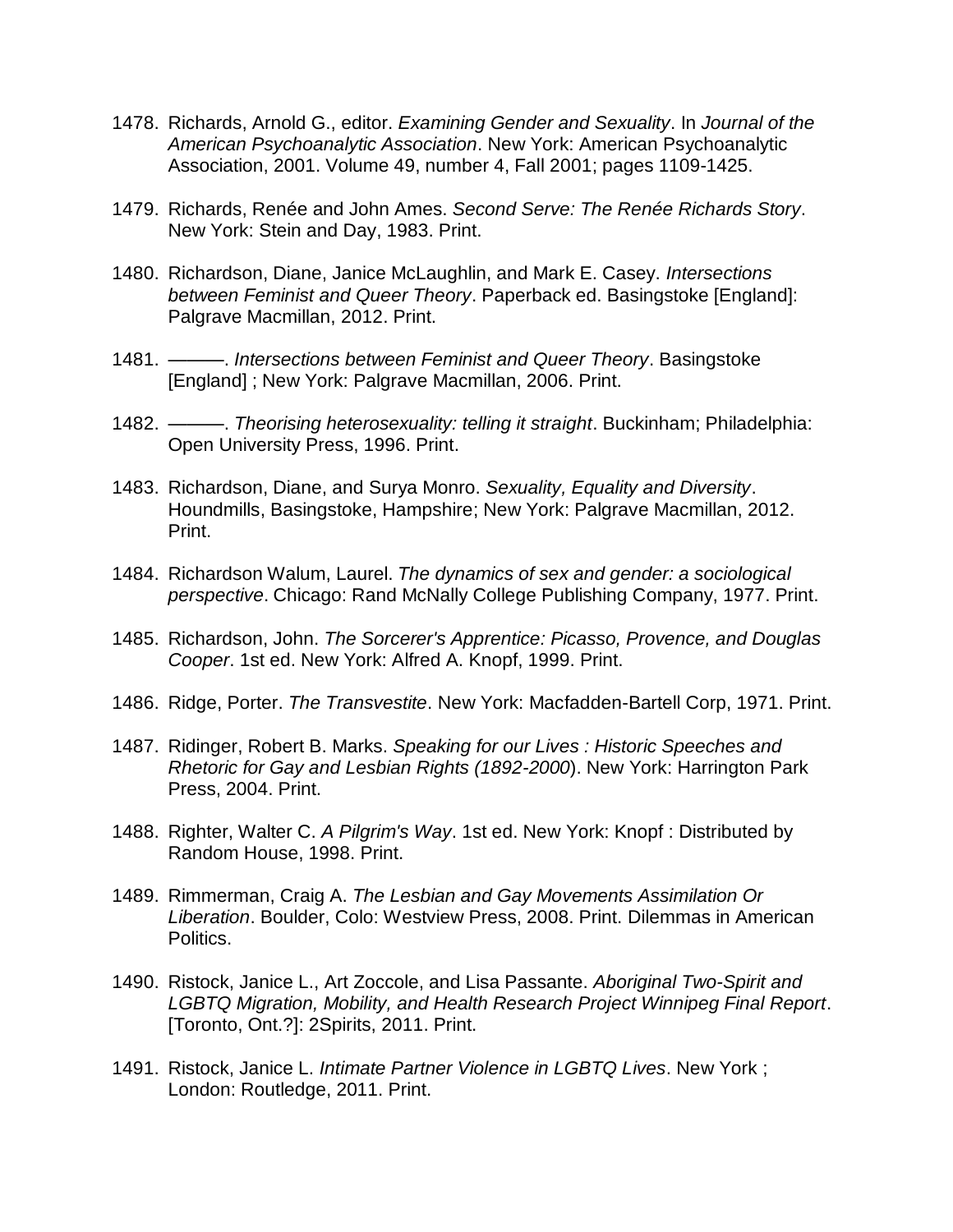- 1492. Rivers, Ian, and Neil Duncan. *Bullying: Experiences and Discourses of Sexuality and Gender*. Abingdon, Oxon: Routledge, 2013. Print.
- 1493. Roberts, JoAnn. *Art and Illusion: A Guide to Crossdressing*. King of Prussia, PA: Creative Design Services, 1986. Print.
- 1494. ———. *Coping with crossdressing: tools & strategies for partners in committed relationships*. King of Prussia, PA: Creative Design Services, 1992. Print.
- 1495. ———, editor. *Who's who & resource guide to the international transgender community, 1994*. King of Prussia, PA: Creative Design Servicesz, 1994. Print.
- 1496. ———, editor. *Who's who & resource guide to the international transgender community, 1995*. King of Prussia, PA: Creative Design Servicesz, 1995. Print
- 1497. Roberts, Margot. *As Much as Me?* Vancouver: Perceptions Press, 2006. Print.
- 1498. Roberts, Pudgy. *Female Impersonator's Handbook*. Newark, N.J: Capri Publishers, 1967. Print.
- 1499. Robertson, Jennifer. *Takarazuka: sexual politics and popular culture in modern Japan*. Berkeley: University of California Press, 1998. Print.
- 1500. Robinson, Julian. *Body Packaging: A Guide to Human Sexual Display*. Los Angeles, CA: Elysium Growth Press, 1988. Print.
- 1501. Robinson, Paul A. *The modernization of sex: Havelock Ellis, Alfred Kinsley, William Masters, and Virginia Johnson*. London: Paul Elek, 1976. Print.
- 1502. Robinson, William J. *Woman: Her Sex and Love Life*. 17th ed. New York: Eugenics Pub. Co, 1929. Print.
- 1503. *The Rocky Horror show*. Music for Pleasure/EMI, 1990.
- 1504. *The Rocky Horror Picture show the Original Soundtrack from the Original Movie*. Ode Records, 1975.
- 1505. *The Rocky Horror show*. [Woodford Green, Essex, England]: Druidcrest/EMI, 1974. Print.
- 1506. Rodi, Robert. *The birdcage: a novel*. London: Plume Books, 1996. Print.
- 1507. ———. *Drag Queen*. New York: Dutton, 1995. Print.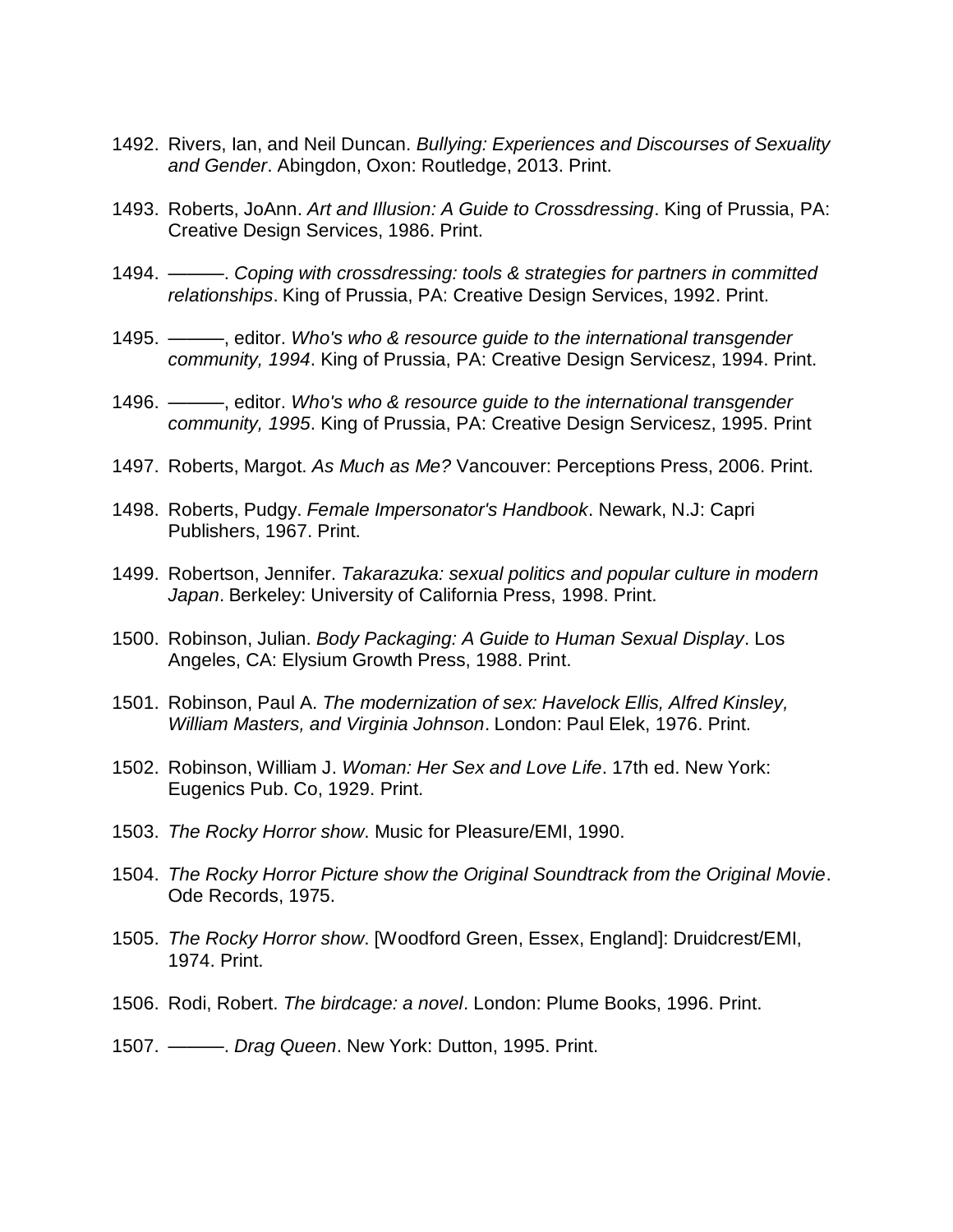- 1508. Rodman, Richard. *...And one flew into the cuckold's nest*. Fort Worth, Texas: SRI Publishing Company, 1966. Print.
- 1509. Rodnitzky, Jerome L. *Feminist Phoenix: The Rise and Fall of a Feminist Counterculture*. Westport, CT; London: Praeger, 1999. Print.
- 1510. Roen, Paul. *High camp: a gay guide to camp and cult films*. San Francisco: Leyland Publications, 1994-1997. Print.
- 1511. Roffman, Rosaly DeMaios. *Going to Bed Whole*. Indiana, PA: University IV Press, 1993. Print.
- 1512. Rogers, Mary F. *Barbie culture*. London; Thousand Oaks, Calif.: SAGE Publications, 1999. Print.
- 1513. Rohrbaugh, Joanna Bunker. *Women: psychology's puzzle*. London: Abacus, 1981. Print.
- 1514. Roiphe, Herman. *Infantile origins of sexual identity*. New York: International Universities Press, 1981. Print.
- 1515. Root, Jane. *Pictures of women: sexuality*. Edited by Jane Hawksley. London; Boston: Pandora Press, 1984. Print.
- 1516. Roppatte, Vincent, and Sherry Suib Cohen. *The Looks Men Love*. 1st ed. New York: St. Martin's Press, 1985. Print.
- 1517. Roscoe, Will. *Changing ones: third and fourth genders in Native North America*. London: Macmillan Press, 1998. Print.
- 1518. Rose, Donna. *Wrapped in blue: a journey of discovery: a memoir*. Round Rock, TX: Living Legacy Press, 2003. Print.
- 1519. Rosen, Ismond, editor. *Sexual Deviation*. Oxford; New York: Oxford University Press, 1979. Print.
- 1520. Rosen, Raymond C. and Sandra R. Leiblum, editors. *Case studies in sex therapy*. New York: Guilford Press, 1995. Print.
- 1521. Rosenberg, B.G. and Brian Sutton-Smith. *Sex and identity*. New York: Holt, Rinehart and Winston, 1972. Print.
- 1522. Rosenberg, Jack Lee. *Total orgasm*. London: Wildwood House. Bookworks book 1974. Print.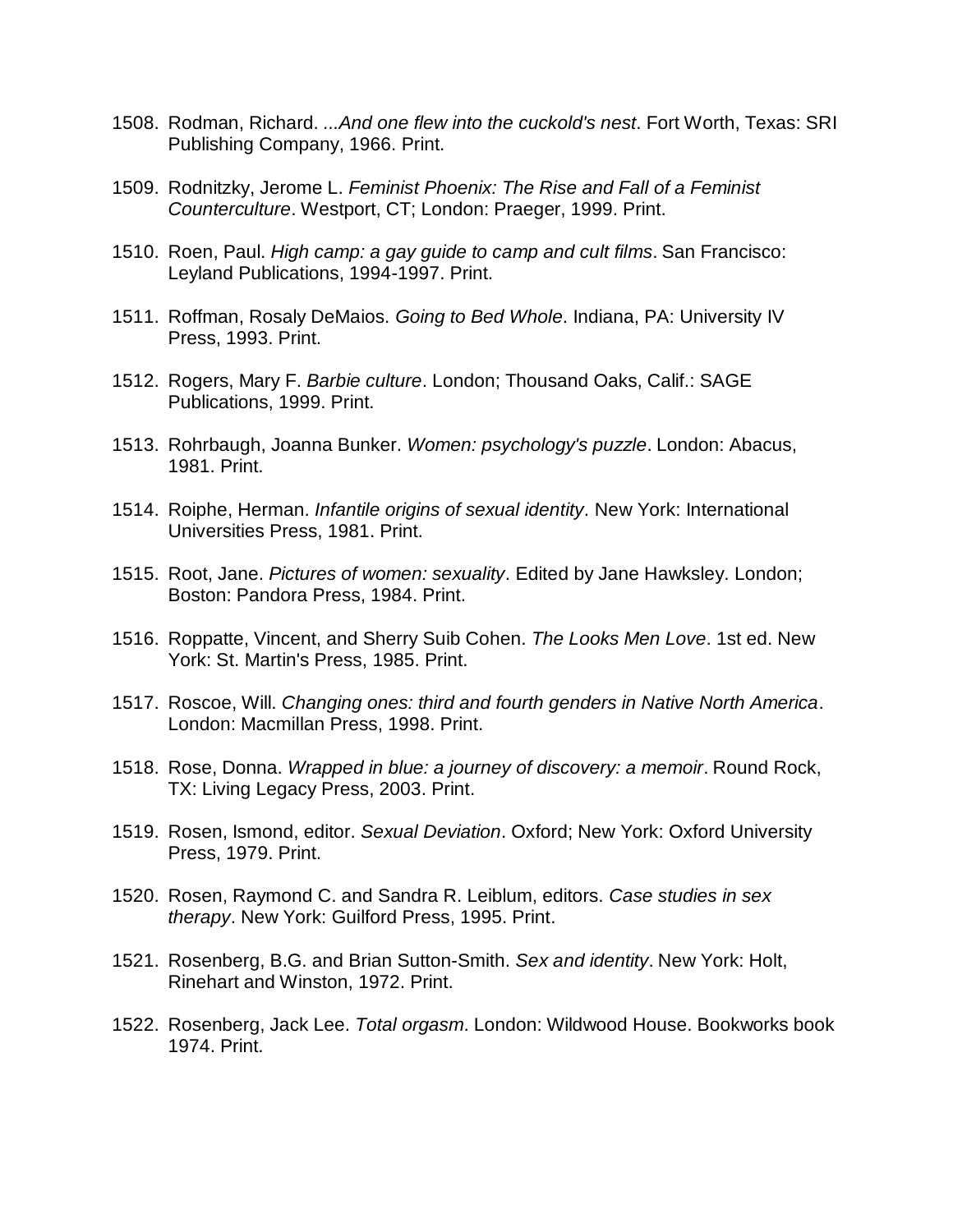- 1523. Ross, Karen. *The Handbook of Gender, Sex, and Media*. Malden: Wiley-Blackwell, 2012. Print.
- 1524. Ross, Lee E. *The War Against Domestic Violence*. Boca Raton, FL: CRC Press/Taylor & Francis, 2010. Print.
- 1525. Ross, Paul. *Freebie and the Bean*. London: Futura Publications Limited, in association with Warner Paperback Library, 1975. Print.
- 1526. Rossi, William A. *The sex life of the foot and shoe*. Ware: Wordsworth, 1989. Print.
- 1527. Rosskam, Jules (Director) *Against a Trans Narrative*. MamSir Productions, 2008.
- 1528. Rosskam, Jules (Director) *Transparent*. Frameline, 2005.
- 1529. Roth, Ron, and Peter Occhiogrosso. *The Healing Path of Prayer: A Modern Mystic's Guide to Spiritual Power.* 1st ed. New York: Harmony Books, 1997. Print.
- 1530. Rothblatt, Martine Aliana. *The apartheid of sex: a manifesto on the freedom of gender*. New York: Crown Publishers, 1995. Print.
- 1531. Rottnek, Matthew, editor. *Sissies and tomboys: gender nonconformity and homosexual childhood*. New York: New York University Press, 1999. Print.
- 1532. Roughgarden, Joan. *Evolution's rainbow: diversity, gender, and sexuality in nature and people*. Berkeley: University of California Press, 2004. Print.
- 1533. Rowe, Robert J. *Bert & Lori: The Autobiography of a Cross-Dresser*. Amherst, N.Y: Prometheus Books, 1997. Print.
- 1534. Roxxie, Lily Burana, and Linnea A. Due. *Dagger: On Butch Women*. 1st ed. Pittsburgh, PA: Cleis Press, 1994. Print.
- 1535. Rubin, Henry. *Self-made Men: Identity and Embodiment among Transsexual Men*. 1st ed. [Nashville, TN]: Vanderbilt University Press, 2003. Print.
- 1536. Rudacille, Deborah. *The Riddle of Gender: Science, Activism, and Transgender Rights*. 1st ed. New York: Pantheon Books, 2005. Print.
- 1537. Rudd, Peggy J. *Crossdressers: And those Who Share their Lives*. 1st ed. Katy, TX: PM Publishers, 1995. Print.
- 1538. ———. *Crossdressing with Dignity: The Case for Transcending Gender Lines*. Katy, TX: PM Publishers, 1990. Print.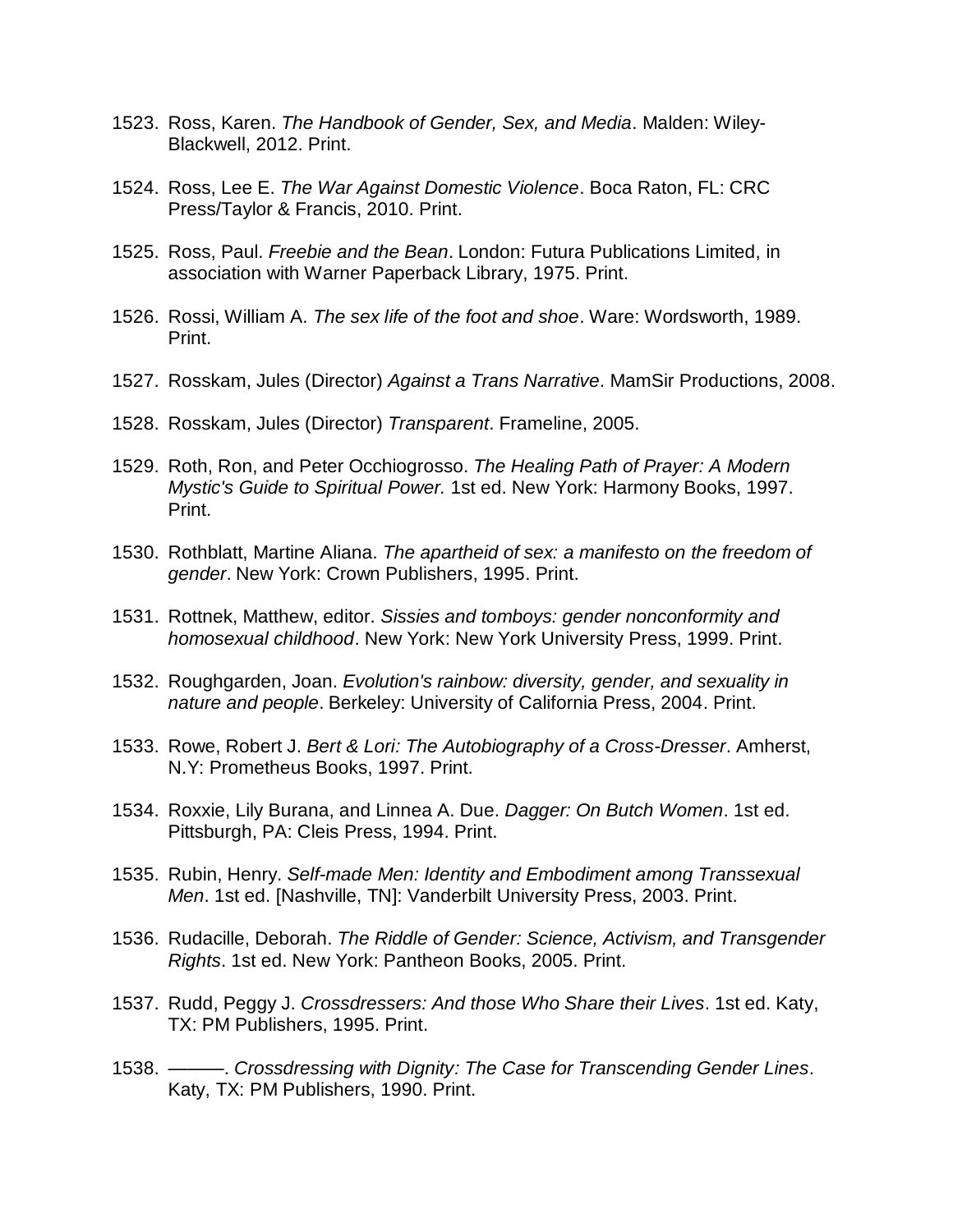- 1539. ———. *My Husband Wears My Clothes: Crossdressing from the Perspective of a Wife*. Katy, TX: PM Publishers, 1989. Print.
- 1540. ———. *Who's really from Venus?: the tale of two genders*. Katy, Texas: PM Publishers, 1998. Print.
- 1541. RuPaul. *Lettin it all Hang Out: An Autobiography*. 1st paperback ed. New York: Hyperion, 1995. Print.
- 1542. Rupp, Leila J. and Verta Taylor. *Drag queens at the 801 Cabaret*. Chicago: University of Chicago Press, 2003. Print.
- 1543. Rusbridger, Alan. *A concise history of the sex manual, 1886-1986*. London; Boston: Faber and Faber, 1986. Print.
- 1544. Russ, Joanna. *The female man*. London: Women's Press, 1985. Print.
- 1545. Rustin, Michael. *The Good Society and the Inner World: Psychoanalysis, Politics, and Culture*. London; New York: Verso, 1991. Print.
- 1546. Rutherford, Erica. *Nine lives: the autobiography of Erica Rutherford*. Charlottetown, P.E.I.: Ragweed, 1993. Print.
- 1547. Sacher-Masoch, Leopold. *Venus in furs*. London: Sphere Books Limited, 1969. Print.
- 1548. Sacher-Masoch, Wanda von. *The confessions of Wanda von Sacher-Masoch*. San Francisco, Calif.: Re/Search Publications, 1990. Print.
- 1549. Sadger, J. *Die Lehre von den Geschlechtsverirrungen (Psychopathia sexualis), auf psychoanalytischer Grundlage*. Leipzig; Wien: Franz Deuticke, 1921. Print.
- 1550. Sadowski, Michael. *Adolescents at School: Perspectives on Youth, Identity, and Education*. 2nd ed. Cambridge, Mass: Harvard Education Press, 2008. Print.
- 1551. Sagant, Elaine. *Creating a feminine carriage: figure, posture, walk & gestures*. Oakland, CA: Elaine Sagant, 1999. Print.
- 1552. Sagarin, Edward. *Odd man in: societies of deviants in America*. Chicago: Quadrangle Books, 1969. Print.
- 1553. Sakamoto, Izumi. *Coming Together Homeless Women, Housing and Social Support (with a Special Focus on the Experiences of Aboriginal Women and Transwomen)*. Toronto, Ont: Wellesley Institute, 2010. Print.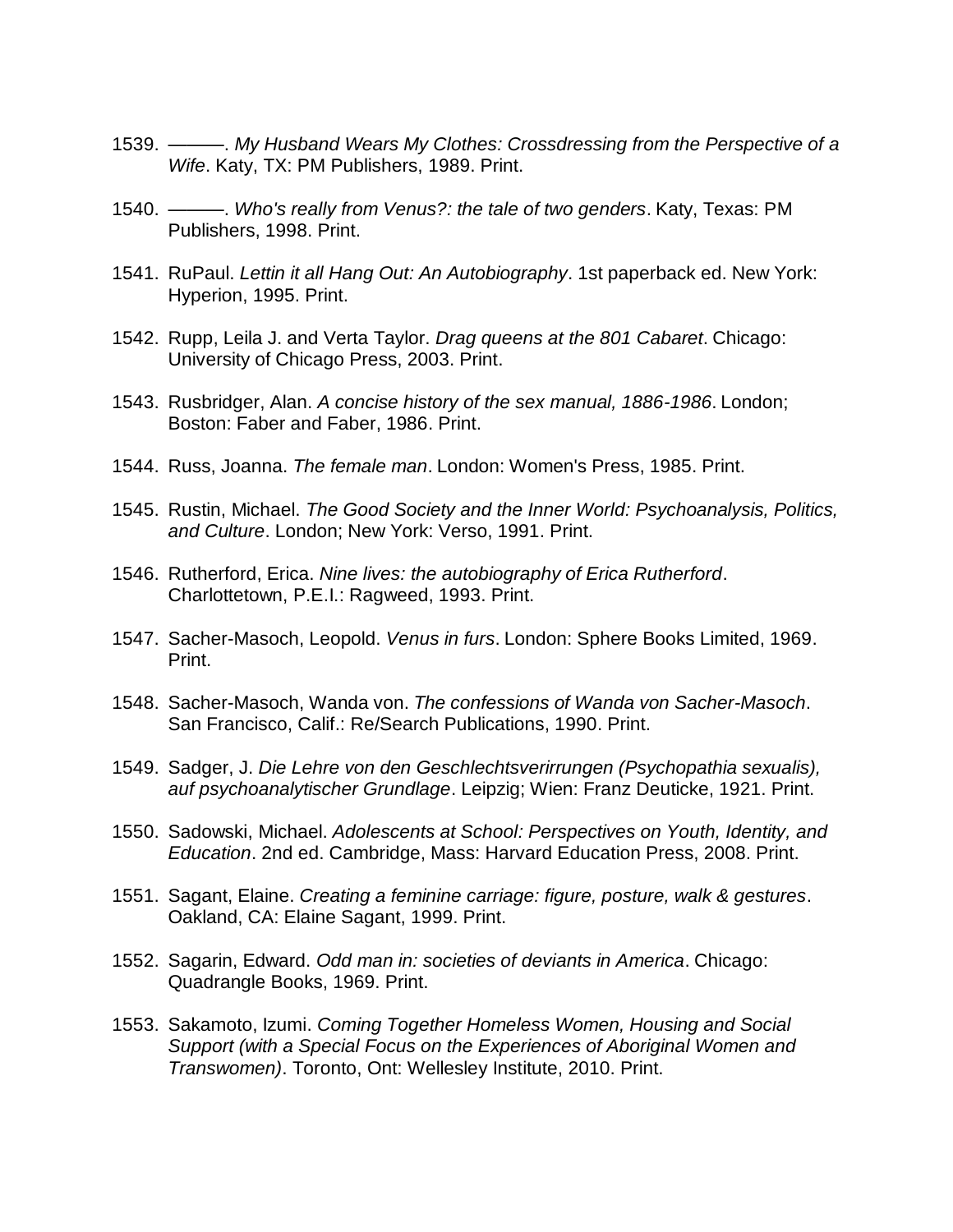- 1554. Salamensky, S. I. *The Modern Art of Influence and the Spectacle of Oscar Wilde*. 1st ed. New York: Palgrave Macmillan, 2012. Print.
- 1555. Salamon, Gayle. *Assuming a Body: Transgender and Rhetorics of Materiality*. New York: Columbia University Press, 2010. Print.
- 1556. "The Saltaire Consortium Observer : Official Publication for the Salt Lake Gender Consortium Serving Salt Lake City, Utah, Idaho & Wyoming." *The saltaire consortium observer : official publication for the Salt Lake Gender Consortium serving Salt Lake City*, Utah, Idaho & Wyoming (1996)Print.
- 1557. Samons, Sandra L. *When the Opposite Sex Isn't: Sexual Orientation in Male-to-Female Transgender People*. New York; London: Routledge, 2009. Print.
- 1558. Sanchez, Travis, and Patrick S. Sullivan. *New Strategies in the Delivery of HIV Testing Services in the United States*. Washington, DC: Association of Schools of Public Health, 2008. Print.
- 1559. Sand, George. *The intimate journal of George Sand*. Edited and translated by Marie Jenney Howe. Chicago, IL: Academy Chicago, Publishers, 1977. Print.
- 1560. Sanders, Jonathan. *Another fine dress: role-play in the films of Laurel and Hardy*. London: Cassell, 1995. Print.
- 1561. Sanderson, Loren. *Queen of Clubs*. Santee, Calif: Blueboy Library, 1977. Print.
- 1562. Sanderson, Terry. *Mediawatch: the treatment of male and female homosexuality in the British media*. London: Cassell, 1995. Print.
- 1563. Sandford, Christopher. *Bowie: loving the alien*. London: Little, Brown and Co., 1996. Print.
- 1564. Sandfort, Theo. *The sexual aspect of paedophile relations: the experience of twenty-five boys*. Amsterdam: Pan/Spartacus, 1982. Print.
- 1565. Sandoval, Jonathan (Editor). *Crisis Counseling, Intervention and Prevention in the Schools*. Third ed. New York: Routledge, 2013. Print.
- 1566. Sanger, Tam. *Trans People's Partnerships: Towards an Ethics of Intimacy*. Basingstoke; New York: Palgrave Macmillan, 2010. Print.
- 1567. Sanlo, Ronni L., editor. Working with lesbian, gay, bisexual, and transgender college students: a handbook for faculty and administrators. Westport, Conn.: Greenwood Press, 1998. Print.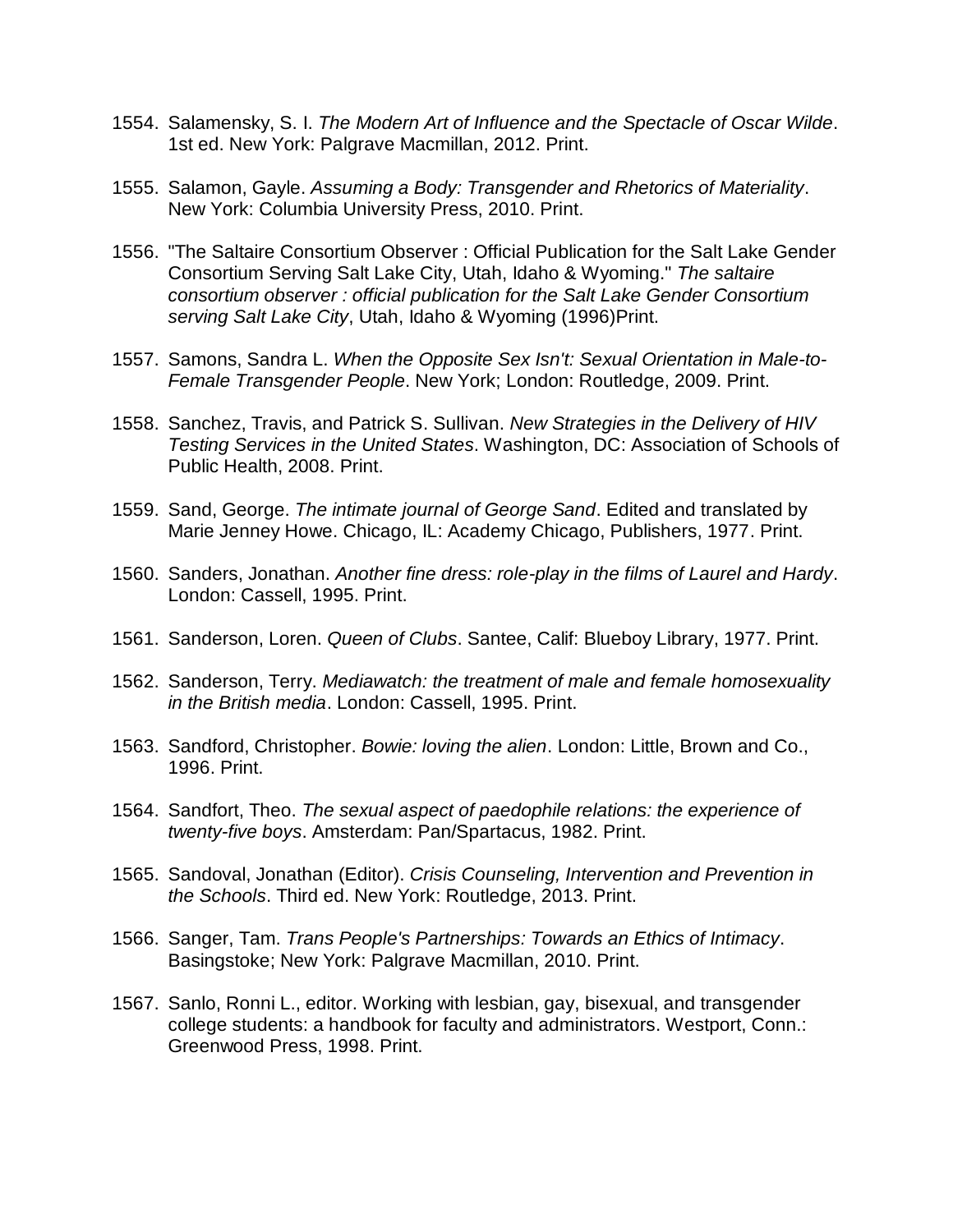- 1568. Sapphire. *Push: A Novel*. 1st ed. New York: Alfred A. Knopf: Distributed by Random House, 1996. Print.
- 1569. Sarduy, Severo. *Cobra; and, Maitreya*. Translated with a preface by Suzanne Jill Levine. Normal, IL: Dalkey Archive Press, 1995. Print.
- 1570. Sarnoff, Suzanne and Irving Sarnoff. *Sexual excitement/sexual peace Masturbation and adult sexuality*. Bridgewater, N.J.: Replica Books, 2000. Print.
- 1571. Sarsby, Jacquie. *Romantic love and society*. Harmondsworth, Middlesex, England; New York, U.S.A.: Penguin Books, 1983. Print.
- 1572. Sartori, Eva Martin. *The Feminist Encyclopedia of French Literature*. Westport, Conn: Greenwood Press, 1999. Print.
- 1573. Satir, Virginia. *Meditations & Inspirations*. Berkeley, Calif.: Celestial Arts, 1985. Print.
- 1574. Satterfield, Louise Bates. *Obsessions Awry*. Alexandria, V.A.: Reluctant Press, 1991. Print.
- 1575. Savage, John. *Captive of the internet*. Van Nuys, CA: London Enterprises Limited, 1998. Print.
- 1576. ———. *The ghost who loved ropes*. Van Nuys, CA: London Enterprises Limited, 1998. Print.
- 1577. ———. *Island of submission*. Los Angeles: HOM Inc., 1997. Print.
- 1578. Savin-Williams, Ritch C. *"--and then I Became Gay": Young Men's Stories*. New York; London: Routledge, 1998. Print.
- 1579. Savitsch, Eugene de. *Homosexuality, Transvestism and Change of Sex*. Springfield, Ill: Charles C. Thomas, 1958. Print.
- 1580. Saxon, John. *Peter into Petrina: a beautiful novel of a beautiful transvestite*. London: Ben's Books Ltd., 24b Crown Street, 1978. Print.
- 1581. Sayers, Janet. *The Man Who Never was: Freudian Tales of Women and their Men*. New York: BasicBooks, 1995. Print.
- 1582. Scanlon, Jennifer, and Shaaron Cosner. *American Women Historians, 1700s-1990s: A Biographical Dictionary*. Westport, Conn.; London: Greenwood Press, 1996. Print.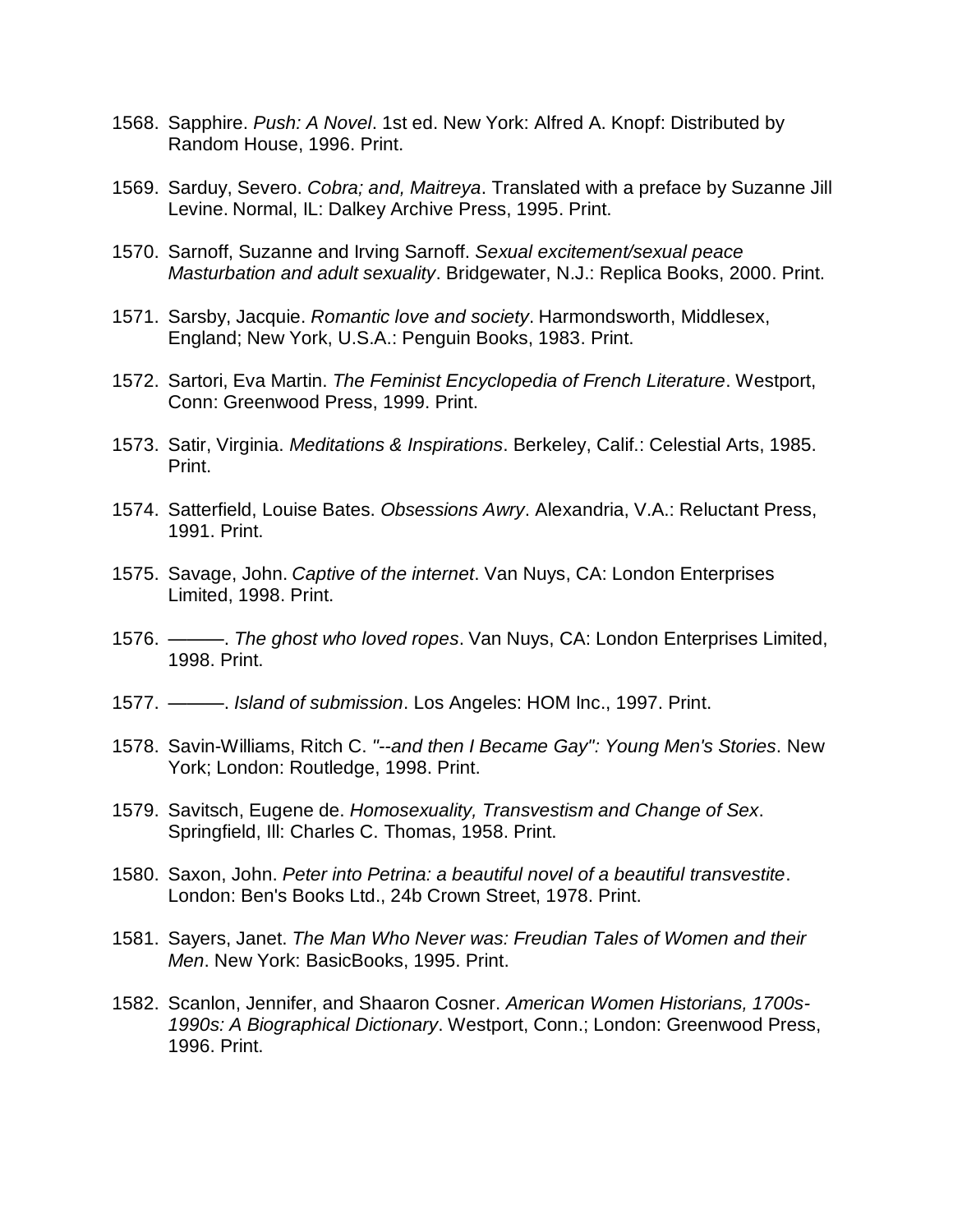- 1583. Schacht, Steven P., and Lisa Underwood. *The Drag Queen Anthology: The Absolutely Fabulous but Flawless Customary World of Female Impersonators*. New York; London: Harrington Park, 2004. Print.
- 1584. Scheck, Helene. *Reform and Resistance: Formations of Female Subjectivity in Early Medieval Ecclesiastical Culture*. Albany: SUNY Press, 2008. Print. SUNY Series in Medieval Studies.
- 1585. Scheler, Max. *The nature of sympathy*. Translated by Peter Heath. London: Routledge and Kegan Paul, 1979. Print.
- 1586. Scherer, Burkhard. *Queering Paradigms*. New York, NY: Peter Lang, 2009. Print.
- 1587. Schifter, Jacobo. *From Toads to Queens: Transvestism in a Latin American Setting*. New York: Harrington Park Press, 1999. Print. Haworth Gay & Lesbian Studies.
- 1588. Schilt, Kristen. *Just One of the Guys?: Transgender Men and the Persistence of Gender Inequality*. Chicago: University of Chicago Press, 2010. Print.
- 1589. Schimel, Lawrence. *The drag queen of Elfland and other stories*. Cambridge, MA: Circlet Press, 1997. Print.
- 1590. Schimel, Lawrence, and Richard Labonté. *First Person Queer: Who we are (so Far)*. Vancouver, BC: Arsenal Pulp Press, 2007. Print.
- 1591. Schmidt, Johanna. *Migrating Genders: Westernisation, Migration, and Samoan Fa'Afafine*. Farnham, Surrey, England ; Burlington, VT: Ashgate, 2010. Print.
- 1592. Schoen, Mark, director. *Harry Benjamin 1885-1986: Memorial Ceremony, New York Academy of Medicine, January 10, 1987*. Washington, D.C.: SexSmartFilms, 2007.
- 1593. Schofield, Michael. *The sexual behaviour of young people*. Harmondsworth: Penguin Books, 1968. Print.
- 1594. Scholinski, Daphne and Jane Meredith Adams. *The last time I wore a dress*. New York: Riverhead Books, a member of Penguin Putnam Inc., 1997. Print.
- 1595. *A Schoolgirl in the Secret Service*. Los Angeles, Calif.: Chevalier Publications, 1972.
- 1596. Schreiner, Olive. *From man to man, or, Perhaps only*. London: Virago, 1982. Print.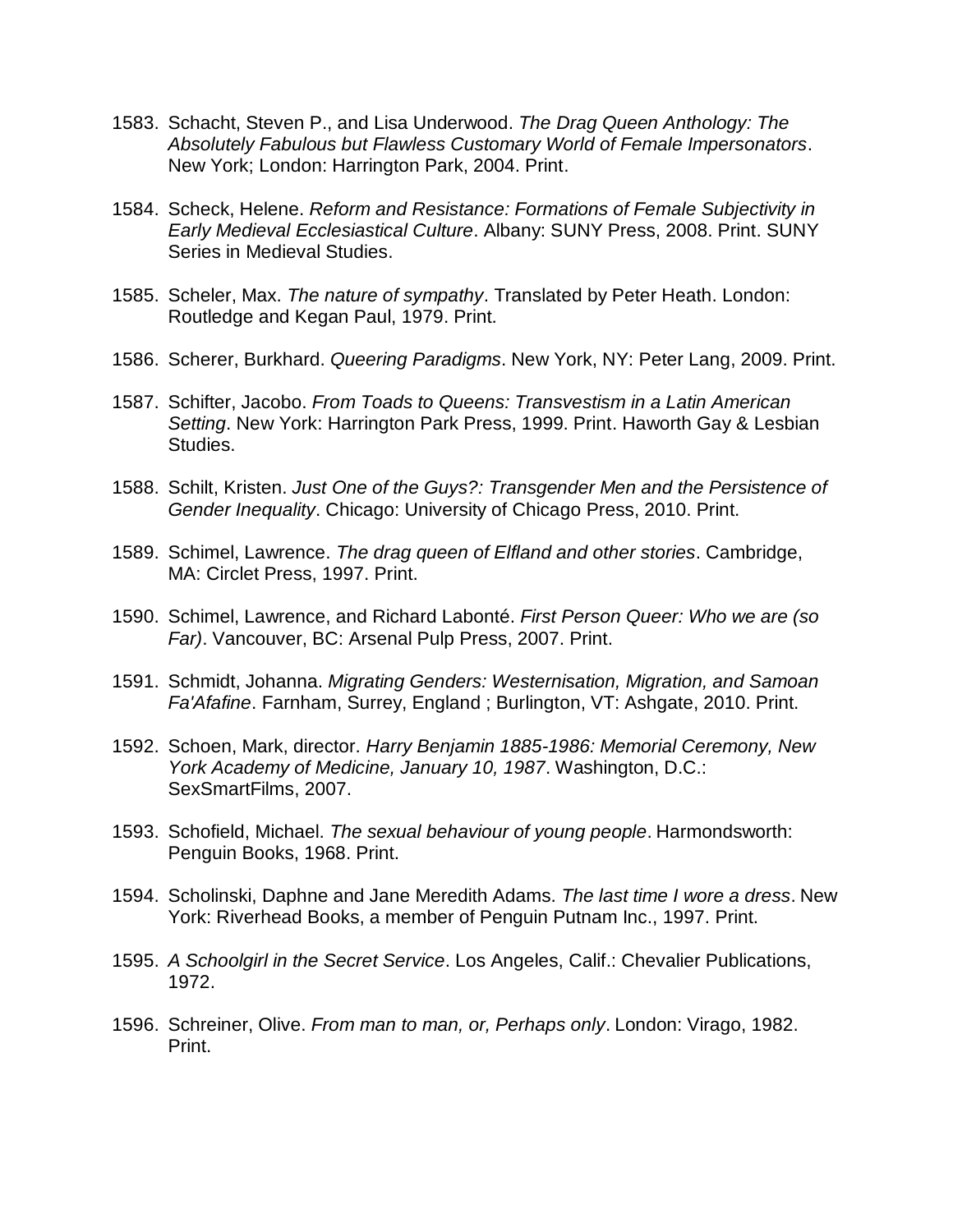- 1597. Schultz, J.H. Organstörungen und Perversionen im Liebesleben: Bedeutung, Entstehung, Behandlung, Verhütung. München; Basel: Ernst Reinhardt Verlag, 1952. Print.
- 1598. Schwartz, Kit. *The Female Member: Being a Compendium of Facts, Figures, Foibles, and Anecdotes about the Loving Organ*. New York: St. Martin's Press, 1988. Print.
- 1599. Schwarz, Oswald. *The psychology of sex*. Harmondsworth, Middlesex: Penguin Books 1949. Print.
- 1600. Scott, Sue and David Morgan, editors. *Body matters: essays on the sociology of the body*. London; Washington, D.C.: Falmer Press, 1993. Print.
- 1601. Scott-Dixon, Krista. *Trans/forming Feminisms: Trans/feminist Voices Speak Out*. Toronto: Sumach Press, 2006. Print. Women's Issues Publishing Program.
- 1602. Sears, James T. *Gay, Lesbian, and Transgender Issues in Education: Programs, Policies, and Practices*. New York ; London ; Oxford: Harrington Park Press, 2005. Print. Haworth Series in GLBT Community and Youth Studies.
- 1603. ———. *Rebels, Rubyfruit and Rhinestones Queering Space in the Stonewall South*. Piscataway: Rutgers University Press, 2001. Print.
- 1604. See Kam, Tan, Peter X. Feng, and Gina Marchetti. *Chinese Connections: Critical Perspectives on Film, Identity and Diaspora*. Philadelphia: Temple University Press, 2009. Print.
- 1605. *Seeing the Rainbow : Teachers Talk about Bisexual, Gay, Lesbian, Transgender and Two-Spirited Realities*. 2nd ed. Ottawa : Vancouver, BC: Canadian Teachers' Federation ; distributed by BC Teachers' Federation Lesson Aids Service, 2002. Print.
- 1606. Segal, Lynne, editor. *New Sexual Agendas*. Basingstroke: Macmillan, 1997. Print.
- 1607. ———. *Slow motion: changing masculinities, changing men*. London: Virago, 1997. Print.
- 1608. ———. *Straight sex: the politics of pleasure*. London: Virago, 1994.
- 1609. Seidler, Victor J. *Man enough: embodying masculinities*. London; Thousand Oaks, Calif.: Sage Publications, 1997. Print.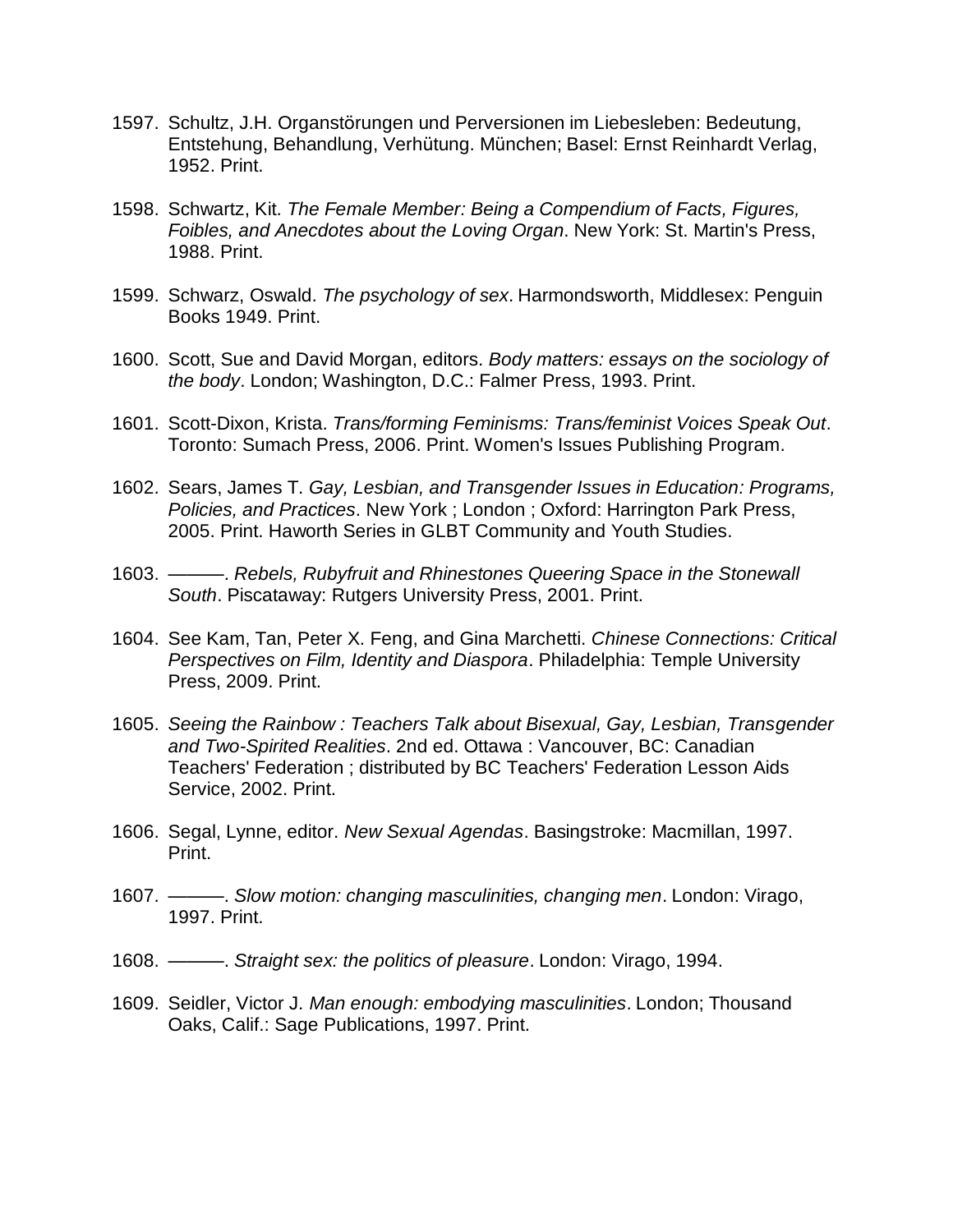- 1610. Seifert, Lewis Carl. *Manning the Margins: Masculinity and Writing in Seventeenth-Century France*. Ann Arbor: University of Michigan Press, 2009. Print.
- 1611. Semilian, Julian. *Transgender organ grinder*. New York: Spuyten Duyvil, 2002. Print.
- 1612. Sender, Katherine, director. *Further Off the Straight and Narrow New Gay Visibility on Television*. Media Education Foundation, 2006.
- 1613. Senelick, Laurence. *The changing room: sex, drag and theatre*. London; New York: Routledge, 2000. Print.
- 1614. ———, editor. *Gender in performance: the presentation of difference in the performing arts*. Hanover: University Press of New England, 1992. Print.
- 1615. Sennett, Jay. *Self-Organizing Men: Conscious Masculinities in Time and Space*. Ypsilanti [MI]: Homofactus Press, 2006. Print.
- 1616. Serano, Julia. *Excluded: Making Feminist and Queer Movements More Inclusive*. Berkeley, California: Seal Press, 2013. Print.
- 1617. ———. *Whipping Girl: A Transsexual Woman on Sexism and the Scapegoating of Femininity*. Emeryville, CA: Seal Press, 2007. Print.
- 1618. Seward, Georgene Hoffman. *Sex and the Social Order*. 1st ed. New York ; London: McGraw-Hill, 1946. Print.
- 1619. *Sex crime art: Erkundungen in Grenzbereichen*. Bonn: Pyschiatrie-Verlag, 2010. Print.
- 1620. "Sexual and genderal identity: transexualism vs. transvestism (femmiphilia)." Los Angeles, Calif.: Chevalier Publications, 1971.
- 1621. Shands, Kerstin W. *Embracing Space: Spatial Metaphors in Feminist Discourse*. Westport, Conn: Greenwood Press, 1999. Print.
- 1622. Shane, Mark. *Sex gantlet to murder*. Fresno, Calif.: Fabian Books, 1955. Print.
- 1623. Shandler, Sara. *Ophelia Speaks: Adolescent Girls Write About their Search for Self*. New York: HarperPerennial, 1999. Print.
- 1624. Shankle, Michael D. *The Handbook of Lesbian, Gay, Bisexual, and Transgender Public Health: A Practitioner's Guide to Service*. New York: Harrington Park Press, 2006. Print.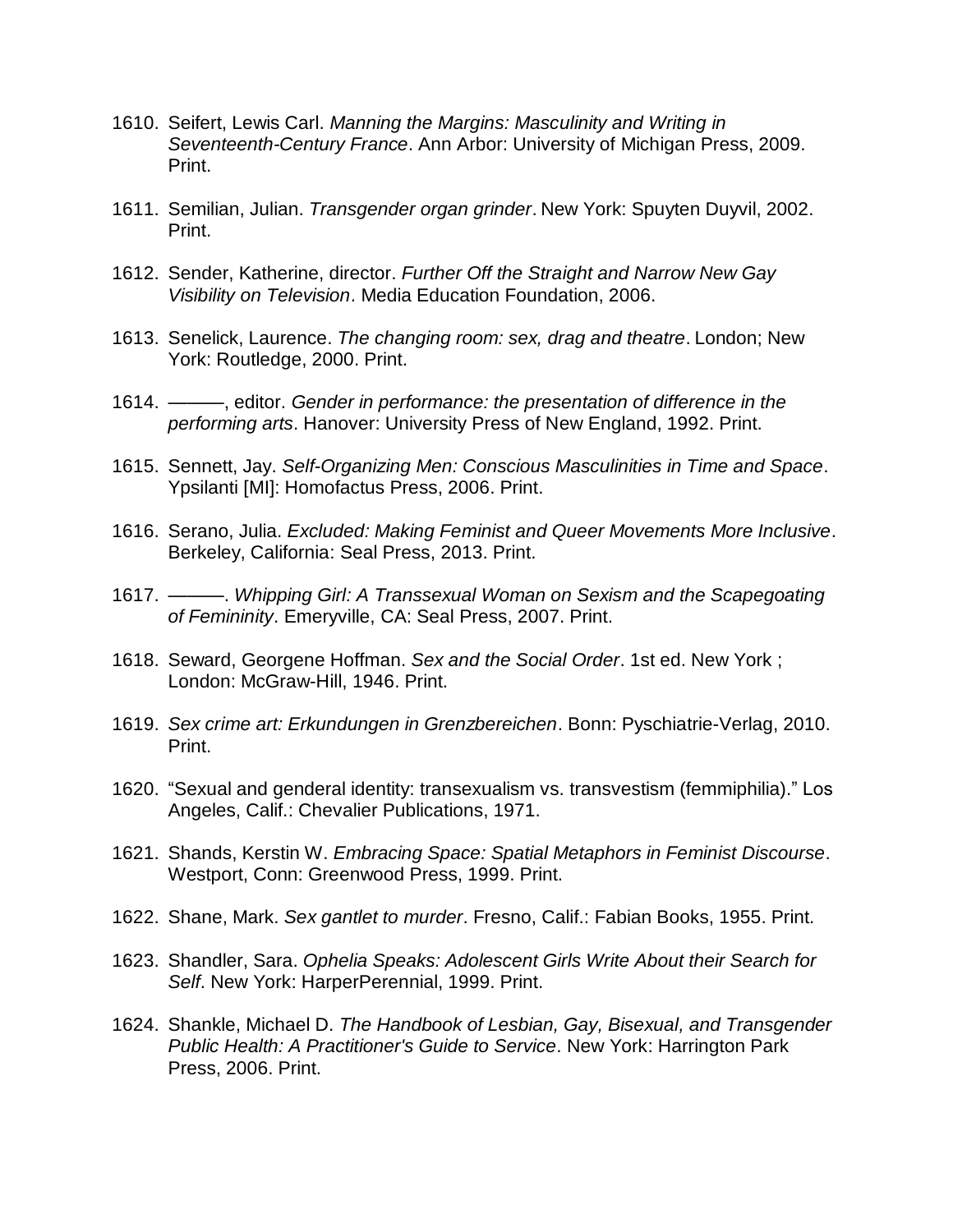- 1625. Sharp, William. *The Wilfion scripts*. Paisley, Scotland: Wilfion Books, 1980. Print.
- 1626. Sharpe, Andrew N. *Foucault's Monsters and the Challenge of Law*. New York: Routledge, 2010. Print.
- 1627. ———. *Transgender Jurisprudence: Dysphoric Bodies of Law*. London: Cavendish Pub, 2002. Print.
- 1628. Shaw, Chris and Arthur Oates. *A pictorial history of the art of female impersonation*. London: Published for King-Shaw Productions, 1966. Print.
- 1629. Shelley, Christopher. *Transpeople: Repudiation, Trauma, Healing*. Toronto: University of Toronto Press, 2008. Print.
- 1630. Shelly, Christina. *The secret self*. London: Nexus Enthusiast, 2006. Print.
- 1631. ———. *Silken embrace*. London: Nexus, 2006. Print.
- 1632. ———. *Silken slavery*. London: Nexus, 2002. Print.
- 1633. ———. *The last straw*. London: Nexus, 2001. Print.
- 1634. Shelton, Ann. *Redeye*. Edited by Ron Brownson. Stockport, England: Dewi Lewis, 1997. Print.
- 1635. *She-male's initiation*. New York, N.Y.: Star Distributors, 1983. Print.
- 1636. Sheridan, Alan. *Michel Foucault: the will to truth*. London; New York: Tavistock Publications, 1980. Print.
- 1637. Sheridan, Vanessa. *The Cross & the Crossdresser: Personal Reflections on Crossdressing from a Christian Perspective*. King of Prussia, P.A.: CDS, 1993. Print.
- 1638. Shermann, Gayle, and Carlson Wade. *"I Want to be a Woman!"*. Chicago: Novel Books, 1964. Print.
- 1639. Shilling, Chris. *Changing bodies: habit, crisis and creativity*. Los Angeles; London: SAGE, 2008. Print.
- 1640. Shneer, David, and Caryn Aviv. *American Queer, Now and then*. Boulder, CO; London: Paradigm Publishers, 2006. Print.
- 1641. Showalter, Elaine. *Sexual anarchy: gender and culture at the fin de siècle*. London: Virago, 1992. Print.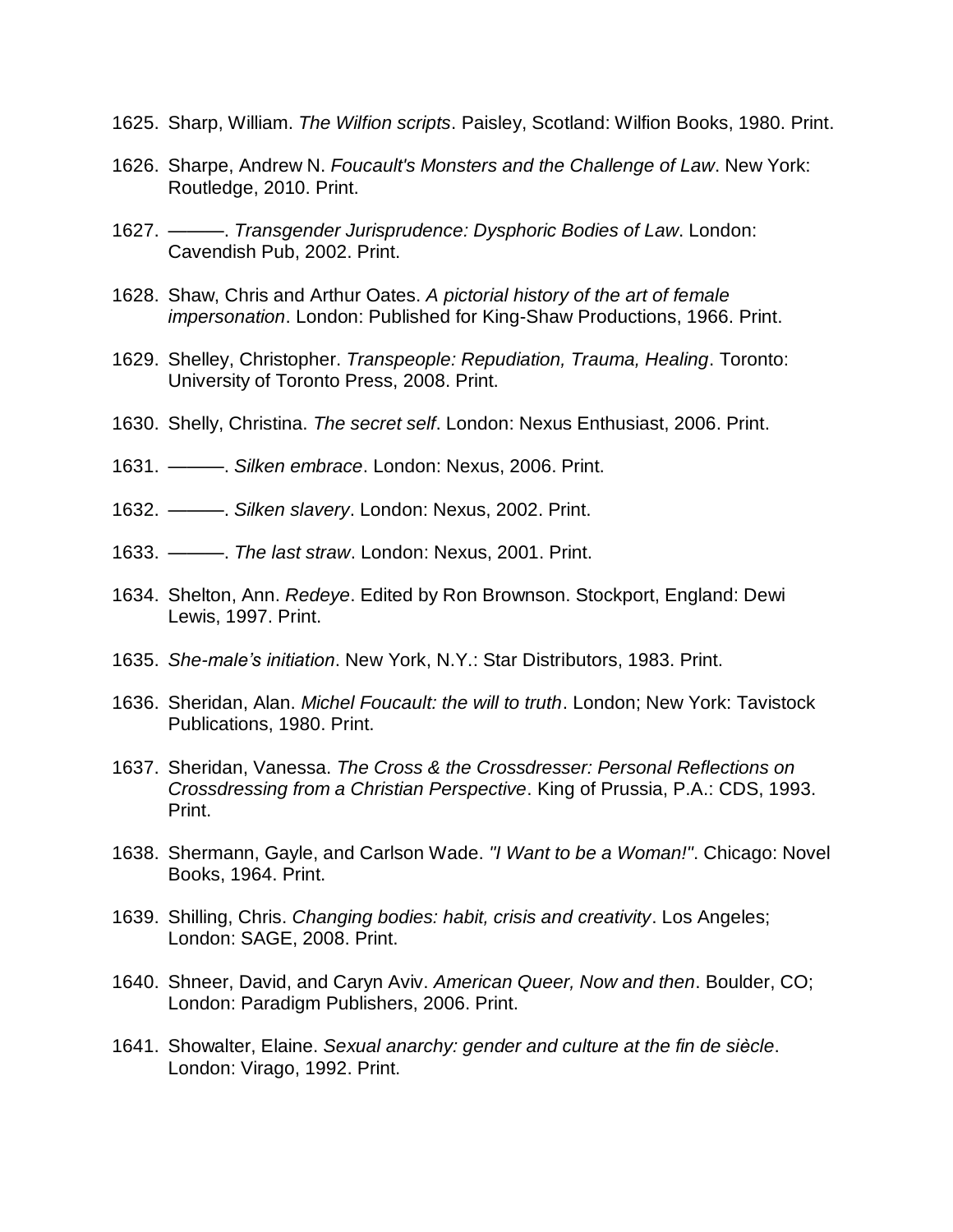- 1642. Shrage, Laurie. *"You've Changed": Sex Reassignment and Personal Identity*. Oxford, Oxon, UK; New York: Oxford University Press, 2009. Print.
- 1643. Shtem, Mikhail. *Sex in the Soviet Union*. Translated by Marc E. Heine. London: W.H. Allen, 1981. Print.
- 1644. Siebert, Renate. *Secrets of Life and Death: Women and the Mafia*. London; New York: Verso, 1996. Print.
- 1645. Sieff, Jeanloup. *Jeanloup Sieff: erotische photographie = erotic photography = photographie érotique*. Berlin: Benedikt Taschen, 1991. Print.
- 1646. Siegel, Carol. *New millennial sexstyles*. Bloomington: Indiana University Press, 2000. Print.
- 1647. Sifuentes-Jáuregui, Ben. *Transvestism, masculinity, and Latin American literature: genders share flesh*. New York: Palgrave, 2002. Print.
- 1648. Silvestre, Anthony J. *Lesbian, Gay, Bisexual, and Transgender Health Issues: Selections from the American Journal of Public Health*. Washington, DC: American Public Health Association, 2001. Print.
- 1649. Silvestri, Amanda L. *Hormones and Hormone Therapy for the Transsexual*. Hollywood, Calif: American Transsexual Education Center, 1988. Print.
- 1650. ———. *Information for the Family and Friends of Transsexuals*. Hollywood, Calif: American Transsexual Education Center, 1988. Print.
- 1651. Simerka, Barbara, and Christopher B. Weimer. *Echoes and Inscriptions: Comparative Approaches to Early Modern Spanish Literatures*. Lewisburg [Pa.]: Bucknell University Press, 2000. Print.
- 1652. Simmons, Dawn Langley. *Dawn, a Charleston Legend*. Charleston, S.C: Wyrick, 1995. Print.
- 1653. ———. *Man into Woman: A Transsexual Autobiography*. New York, N.Y: Macfadden-Bartell, 1971. Print.
- 1654. Simmons, Jeremy, Director. *Trans Generation*. Docurama: Distributed in the U.S. by New Video, 2006.
- 1655. Simon, William. *Postmodern sexualities*. London: Routledge, 1996. Print.
- 1656. Simpson, A. J., and Joshua Mira Goldberg. *An Advocacy Guide for Trans People and Loved Ones*. Vancouver B.C: Vancouver Coastal Health Authority;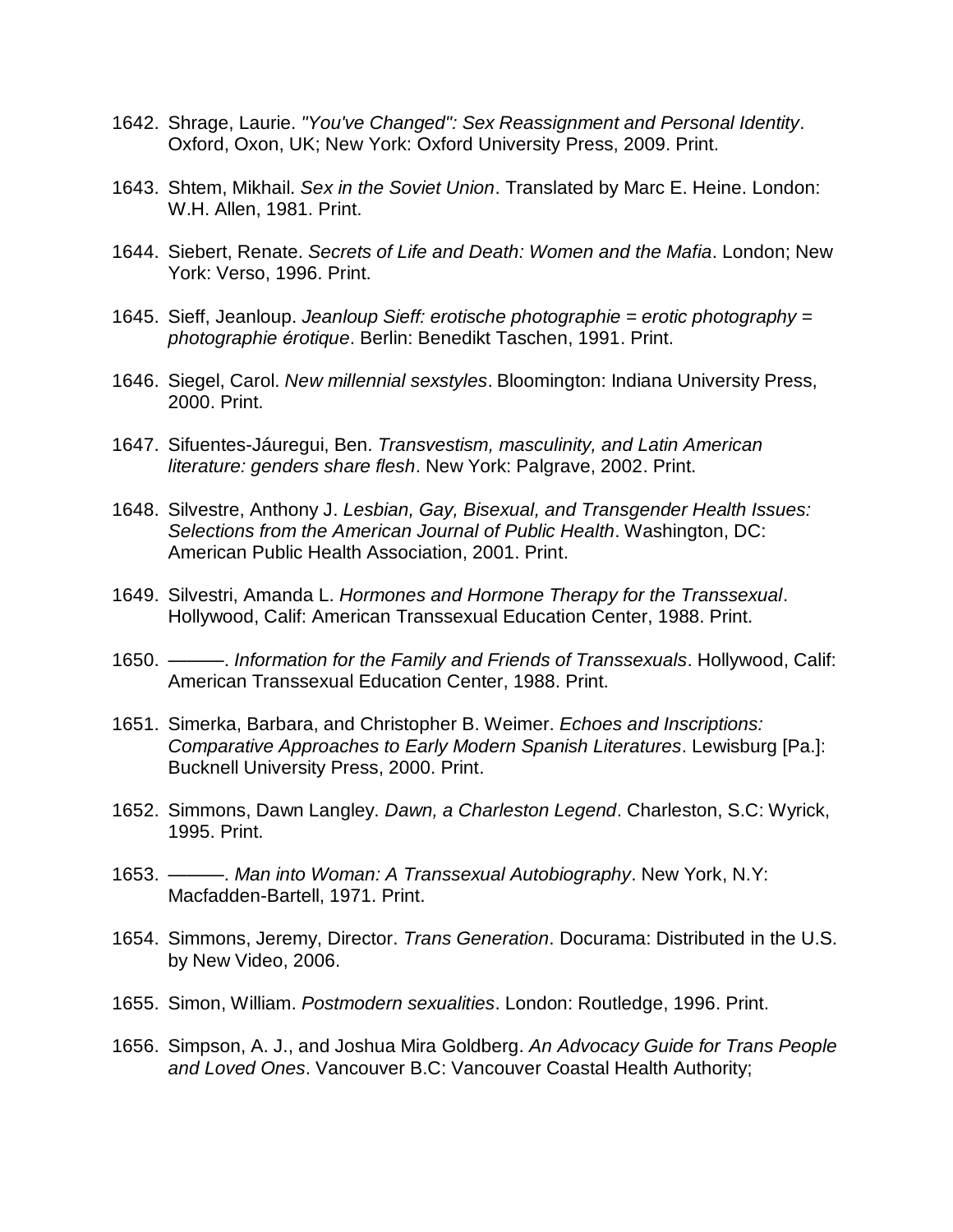Transcend Transgender Support & Education Society ; Canadian Rainbow Health Coalition, 2006. Print.

- 1657. ———. *Let's Talk Trans: A Resource for Trans and Questioning Youth*. [Vancouver B.C: Vancouver Coastal Health Authority ; Transcend Transgender Support & Education Society ; Canadian Rainbow Health Coalition, 2006. Print.
- 1658. ———. *Surgery: A Guide for FTMs*. [Vancouver B.C: Vancouver Coastal Health Authority ; Transcend Transgender Support & Education Society ; Canadian Rainbow Health Coalition, 2006. Print.
- 1659. ———. *Surgery: A Guide for MTFs*. [Vancouver B.C: Vancouver Coastal Health Authority; Transcend Transgender Support & Education Society; Canadian Rainbow Health Coalition, 2006. Print.
- 1660. Simpson, Mark. *Male impersonators: men performing masculinity*. London; New York: Cassell, 1993. Print.
- 1661. Simpson, Tyrone. *Ghetto Images in Twentieth-Century American Literature Writing Apartheid*. 1st ed. New York, NY: Palgrave Macmillan, 2012. Print.
- 1662. Sinclair, Abby, et al. *"I was Male"*. Chicago, Ill: Novel Books, 1965. Print.
- 1663. Sinfeld, Alan. *The Wilde century: effeminacy, Oscar Wilde and the queer moment*. London: Cassell, 1994. Print.
- 1664. Singer, June. *Androgyny: towards a new theory of sexuality*. London: Routledge and Kegan Paul, 1977. Print.
- 1665. Sinnott, Megan. *Toms and Dees: Transgender Identity and Female Same-Sex Relationships in Thailand*. Honolulu: University of Hawaii Press, 2004. Print. Southeast Asia: Politics, Meaning, Memory.
- 1666. Sion, Abraham. *Prostitution and the law*. London: Faber and Faber, 3 Queen Square, 1977. Print.
- 1667. Skurnik, Jonathan (Director). *The Youth & Gender Media Project Two Films about Gender Nonconforming Youth*. New Day Films, 2010.
- 1668. Slavik, Charles. *The Transvestite: A Study of Men Who Enjoy Wearing Women's Clothing*. United States: [publisher not identified], [between 1965 and 1970]. Print.
- 1669. Smith, Nicole D. *Sartorial Strategies: Outfitting Aristocrats and Fashioning Conduct in Late Medieval Literature*. Notre Dame, Ind: University of Notre Dame Press, 2012. Print.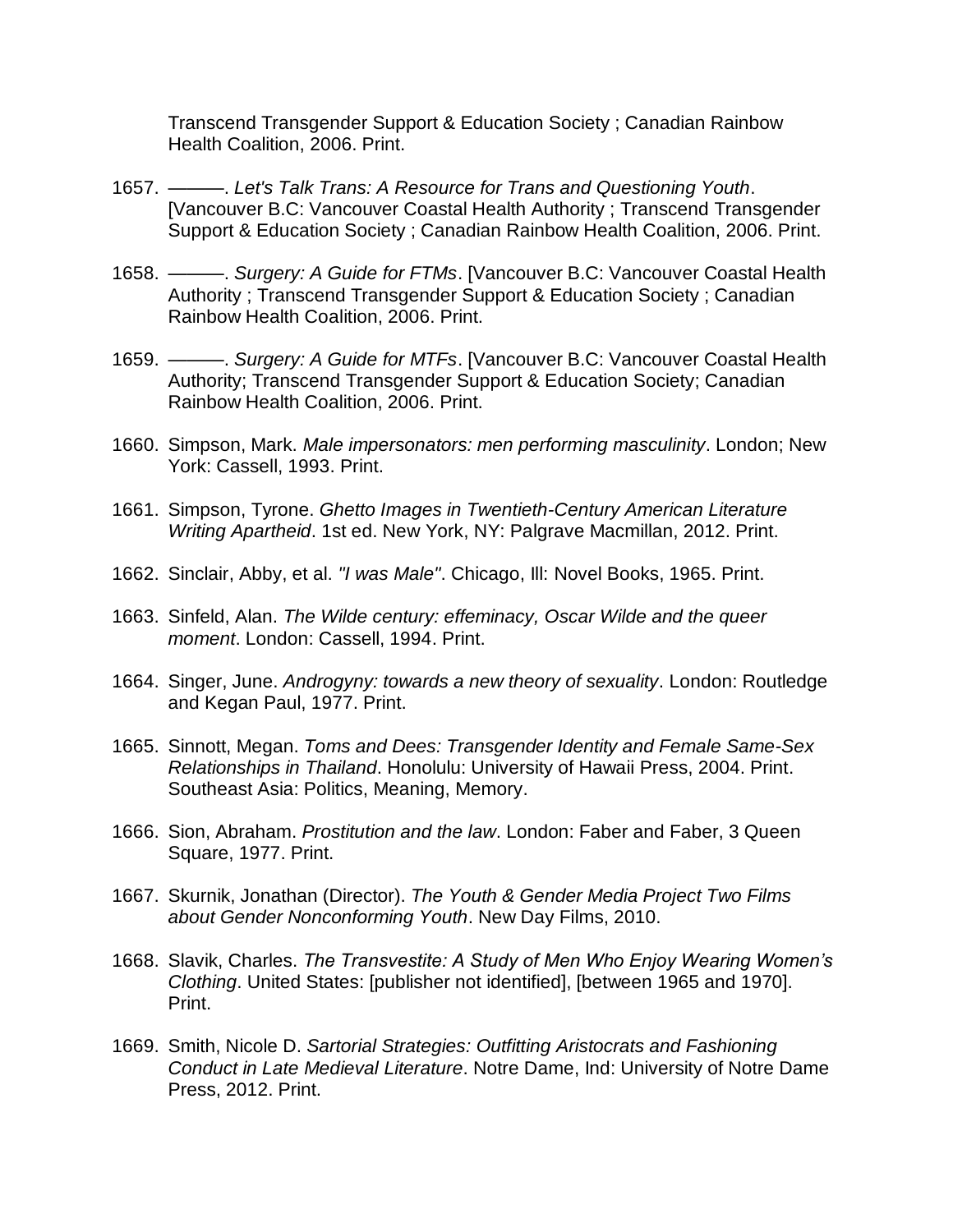- 1670. Smith, Philip M. *Language, the sexes, and society*. Oxford, OX, UK; New York, NY, USA: Basil Blackwell, 1985. Print.
- 1671. Smith, Phoebe. *Phoebe*. Atlanta, GA: Phoebe Smith, 1979. Print.
- 1672. Smith, Randy T. *The Man's Book: 101 Ways to Survive Women's Liberation and Other Female Nonsense*. Raleigh, NC: Pentland Press, 1998. Print.
- 1673. Smith, Raymond A. *The Politics of Sexuality: A Documentary and Reference Guide*. Santa Barbara, Calif: Greenwood, 2010. Print.
- 1674. Smukler, Linda. *Normal Sex*. Ithaca, N.Y: Firebrand Books, 1994. Print.
- 1675. Smyth, Cherry. *Damn fine art by new lesbian artists*. London; New York: Cassell, 1996. Print.
- 1676. Snitow, Ann, Christine Stansell, and Sharon Thompson, editors. *Desire: the Politics of Sexuality*. London: Virago, 1984. Print.
- 1677. Soble, Alan. *The philosophy of sex and love: an introduction*. St. Paul, M.N.: Paragon House, 2008. Print.
- 1678. Socarides, Charles W. *Beyond sexual freedom*. New York: Quadrangle/New York Times Book Co., 1977. Print.
- 1679. Solanas, Valerie. *SCUM manifesto*. Edinburgh, Scotland; San Francisco, CA: AK Press, 1996. Print.
- 1680. Soley-Beltran, Patricia. *Transexualidad y la matriz heterosexual: un estudio crítico de Judith Butler*. Barcelona: Edicions Bellaterra, 2009. Print.
- 1681. Solheim, Bruce Olav. *On Top of the World: Women's Political Leadership in Scandinavia and Beyond*. Westport, CT; London: Greenwood Press, 2000. Print.
- 1682. Solomon, Andrew. *Far from the Tree: Parents, Children and the Search for Identity*. 1st Scribner hardcover ed. New York: Scribner, 2012. Print.
- 1683. Solzi, Attilio. *Wo-men*. Florence: Cal.co Editore, 2002. Print.
- 1684. Somerset, Georgina. *A Girl Called Georgina*. Lewes: Book Guild, 1992. Print.
- 1685. ———. *Over the Sex Border*. London: V. Gollancz, 1963. Print.
- 1686. Sommers, Susan. *French Chic: How to Dress Like a Frenchwoman*. 1st ed. New York: Villard Books, 1988. Print.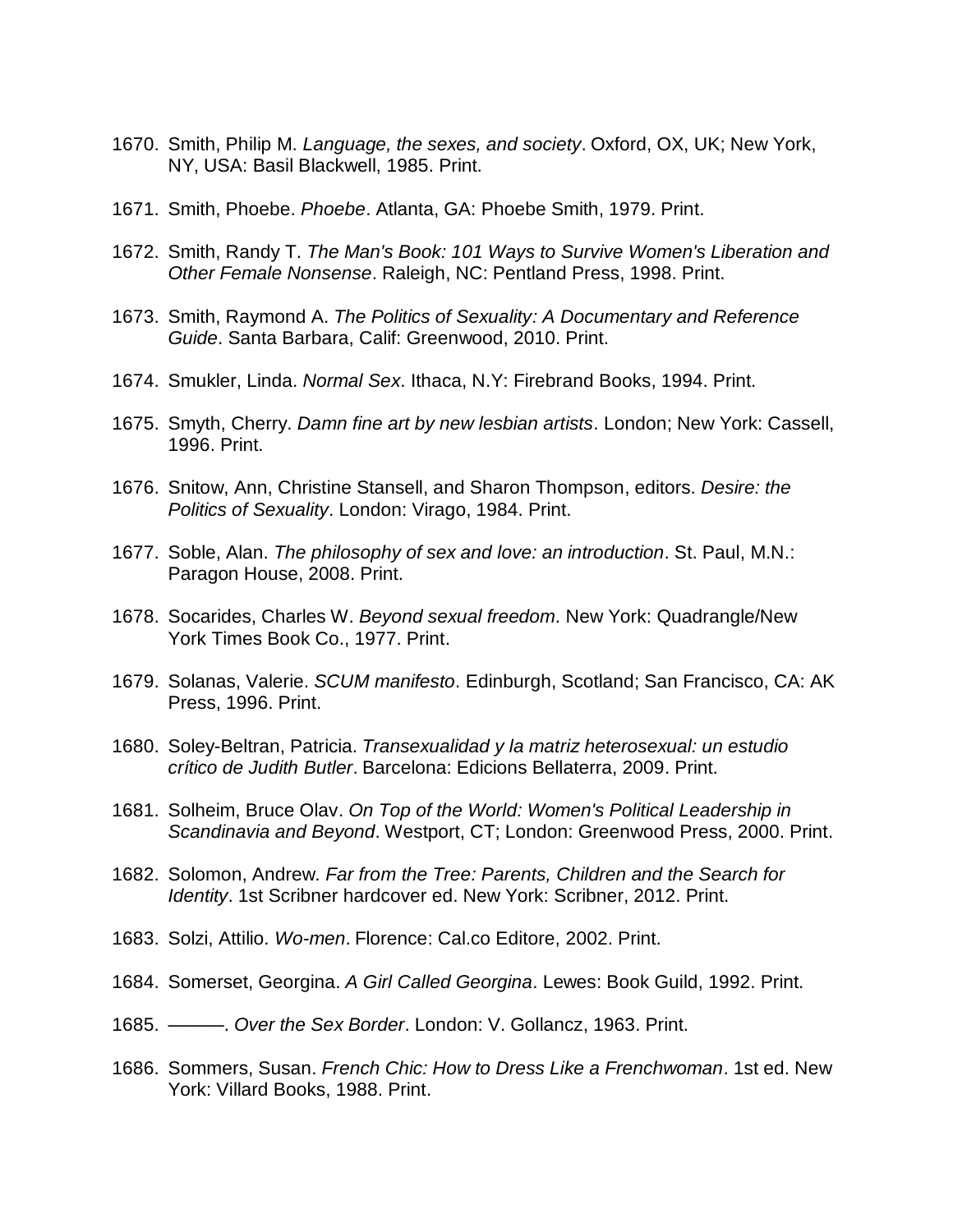- 1687. Spade, Dean. *Normal Life: Administrative Violence, Critical Trans Politics, and the Limits of Law*. Brooklyn, NY: South End Press, 2011. Print.
- 1688. Spargo, Tamsin. *Foucault and queer theory*. Duxford, Cambridge: Icon Books ; New York: Totem Books, 1999. Print.
- 1689. Spector, Robert Donald. *Smollett's Women: A Study in an Eighteenth-Century Masculine Sensibility*. Westport, Conn: Greenwood Press, 1994. Print.
- 1690. Spence, Alex. *Gay Canada: A Bibliography and Videography, 1984-2000*. Toronto: Canadian Scholars' Press, 2001. Print.
- 1691. Spence, Jo. *Cultural Sniping: The Art of Transgression*. London; New York: Routledge, 1995. Print.
- 1692. Spillane, Mickey. *Vengeance is mine*. New York: A Signet Book published by the New American Library, 1951. Print.
- 1693. Sprague, W. D. *Sexual Rebellion in the Sixties*. New York: Lancer Books, 1965. Print.
- 1694. Springer, Jerry. *Ringmaster*. London: Boxtree, 1999. Print.
- 1695. Spry, Jennifer. *Orlando's Sleep an Autobiography of Gender*. Norwich, VT: New Victoria Publishers, 1997. Print.
- 1696. Srivastava, Sanjay. "Sexual Sites, Seminal Attitudes: Sexualities, Masculinities and Culture in South Asia." New Delhi; Thousand Oaks; London: SAGE Publications, 2004. Print. *Studies on Contemporary South Asia*; no. 4.
- 1697. Star, Hedy Jo. *"I changed my sex": the autobiography of stripper Hedy Jo Star formerly Carl Hammonds*. Chicago, Ill.: Novel Books, 1963. Print.
- 1698. ———. *My Unique Change*. Chicago, IL: Novel Books, Inc, 1965. Print.
- 1699. Stein, Marc. *Encyclopedia of Lesbian, Gay, Bisexual, and Transgender History in America*. New York, N.Y: Charles Scribner's Sons, 2004. Print.
- 1700. ———. *Encyclopedia of Lesbian, Gay, Bisexual, and Transgender History in America*. New York: Charles Scribner's Sons: Thomson Gale, 2004. Print. The Scribner American Civilization Series.
- 1701. Steinach, Eugen. *Sex and life: forty years of biological and medical experiments*. London: Faber and Faber Limited, 24 Russell Square, 1940. Print.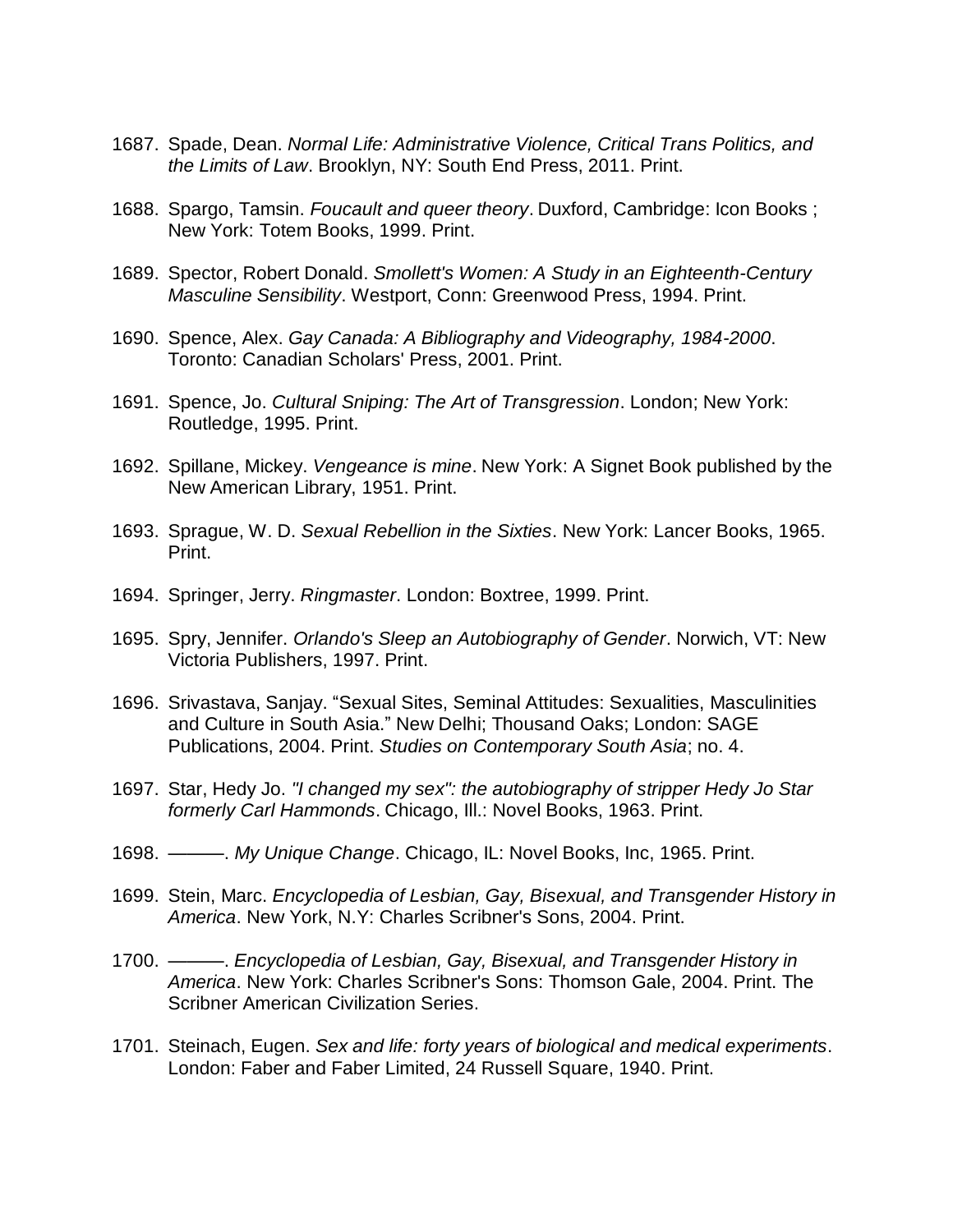- 1702. Steinem, Gloria. *Outrageous acts and everyday rebellions*. London: Flamingo published by Fontana Paperbacks, 1984. Print.
- 1703. Steinhoff, Patricia G. *Abortion politics: the Hawaii experience*. Honolulu: University Press of Hawaii, 1977. Print.
- 1704. Stekel, Wilhelm. *Auto-erotism: a psychiatric study of masturbation and neurosis*. London; New York: Peter Nevill Limited, 1951. Print.
- 1705. *———. Bi-sexual love*. New York: Emerson Books, Inc., 1950. Print.
- 1706. ———. *Frigidity in woman in relation to her love life*. New York: Liveright Publishing Corporation, 1943. Print.
- 1707. ———. *Impotence in the male: the psychic disorders of sexual function in the male*. New York: Liveright, 1939. Print.
- 1708. ———. *Peculiarities of behavior: wandering mania, dipsomania, cleptomania, pyromania and allied impulsive acts*. London: Williams and Norgate, Ltd. 14 Henrietta Street, Covent Garden, 1925. Print.
- 1709. ———. *Sadism and masochism: the psychology of hatred and cruelty*. London: John Lane the Bodley Head, 1935. Print.
- 1710. ———. *Sexual aberrations; the phenomena of fetishism in relation to sex*. New York: Liveright, 1971. Print.
- 1711. Stern, Karl. *The flight from woman*. London: George Allen & Unwin Ltd., Ruskin House, Museum Street, 1966. Print.
- 1712. Stevens, Robin. *Girlfriend Number One: Lesbian Life in the 90s*. 1st ed. Pittsburgh: Cleis Press, 1994. Print.
- 1713. Stevens, Jennifer Anne. *From Masculine to Feminine and all Points in between: A Practical Guide for Transvestites, Cross-Dressers, Transgenderists, Transsexuals, Or those Who Choose to Develop a More Feminine Image ... and for all Others Who are Interested, Concerned, Or Curious*. Cambridge, MA: Different Path Press, 1990. Print.
- 1714. Steward, Samuel M. *The Caravaggio Shawl*. 1st ed. Boston: Alyson Publications, 1989. Print.
- 1715. Stoddard, Thomas B. *The Rights of Gay People*. 2nd ed. Toronto; New York: Bantam Books, 1983. Print.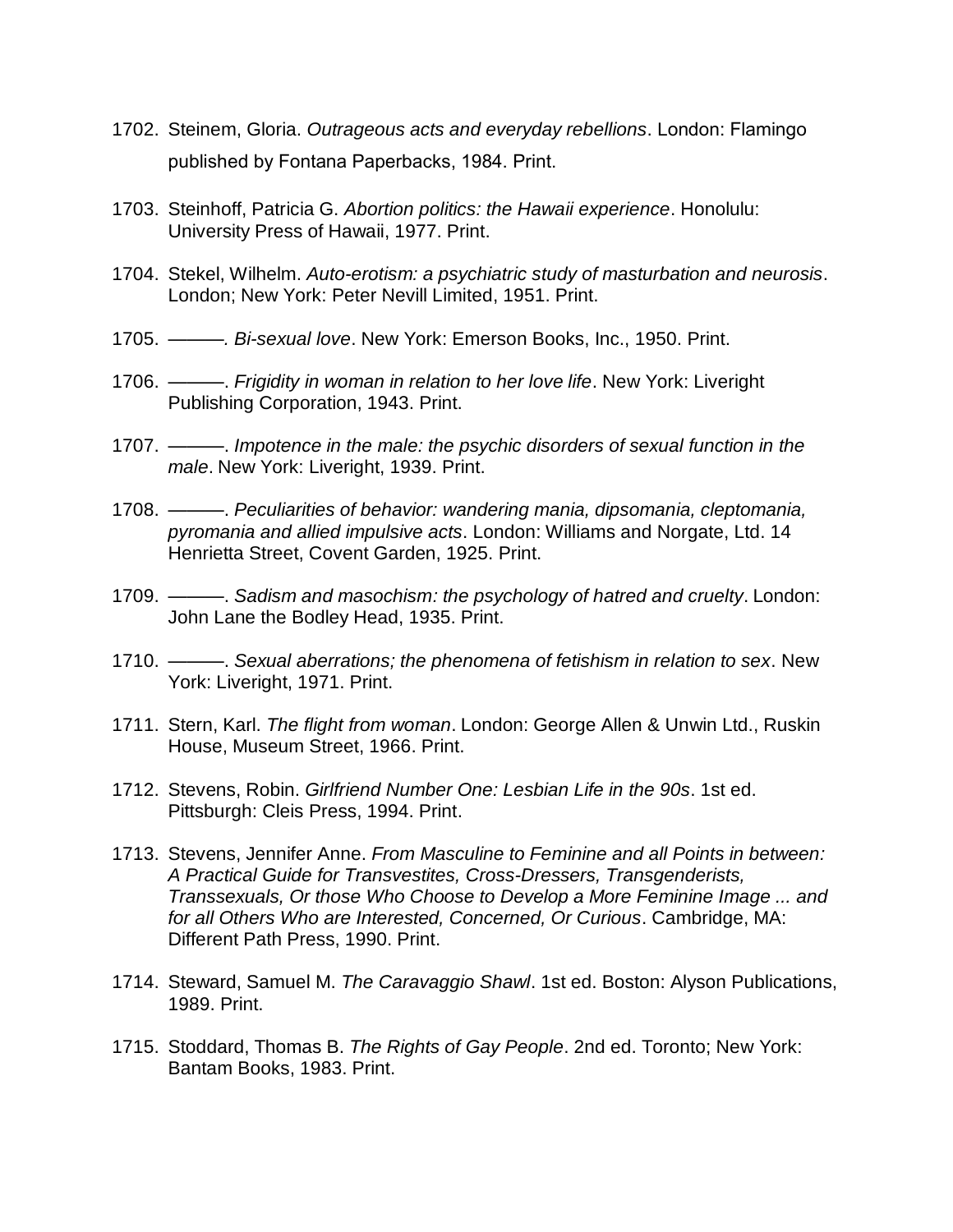- 1716. Stoller, Robert J. *Observing the erotic imagination*. New Haven: Yale University Press, 1985. Print.
- 1717. ———. *Pain & passion: a psychoanalyst explores the world of S & M*. New York: Plenum Press, 1991. Print.
- 1718. ———. *Perversion: the erotic form of hatred*. Hassocks, Sussex: Harvester Press, 1976. Print.
- 1719. ———. *Porn: myths for the twentieth century*. New Haven: Yale University Press, 1991. Print.
- 1720. ———. *Presentations of gender*. New Haven; London: Yale University Press, 1985. Print.
- 1721. ———. *Sex and Gender*. New York: J. Aronson, 1974. Print.
- 1722. ———. *Sex and Gender: On the Development of Masculinity and Femininity*. New York: Science House, 1968. Print.
- 1723. ———. *Sexual excitement: dynamics of erotic life*. London: H. Karnac, 1986. Print.
- 1724. ———. *Splitting: a case of female masculinity*. New York: Dell Publishing Co., Inc., 1974. Print.
- 1725. Stoller, Robert J. and I. S. Levine. *Coming attractions: the making of an x-rated video*. New Haven: Yale University Press, 1993. Print.
- 1726. Stoltenberg, John. The end of manhood: parables on sex and selfhood. London: UCL Press, 2000. Print.
- 1727. ———. *Refusing to be a man: essays on sex and justice*. London; New York: UCL Press, 2000. Print.
- 1728. Stone, James W. *Crossing Gender in Shakespeare: Feminist Psychoanalysis and the Difference within*. New York: Routledge, 2010. Print.
- 1729. Storr, Anthony. *Sexual deviation*. Harmondsworth, Middlesex; Baltimore: Penguin Books, 1964. Print.
- 1730. Straayer, Chris. *Deviant Eyes, Deviant Bodies: Sexual Re-Orientations in Film and Video*. New York: Columbia University Press, 1996. Print.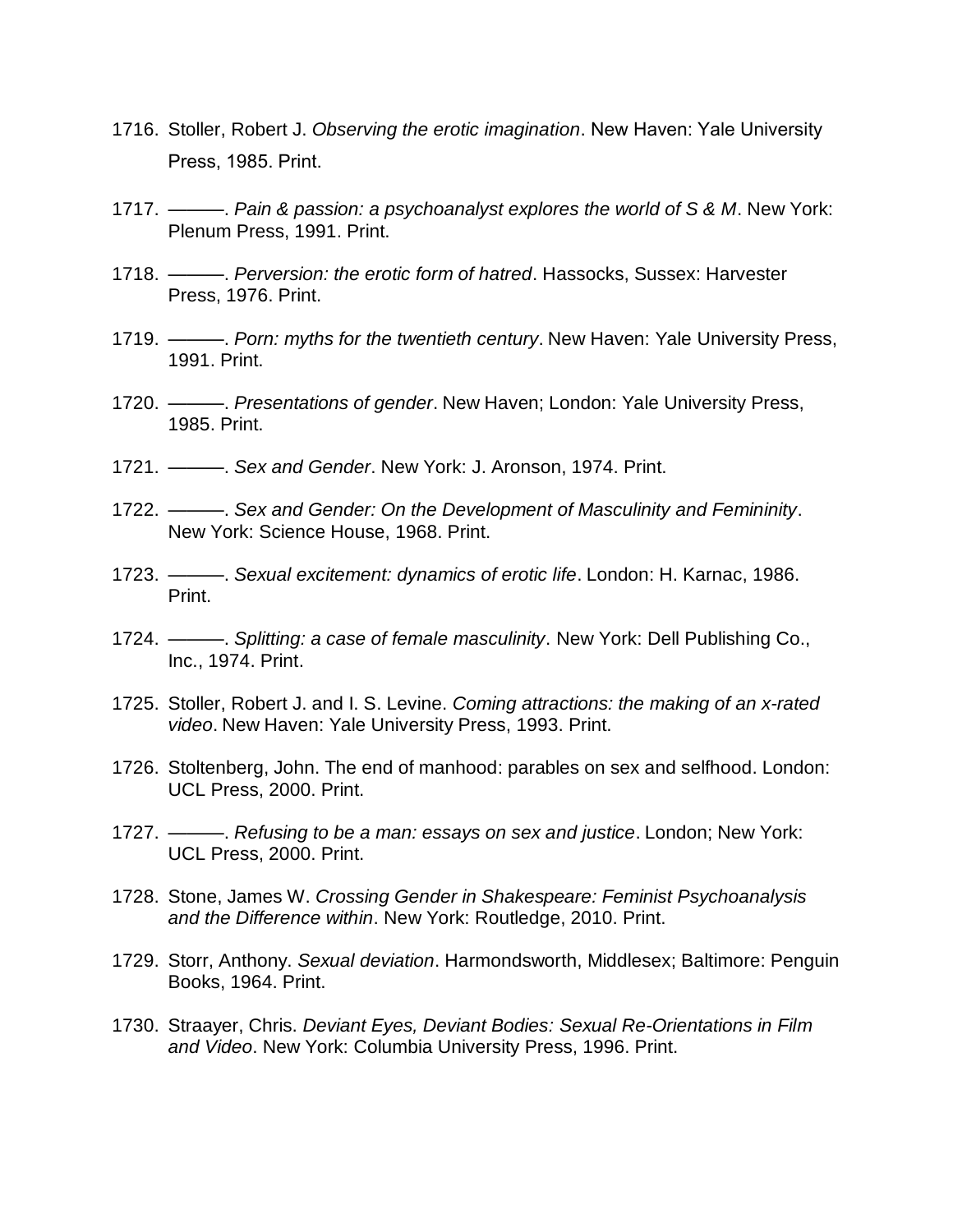- 1731. Strasser, Mark Philip. *The Challenge of Same-Sex Marriage: Federalist Principles and Constitutional Protections*. Westport, CT; London: Praeger, 1999. Print.
- 1732. Strasser, Todd. *Help! I'm trapped in a supermodel's body*. New York: Scholastic, 2001. Print.
- 1733. Stringer, JoAnn Altman. *The transsexual's survival guide II to transition & beyond for family, friends, & employers.* King of Prussia, Pa.: CDS [Creative Design Services], 1992. Print.
- 1734. Stryker, Susan. *Gay by the Bay: a history of queer culture in the San Francisco Bay Area.* San Francisco: Chronicle Books, 1996. Print.
- 1735. ———. *Transgender History*. Berkeley, CA: Seal Press: Distributed by Publishers Group West, 2008. Print.
- 1736. *———. Transgender History*. 2nd ed. Berkeley, CA: Seal Press: Distributed by Publishers Group West, 2017. Print.
- 1737. ———. *Queer pulp: perverted passions from the golden age of the paperback*. San Francisco: Chronicle Books, 2001. Print.
- 1738. Stryker, Susan, and Stephen Whittle. *The Transgender Studies Reader*. New York; London: Routledge, 2006. Print.
- 1739. Stuart, Alexander. *Life on Mars*. London: Black Swan, 1997. Print.
- 1740. Stuart, Kim Elizabeth. *The Uninvited Dilemma: A Question of Gender*. Lake Oswego, Or: Metamorphous Press, 1983. Print.
- 1741. ———. *The Uninvited Dilemma: Research Supplement*. Lake Oswego, Or: Metamorphous Press, 1985. Print.
- 1742. Suarès, J.C., editor. *Hollywood Drag*. Charlottesville, V.A.: Thomasson-Grant, 1994. Print.
- 1743. Suárez, Juan Antonio. *Bike boys, drag queens & superstars: avant-garde, mass culture, and gay identities in the 1960s underground cinema*. Bloomington: Indiana University Press, 1996. Print.
- 1744. Sudworth, Gwynedd. *The great little Tilley: Vesta Tilley and her times: a biography*. Luton: Cortney Publications, 1984. Print.
- 1745. Sullivan, Caitlin and Kate Bornstein. *Nearly roadkill: an Infobahn erotic adventure*. New York, NY: High Risk Books, 1996. Print.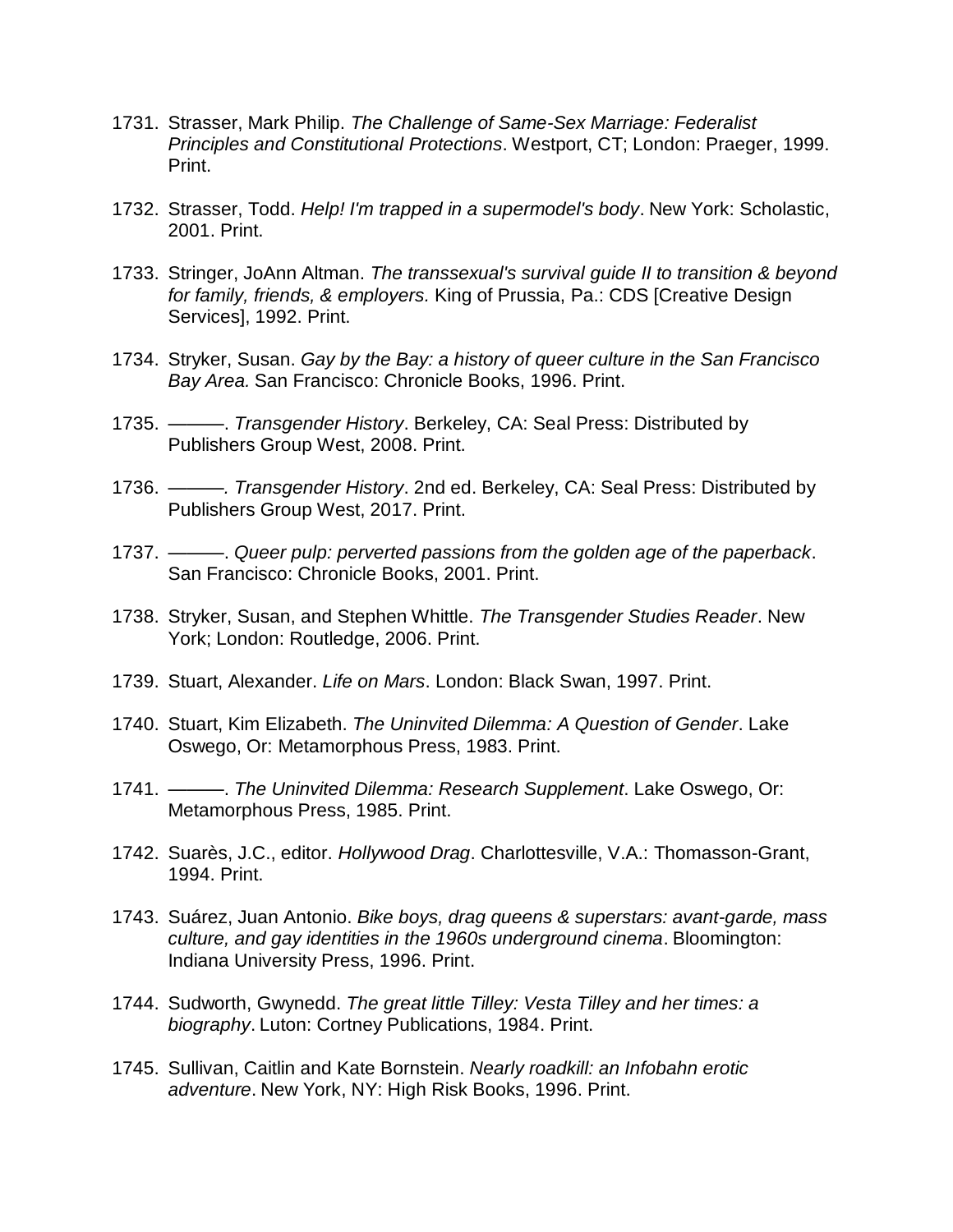- 1746. Sullivan, Louis. *From female to male: the life of Jack Bee Garland*. Boston: Alyson Publications, 1990. Print.
- 1747. ———. *Information for the female to male cross dresser and transsexual*. Seattle, Wash.: Ingersoll Gender Center, 1990. Print.
- 1748. Summerhawk, Barbara, Chiron McMahill, and Darren McDonald. *Queer Japan: Personal Stories of Japanese Lesbians, Gays, Transsexuals, and Bisexuals*. Norwich, Vt: New Victoria Publishers, 1998. Print.
- 1749. Summers, Leigh. *Bound to please: a history of the Victorian corset*. Oxford; New York: Berg, 2001. Print.
- 1750. Summerscale, Kate*. The Queen of Whale Cay*. London: Fourth Estate, 1998. Print.
- 1751. Susan. *He … Crossed the Line!* Los Angeles: Chevalier Publications, [between 1960 and 1970]. Print.
- 1752. Susann, Jacqueline. *Once is not enough*. London: Corgi Books, 1974. Print.
- 1753. Suthrell, Charlotte A. *Unzipping Gender: Sex, Cross-Dressing and Culture*. Oxford [UK]; New York: Berg, 2004. Print. Dress, Body, Culture.
- 1754. Sutton, Elise. *Female domination: an exploration of the male desire for loving female authority*. Napa, Calif.: Lulu Press, 2003. Print.
- 1755. ———. *The FemDom experience*. Napa, Calif.: Lulu Press, 2006. Print.
- 1756. Swale-Pope, Rosie*. Libras don't say no*. London: Granada, 1981. Print.
- 1757. Swan, Wallace. *Gay/lesbian/bisexual/transgender Public Policy Issues: A Citizen's and Administrator's Guide to the New Cultural Struggle*. New York: Harrington Park Press, 1997. Print. Haworth Gay & Lesbian Studies.
- 1758. ———. *Handbook of Gay, Lesbian, Bisexual and Transgender Administration and Policy.* New York : London: Marcel Dekker ; Taylor & Francis, 2004. Print.
- 1759. Swarr, Amanda Lock. *Sex in Transition: Remaking Gender and Race in South Africa*. Albany: State University of New York Press, 2012. Print.
- 1760. Swift, Edward. *Splendora*. Harmondsworth, Eng. ; New York, N.Y: Penguin Books, 1981. Print.
- 1761. ———. *Splendora: A Novel*. New York: Viking Press, 1978. Print.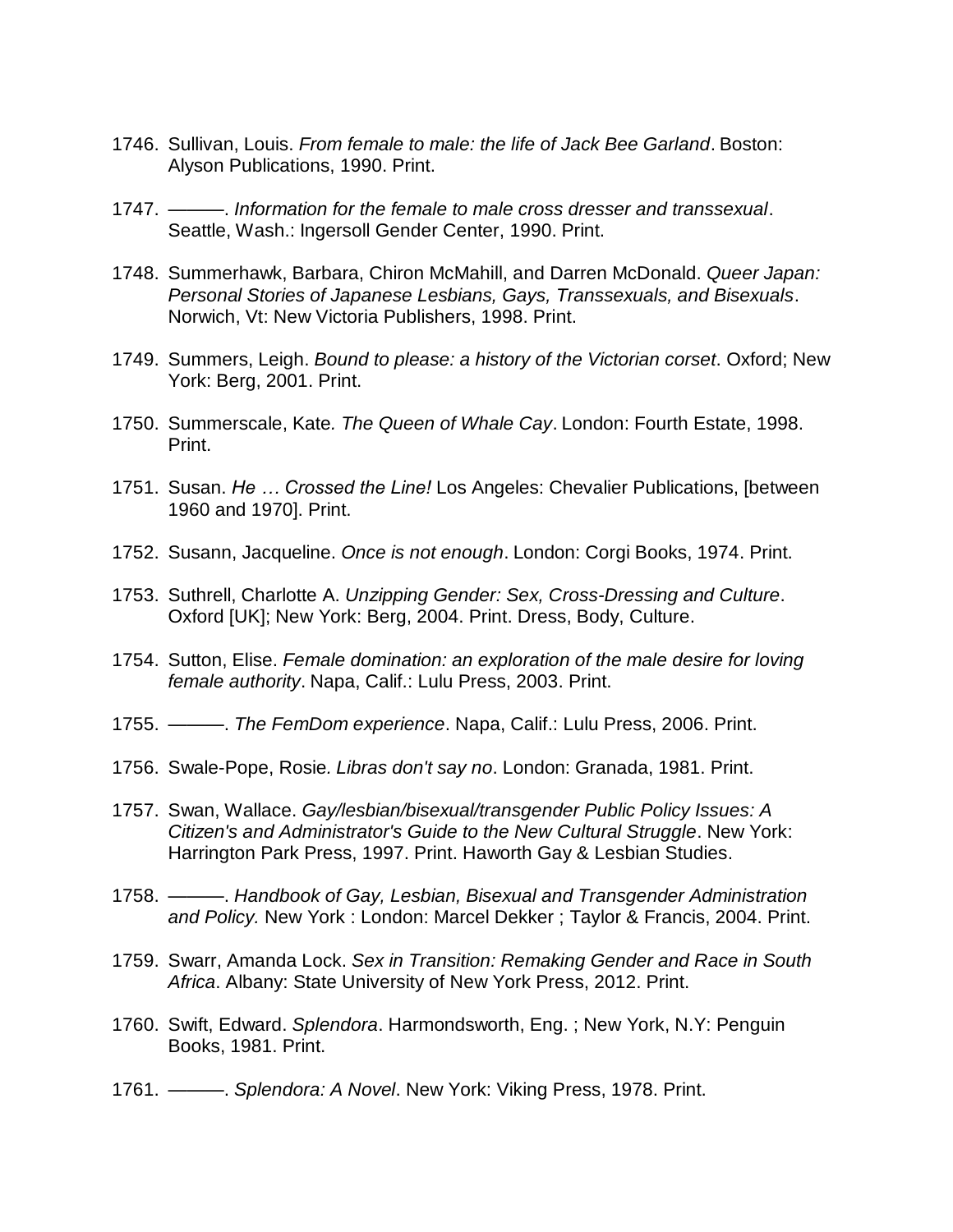- 1762. Sycamore, Matt Bernstein. *Nobody Passes: Rejecting the Rules of Gender and Conformity*. Emeryville, CA: Seal Press, 2006. Print.
- 1763. Szarmach, Paul E. (Editor). *Holy Men and Holy Women : Old English Prose Saints' Lives and their Contexts*. Albany, N.Y: State University of New York Press, 1996. Print.
- 1764. Szasz, Thomas. *The second sin*. London: Routledge & Kegan Paul, 1974. Print.
- 1765. ———. *Sex: facts, frauds and follies*. Oxford: Basil Blackwell, 1981.
- 1766. Szedenik, Alex M. *Psycho-sexual problems: complete with clinical records*. Derby, Ct.: New International Library, 1964. Print.
- 1767. Takahashi, Rumiko. *Ranma 1/2*. San Francisco, CA: Viz Communications, 1993. Print.
- 1768. Talamini, John T. *Androgyny and Transvestism*. Boston, Mass.: Human Outeach and Achievement Institute, 1981. Print.
- 1769. ———. *Boys will be girls: the hidden world of the heterosexual male transvestite*. Washington, D.C.: University Press of America, 1982. Print.
- 1770. ———. *Crossdressing: A Socio-Cultural Survey*. Boston, Mass.: Human Outreach and Achievement Institute, 1981. Print.
- 1771. ———. *Transvestites: deviant or minority group*. Boston, Mass.: Human Outreach and Acheivement Institute, 1981. Print.
- 1772. *Tales from a pink mirror.* Los Angeles, California: Chevalier Publications, between 1970 and 1972. Print.
- 1773. Tan, Cecilia, editor. *Genderflex: sexy stories on the edge and in-between*. Cambridge, M.A.: Circlet Press, 1996. Print.
- 1774. Tanner, Donna M. *The lesbian couple*. Lexington, Mass.: Lexington Books, 1978. Print.
- 1775. Tanis, Justin Edward. *Trans-Gendered Theology, Ministry, and Communities of Faith*. Cleveland, Ohio: Pilgrim Press, 2003. Print.
- 1776. Taormino, Tristan, Heather Lewis, and Jewelle Gomez. *Best Lesbian Erotica 1996 & 1997*. New York: Quality Paperback Book Club, 1998. Print.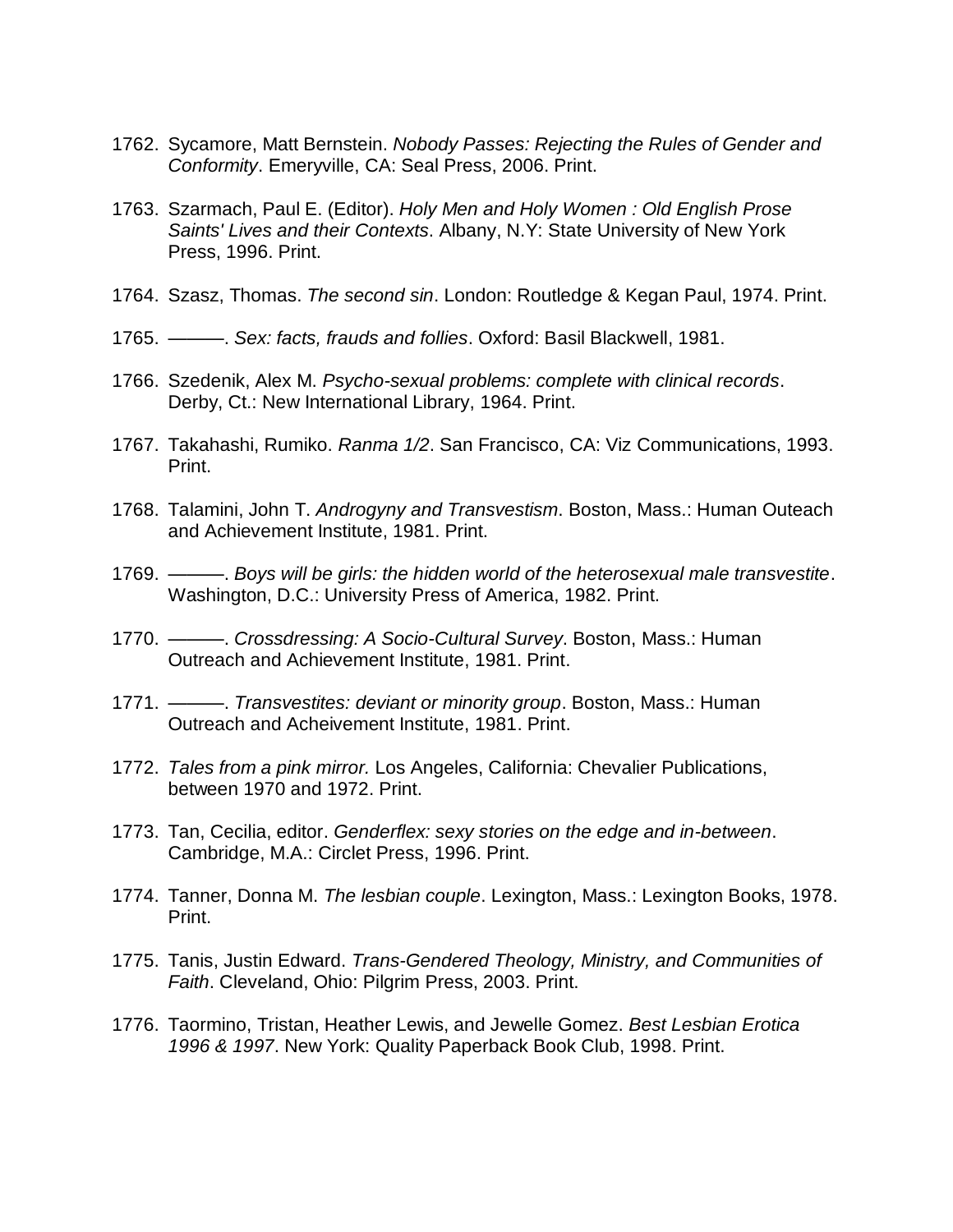- 1777. Taste This. *Boys like her: transfictions*. Vancouver: Press Gang Publishers, 1998. Print.
- 1778. Tate, Karen. *Sacred places of goddess: 108 destinations*. San Francisco, CA, USA: Consortium of Collective Consciousness, 2006. Print.
- 1779. Taylor, Brian, editor. *Perspectives on paedophilia.* London: Batsford Academic and Educational Ltd., 1981. Print.
- 1780. Taylor, Carole. *A Third Story*. London: Silver Moon Books, 1992. Print.
- 1781. Taylor, Catherine G., and Tracey Peter. *Every Class in Every School: Final Report on the First National Climate Survey on Homophobia, Biphobia, and Transphobia in Canadian Schools*. Toronto: Egale Canada Human Rights Trust, 2011. Print.
- 1782. ———. *Every Class in Every School Final Report on the First National Climate Survey on Homophobia, Biphobia, and Transphobia in Canadian Schools*. Toronto, Ont: Egale Canada Human Rights Trust, 2012. Print.
- 1783. Taylor, Ellen, Barbara Natalie Clow, and Andrew Jantzen. *Rethinking LGBTQ Health*. Halifax, N.S: Atlantic Centre for Excellence for Women's Health, 2013. Print.
- 1784. Taylor, Timothy. *The Prehistory of Sex: Four Million Years of Human Sexual Culture*. Bantam trade pbk. ed. New York: Bantam Books, 1997. Print.
- 1785. Taylor, Yvette, and Michelle Addison. *Queer Presences and Absences*. Houndmills, Basingstoke, Hampshire ; New York: Palgrave Macmillan, 2013. Print.
- 1786. Teague, Gypsey, editor. *The New Goddess: Transgender Women in the Twentyfirst Century*. Waterbury, C.T.: Fine Tooth Press, 2006. Print.
- 1787. Tealdo, Jim. *Erotic she-males: exotic fetish cross-dressers*. Garden Grove, CA: Centurian Publishing, 1995. Print.
- 1788. TeeJe. *Seated, scantily clad transvestite*. United States: TeeJe, 2003. Print.
- 1789. Teh, Yik Koon. *The Mak Nyahs: Malaysian Male to Female Transsexuals*. Singapore: Eastern Universities Press, 2002. Print.
- 1790. Teich, Nicholas M. *Transgender 101: A Simple Guide to a Complex Issue*. New York, NY ; Chichester, West Sussex, UK: Columbia University Press, 2012. Print.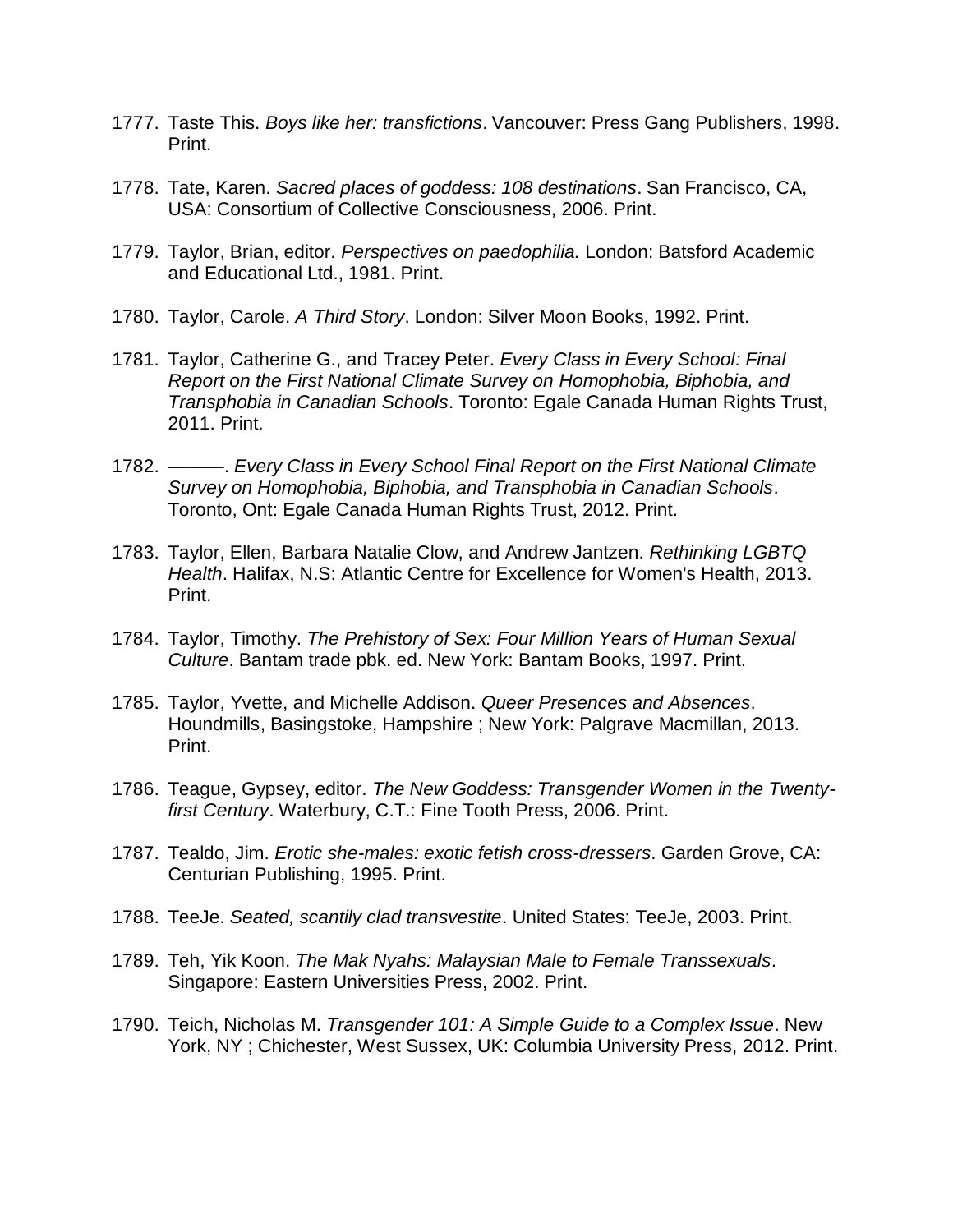- 1791. Teoli, Daniel D. Jr. *Gender Benders … from the 1970's*. Wheeling, West Virginia: Daniel D. Teoli, Jr., 2015. Print.
- 1792. *The test of a TV*. Los Angeles, California: Chevalier Publications, 1964. Print.
- 1793. Theweleit, Klaus. *Male fantasies*. Cambridge: Polity Press, in association with Basil Blackwell, 1987-1989. Print.
- 1794. Thomas, D. M. *Birthstone*. Harmondsworth, Middlesex; New York: Penguin Books, 1982. Print.
- 1795. Thomas, Justin. *How I Overcame My Fear of Whores, Royalty, Gays, Teachers, Hippies, Psychiatrists, Athletes, Transvestites, Clergymen, Police, Children, Bullies, Politicians, Nuns, Grandparents, Doctors, Celebrities, Gurus, Judges, Artists, Critics, Mothers, Fathers, Publishers and Myself*. Toronto: McClelland and Stewart, 1979. Print.
- 1796. Thompson, Bill. *Sadomasochism: painful perversion or pleasurable play?* London: Cassell, 1994. Print.
- 1797. Thompson, C. J. S. *Ladies Or Gentlemen?: Women Who Posed as Men and Men Who Impersonated Women*. New York: Dorset Press, 1993. Print.
- 1798. ———. *The Mysteries of Sex: Women Who Posed as Men and Men Who Impersonated Women*. New York: Causeway Books, 1974. Print.
- 1799. Thompson, Raymond and Kitty Sewell. *What took you so long?: a girl's journey to manhood*. London: Penguin Books, 1995. Print.
- 1800. Thomson, Rosemarie Garland, editor. *Freakery: cultural spectacles of extraordinary body*. New York: New York University Press, 1996. Print.
- 1801. Thorn, Mark. *Taboo no more: the phallus in fact, fiction, and fantasy: honi, soit, qui, mal, y, pense*. New York: Shapolsky Publishers, 1990. Print.
- 1802. Tigert, Leanne McCall, and Timothy J. Brown. *Coming Out Young and Faithful.* Cleveland, Ohio: Pilgrim Press, 2001. Print.
- 1803. Tigert, Leanne McCall, and Maren C. Tirabassi. *Transgendering Faith Identity, Sexuality, and Spirituality*. Cleveland, Ohio: Pilgrim Press, 2004. Print.
- 1804. *To our Allies: Everything You Ever Wanted to Know about Lesbian, Gay, Bisexual and Trans Issues--Well, Maybe Not Everything*. [Ottawa, Ontario]: Canadian Labour Congress, 2007. Print.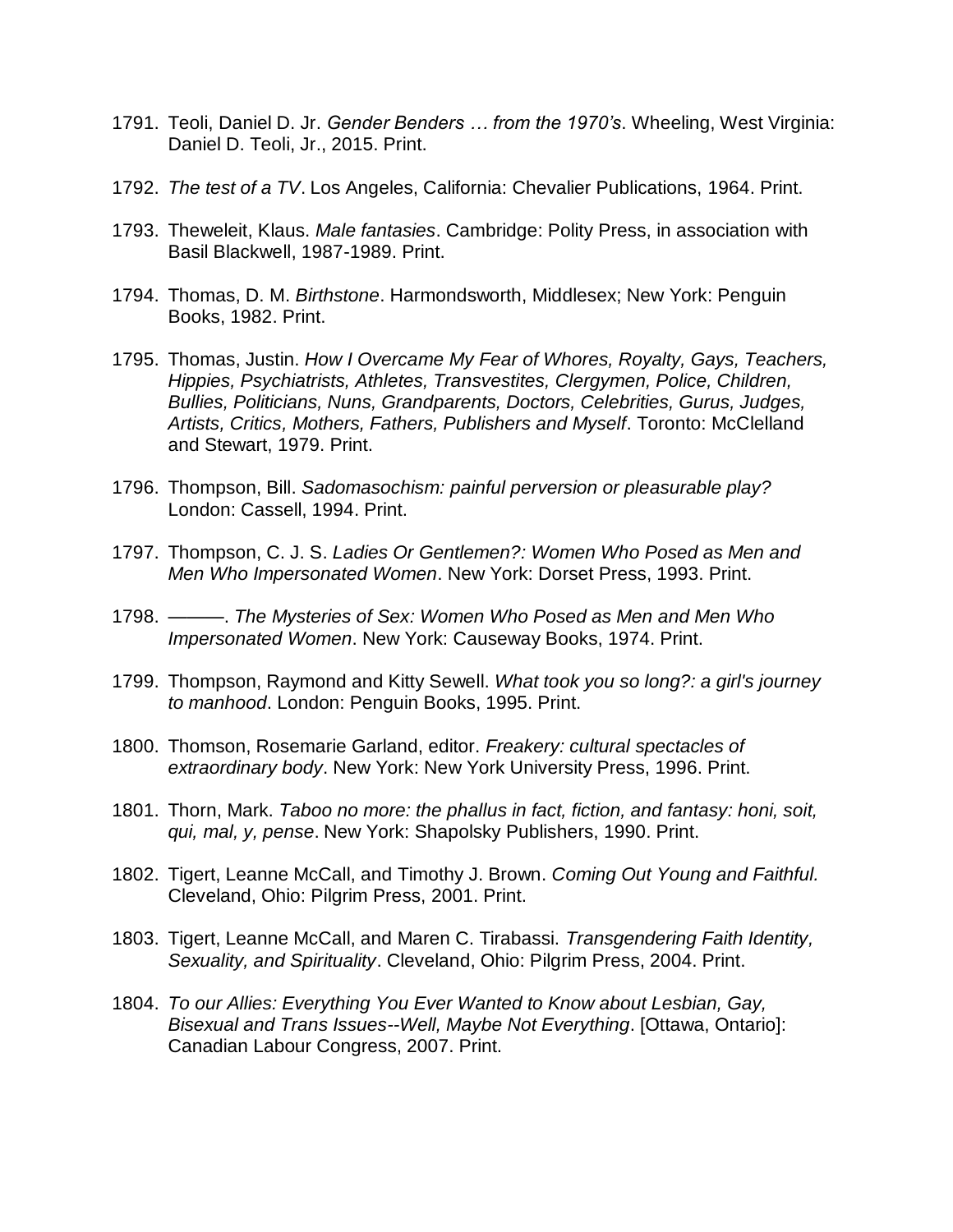- 1805. Tolbert, TC and Tim Trace Peterson, editors.*Troubling the Line: Trans and Genderqueer Poetry and Poetics*. Callicoon, N.Y: Nightboat books, 2013. Print.
- 1806. Totman, Richard. *The third sex: Kathoey: Thailand's ladyboys*. London: Souvenir Press, 2003. Print.
- 1807. Torai, Masae. *Aru sei tenkansha no kiroku*. Tokyo: Seikyūsha, 1997. Print.
- 1808. ———. *Kataritsugu toransujendāshi: sei dōitsusei shōgai no genzai kako mirai*. Toyko: Jūgatsusha: Hatsubai Seiunsha, 2003. Print.
- 1809. ———. *Kianu Rībusu*. Tokyo: Seikyūsha, 1998. Print.
- 1810. ———. *Onna kara otoko ni natta watashi*. Tokyo: Seikyūsha, 1996. Print.
- 1811. ———. *Otoko no koseki o kudasai*. Tokyo: Mainichi Shinbunsha, 2003. Print.
- 1812. ———. *Toransu jendā no jidai: sei dōitsusei shōgai no ima.* Tokyo: Jūgatsusha, 2000. Print.
- 1813. ———. *Toransu jendā no nakamatachi*. Tokyo: Seikyūsha, 2000. Print.
- 1814. Torrey, E. Fuller. *Schizophrenia and Manic-Depressive Disorder: The Biological Roots of Mental Illness as Revealed by the Landmark Study of Identical Twins*. New York: Basic Books, 1994. Print.
- 1815. Townsend, Leslie. *Hidden in plain sight*. San Jose: Writers Club Press, 2002. Print.
- 1816. Toyama, Hitomi. Miss Dandei: Otoko to Shite Ikiru Joseitachi. Tōkyō: Shinchōsha, 1999. Print.
- 1817. *Trained to be female: a crossdressing romance*. New York: Star distributors, 1989. Print.
- 1818. *Trans Health Project Revisions to the Position Paper* [2003-06(PP)] Adopted in 2003; Position Paper and Resolution Adopted by the Ontario Public Health Assocation (OPHA). Toronto, Ont: Ontario Public Health Association, 2004. Print.
- 1819. *Transcend Transgender Support & Education Society*. Final Report: Reaching Out. Victoria, B.C: Transcend Transgender Support & Education Society, 2000. Print.
- 1820. *Transcend: Community Resources for Transgendered Persons and their Families*. Victoria, B.C: Transcend Transgender Support & Education Society, 2000. Print.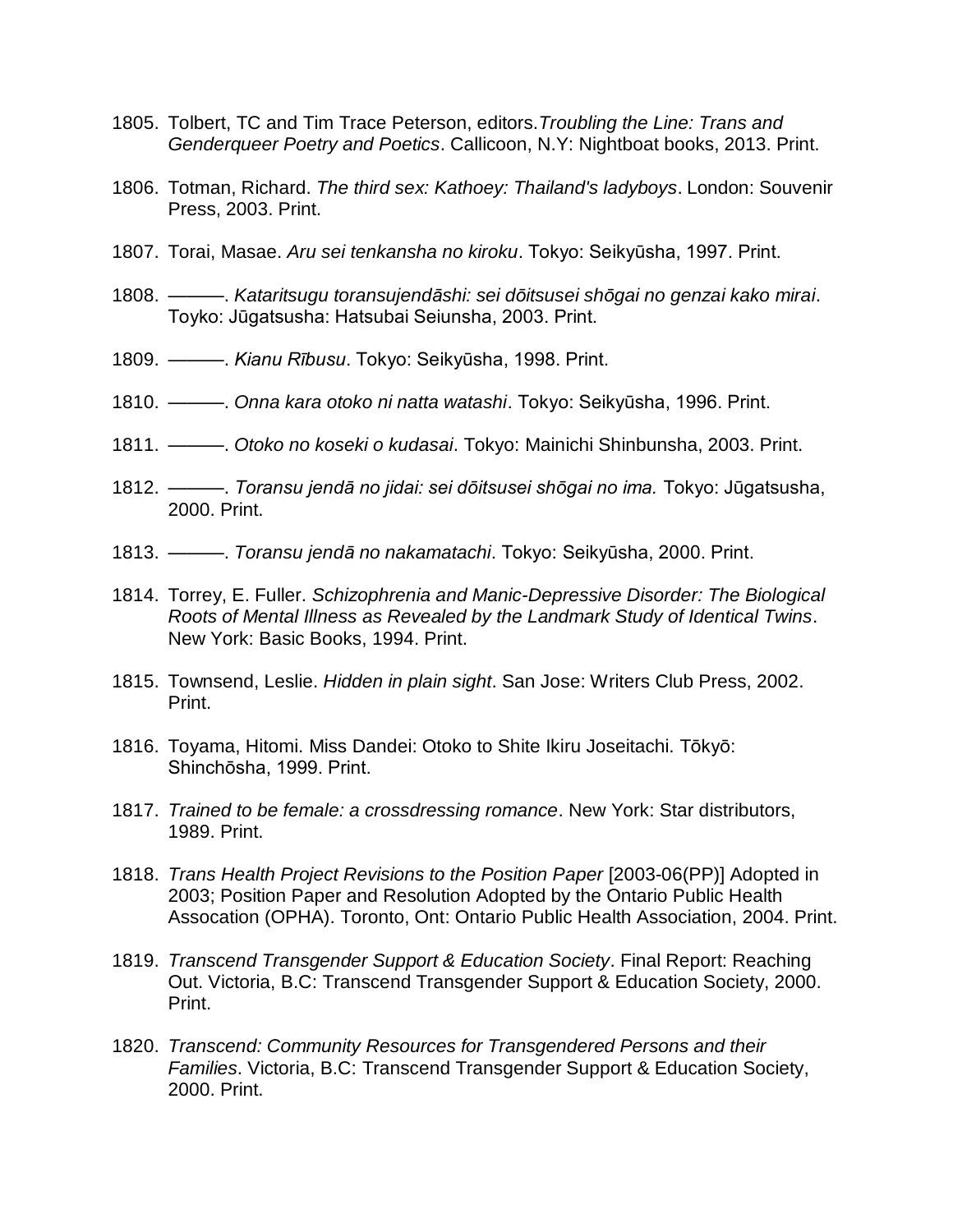- 1821. *Transcend: Presentations on Transgender Experience. Community Resources for Transgendered Individuals*. [Victoria, B.C: Transcend Transgender Support & Education Society, 2000. Print.
- 1822. *Transgender Family Law: A Guide to Effective Advocacy*. Bloomington, IN: AuthorHouse, 2012. Print.
- 1823. *Transgender identities: Drag Queen, Drag King, Hijra, Two-Spirit, Transwoman, Kathoey, Mukhannathun, Trans Man, Bacchá, Uranian, Sissy, Muxe, Fa'afafine, Bigender, Genderqueer, Bissu, We'wha, Fakaleiti, Khanith, Mak Nyah, Pak Nyah, Lhamana, Calabai, Calalai, Mahu*. Memphis, Tennessee: Books LLC, 2010. Print.
- 1824. *Transgender Issues*. Aspen Publishers Inc, 2003. Print.
- 1825. *Transvestism: Forced to be She-Males*. New York, N.Y: Star Distributors, Ltd, 1980. Print.
- 1826. *Transvestism och transvestiter : den heterosexulle mannens transvestism som personlighetsyttring*. Stockholm: FPE-NE, 1986. Print.
- 1827. *Transvestism & Marriage*. New York, N.Y.: Star Distributors, 1980. Print.
- 1828. *Transvestite Maid.* New York, N.Y.: Star Distributors, 1983. Print.
- 1829. *Transvestite training camp*. Seattle, Wash.: Empathy Press, 198-?. Print.
- 1830. Travers, Robb. *Impacts of Strong Parental Support for Trans Youth*. Toronto, Ont.: Trans PULSE Project, 2013. Print.
- 1831. Travin, Sheldon, and Barry Protter. *Sexual Perversion: Integrative Treatment Approaches for the Clinician*. New York: Plenum Press, 1993. Print.
- 1832. Trent, Dick. *TV Lust*. Wilmington, Del.: Eros Publishing Co., 1977. Print.
- 1833. Tressner, William B. *Queens of the Quarter*. San Diego, Calif: Publishers Export Co, 1968. Print.
- 1834. Trevisan, João Silvério. *Perverts in Paradise*. Translated by Martin Foreman. London: GMP, 1986. Print.
- 1835. Trinh-Shevrin, Chau, Nadia Shilpi Islam, and Mariano Jose Rey. *Asian American Communities and Health Context, Research, Policy, and Action*. 1st ed. San Francisco: Jossey-Bass, 2009. Print.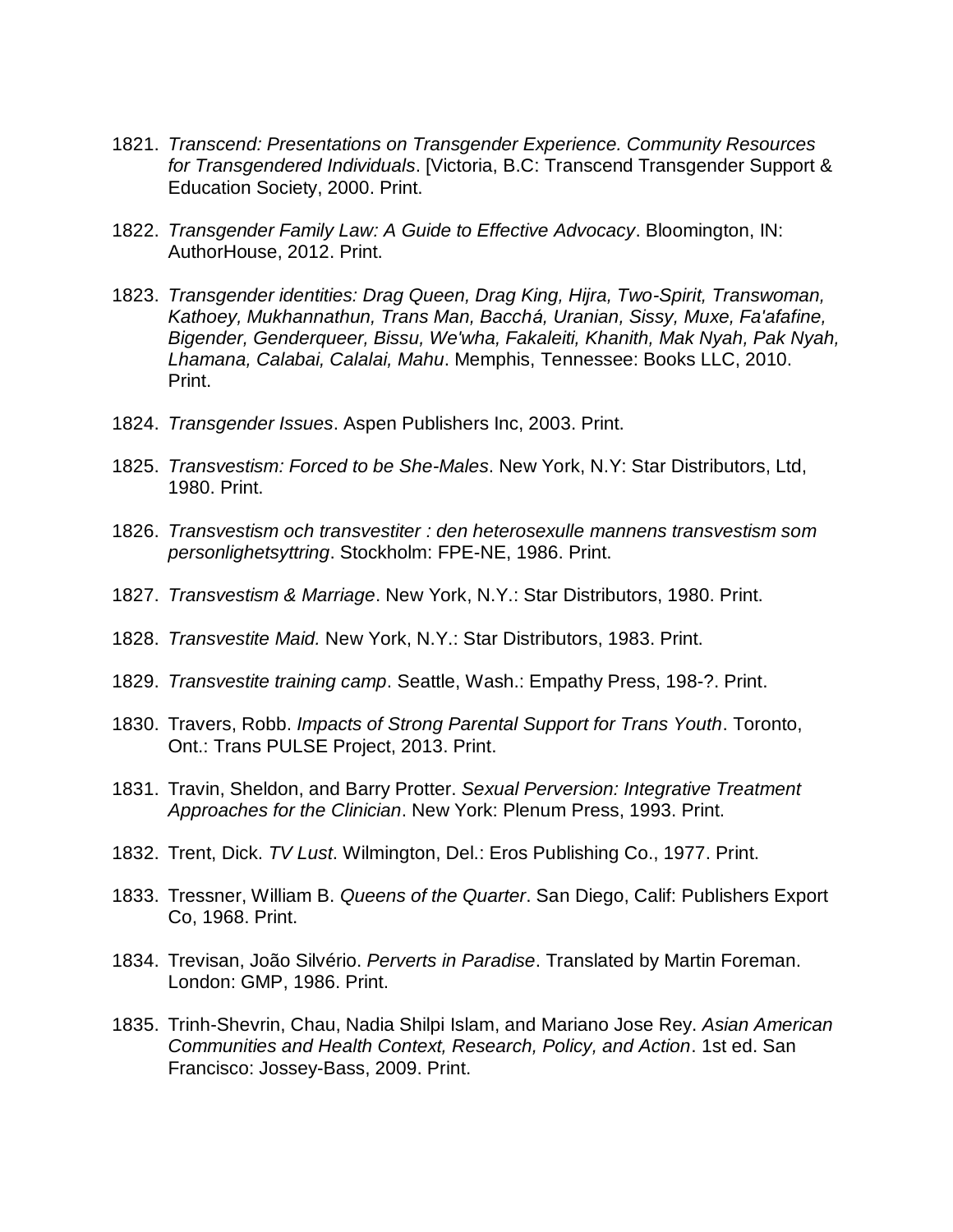- 1836. Troka, Donna Jean, Kathleen LeBesco, and Jean Bobby Noble, editors. *The Drag King Anthology*. New York: Harrington Park Press, 2002. Print.
- 1837. Tuana, Nancy, William Cowling, Maurice Hamington, Greg Johnson, and Terrance MacMullan, editors. *Revealing Male Bodies*. Bloomington: Indiana University Press, 2002. Print.
- 1838. Tucker, Anne. *The Woman's Eye*. 1st ed. New York: Knopf: Random House, 1973. Print.
- 1839. Tucker, Lindsey. "Textual Escap(e)Ades: Mobility, Maternity, and Textuality in Contemporary Fiction by Women." Westport, CT; London: Greenwood Press, 1994. Print. *Contributions in Women's Studies*; no. 146.
- 1840. Tuffill, S. G. *Sexual stimulation in marriage the sex-life file*. London: Granada, 1973. Print.
- 1841. Tula. *I am a woman*. London: Sphere Books Limited: Rainbird, 1982. Print.
- 1842. ———. *My Story*. Paperback edition ed. London; Boston: Faber and Faber, 1992. Print.
- 1843. Tully, Bryan. *Accounting for Transsexualism and Transhomosexuality: The Gender Identity Careers of Over 200 Men and Women Who have Petitioned for Surgical Reassignment of their Sexual Identity*. London: Whiting & Birch, 1992. Print.
- 1844. Tumang, Patricia Justine, and Jenesha de Rivera. *Homelands: Women's Journeys Across Race, Place, and Time*. Emeryville, CA: Seal Press, 2006. Print.
- 1845. Turkle, Sherry. *Life on the screen: identity in the age of the Internet*. New York: Simon & Schuster, 1995. Print.
- 1846. *The Turnabout Party: a Novelette*. Los Angeles, CA: Chevalier Publications, 1972. Print.
- 1847. Turner, Lynn H., and Helen M. Sterk. *Differences that make a Difference: Examining the Assumptions in Gender Research*. Westport, CT ; London: Bergin & Garvey, 1994. Print.
- 1848. Turner, Mary. *The women's century: a celebration of changing roles, 1900-2000*. Kew: National Archives, 2003. Print.
- 1849. Turner, Paige. *Tsing Lee: mother of all she-boys: a novel*. Plymouth, Mass.: Diogenes Press, 1999. Print.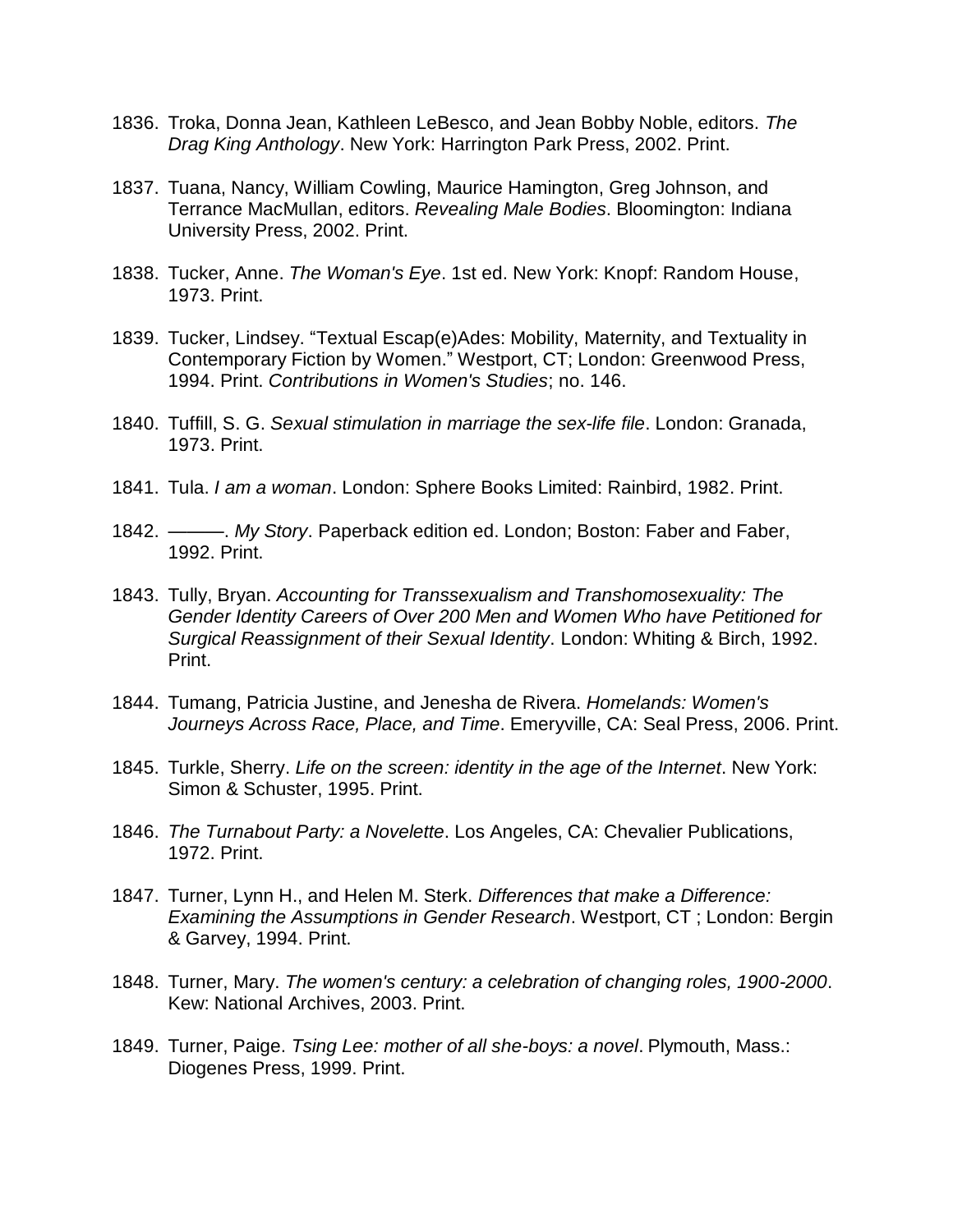- 1850. Turner, Patricia J. *Sex, gender and identity*. Leicester: British Psychological Society, 1995. Print.
- 1851. Tuttle, Lisa. *Encyclopedia of feminism*. Harlow: Longman, 1986. Print.
- 1852. *TV for victory; or, Alexandra and her "basket-belles".* Los Angeles, California: Chevalier Publications, 1964.
- 1853. *Twin Delights: A Crossdressing Romance*. New York: Star distributors, 1990. Print.
- 1854. Tyler, Parker. *Sex, psyche, etcetera in the film*. Harmondsworth: Penguin Books, 1971. Print.
- 1855. Ullerstam, Lars. *The erotic minorities: a Swedish view*. Translated by Anselm Hollo. London: Calder & Boyars, 1967. Print.
- 1856. Ulrichs, Karl Heinrich. *The Riddle of "Man-Manly" Love: The Pioneering Work on Male Homosexuality*. Buffalo, NY: Prometheus Books, 1994. Print.
- 1857. Underwood, Peter. *Danny La Rue: Life's a Drag*. London: Star Books, 1975. Print.
- 1858. ———. *Life's a Drag!: Danny La Rue & the Drag Scene*. London: Frewin, 1974. Print.
- 1859. University of Victoria Committee on the Status of Sexual Minorities to the Equity Working Group. *GLBTTQ Spoken here: Creating a Script for a Taboo Subject*. Victoria BC: Committee on the Status of Sexual Minorities to the Equity Working Group, University of Victoria, 2000. Print.
- 1860. Vaccaro, Annemarie, Gerri August, and Megan S. Kennedy. *Safe Spaces: Making Schools and Communities Welcoming to LGBT Youth*. Santa Barbara, Calif: Praeger, 2012. Print.
- 1861. Vachell, Horace Annesley. *Men are so Selfish!*. 1st American ed. New York ; London: Putnam, 1928. Print.
- 1862. Valentine, David. *Imagining Transgender: An Ethnography of a Category*. Durham [NC] ; London: Duke University Press, 2007. Print.
- 1863. ———. *Imagining Transgender an Ethnography of a Category*. Durham: Duke University Press, 2008. Print.
- 1864. Van Campe, Honey. *The drag queen's cookbook & guide to sensible living*. New Orleans, La.: Winter Books, 1996. Print.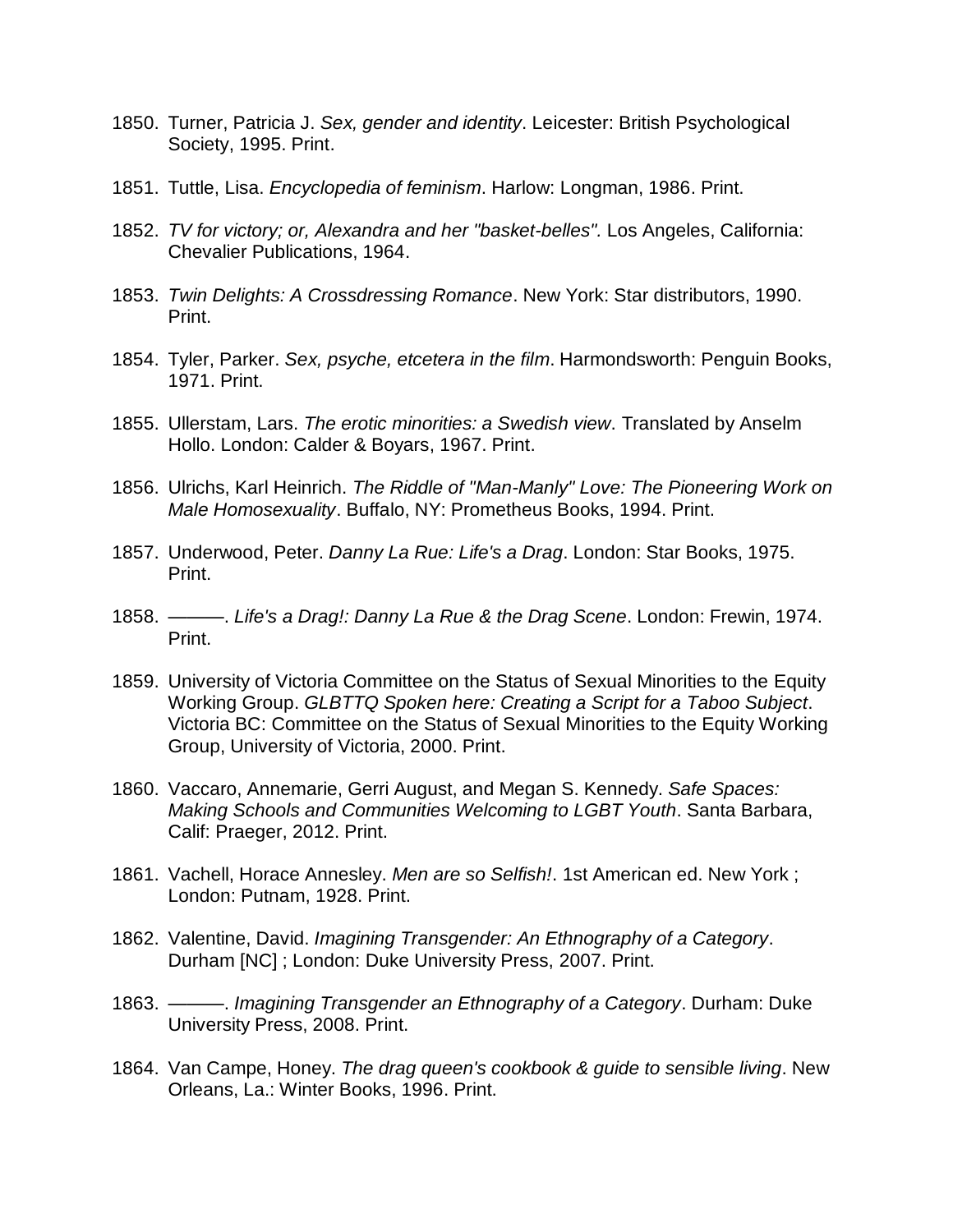- 1865. Van Evera, Anna. *Have You Ever?: 391 Questions to Help You Know Yourself and Others*. 1st Alyson ed. Boston: Alyson Publications, Inc, 1994. Print.
- 1866. Van Leeuwen, Mary Stewart. *Gender & Grace: Love, Work & Parenting in a Changing World*. Downers Grove, IL: InterVarsity Press, 1990. Print.
- 1867. Vance, Carole S., editor. *Pleasure and danger: exploring female sexuality*. Boston: Routledge & K. Paul, 1984. Print.
- 1868. Vanek, C. S. *Private and Bizarre*. New York: Traveller's Companion, 1971. Print.
- 1869. Vanggaard, Thorkil. *Phallos: a symbol and its history in the male world*. New York: International Universities Press, Inc., 1974.
- 1870. Varga, Rachel. *Feminine Surrender*. 1st ed. Alexandria, V.A.: Reluctant Press, 1990. Print.
- 1871. ———. *Feminine Surrender*. 2nd ed. Alexandria, V.A.: Reluctant Press, 1991. Print.
- 1872. Veicht, Andrew, editor. *Naked ape: an anthology of male chauvinism from the Guardian.* London: Duckworth, 1981. Print.
- 1873. Vera, Veronica, editor. *Crossdressing: erotic short stories*. San Francisco: Cleis Press, 2007. Print.
- 1874. *———. Miss Vera's Cross-Dress for Success: A Resource Guide for Boys Who Want to be Girls*. First ed. New York: Villard, 2002. Print.
- 1875. ———. *Miss Vera's finishing school for boys who want to be girls*. New York: Doubleday, 1997. Print.
- 1876. Vetterling-Braggin, Mary, editor. *Femininity, masculinity, and androgyny: a modern philosophical discussion*. Totowa, N.J.: Rowman and Littlefield, 1982. Print.
- 1877. Vicinus, Martha. *Suffer and be Still; Women in the Victorian Age*. Bloomington: Indiana University Press, 1972. Print.
- 1878. Vidal, Gore. *Myra Breckinridge; &, Myron*. London: Abacus, 1993. Print.
- 1879. Vilar, Esther. *The manipulated man*. London: Corgi, 1973. Print.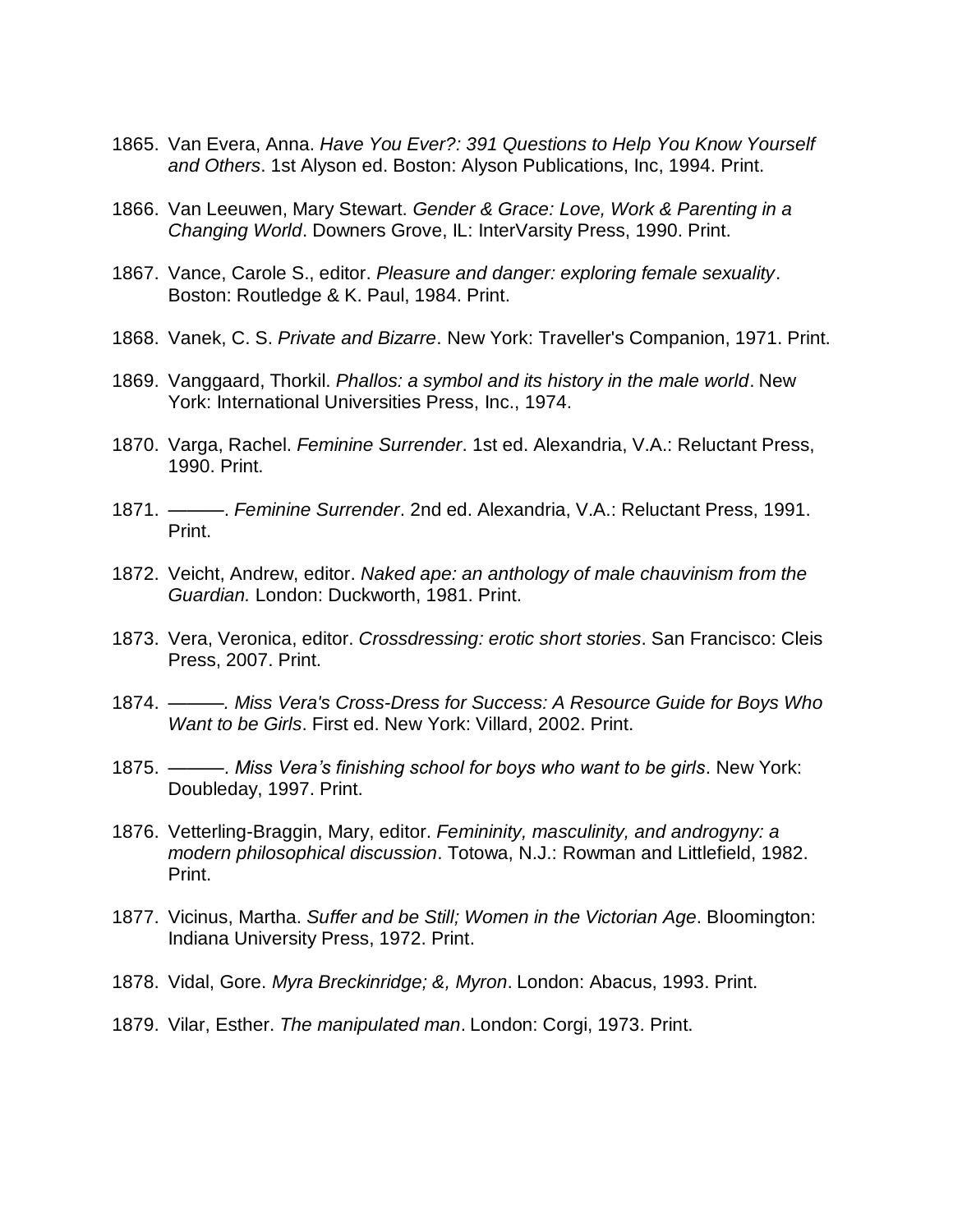- 1880. Vilches, Silvia Leonor. "Managing Visibility: The Process of Managing Equity Issues for Gay, Lesbian, Bisexual, Two-Spirited and Transgender People in an Academic Environment." 2002. Print.
- 1881. Vitale, Anne M. *The Gendered Self: Further Commentary on the Transsexual Phenomenon*. Point Reyes Station CA: San Rafael CA: Flyfisher Press ; Anne M. Vitale, 2010. Print.
- 1882. Volcano, Del Lagrace. *Love bites: photographs*. Boston, MA: Distributed in North America by Alyson Publications, 1991. Print.
- 1883. ———. *Sublime mutations*. Tübingen: Konkursbuchverlag, 2000. Print.
- 1884. Volcano, Del Lagrace, and Judith Halberstam. *The Drag King Book*. London: Serpent's Tail, 1999. Print.
- 1885. Vollmann, William T. *Kissing the Mask: Beauty, Understatement, and Femininity in Japanese Noh Theater: With some Thoughts on Muses (especially Helga Testorf), Transgender Women, Kabuki Goddesses, Porn Queens, Poets, Housewives, Makeup Artists, Geishas, Valkyries, and Venus Figurines*. 1st ed. New York, NY: Ecco, 2010. Print.
- 1886. Von Waltzdorf, Beatrix. *One of the boys*. London: André Deutsch, 1995. Print.
- 1887. Voser, Silvia*. Identity*. Translated by Lindsay Arthur. Altstätten; München: Panorama Verlag, 1987. Print.
- 1888. Vries, A. L. C. de, et al. *Caring for Transgender Adolescents in BC: Suggested Guidelines*. Vancouver B.C: Vancouver Coastal Health Authority ; Transcend Transgender Support & Education Society ; Canadian Rainbow Health Coalition, 2006. Print.
- 1889. Wade, Carlson. *She-male*. Wilmington, Del.: Eros Publishing Co., Inc., 1977. Print.
- 1890. ———. *Sex Perversions and Taboos*. New York, NY: L.S. Publications Corp, 1964. Print.
- 1891. ———. *Sexual Slavery*. New York: L.S. Publications, 1965. Print.
- 1892. Wadler, Joyce. *Liaison*. New York: Bantam Books, 1993. Print.
- 1893. Wagman, Brenda. *Including Transitioning and Transitioned Athletes in Sport Issues, Facts and Perspectives*. Ottawa, Ont: Canadian Association for the Advancement of Women and Sport and Physical Activity, 2012. Print.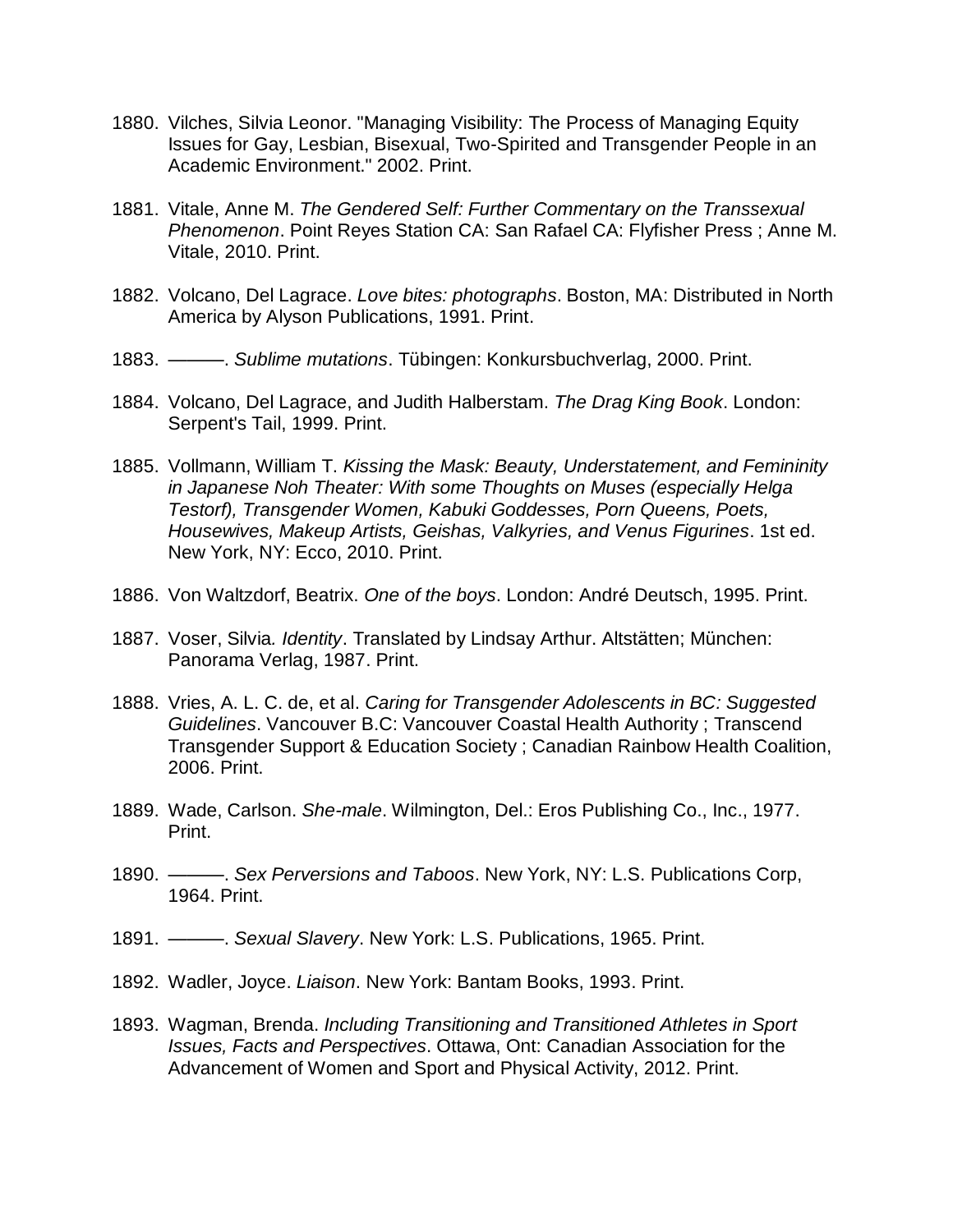- 1894. Walker, Enid. *She-master: an original story*. New York, N.Y.: B.B. Sales Co., 1967. Print.
- 1895. Walker, Kenneth. *The physiology of sex and its social implications*. Harmondsworth, Middlesex, Eng.: Penguin Books, 1940. Print.
- 1896. ——— and Peter Fletcher. *Sex and society*. Harmondsworth: Penguin, 1955. Print.
- 1897. Wallace, Irving et. al. *The Intimate sex lives of famous people*. London: Hutchinson, 1981. Print.
- 1898. Wallraff, John. *From drags to riches: the untold story of Charles Pierce*. New York; London: Harrington Park Press, 2002. Print.
- 1899. Walsh, Mary-Paula. "Feminism and Christian Tradition: An Annotated Bibliography and Critical Introduction to the Literature." Westport, Conn: Greenwood Press, 1999. Print. *Bibliographies and Indexes in Religious Studies* ; no. 51.
- 1900. Walters, William A. W., and Michael W. Ross. *Transsexualism and Sex Reassignment*. Oxford ; New York: Oxford University Press, 1986. Print.
- 1901. Walworth, Janis. *Transsexual Workers: An Employer's Guide*. Los Angeles, Calif.: Center for Gender Sanity, 1998. Print.
- 1902. Ward, Richard, Ian Rivers, and Mike Sutherland. *Lesbian, Gay, Bisexual and Transgender Ageing Biographical Approaches for Inclusive Care and Support*. London; Philadelphia, PA: Jessica Kingsley Publishers, 2012. Print.
- 1903. Warhol, Andy and Pat Hackett. *POPism: the Warhol '60s*. San Diego: Harcourt Brace Jovanovich, 1990. Print.
- 1904. Warner, Marina. *Joan of Arc: the image of female heroism*. London: Vintage, 1991. Print.
- 1905. Warren, Annie. *Corporate Image*. Alexandria, V.A.: Reluctant Press, 1991. Print.
- 1906. Warren, Carol A. B. *Identity and community in the gay world*. New York: John Wiley & Sons, 1974. Print.
- 1907. Warren, Robert. *The Facts of Wife: For Teenage Girls from 13 to 53*. New York: Rodney Publications, 1968. Print.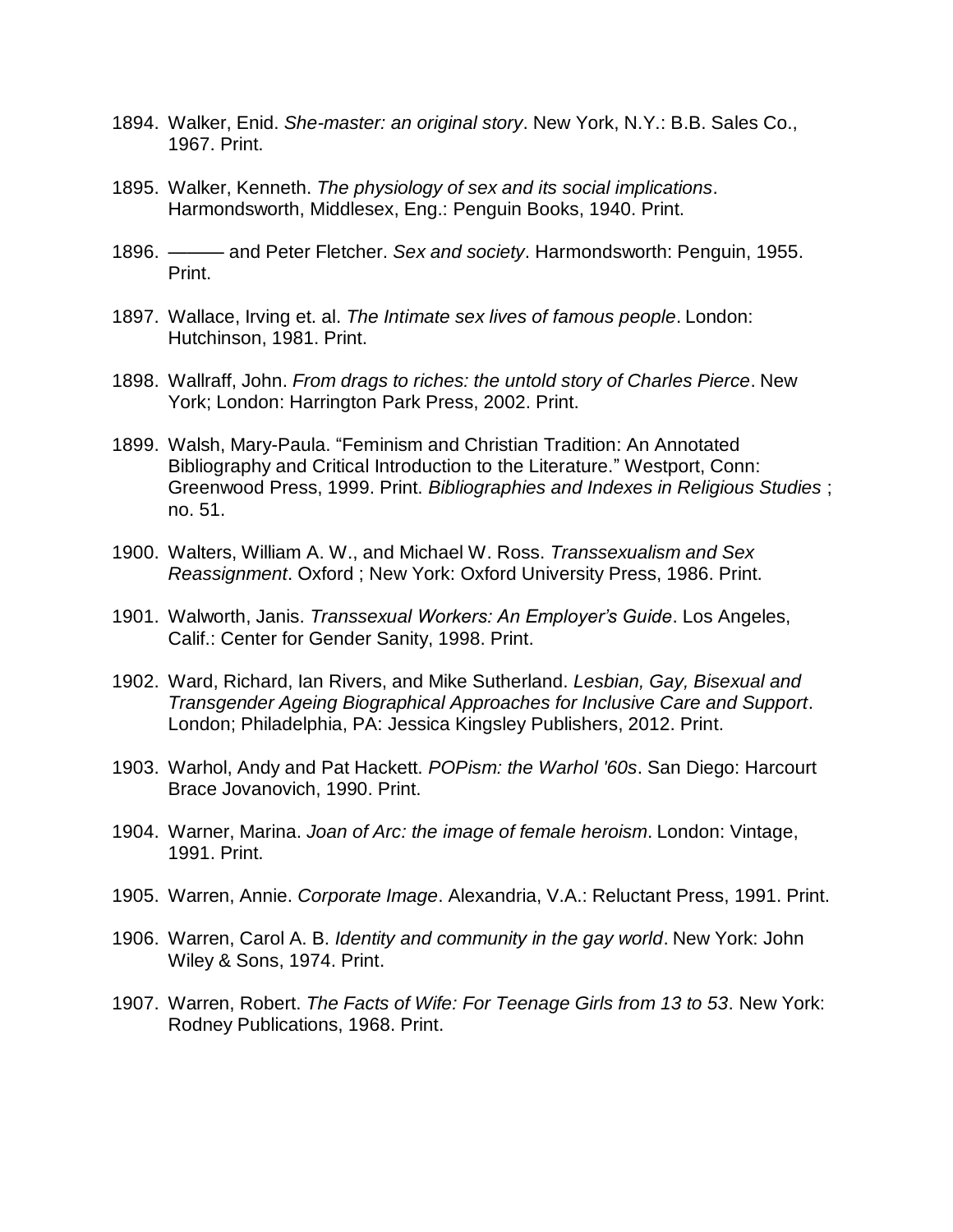- 1908. Waterfield, Giles et. al. *Below stairs: 400 years of servants' portraits*. London: National Portrait Gallery, 2003. Print.
- 1909. Waters, John. *Trash trio: three screenplays: Pink flamingos, Desperate living, Flamingos forever*. London: Fourth Estate, 1989. Print.
- 1910. Watson, Diane Masters. *The Rose: an illustrated book*. New York: Twenty First Century Communications, 1979. Print.
- 1911. Watson, James Kennington. *Incarnations: a sociology of transsexual prostitution*. Australia: James Kennington Watson, 2000. Print.
- 1912. Watson, Trevor. *Kink!* London: Erotic Print Society, 2002. Print.
- 1913. Wedeck, Harry E. *Dictionary of aphrodisiacs*. London: Peter Owen 1964. Print.
- 1914. Weeks, Jeffrey. *Coming out: homosexual politics in Britain, from the nineteenth century to the present*. London: Quartet Books, 1977. Print.
- 1915. *———. The Languages of Sexuality*. Milton Park, Abingdon, Oxon; New York: Routledge, 2011. Print.
- 1916. ———. *Making sexual history*. Cambridge, UK: Polity Press; Malden, MA: Blackwell Publishers, 2000. Print.
- 1917. ———. *Sex, politics, and society: the regulation of sexuality since 1800*. London; New York: Longman, 1981. Print.
- 1918. ———. *Sexuality*. Chichester: Ellis Horwood Limited; London; New York: Tavistock Publications, 1986. Print.
- 1919. ———. *Sexuality and its discontents: meanings, myths, & modern sexualities*. London; Melbourne; Henley: Routledge & Kegan Paul, 1985. Print.
- 1920. ———. *The world we have won: the remaking of erotic and intimate life*. Milton Park, Abingdon, Oxon; New York: Routledge, 2007. Print.
- 1921. Weeks, Jeffrey and Janet Holland, editors. *Sexual cultures: communities, values and intimacy*. Houndmills, Basinstoke, Hampshire: Macmillan, 1996. Print.
- 1922. Weiner, Chuck. *Marilyn Manson: in his own words*. London: Omnibus Press, 2000. Print.
- 1923. Weingarten, Kathy. *The Mother's Voice: Strengthening Intimacy in Families*. 1st ed. New York: Harcourt, Brace, 1994. Print.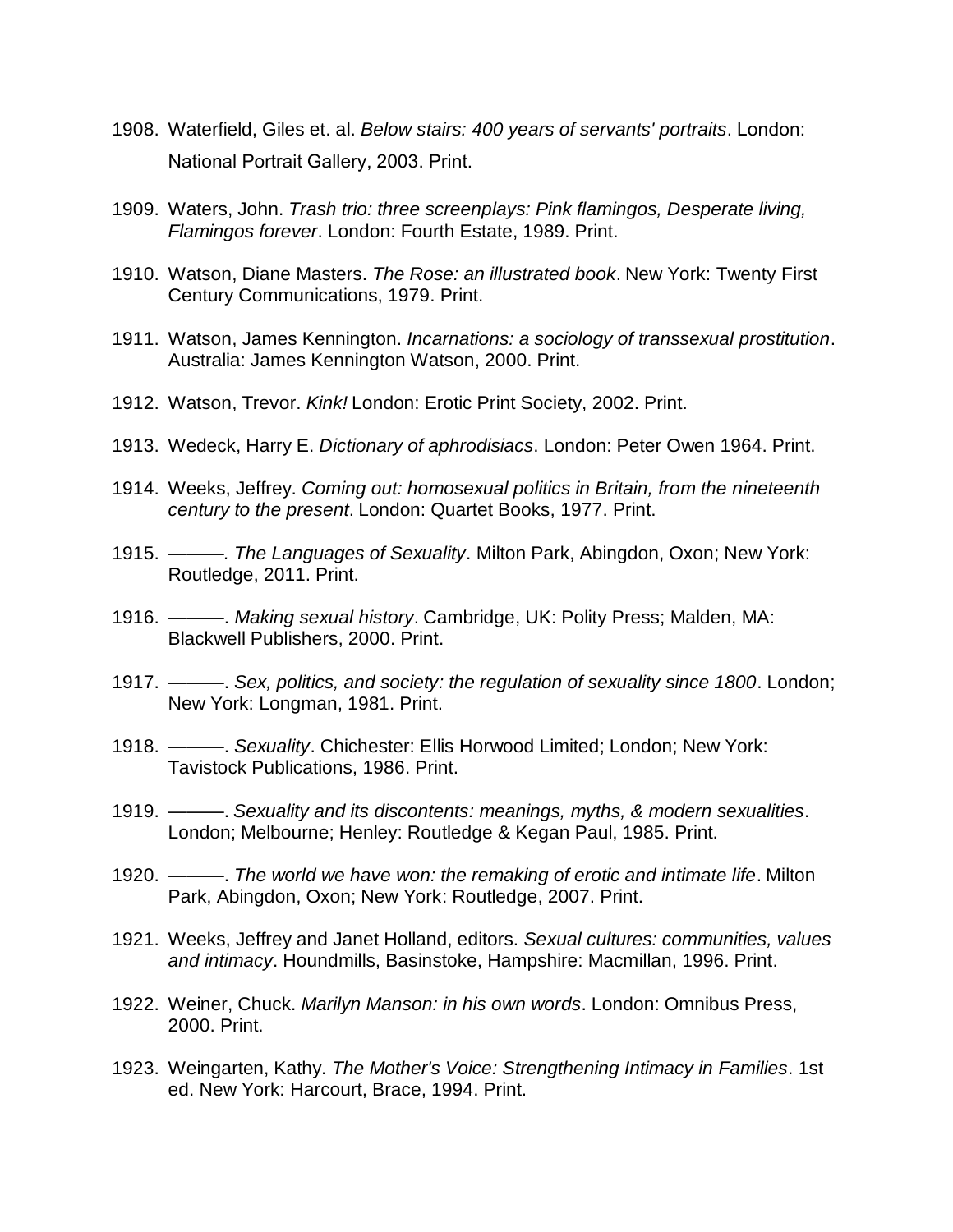- 1924. Weininger, Otto. *Sex & character*. New York: AMS Press, 1975. Print.
- 1925. Weinstein, Netta. *Human Motivation and Interpersonal Relationships Theory, Research, and Applications*. Dordrecht: Springer Netherlands: Imprint: Springer, 2014. Print.
- 1926. Weiss, Andrea. *Vampires & violets: lesbians in the cinema*. London: Jonathan Cape, 1992. Print.
- 1927. Weiss, Brian L. *Many Lives, Many Masters*. New York: Simon & Schuster, 1988. Print.
- 1928. Weiss, Peter. *The investigation: a play*. New York, NY: Atheneum, 1966. Print.
- 1929. ———. *The persecution and assassination of Marat as performed by the inmates of the Asylum of Charenton under the direction of the Marquis of Sade*. London: Calder and Boyars Limited, 1965. Print.
- 1930. Weitz, Shirley. *Sex roles: biological, psychological, and social foundations*. New York: Oxford University Press, 1977. Print.
- 1931. Welldon, Estela V. *Mother, madonna, whore: the idealization and denigration of motherhood*. New York: Guilford Press, 1992. Print.
- 1932. Werther, Ralph. *Autobiography of an androgyne*. Edited by Scott Herring. New Brunswick, N.J.: Rutgers University Press, 2008. Print.
- 1933. West, D.J., editor. *Sexual victimisation: two recent researches into sex problems and their social effects*. Aldershot, Hants, England; Brookfield, V.T.: Gower, 1985. Print
- 1934. West, Isaac. *Transforming Citizenships: Transgender Articulations of the Law*. New York: New York University Press, 2014. Print.
- 1935. West, Mae. Three plays by Mae West: Sex, The drag, The pleasure man. Edited by Lillian Schlissel. New York: Routledge, 1997. Print.
- 1936. *What Sex Am I?* Anonymous MPI Home Video, 1987.
- 1937. Wheeler, Bonnie and Charles T. Wood (Editor). *Fresh Verdicts on Joan of Arc*. First paperback ed. New York: Garland Pub, 1999. Print.
- 1938. Wheeler, Leonard A., and Larry Maddock. *Sex Life of a Transvestite*. Hollywood, CA: K.D.S. Pub, 1964. Print.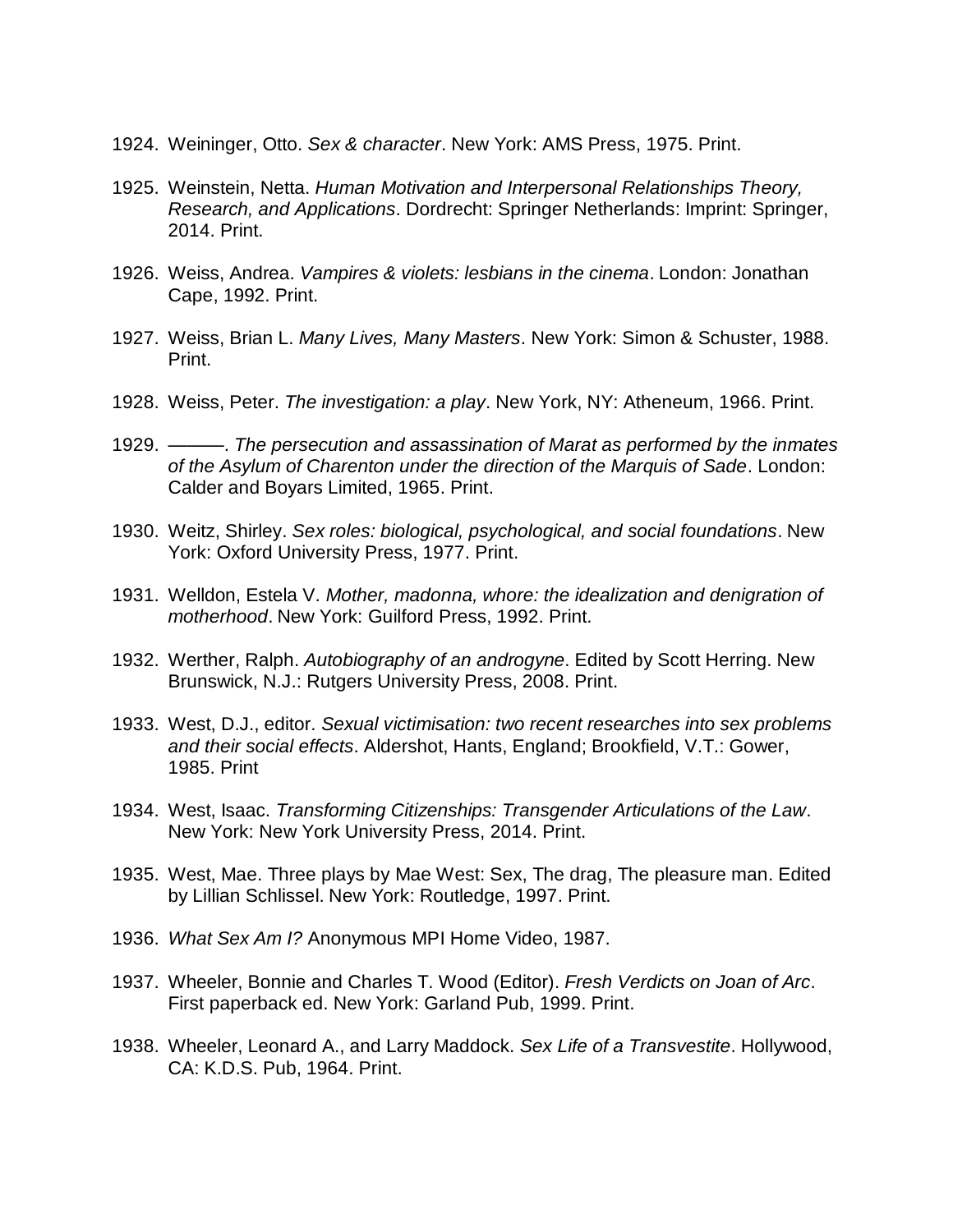- 1939. Wheelwright, Julie. *Amazons and Military Maids: Women Who Dressed as Men in the Pursuit of Life, Liberty, and Happiness*. 1st paperback ed. London; Boston: Pandora, 1990. Print.
- 1940. Wheen, Francis. *The irresistible con: the bizarre life of a fraudulent genius.* London: Short Books, 2004. Print.
- 1941. ———. *Who was Dr Charlotte Bach?* London: Short Books, 2002. Print.
- 1942. Whicker, Alan. *Whicker's new world: America through the eyes and lives of resident Brits*. London: Weidenfeld and Nicolson, 1985. Print.
- 1943. Whitam, Frederick L., and Robin M. Mathy. *Male Homosexuality in Four Societies: Brazil, Guatemala, the Philippines, and the United States*. Westport, CT: Praeger, 1986. Print.
- 1944. White, Lee. *Satin Prince*. North Hollywood, Calif: All Star Books, 1966. Print.
- 1945. White, Patricia. *Uninvited: Classical Hollywood Cinema and Lesbian Representability*. Bloomington: Indiana University Press, 1999. Print. *Theories of Representation and Difference.*
- 1946. Whitney, Catherine. *Uncommon Lives: Gay Men and Straight Women*. New York: New American Library, 1990. Print.
- 1947. Whittle, Stephen. *Employment discrimination and transsexual people*. Melverley, Surrey: Gender Identity Research & Education Society, 2001. Print.
- 1948. *———. Respect and Equality: Transsexual and Transgender Rights*. London: Cavendish Pub, 2002. Print.
- 1949. *———. The transsexual and the law.* Manchester: Stephen Whittle, 1990. Print.
- 1950. ———. *The transgender debate: the crisis surrounding gender identity*. Reading: South Street, 2000. Print.
- 1951. *———. The white book: a really indispensable manual for inhabiting a trans man's being*. London: Published by Press for Change for the FTM Network, 1998. Print.
- 1952. Wickman, Jan. *Transgender politics: the construction and deconstruction of binary gender in the Finnish transgender community*. Åbo: Åbo Akademis Förlag-Åbo Akademi University Press, 2001. Print.
- 1953. Wicks, Stephen. *Warriors and Wildmen: Men, Masculinity, and Gender*. Westport, CT; London: Bergin & Garvey, 1996. Print.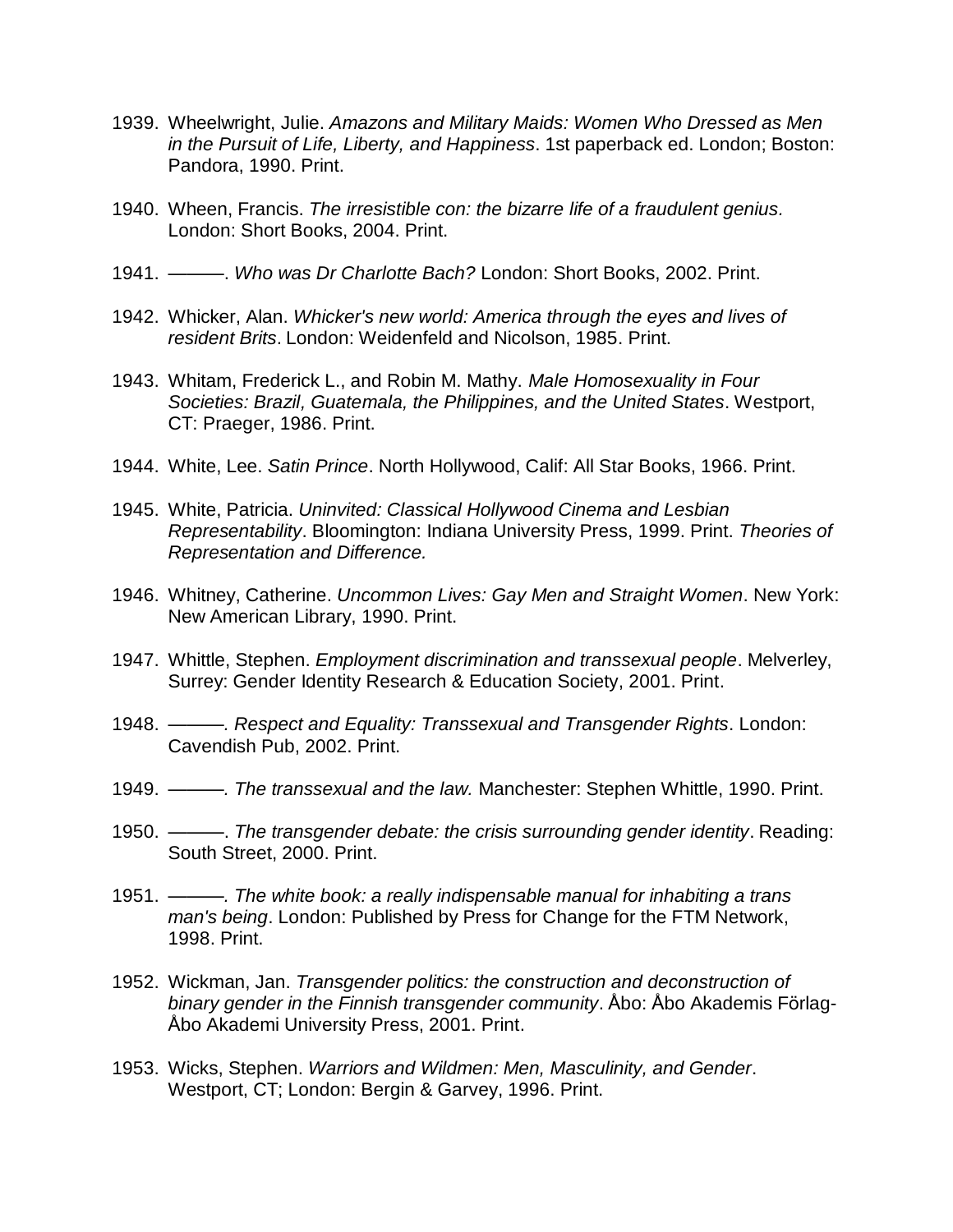- 1954. Wilchins, Riki Anne. *Queer Theory, Gender Theory: An Instant Primer*. 1st ed. Los Angeles [CA]: Alyson Books, 2004. Print.
- 1955. ———. *Read My Lips: Sexual Subversion and the End of Gender*. Ithaca, N.Y: Firebrand Books, 1997. Print.
- 1956. Wilkins, Marc. *Wigstock: holiday on heels*. New York: St. Martin's Griffin, 1996. Print.
- 1957. Willard, Avery. *Female Impersonation*. New York: Regiment, 1971. Print.
- 1958. Willhoite, Michael. *"Now for My Next Trick---": Cartoons from the Washington Blade*. 1st ed. Boston: Alyson Publications, 1986. Print.
- 1959. Williams, Frederick C. *Looking for a road*. Brauton, Devon: Merlin Books, 1986. Print.
- 1960. ———. *My other half's gone missing: poems*. Braunton, Devon: Merlin Books Ltd., 1984. Print.
- 1961. Williams, Walter L. *The spirit and the flesh: sexual diversity in American Indian culture*. Boston: Beacon Press, 1992. Print.
- 1962. Willie, John, and Eric Kroll. *The Complete Reprint of John Willie's Bizarre*. Köln ; New York : Taschen, 1995. Print.
- 1963. Wilms, Anno. *Transvestiten*. Luzern: C.J. Bucher, 1978. Print.
- 1964. ———. *Lindsay Kemp & Company*. London: GMP, 1987. Print.
- 1965. Wilson, Angelia R. *The Politics of Intersectionality Politics, Policy, and Power*. New York, New York: Palgrave Macmillan, 2013. Print.
- 1966. Wilson, Christopher P. *Cotton*. 1st ed. Orlando: Harcourt, 2005. Print.
- 1967. Wilson, Elizabeth. *Adorned in dreams: fashion and modernity*. London: I.B. Tauris, 2003. Print.
- 1968. Wilson, Gordon. *The third sex: the genders of the species*. London: Taprobane Ltd., 1990. Print.
- 1969. Wilton, Tamsin. *Finger-licking good: the ins and outs of lesbian sex*. London: Cassell, 1996. Print.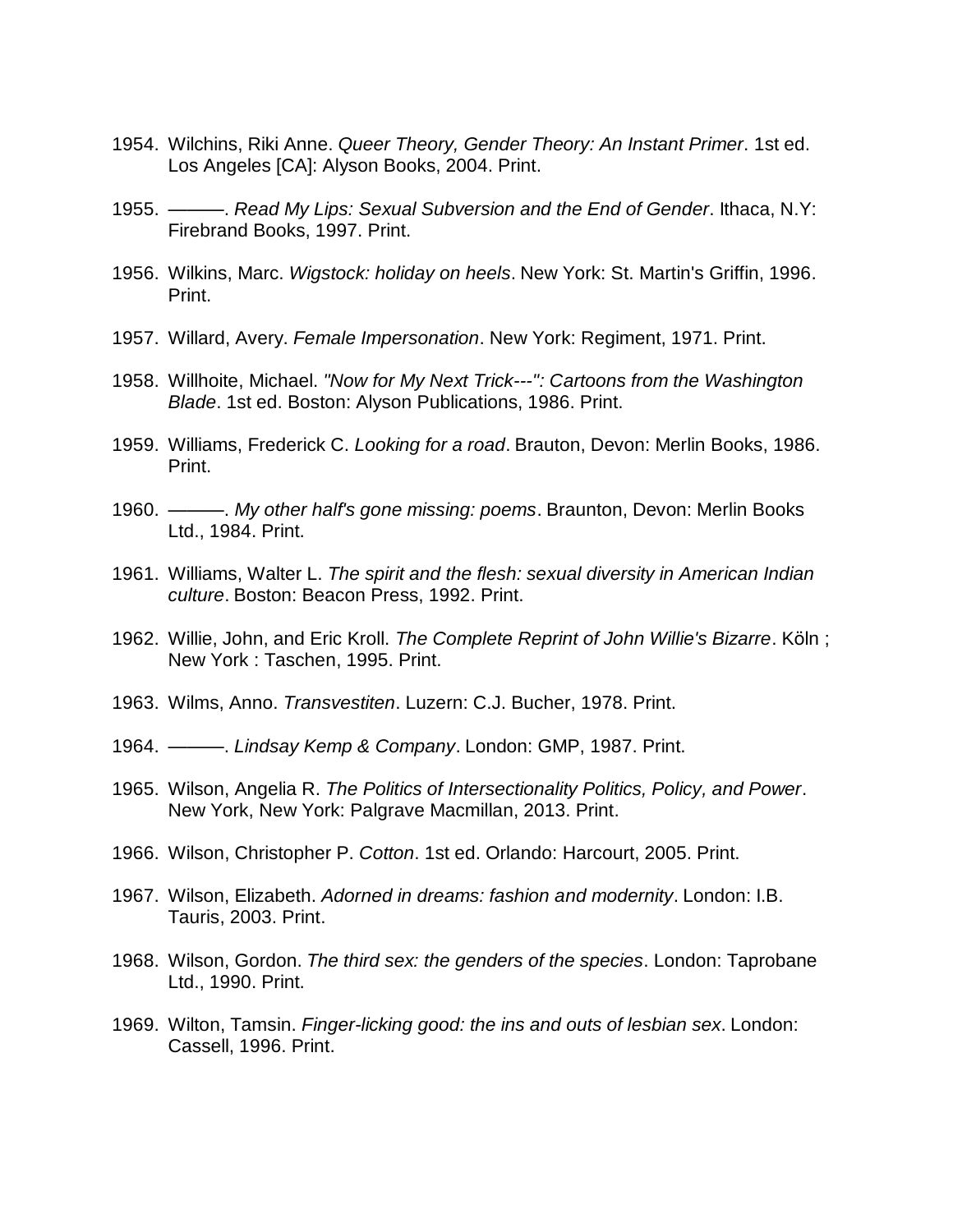- 1970. Winider, Wayne. *Boy George fashion & make-up book*. London: Hamlyn, 1984. Print.
- 1971. Winford, Edgar Carlton. *Femme Mimics*. Dallas: Winford Co, 1954. Print.
- 1972. Wings, Mary. *She came in drag*. New York: Berkley Prime Crime, 1999. Print.
- 1973. Winterson, Jeanette. *Gut Symmetries*. 1st American ed. New York: A.A. Knopf: Distributed by Random House, 1997. Print.
- 1974. ———. *The World and Other Places*. 1st American ed. New York: Alfred A. Knopf : Distributed by Random House, 1999. Print.
- 1975. Wiseman, Jacqueline, editor. *The Social psychology of sex*. New York: Harper & Row, 1976. Print.
- 1976. Wiseman, Jay. *Jay Wiseman's erotic bondage handbook*. Emeryville, CA: Greenery Press, 2000. Print.
- 1977. ———. *SM 101: a realistic introduction*. San Francisco, CA : Greenery Press, 1996. Print.
- 1978. Witten, Tarynn, and A. Evan Eyler. *Gay, Lesbian, Bisexual, & Transgender Aging: Challenges in Research, Practice, and Policy*. Baltimore: Johns Hopkins University Press, 2012. Print.
- 1979. Wolff, Charlotte. *Bisexuality; a study*. London; New York: Quartet Books, 1979. Print.
- 1980. ———. *Hindsight*. London: Quartet Books, 1980. Print.
- 1981. ———. *Love between women*. London: Gerald Duckworth & Co Ltd, 3 Henrietta Street, 1971.
- 1982. ———. *Magnus Hirschfeld: a portrait of a pioneer in sexology*. London: Quartet Books, 1986. Print.
- 1983. Wolfgang, Michael S. *Male and female sexual deviations*. Hemel Hempstead : K. & G. Publications (Herts) Ltd., 1964. Print.
- 1984. Wolman, Benjamin B. and John Money, editors. *Handbook of Human Sexuality*. Northvale, N.J.: Jason Aronson Inc., 1993. Print.
- 1985. Wood, Edward D. *Death of a transvestite*. California: Angora Press, 1967? Print.
- 1986. ———. *Drag Trade: A Novel*. Van Nuys, Calif: Triumph News Co, 1967. Print.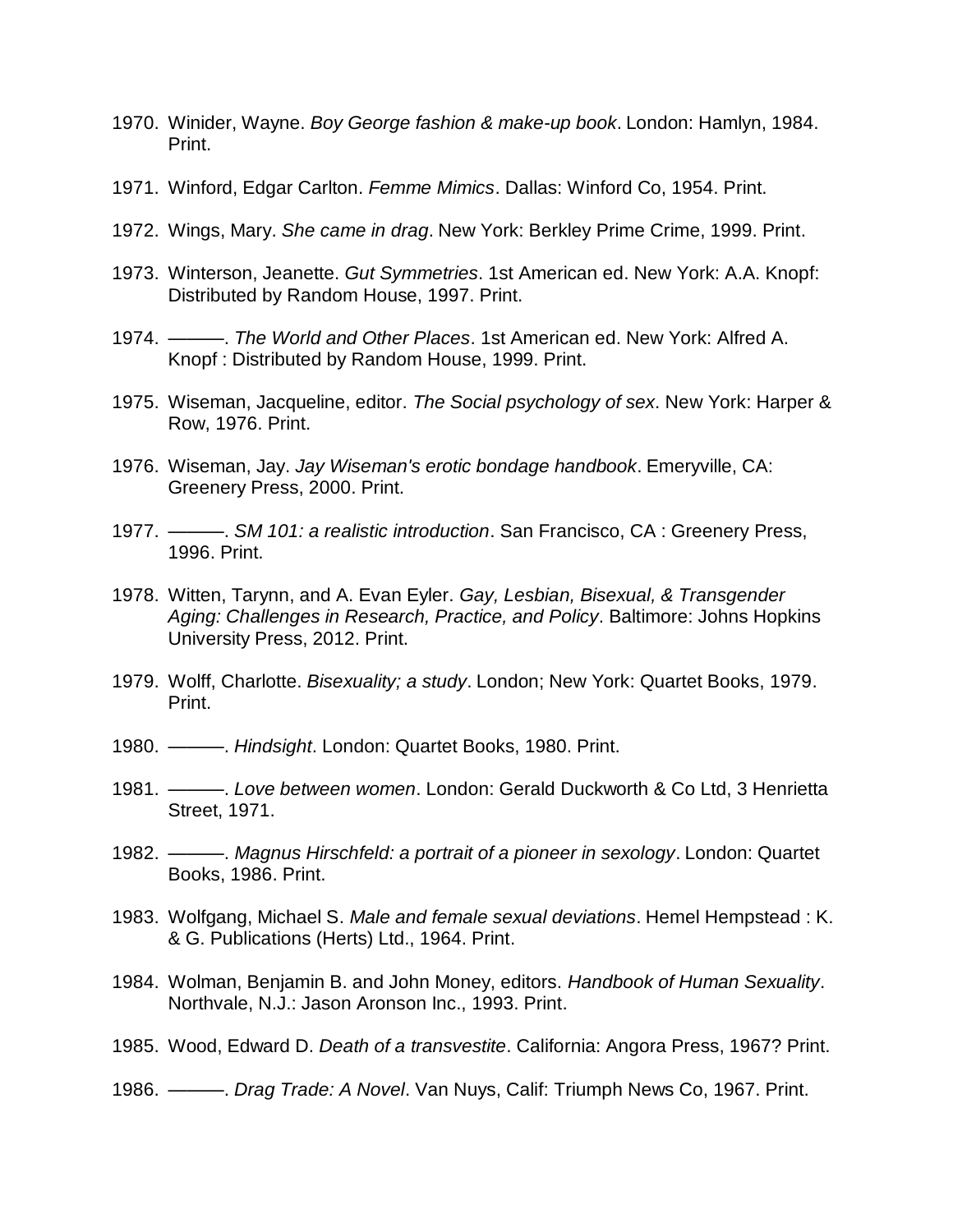- 1987. ———. *Killer in drag*. California: Angora Press, 1965? Print.
- 1988. ———. *Let me lie in drag*. London: Gorse, 1995. Print.
- 1989. Woodford, Jack, and Gordon Greene. *Unconventional*. Baltimore, Md: Signature Press, 1952. Print.
- 1990. Woodhouse, Annie. *Fantastic Women: Sex, Gender and Transvestism*. Basingstoke: Macmillan Education, 1989. Print. Women in Society.
- 1991. Woodlawn, Holly, and Jeffrey Copeland. *A Low Life in High Heels: The Holly Woodlawn Story*. New York: St. Martin's Press, 1991. Print.
- 1992. Woodward, Luke (Director). *Enough Man*. Frameline, 2005.
- 1993. Woolf, Virginia. *Orlando: a biography*. London: Granada, 1977. Print.
- 1994. *Workers in Transition: A Practical Guide about Gender Transition for Union Representatives*. Ottawa, Ontario: Canadian Labour Congress, 2010. Print.
- 1995. Wright, Susan. *Depathologizing Consensual Sexual Sadism, Sexual Masochism, Transvestic Fetishism, and Fetishism*. Print.
- 1996. Wurtzel, Elizabeth. *Bitch: in praise of difficult women*. New York: Doubleday, 1998. Print.
- 1997. X, Jacobus. *Crossways of Sex: A Study in Eroto-Pathology*. New York: American Anthropological society, privately re-issued, 1904. Print.
- 1998. Xtian. *Papi*. Victoria, B.C.: Trafford, 2000. Print.
- 1999. Yau, Ching. *As Normal as Possible: Negotiating Sexuality and Gender in Mainland China and Hong Kong*. Hong Kong: Hong Kong University Press, 2010. Print.
- 2000. Yeo, Gwen, and Dolores Gallagher-Thompson. *Ethnicity and the Dementias*. 2nd ed. New York: Routledge, 2006. Print.
- 2001. Yongyoot Thongkongtoon (Director). *The Iron Ladies II before and After*. Strand Releasing and Tai Entertainment in association with Hub, 2004.
- 2002. Yorburg, Betty. *Sexual identity: sex roles and social change*. New York: John Wiley & Sons, 1974.